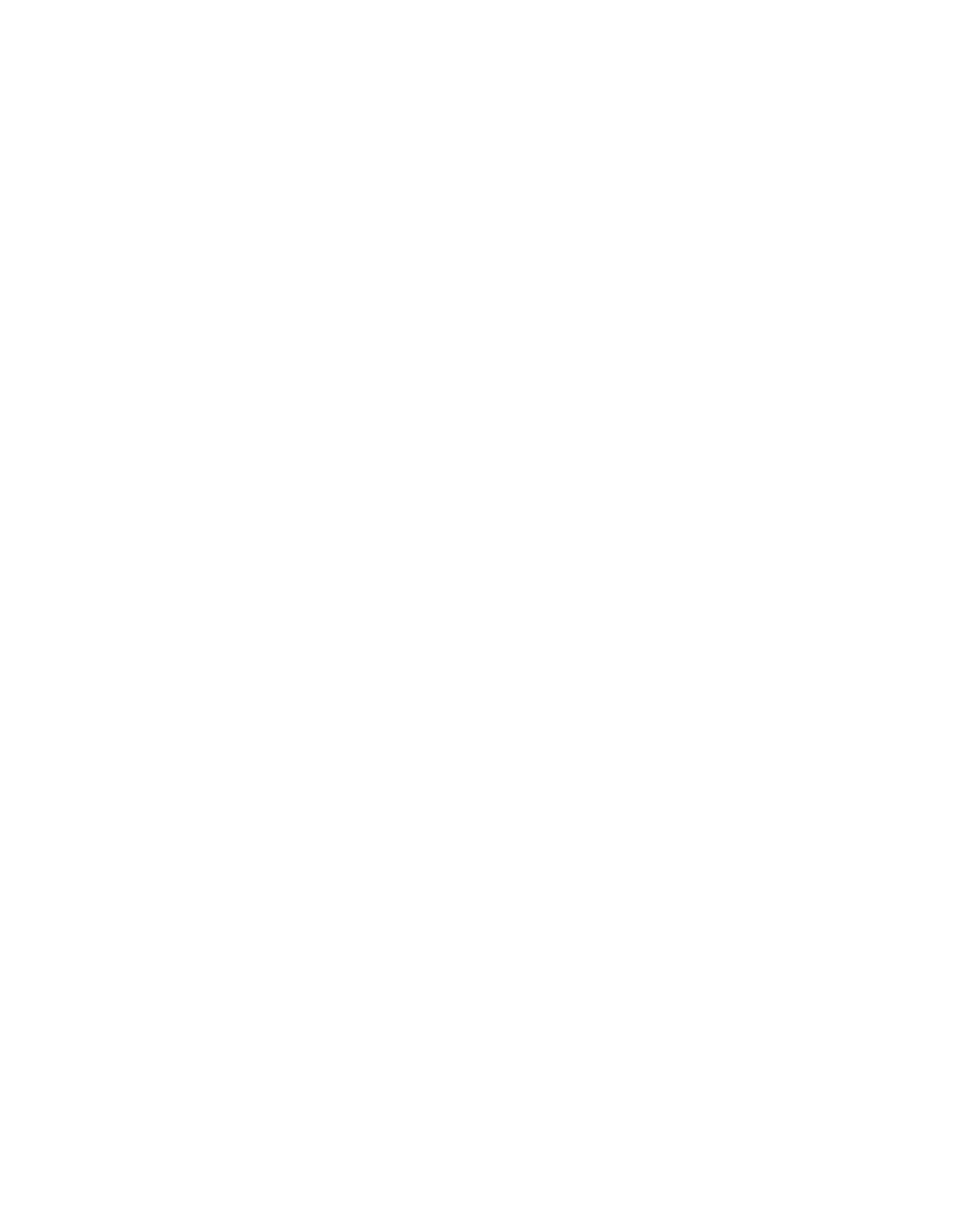# **Contents**

| 1              |      |                                                                                                   |  |
|----------------|------|---------------------------------------------------------------------------------------------------|--|
|                | 1.1  |                                                                                                   |  |
|                | 1.2  |                                                                                                   |  |
|                | 1.3  |                                                                                                   |  |
| $\overline{2}$ |      |                                                                                                   |  |
|                | 2.1  |                                                                                                   |  |
|                | 2.2  |                                                                                                   |  |
|                | 2.3  |                                                                                                   |  |
|                | 2.4  |                                                                                                   |  |
|                | 2.5  |                                                                                                   |  |
|                | 2.6  | Responsibility for estimating missing meter readings and consumption amounts  4                   |  |
|                | 2.7  |                                                                                                   |  |
|                | 2.8  |                                                                                                   |  |
|                | 2.9  |                                                                                                   |  |
|                | 2.10 |                                                                                                   |  |
|                | 2.11 |                                                                                                   |  |
|                | 2.12 |                                                                                                   |  |
|                | 2.13 |                                                                                                   |  |
| 3              |      |                                                                                                   |  |
|                | 3.1  |                                                                                                   |  |
|                | 3.2  |                                                                                                   |  |
| 4              |      |                                                                                                   |  |
|                | 4.1  |                                                                                                   |  |
|                | 4.2  |                                                                                                   |  |
|                |      | 4.2.1                                                                                             |  |
|                |      | 4.2.2                                                                                             |  |
|                |      | 4.2.3                                                                                             |  |
|                |      | 4.2.4                                                                                             |  |
|                |      | 4.2.5                                                                                             |  |
|                |      | 4.2.6                                                                                             |  |
|                |      | 4.2.7                                                                                             |  |
| 5              |      |                                                                                                   |  |
|                | 5.1  |                                                                                                   |  |
|                | 5.2  |                                                                                                   |  |
|                |      | 5.2.1                                                                                             |  |
|                |      |                                                                                                   |  |
|                |      | Discussions and negotiations between the parties with the option to include mediation. 9<br>5.2.3 |  |
|                |      | 5.2.4                                                                                             |  |
| 6              |      |                                                                                                   |  |
|                | 6.1  |                                                                                                   |  |
|                | 6.2  |                                                                                                   |  |
|                | 6.3  |                                                                                                   |  |
|                | 6.4  |                                                                                                   |  |
| 7              |      |                                                                                                   |  |
|                | 7.1  |                                                                                                   |  |
|                | 7.2  |                                                                                                   |  |
|                | 7.3  |                                                                                                   |  |
|                | 7.4  |                                                                                                   |  |
|                | 7.5  |                                                                                                   |  |
| 8              |      |                                                                                                   |  |
|                | 8.1  |                                                                                                   |  |
|                | 8.2  |                                                                                                   |  |
|                | 8.3  |                                                                                                   |  |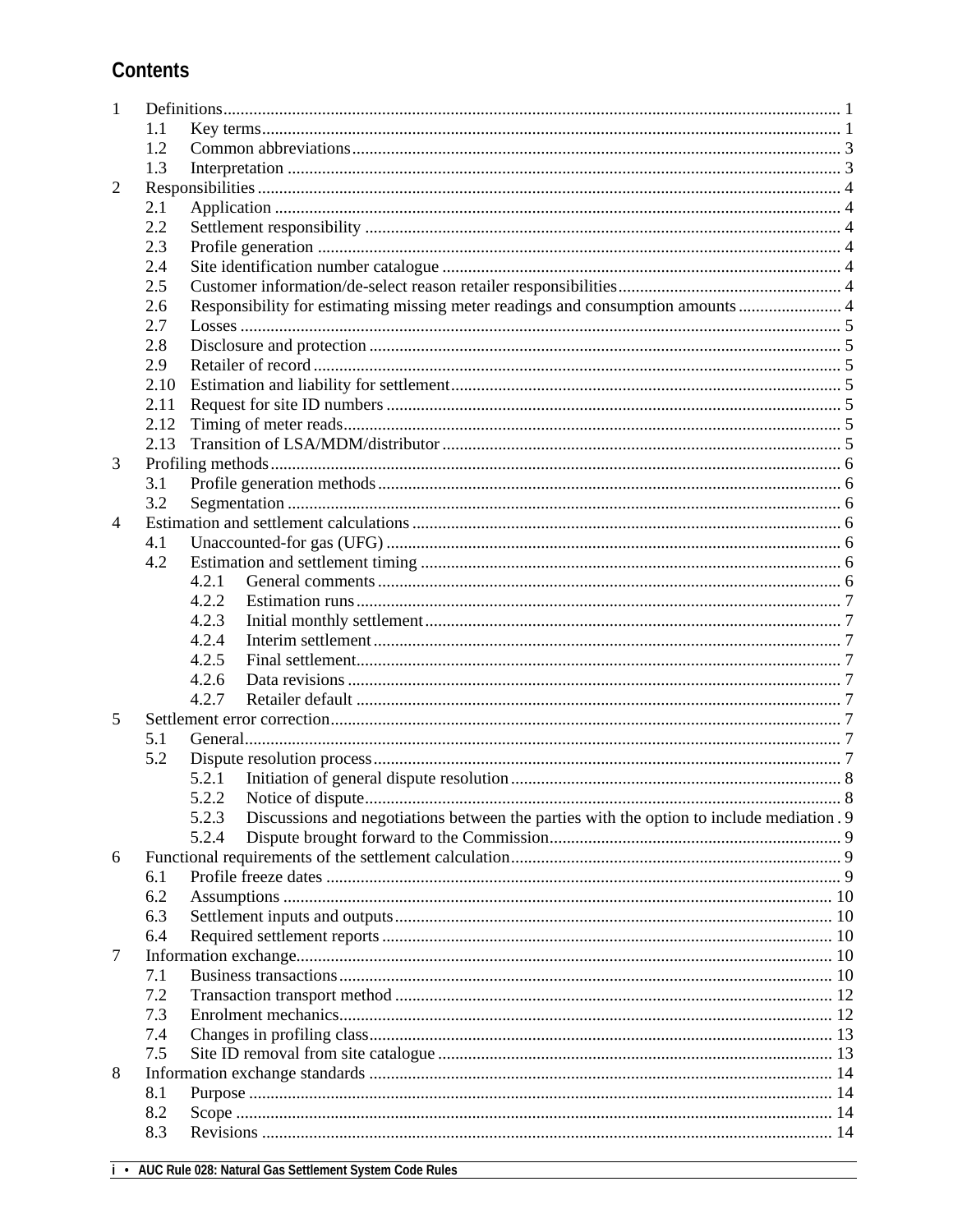| 8.4 |       |          |                                                                               |  |  |
|-----|-------|----------|-------------------------------------------------------------------------------|--|--|
|     | 8.4.1 |          |                                                                               |  |  |
|     | 8.4.2 |          |                                                                               |  |  |
|     | 8.4.3 |          |                                                                               |  |  |
|     | 8.4.4 |          |                                                                               |  |  |
|     | 8.4.5 |          |                                                                               |  |  |
|     |       | 8.4.5.1  |                                                                               |  |  |
|     |       | 8.4.5.2  |                                                                               |  |  |
|     |       | 8.4.5.3  |                                                                               |  |  |
|     | 8.4.6 |          |                                                                               |  |  |
|     |       | 8.4.6.1  |                                                                               |  |  |
|     |       | 8.4.6.2  |                                                                               |  |  |
|     |       | 8.4.6.3  |                                                                               |  |  |
|     |       | 8.4.6.4  |                                                                               |  |  |
|     |       | 8.4.6.5  |                                                                               |  |  |
|     |       | 8.4.6.6  |                                                                               |  |  |
|     |       | 8.4.6.7  |                                                                               |  |  |
|     |       | 8.4.6.8  |                                                                               |  |  |
|     |       | 8.4.6.9  |                                                                               |  |  |
|     |       | 8.4.6.10 |                                                                               |  |  |
|     |       |          |                                                                               |  |  |
|     |       | 8.4.6.11 |                                                                               |  |  |
|     |       |          | 8.4.6.12 Site ID catalogue transaction (SID) — information requirements 19    |  |  |
| 8.5 |       |          |                                                                               |  |  |
|     | 8.5.1 |          |                                                                               |  |  |
|     | 8.5.2 |          |                                                                               |  |  |
|     | 8.5.3 |          |                                                                               |  |  |
|     | 8.5.4 |          |                                                                               |  |  |
|     | 8.5.5 |          |                                                                               |  |  |
| 8.6 |       |          |                                                                               |  |  |
|     | 8.6.1 |          |                                                                               |  |  |
|     |       | 8.6.1.1  | Daily cumulative meter consumption transaction (DCM) – information            |  |  |
|     |       |          |                                                                               |  |  |
|     | 8.6.2 |          |                                                                               |  |  |
|     |       | 8.6.2.1  | Wholesale settlement information transaction (WSI) — information              |  |  |
|     |       |          |                                                                               |  |  |
|     |       |          | 8.6.2.2 Wholesale settlement summary transaction (WSS) — information          |  |  |
|     |       |          |                                                                               |  |  |
|     |       | 8.6.2.3  | Wholesale settlement details transaction (WSD) — information                  |  |  |
|     |       |          |                                                                               |  |  |
|     |       | 8.6.2.4  | Settlement profile value transaction (SPV) — information requirements  28     |  |  |
|     | 8.6.3 |          |                                                                               |  |  |
|     |       | 8.6.3.1  | Select retailer request transaction (SRR) — information requirements 28       |  |  |
|     |       | 8.6.3.2  |                                                                               |  |  |
|     |       | 8.6.3.3  | Notify old retailer transaction (SRO) — information requirements  30          |  |  |
|     | 8.6.4 |          |                                                                               |  |  |
|     |       | 8.6.4.1  | Update customer information transaction $(UCI)$ – information requirements 30 |  |  |
|     |       | 8.6.4.2  | Request update to customer information transaction (RUC) — information        |  |  |
|     |       |          |                                                                               |  |  |
|     | 8.6.5 |          |                                                                               |  |  |
|     |       | 8.6.5.1  | Site metering characteristics transaction (SMC) – information requirements 35 |  |  |
|     |       | 8.6.5.2  | Site profile change transaction (SPC) – information requirements 37           |  |  |
|     | 8.6.6 |          |                                                                               |  |  |
|     |       | 8.6.6.1  | Energize request transaction (ENR) — information requirements  37             |  |  |
|     |       | 8.6.6.2  |                                                                               |  |  |
|     |       |          |                                                                               |  |  |
|     |       | 8.6.6.3  |                                                                               |  |  |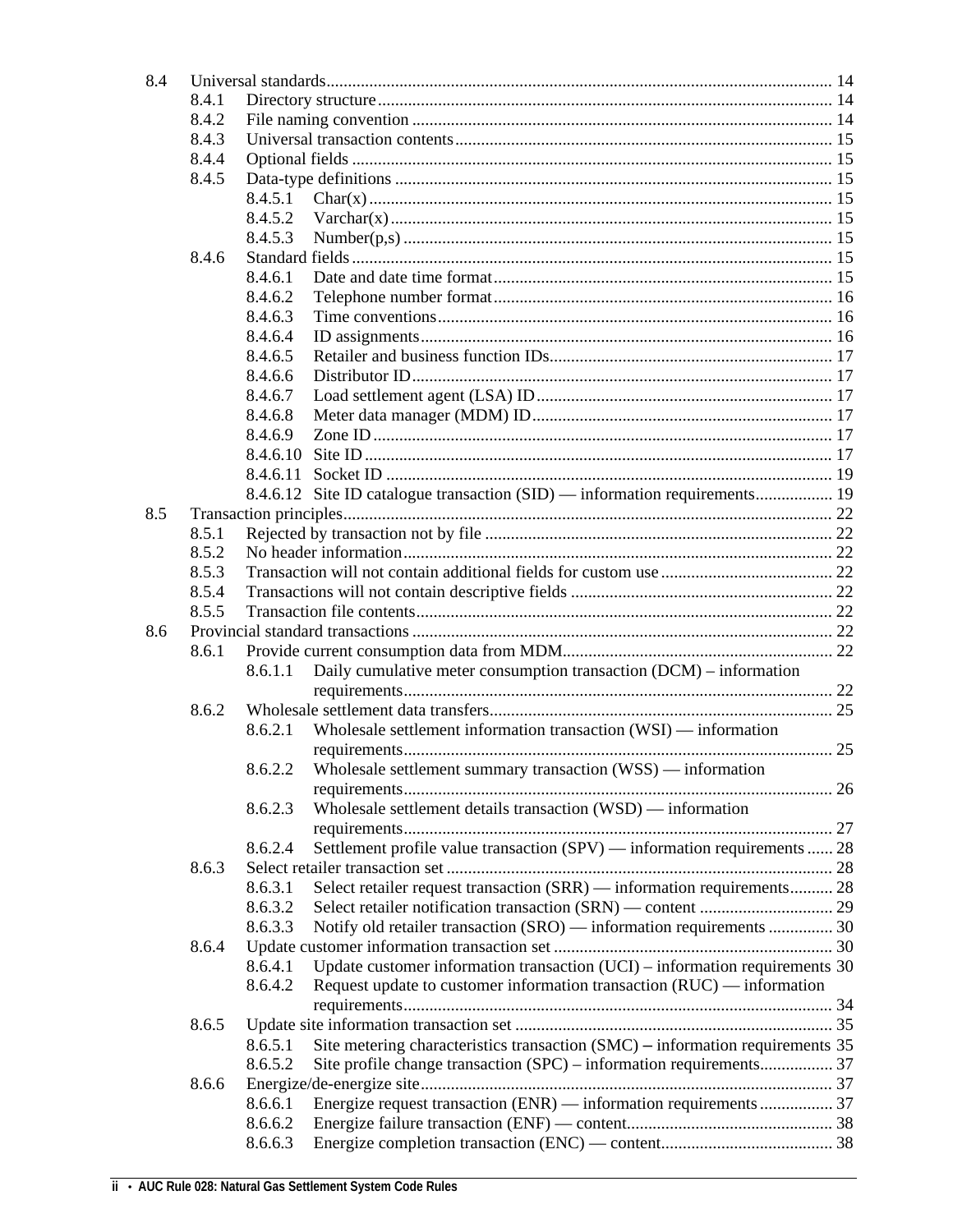|    |           |       | 8.6.6.4 | De-energize request transaction (DER) — information requirements 39                    |  |
|----|-----------|-------|---------|----------------------------------------------------------------------------------------|--|
|    |           |       | 8.6.6.5 |                                                                                        |  |
|    |           |       | 8.6.6.6 |                                                                                        |  |
|    |           |       | 8.6.6.7 | Release cut-off for nonpayment (CONP) lock transaction (RCL) —                         |  |
|    |           |       |         |                                                                                        |  |
|    |           |       | 8.6.6.8 | Release CONP lock completion transaction (RCC) — information                           |  |
|    |           |       |         |                                                                                        |  |
|    |           | 8.6.7 |         |                                                                                        |  |
|    |           |       | 8.6.7.1 | De-select request transaction (DSR) – information requirements  42                     |  |
|    |           |       | 8.6.7.2 | De-select notification transaction (DSN) — information requirements  43                |  |
|    |           |       | 8.6.7.3 | Revoke de-select request transaction (RDS) — information requirements  44              |  |
|    |           |       | 8.6.7.4 | Revoke de-select notification transaction (RDN) — information                          |  |
|    |           |       |         |                                                                                        |  |
|    |           | 8.6.8 |         |                                                                                        |  |
|    |           |       | 8.6.8.1 |                                                                                        |  |
|    |           |       | 8.6.8.2 | Request off-cycle meter read completion transaction (ROC) – content  46                |  |
|    | 8.7       |       |         |                                                                                        |  |
|    |           | 8.7.1 |         | Revoke de-energize request transaction (RDR) — information requirements  46            |  |
|    | 8.8       |       |         |                                                                                        |  |
| 9  |           |       |         | Performance standards for meter data managers operating in the province of Alberta  47 |  |
|    | 9.1       |       |         |                                                                                        |  |
|    | 9.2       |       |         |                                                                                        |  |
|    | 9.3       |       |         |                                                                                        |  |
|    |           | 9.3.1 |         |                                                                                        |  |
|    |           |       | 9.3.1.1 |                                                                                        |  |
|    |           |       | 9.3.1.2 |                                                                                        |  |
|    |           | 9.3.2 |         |                                                                                        |  |
|    |           |       | 9.3.2.1 |                                                                                        |  |
|    |           |       | 9.3.2.2 |                                                                                        |  |
|    |           |       | 9.3.2.3 |                                                                                        |  |
|    |           | 9.3.3 |         |                                                                                        |  |
|    |           | 9.3.4 |         |                                                                                        |  |
| 10 |           |       |         |                                                                                        |  |
|    | 10.1      |       |         |                                                                                        |  |
|    |           |       |         |                                                                                        |  |
|    |           |       |         |                                                                                        |  |
|    | 10.4      |       |         |                                                                                        |  |
|    |           |       |         |                                                                                        |  |
|    | Table A-1 |       |         |                                                                                        |  |
|    | Table A-2 |       |         |                                                                                        |  |
|    | Table A-3 |       |         |                                                                                        |  |
|    | Table A-4 |       |         |                                                                                        |  |
|    | Table A-5 |       |         |                                                                                        |  |
|    | Table A-6 |       |         |                                                                                        |  |
|    | Table A-7 |       |         |                                                                                        |  |
|    | Table A-8 |       |         |                                                                                        |  |
|    |           |       |         |                                                                                        |  |
|    | $B-1$     |       |         |                                                                                        |  |
|    | $B-2$     |       |         |                                                                                        |  |
|    |           |       |         |                                                                                        |  |

# **Figures**

|--|--|--|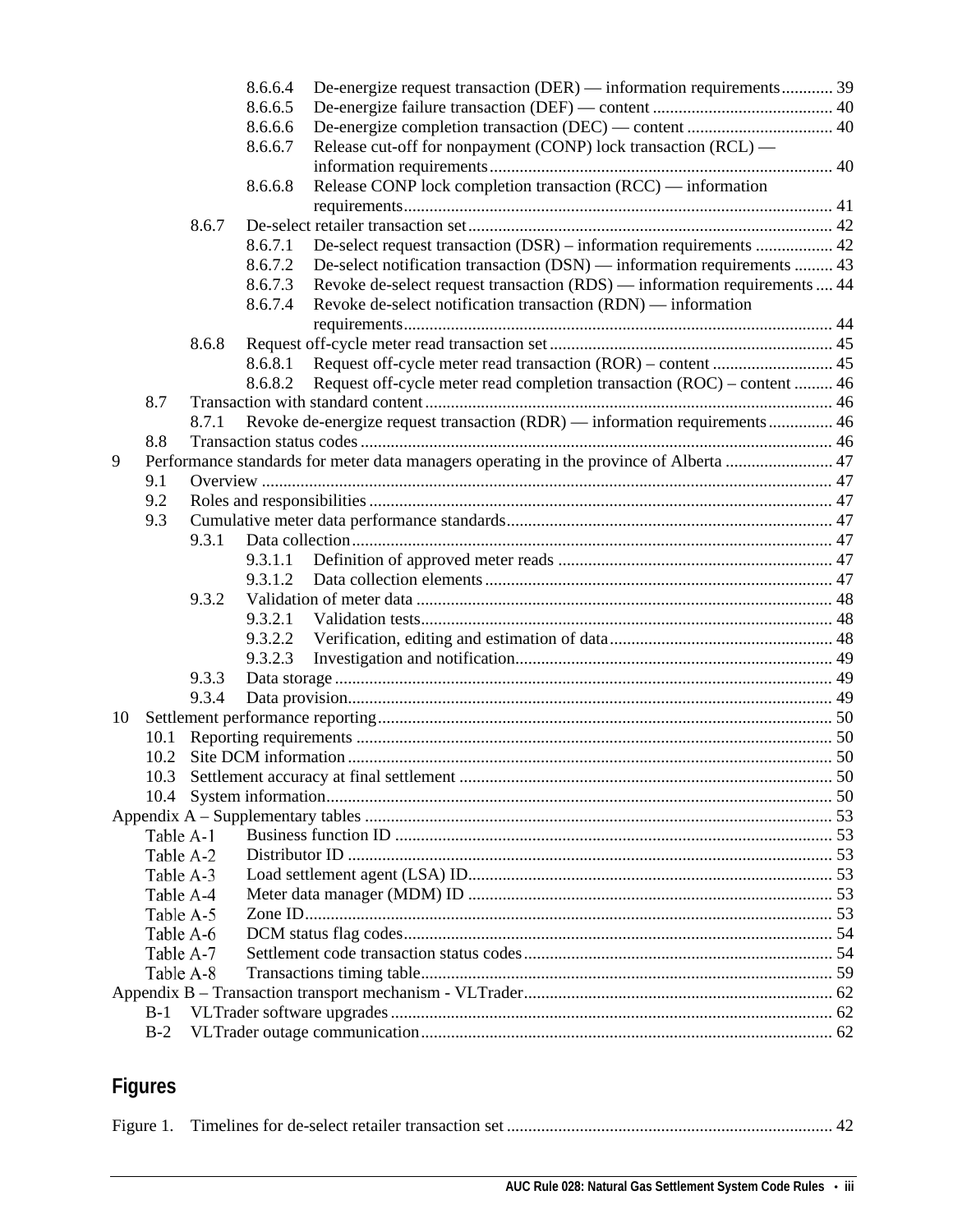# **Tables**

| Table 1.  |  |
|-----------|--|
| Table 2.  |  |
| Table 3.  |  |
| Table 4.  |  |
| Table 5.  |  |
| Table 6.  |  |
| Table 7.  |  |
| Table 8.  |  |
| Table 9.  |  |
| Table 10. |  |
| Table 11. |  |
| Table 12. |  |
| Table 13. |  |
| Table 14. |  |
|           |  |
| Table 16. |  |
|           |  |
|           |  |
|           |  |
|           |  |
|           |  |
|           |  |
|           |  |
|           |  |
|           |  |
|           |  |
| Table 27. |  |
| Table 28. |  |
|           |  |
|           |  |
|           |  |
| Table 32. |  |
|           |  |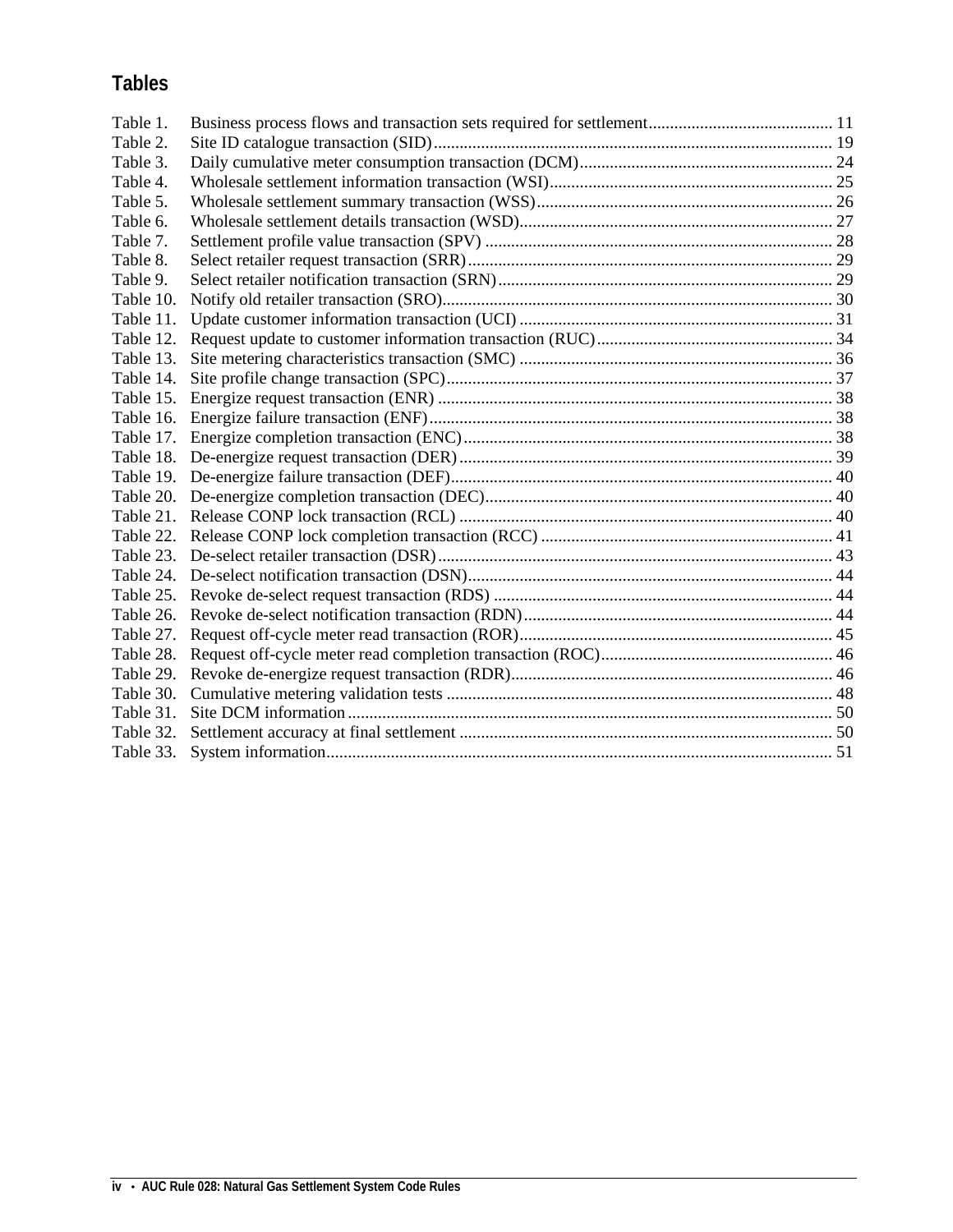## <span id="page-6-0"></span>**1 Definitions**

<span id="page-6-1"></span>**1.1 Key terms**

| backcast (B1)                      | Backcast is an estimate of a retailer's aggregate and per site gas<br>consumption near the end of the gas day using models, actual and forecast<br>temperatures for a gas day and/or automatic meter reading.                             |
|------------------------------------|-------------------------------------------------------------------------------------------------------------------------------------------------------------------------------------------------------------------------------------------|
| business day                       | A business day means any day other than Saturday, Sunday or a statutory<br>holiday in Alberta, except for Easter Monday.                                                                                                                  |
| code                               | Code means this set of Natural Gas Settlement System Code (NGSSC) rules.                                                                                                                                                                  |
| <b>Commission</b>                  | Commission means the Alberta Utilities Commission.                                                                                                                                                                                        |
| customer                           | Customer has the meaning ascribed to the term "customer" in Part 2.1 of the<br>Gas Utilities Act.                                                                                                                                         |
| default supply<br>provider         | Default supply provider has the meaning ascribed to the term "default supply"<br>provider" in Part 2.1 of the Gas Utilities Act.                                                                                                          |
| distribution zone                  | Distribution zone refers to all sites within an area defined by the load<br>settlement agent (LSA).                                                                                                                                       |
| distributor                        | Distributor has the meaning ascribed to the term "gas distributor" in Part 2.1<br>of the Gas Utilities Act.                                                                                                                               |
| final settlement (S3)              | Final settlement is the final calculation of settlement for the settlement<br>month.                                                                                                                                                      |
| Forecast 1 (F1)                    | Forecast 1 is the first estimate of a retailer's aggregate consumption for a gas<br>day based on forecast temperatures.                                                                                                                   |
| Forecast 2 (F2)                    | Forecast 2 is the second estimate of a retailer's aggregate consumption for a<br>gas day based on forecast temperatures.                                                                                                                  |
| Forecast 3 (F3)                    | Forecast 3 is the third estimate of a retailer's aggregate consumption for a<br>gas day based on forecast temperatures.                                                                                                                   |
| gas day                            | A gas day is the 24-hour period starting at 8 a.m.                                                                                                                                                                                        |
| initial monthly<br>settlement (S1) | Initial monthly settlement is the first calculation of settlement for the<br>settlement month.                                                                                                                                            |
| interim settlement (S2)            | Interim settlement is the second calculation of settlement for the settlement<br>month.                                                                                                                                                   |
| load settlement agent<br>(LSA)     | LSA means the party conducting settlement calculations for a particular<br>distribution zone.                                                                                                                                             |
| meter data                         | Meter data is the measurement data associated with a metering point.                                                                                                                                                                      |
| meter data manager<br>(MDM)        | An MDM is the entity responsible for collecting meter data, correcting and<br>validating interval meter data, storing historic data and reporting<br>consumption data together with corresponding time periods to appropriate<br>parties. |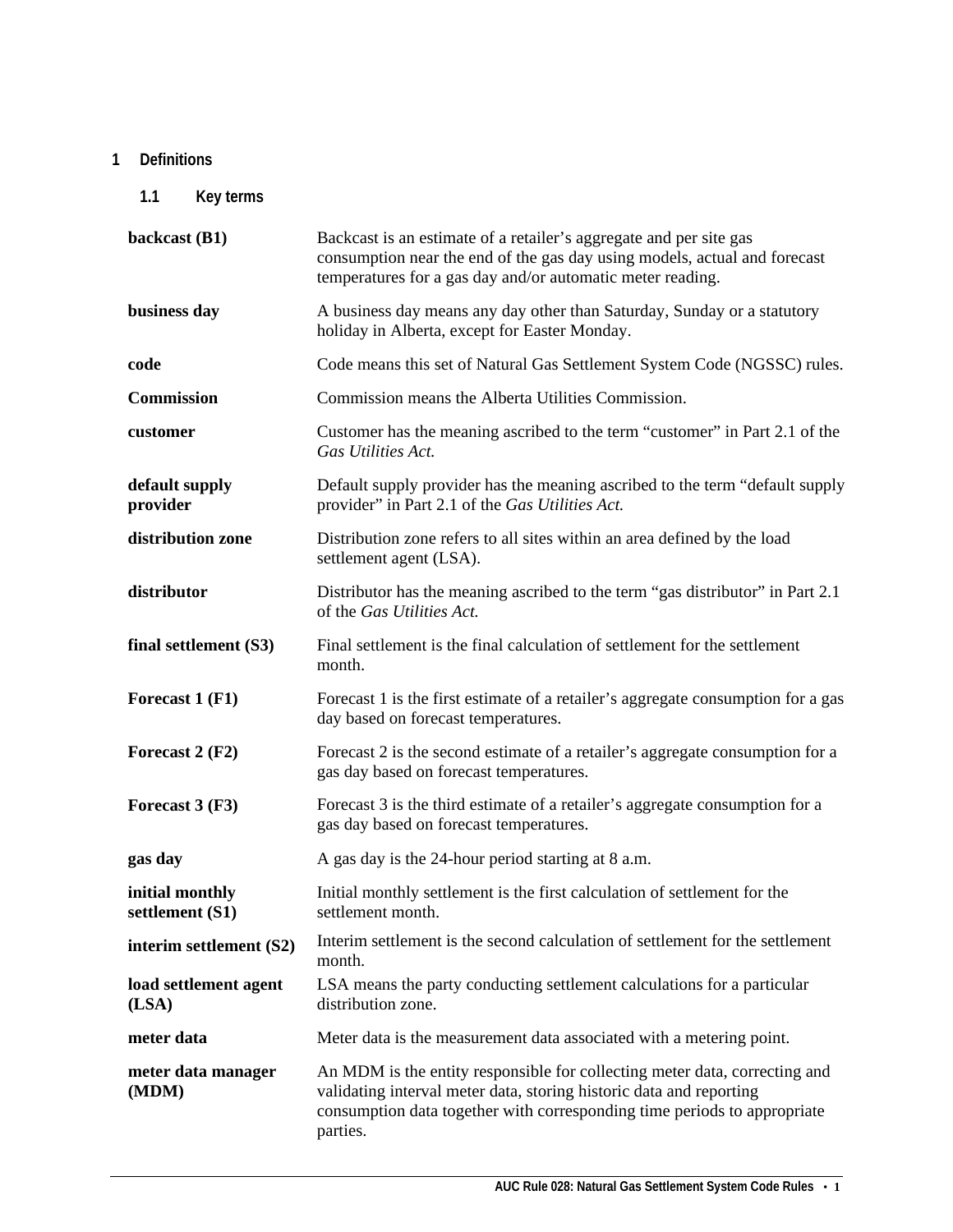| natural gas market<br>participant | Natural gas market participant has the meaning given the term "natural gas<br>market participant" in Part 5 of the Alberta Utilities Commission Act.                                                                                                                                                                                                                                                                                                         |
|-----------------------------------|--------------------------------------------------------------------------------------------------------------------------------------------------------------------------------------------------------------------------------------------------------------------------------------------------------------------------------------------------------------------------------------------------------------------------------------------------------------|
| profile                           | A profile is a series of consumption amounts for each interval over a<br>particular time period.                                                                                                                                                                                                                                                                                                                                                             |
| profiling class                   | A profiling class is a group of sites that will be settled using a common<br>profile.                                                                                                                                                                                                                                                                                                                                                                        |
| retailer                          | Retailer either has the meaning given to the term "retailer" or the term<br>"default supply provider" in Part 2.1 of the Gas Utilities Act, except in those<br>cases where the "default supply provider" and the "distributor" are different<br>parts of the same organization and are not required to exchange transactions<br>as per Section 7.1 of this code, in which case the term "retailer" in the Gas<br>Utilities Act is the only one that applies. |
| retailer of record                | The retailer of record is the single retailer (as defined above) that the<br>settlement system recognizes as serving a given site for a given day.                                                                                                                                                                                                                                                                                                           |
| settlement interval               | Settlement interval is the time increment at which distinct consumption<br>estimates are calculated by the settlement system. Settlement is performed at<br>daily intervals.                                                                                                                                                                                                                                                                                 |
| settlement month                  | Settlement month is the calendar month for which the initial monthly,<br>interim and final settlement relate to.                                                                                                                                                                                                                                                                                                                                             |
| settlement-ready data             | Settlement-ready data is data that is complete and ready for use in<br>settlement.                                                                                                                                                                                                                                                                                                                                                                           |
| settlement system                 | A settlement system is a computer system and associated operations and<br>interfaces used to determine the energy responsibility at each unit of the<br>settlement interval, for each retailer operating within the distribution zone.                                                                                                                                                                                                                       |
| settlement timing                 | Settlement timing is the frequency at which settlement is calculated and<br>reported to retailers by LSAs.                                                                                                                                                                                                                                                                                                                                                   |
| site                              | A site is a unique end-use service delivery point. This is the finest level at<br>which settlement recognizes retailer assignments and receives consumption<br>data.                                                                                                                                                                                                                                                                                         |
| socket                            | A socket is a point at which consumption is measured and a physical meter<br>is installed. Where the consumption for a site is measured by more than one<br>meter, the multiple measurement points are identified as sockets.                                                                                                                                                                                                                                |
| system level                      | System level means the daily aggregated measurement/estimate of energy<br>into or out of a distribution zone.                                                                                                                                                                                                                                                                                                                                                |
| unaccounted-for gas<br>(UFG)      | UFG is the difference between total system receipt and total system<br>consumption by distribution zone. UFG in the code refers to UFG on gas<br>distribution systems.                                                                                                                                                                                                                                                                                       |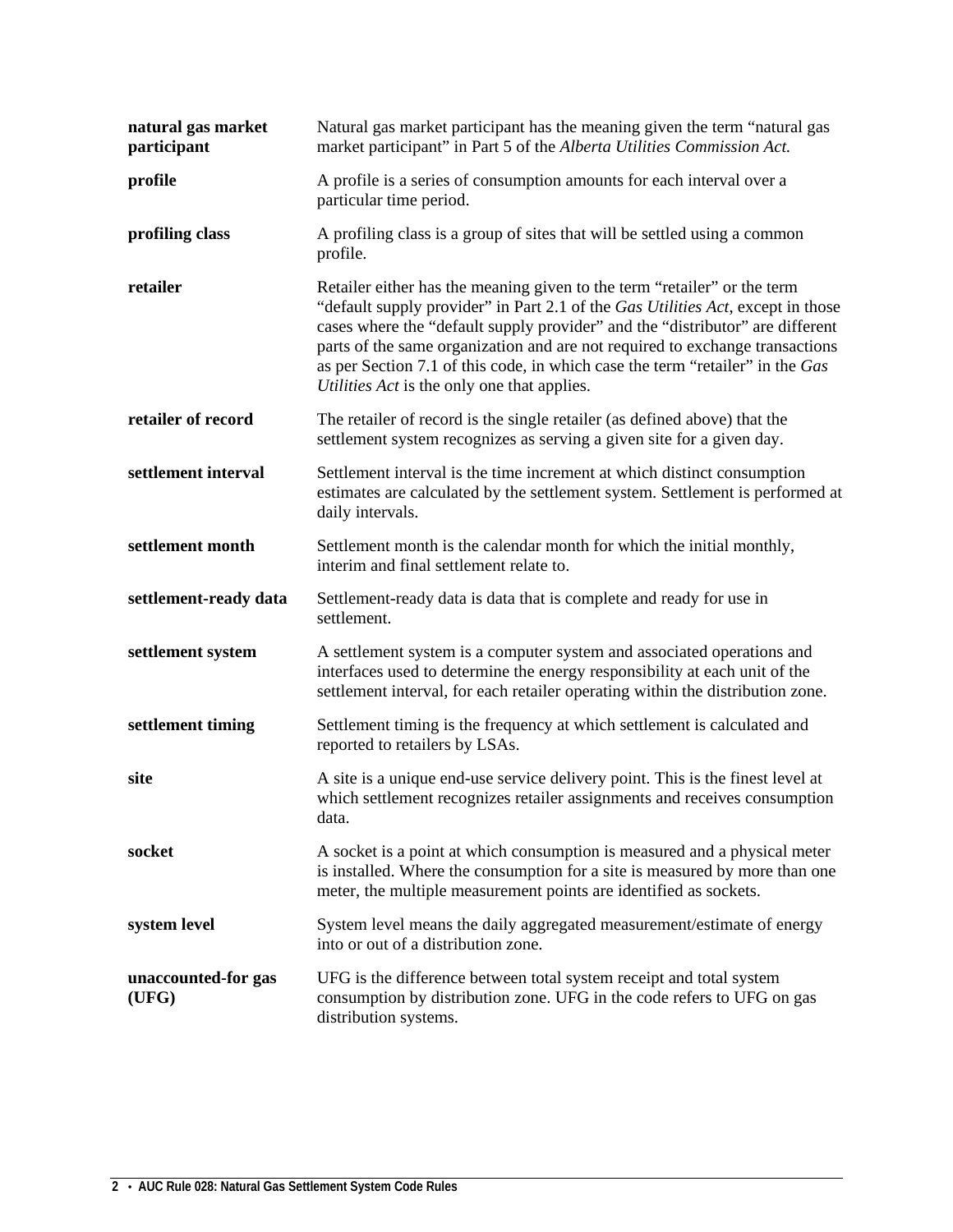## <span id="page-8-0"></span>**1.2 Common abbreviations**

| <b>AUC</b>     | <b>Alberta Utilities Commission</b>                 |
|----------------|-----------------------------------------------------|
| <b>B1</b>      | backcast                                            |
| <b>CONP</b>    | cut off for nonpayment                              |
| <b>DCM</b>     | daily cumulative meter consumption transaction      |
| <b>DEC</b>     | de-energize completion transaction                  |
| DEF            | de-energize failure transaction                     |
| <b>DER</b>     | de-energize request transaction                     |
| <b>DSN</b>     | de-select notification transaction                  |
| <b>DSP</b>     | default supply provider                             |
| <b>DSR</b>     | de-select request transaction                       |
| <b>ENC</b>     | energize completion transaction                     |
| <b>ENF</b>     | energize failure transaction                        |
| <b>ENR</b>     | energize request transaction                        |
| F1             | Forecast 1                                          |
| F2             | Forecast 2                                          |
| F3             | Forecast 3                                          |
| ID             | identifier                                          |
| <b>LSA</b>     | load settlement agent                               |
| <b>MDM</b>     | meter data manager                                  |
| <b>NGSSC</b>   | AUC Rule 028: Natural Gas Settlement System Code    |
| <b>RCC</b>     | release CONP lock completion transaction            |
| <b>RCL</b>     | release CONP lock transaction                       |
| <b>RDS</b>     | revoke de-select request transaction                |
| <b>RDN</b>     | revoke de-select notification transaction           |
| <b>RDR</b>     | revoke de-energize request transaction              |
| <b>ROC</b>     | request off-cycle meter read completion transaction |
| <b>ROR</b>     | request off-cycle meter read transaction            |
| <b>RUC</b>     | request update to customer information transaction  |
| S <sub>1</sub> | initial monthly settlement                          |
| S <sub>2</sub> | interim settlement                                  |
| S <sub>3</sub> | final settlement                                    |
| <b>SMC</b>     | site metering characteristics transaction           |
| SPC            | site profile change transaction                     |
| SPV            | settlement profile value transaction                |
| SRN            | select retailer notification transaction            |
| SRO            | notify old retailer transaction                     |
| SRR            | select retailer request transaction                 |
| UCI            | update customer information transaction             |
| <b>UFG</b>     | unaccounted-for gas                                 |
| WSD            | wholesale settlement details transaction            |
| WSI            | wholesale settlement information transaction        |
| <b>WSS</b>     | wholesale settlement summary transaction            |

## <span id="page-8-1"></span>**1.3 Interpretation**

In this rule, the words "shall" or "must" indicate a requirement.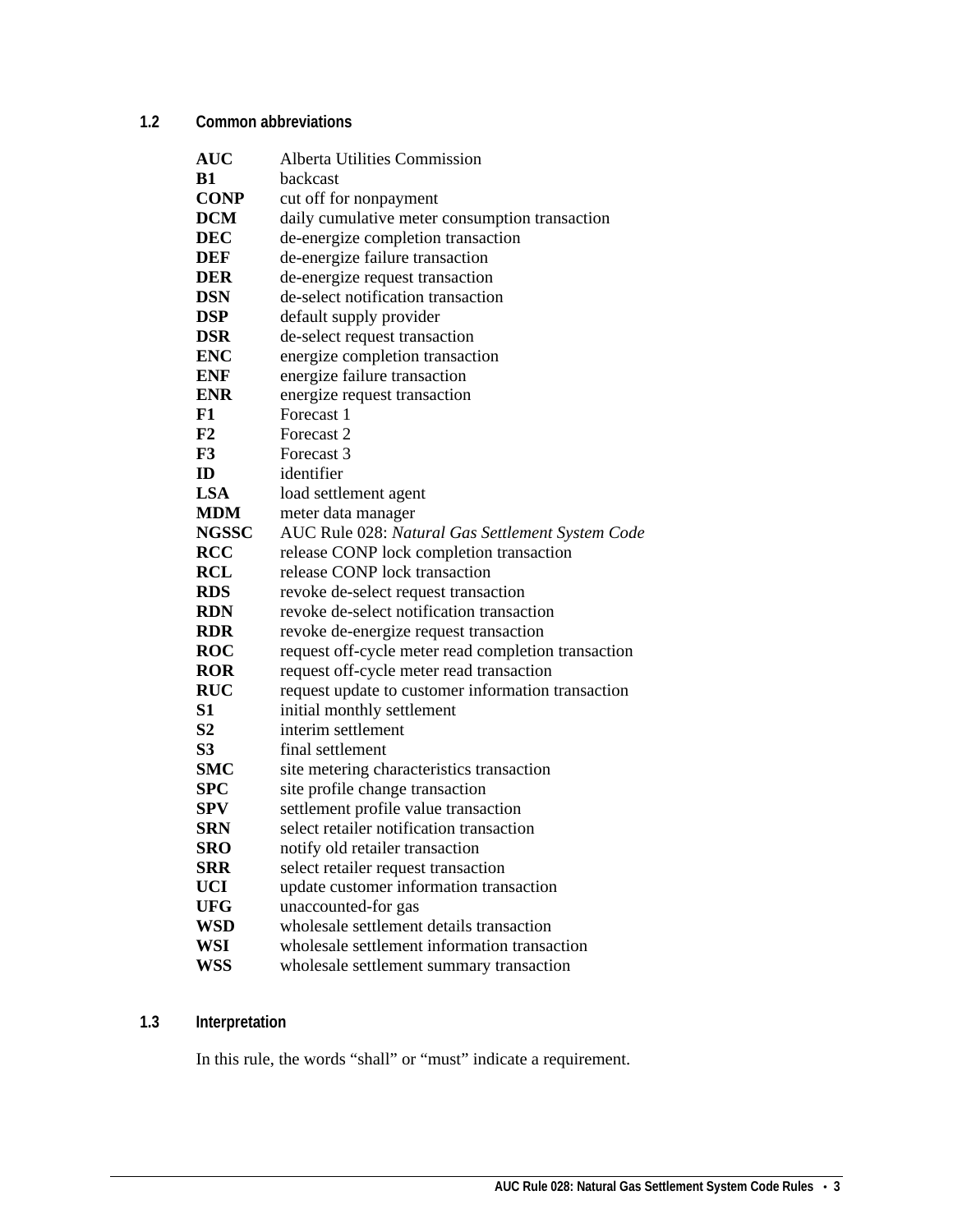## <span id="page-9-0"></span>**2 Responsibilities**

## <span id="page-9-1"></span>**2.1 Application**

All natural gas market participants are required to comply with this AUC Rule 028: *Natural Gas Settlement System Code Rules* (code).

The following responsibilities are identified for load settlement agents (LSAs), distributors and meter data managers (MDMs). These functional distinctions, or others indicated in subsequent sections, identify separate roles, responsibilities and protections in cases where these functions are performed by separate entities. However, in cases where all these functions are performed within the same business entity, these terms are descriptive only, and are not prescriptive of implementation flows within the distributor when acting as LSA for its own customers.

## <span id="page-9-2"></span>**2.2 Settlement responsibility**

Generally, this code refers to settlement as being a function of the LSA, but the distributor is either responsible for performing the LSA function or assigning the function to another business entity, with approval from the AUC.

## <span id="page-9-3"></span>**2.3 Profile generation**

Development of profiles is an LSA function. This function includes:

- (1) Research sample design and implementation.
- (2) Generation of class profiles based on historical research data.

## <span id="page-9-4"></span>**2.4 Site identification number catalogue**

- (1) A distributor must maintain an accurate and up to date catalogue of site identification numbers (site IDs), LSA identification numbers (LSA IDs) and the addresses where gas service is provided (service addresses). A distributor must provide detailed service addresses which disclose the location of the site. A distributor must use either the civic or the rural address of the site unless such address does not exist. A civic or rural address must follow the Canada Post Addressing Guidelines.
- (2) When a site is assigned a civic or rural address by the applicable municipal authority, a distributor must update the service address fields accordingly.
- (3) The distributor must provide market participants 30 days' notice of a change in location of the catalogue on its website.
- <span id="page-9-5"></span>**2.5 Customer information/de-select reason retailer responsibilities**
	- (1) A retailer must maintain accurate and up to date customer and site contact information.
	- (2) A retailer must use the correct de-select reason code when notifying a distributor that it will no longer provide gas services for the site.
- <span id="page-9-6"></span>**2.6 Responsibility for estimating missing meter readings and consumption amounts**
	- (1) When any settlement is calculated and an actual cumulative meter read is absent or an actual cumulative meter read is available but daily usage must be calculated using that read, the LSA shall estimate consumption amounts.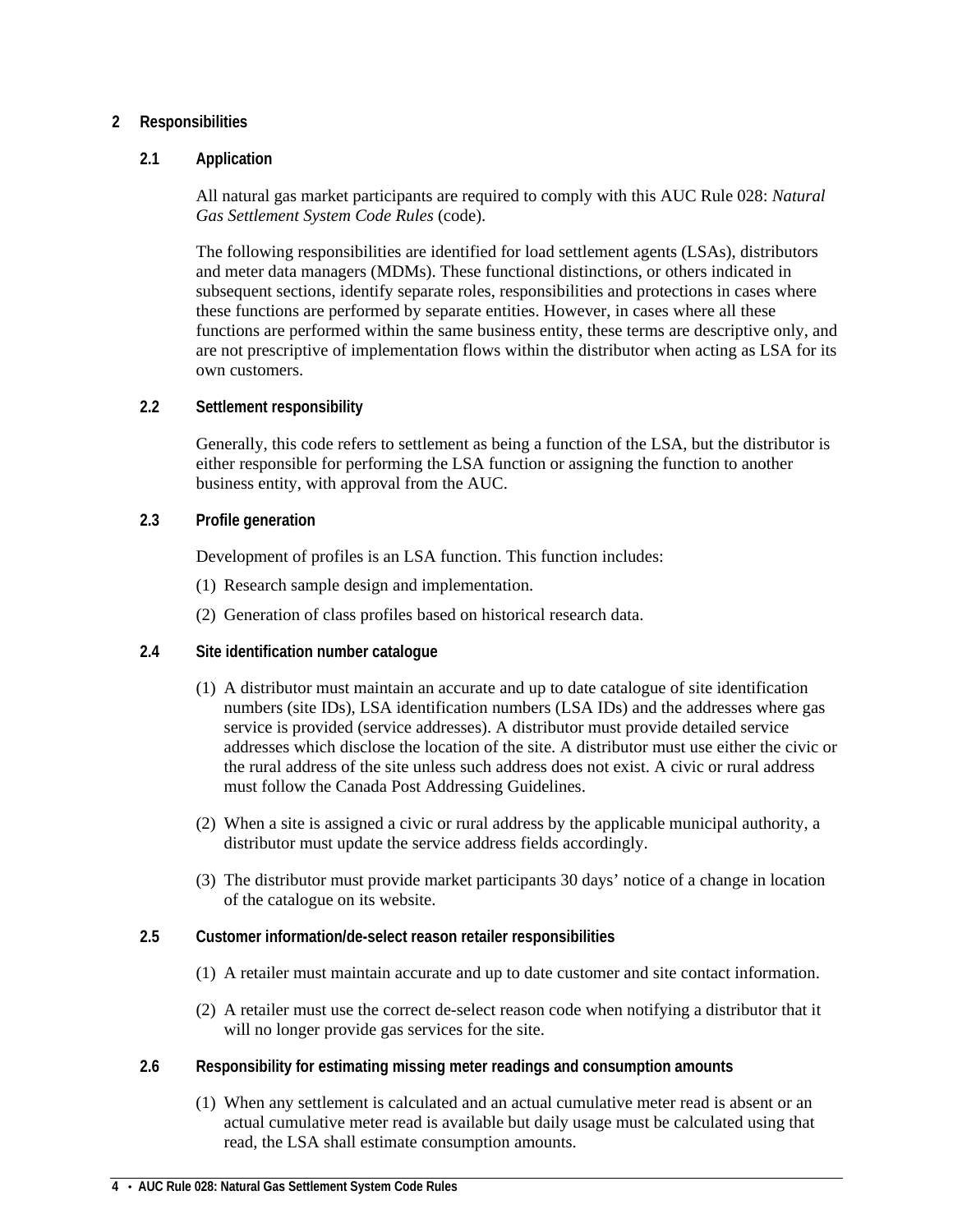- (2) For a site for which there is no prior consumption history, the distributor is responsible for creating the initial estimate of energy consumption in consultation with the retailer. This method applies only to new sites.
- (3) The MDM is responsible for estimating consumption amounts for cumulative meters according to the specific circumstances in Section 9.3.2.

## <span id="page-10-0"></span>**2.7 Losses**

- (1) The LSA is responsible for calculating distribution losses and for preparing and filing its annual application for the recovery of losses with the Commission.
- (2) Recovery of losses is in kind through the application of the recovery of the unaccountedfor gas (UFG) percentage to the daily total delivery consumption for each retailer.

## <span id="page-10-1"></span>**2.8 Disclosure and protection**

The LSA shall make publicly available (on its website) the procedures and methods used to conduct settlement, including formulas, common parameter values and system-level data. The LSA must also make available, to individual parties, data specific to those parties. The LSA shall not make publicly available data specific to individual parties.

## <span id="page-10-2"></span>**2.9 Retailer of record**

The LSA recognizes only one retailer of record for a particular site on a particular day and the LSA will only allocate energy to the retailer of record.

## <span id="page-10-3"></span>**2.10 Estimation and liability for settlement**

Responsibility for conducting forecasts, backcast and initial monthly, interim and final settlements (as described in Section 4.2) is part of the distributor's responsibility as the LSA. Distributors are not liable for the financial consequences of errors in estimates developed and provided to interested parties as part of their good-faith performance of these tasks.

## <span id="page-10-4"></span>**2.11 Request for site ID numbers**

- (1) Retailers must provide a list of the customer's site IDs with the customer's bill or provide the site IDs in an electronic format to the customer at the time of the customer bill.
- (2) Customer requests for the site ID must be responded to within two business days.

## <span id="page-10-5"></span>**2.12 Timing of meter reads**

Times refer to times on the prevailing local clock, standard or daylight time depending on the season, using a 24-hour clock. The hours, minutes and seconds 23:59:59 refer to the second before midnight, and the next second is 00:00:00 of the next day.

Each distributor has the option of reporting the time of day for meter readings as the actual meter read time or as a consistently deemed meter read time between 00:00:00 and 23:59:59 on the date that the meter was read. The same deemed timing will apply to energize and deenergize completions.

## <span id="page-10-6"></span>**2.13 Transition of LSA/MDM/distributor**

Any market participant who proposes to cause a change to the party performing the role and responsibilities of an LSA/MDM/distributor must provide written notice to each market participant that may be affected by the change. The written notice must be provided at least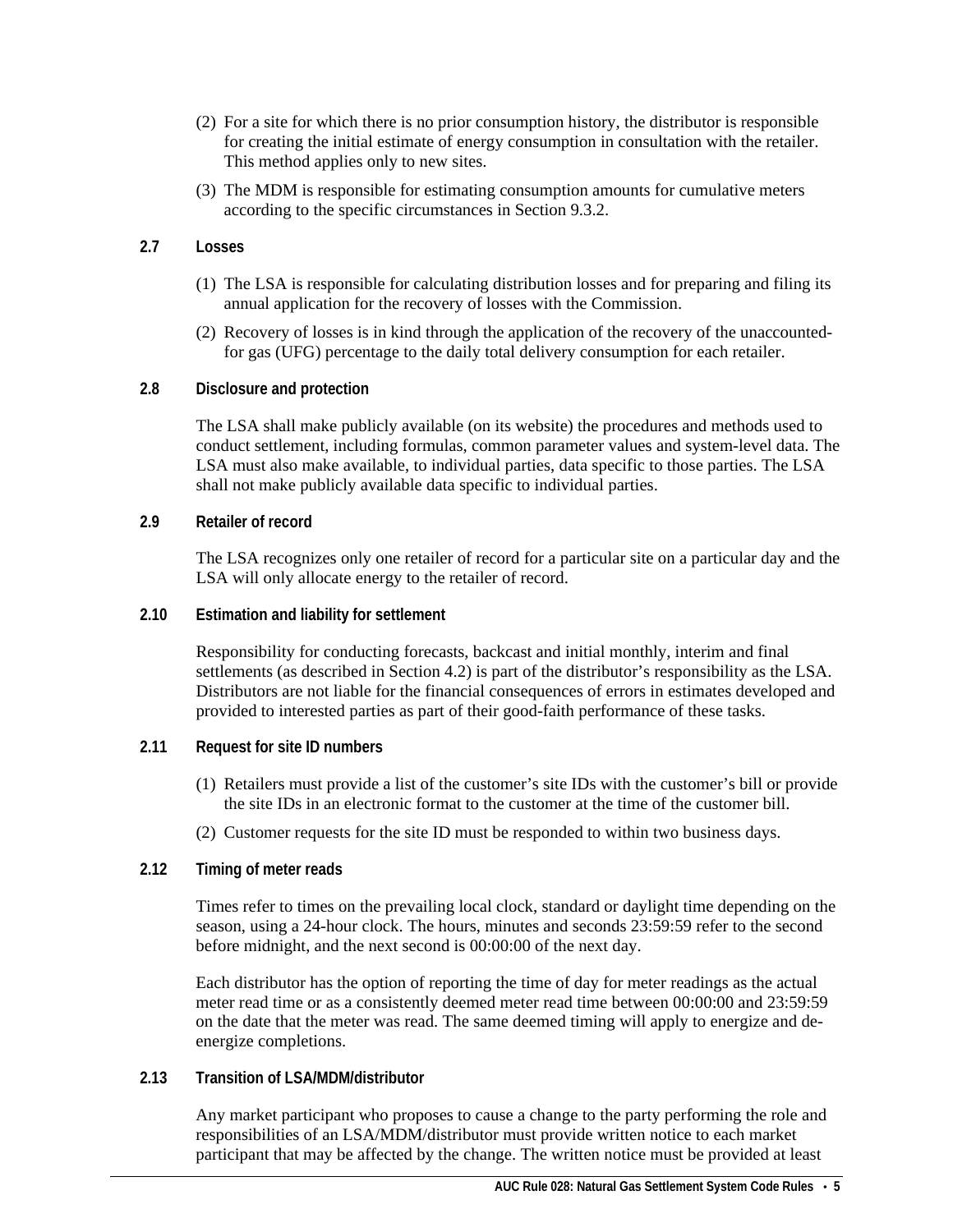90 calendar days prior to the date that the change is to take place. In addition to the written notice, both the current LSA/MDM/distributor and the new LSA/MDM/distributor designate must jointly submit a transition plan to the AUC at least 60 calendar days prior to the effective date of the change. The transition plan must include the steps and processes to be carried out by the current and designated party to ensure that the transition of role and responsibilities will be done in a reasonable manner and will not disrupt the load settlement processes and other market participants' business processes or disrupt service to customers.

## <span id="page-11-0"></span>**3 Profiling methods**

- <span id="page-11-1"></span>**3.1 Profile generation methods**
	- (1) Acceptable methods:
		- (a) Dynamic estimation from research samples.
		- (b) Class-specific models.
		- (c) Site-specific interval data.
	- (2) The above profiling methods apply to profiling classes used for final settlement. The same profiling methods shall be used for all wholesale settlement details transactions (WSDs).
- <span id="page-11-2"></span>**3.2 Segmentation**
	- (1) Each LSA will specify publicly the existing rate classes for which separate researchbased profiles may be provided.
	- (2) Procedures for creating new profiling classes may be developed in consultation with stakeholders, including distributors, retailers and consumers.
	- (3) Retailers (or other natural gas market participants) will pay for the costs of creating those profiling classes they request.
- <span id="page-11-4"></span><span id="page-11-3"></span>**4 Estimation and settlement calculations** 
	- **4.1 Unaccounted-for gas (UFG)**

UFG will be recovered in kind from each retailer's and default supply provider's account, in the amount equal to the distributor's UFG rate, times the account daily delivery to retailer's and default supply provider's customers, rounded to the nearest gigajoule (GJ). The UFG rate is subject to approval by the Commission.

- <span id="page-11-6"></span><span id="page-11-5"></span>**4.2 Estimation and settlement timing**
	- **4.2.1 General comments**
	- (1) There are four possible estimation runs for each gas day and three settlement runs for each month. The four estimation runs are: Forecast 1 (F1), Forecast 2 (F2), Forecast 3 (F3) and backcast (B1); the three settlement runs are initial monthly (S1), interim (S2) and final settlement (S3). The specific timing and data requirements for the settlement runs are described below.
	- (2) Each initial monthly, interim and final settlement run will use the latest actual usage data that is available. Profiles will be frozen for a month once audited temperature data and residential sample profiles have been loaded. The data load for each month will occur by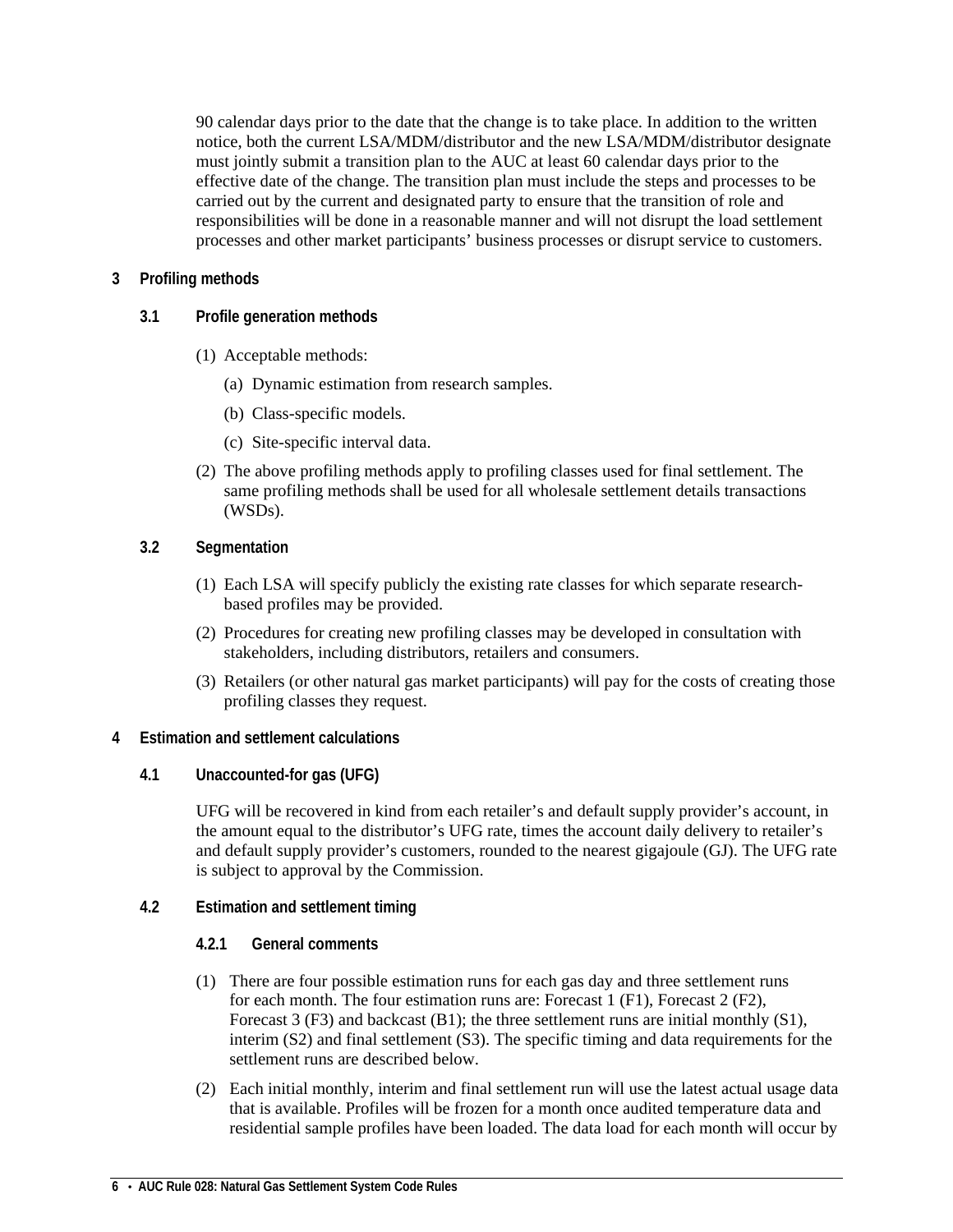the fifth business day of the next month. Sites for which a meter reading is not available covering the day to be settled will be estimated for that day.

- (3) LSAs shall publish settlement results only once for each mandated settlement run.
- <span id="page-12-0"></span>(4) LSAs may rerun any settlement run.

## **4.2.2 Estimation runs**

Forecast 1 (F1), Forecast 2 (F2) and Forecast 3 (F3) are the first, second and third estimates respectively of a retailer's aggregate consumption for a gas day based on forecast temperatures. Backcast (B1) is the estimate of a retailer's aggregate consumption for a gas day based on actual and forecast temperatures and will be provided each day no later than 08:00. If for any reason backcast is not provided for any given day, the retailer is to use the latest forecast for balancing.

## <span id="page-12-1"></span>**4.2.3 Initial monthly settlement**

LSAs will provide initial monthly settlement (S1) results to retailers by 23:59 on the fifth business day after the end of the month being settled.

## <span id="page-12-2"></span>**4.2.4 Interim settlement**

LSAs will provide interim settlement (S2) results to retailers by 23:59 on the 15th business day of the second month following the month being settled.

## <span id="page-12-3"></span>**4.2.5 Final settlement**

LSAs will provide final settlement (S3) results to retailers by 23:59 on the 15th business day of the fourth calendar month following the month being settled.

## <span id="page-12-4"></span>**4.2.6 Data revisions**

Data revisions to date are incorporated at the initial monthly, interim and final settlement runs. No further data changes are incorporated after final settlement. LSAs are not responsible for tracking and storing data versions between initial monthly and interim settlement. If an LSA deems it necessary, a rerun of any settlement run may be undertaken. If a retailer considers a settlement should be rerun, it will notify the LSA responsible for the relevant load settlement area.

## <span id="page-12-5"></span>**4.2.7 Retailer default**

In the event that a retailer defaults, the settlement process is not affected by the default. Settlement will still be calculated for the defaulting retailer until final settlement has occurred.

## <span id="page-12-6"></span>**5 Settlement error correction**

## <span id="page-12-7"></span>**5.1 General**

General and specific procedures for dispute resolution among parties directly affected by settlement calculations pursuant to this code are set out below. These procedures may be used for issues that affect only the parties directly involved in the dispute. Other than as expressly allowed hereunder, no party may opt out of specific requirements and procedures herein pertaining to code-related disputes.

## <span id="page-12-8"></span>**5.2 Dispute resolution process**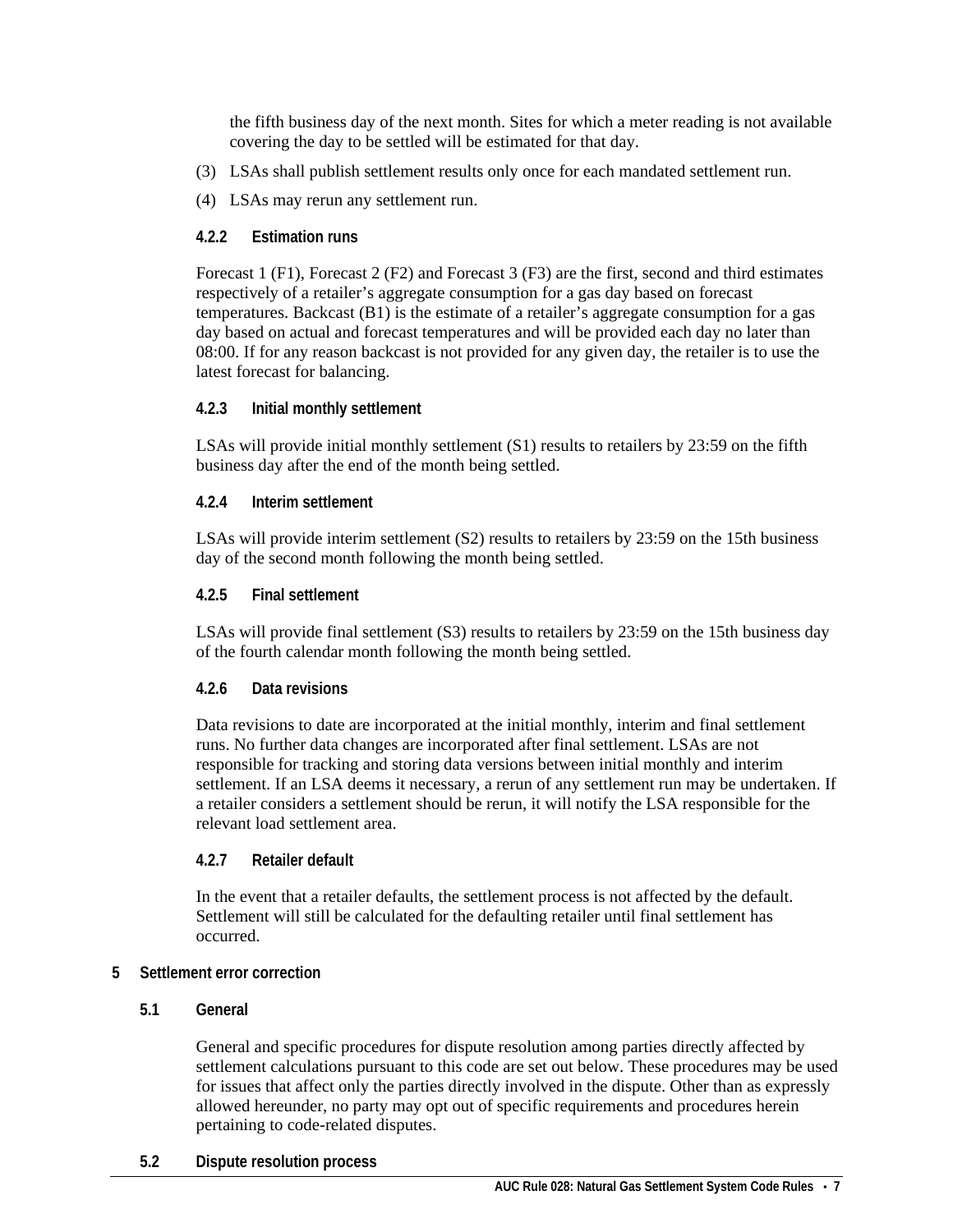## <span id="page-13-0"></span>**5.2.1 Initiation of general dispute resolution**

- (1) Each of the parties discharging functions and responsibilities under the code shall designate a contact person within its organization to administer disputes pertaining to code matters; preferably, such person will have authority sufficient to resolve normal-course business disputes. The identity and contact information for each designated person shall be made known to all other relevant parties on an ongoing basis.
- (2) Communications around disputes shall involve those contact persons designated by each of the relevant parties, as set out above. The relevant designated persons shall make their reasonable best efforts to have the dispute handled in a timely and effective manner, involving such other persons within their organization as needed to facilitate resolution efforts on the foregoing basis.
- (3) At such time as any of the parties to a dispute has determined that efforts to resolve the dispute by discussion have failed, that party may at its discretion serve a notice of dispute upon the other parties to the dispute, and upon other affected parties, in accordance with other provisions set out below.
- (4) The notice of dispute shall be as set out in Section 5.2.2(a) below. The notice of dispute will be sent with a cover letter setting out, in the opinion of the originating party, the status of the related dispute and a summary of efforts to resolve the dispute.
- (5) On or about 20 business days, and not later than 30 business days, following the service of the notice of dispute on the other parties, each party to the dispute shall communicate to the AUC in writing a status update on the resolution of the dispute, including efforts taken since the service of the notice of dispute to resolve outstanding issues and further efforts contemplated.

## <span id="page-13-1"></span>**5.2.2 Notice of dispute**

- (1) The notice of dispute, as per Section 5.2.1(4), shall be in writing, setting out the following in detail:
	- (a) The basis for the dispute, including a summary of factual basis for dispute, related argument and references to relevant provisions of the code.
	- (b) A statement that the party filing the notice of dispute agrees to abide by the dispute resolution process set out in the code in relation to notice of dispute matters.
	- (c) The names and addresses of parties to whom the notice of dispute is being delivered.
	- (d) The contact address, including street address, telephone and fax numbers, and contact person for the purposes of notice of dispute.
- (2) The notice of dispute may also include such other supporting documentation as the disputing party deems necessary.
- (3) The notice of dispute must be signed by the party submitting it; in the case of a corporation, partnership or other organization, the notice of dispute must be signed by a duly authorized representative of the disputing party.
- (4) The notice of dispute may be rejected by the LSA and considered closed where it does not include the information required by sections  $5.2.2(1)(a)$  through (d) inclusive, or is not duly signed.
- (5) The notice of dispute must be delivered in person, by registered mail, email or facsimile transmission, or by some other means of provable delivery, to the LSA and to any other parties directly affected by the matters of the notice of dispute. The notice of dispute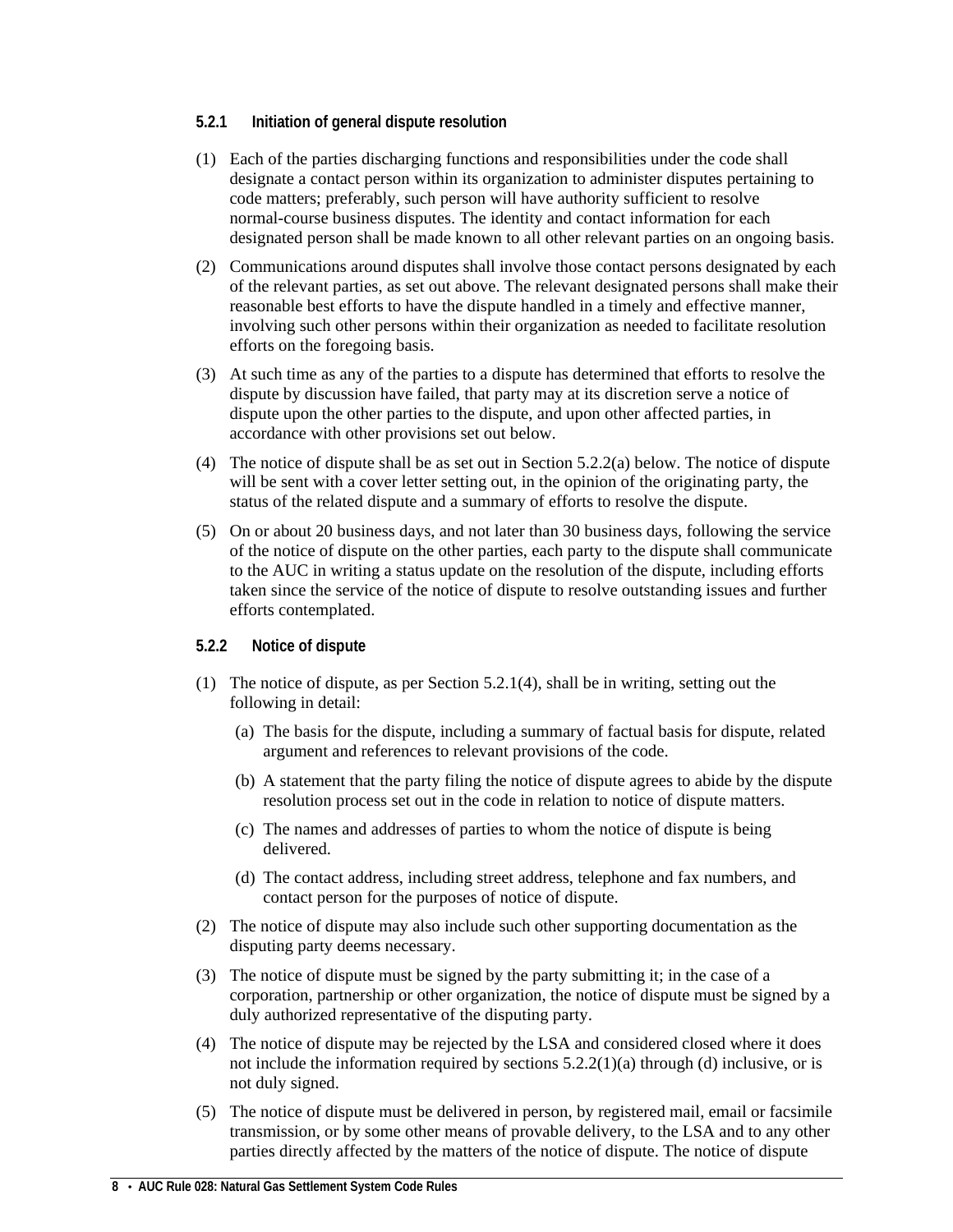shall also be concurrently delivered to the AUC. Onus for proof of service of the notice of dispute on the LSA, AUC and other relevant parties rests with the party filing such notice of dispute.

(6) Where a notice of dispute has been rejected by the LSA pursuant to Section 5.2.2(4), the LSA shall, in writing, advise the party who filed the notice of dispute, the AUC and all other parties shown on the notice of dispute, of its rejection and of the reasons for such rejection immediately.

## <span id="page-14-0"></span>**5.2.3 Discussions and negotiations between the parties with the option to include mediation**

- (1) Upon delivery of a notice of dispute in prescribed form and content, the relevant parties, including the disputing party, the LSA (or other investigating party), and other affected parties, shall attempt to resolve the dispute through discussion and negotiation.
- (2) Mediation may be entered into by the parties on such terms and conditions and involving such mediator as the relevant parties may agree to. The costs of the mediation shall be shared between the parties as agreed.
- (3) Only the parties and their representatives may attend mediation proceedings unless the parties and the mediator (as applicable) agree to the participation of other specified parties. Unless otherwise agreed by all parties, the discussions, negotiations and mediation between the parties in relation to the notice of dispute shall be conducted on a confidential and without prejudice basis to encourage open dialogue between the parties.
- (4) All information disclosed to the mediator by the parties or others in the course of mediation and identified as confidential will not be divulged by the mediator except within the mediation. All documents received by the mediator in the mediation shall be held confidential by the mediator, and the mediator shall not be compelled by any party to divulge such documents or to act as a witness in regard to the mediation in any subsequent proceedings of any nature.
- (5) Where the negotiations or mediation result in an agreement between parties, a copy of the executed agreement shall be filed with the Commission for approval before implementation. Parties must also provide the Commission with a copy of the documentation prepared pursuant to Section 5.2.2 along with a summary outlining the material terms of the agreement.

## <span id="page-14-1"></span>**5.2.4 Dispute brought forward to the Commission**

(1) After the expiry of 20 business days immediately following the delivery of the notice of dispute to the LSA and other relevant parties, any unresolved disputes under Section 5.2.3 or any agreements that are not approved by the AUC under Section 5.2.3(5), shall be referred to the Commission for resolution in the form of an application to the Commission for a decision on the dispute.

## <span id="page-14-2"></span>**6 Functional requirements of the settlement calculation**

The sections below define the required inputs and outputs of settlement. These sections do not dictate how settlement algorithms or calculations should be implemented. Any implementation approach that produces outputs mathematically equivalent to the outputs defined below is acceptable.

## <span id="page-14-3"></span>**6.1 Profile freeze dates**

Class profiles for a settlement month are frozen once audited temperatures and research sample data have been loaded into the settlement system for that month. This will occur prior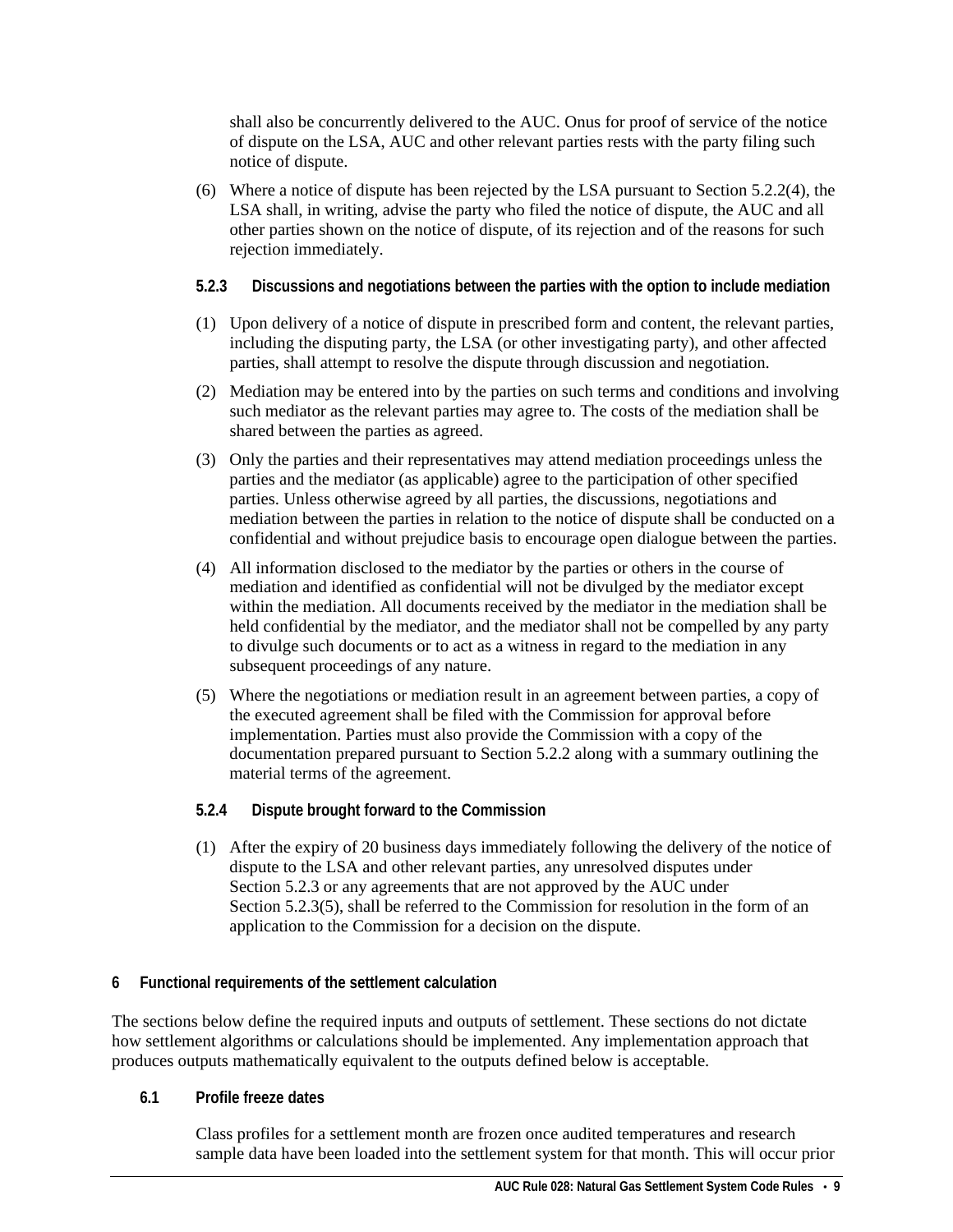to the running of the initial monthly settlement (S1). Once the profiles have been calculated using the above specified data, they are frozen and will not be recalculated on subsequent settlement runs.

## <span id="page-15-0"></span>**6.2 Assumptions**

These calculation formulas assume that:

- (1) Switch of a retailer will not necessarily be accompanied by a meter read on the same day.
- (2) There are missing cumulative meter read consumption values in the settlement input database due to variations in cumulative meter reading frequency.

## <span id="page-15-1"></span>**6.3 Settlement inputs and outputs**

- (1) Inputs
	- (a) Inputs to the settlement system include the following:
		- (i) Information on each site to be settled, including:
			- retailer enrolment information, energized status and other daily site attributes
			- site-level consumption information (DCMs)
			- daily usage information for demand-metered sites
		- (ii) Profile data (model coefficients and variables, and research samples).
		- (iii) Daily weather data: forecast, actual and audited.
		- (b) The standard external transactions, as described in Section 8, identify the critical information that must be transferred between external parties to support the settlement process. Individual LSAs may require additional inputs to support their specific methods of performing the settlement function.
- (2) Outputs

The standard external transactions, as described in Section 8, identify the critical information that must be transferred between external parties to support the settlement process.

<span id="page-15-2"></span>**6.4 Required settlement reports**

Settlement data will be reported to each retailer through the wholesale settlement information transaction (WSI), WSD and wholesale settlement summary transaction (WSS). WSI transactions contain retailers' site consumption for each day summed by distribution zone. The WSD transactions contain daily usage for each site by day for all sites enrolled. The WSS transactions contain monthly aggregated consumption by retailer and distribution zone. Each retailer will receive WSD, WSI and WSS files specific to its enrolled sites.

## <span id="page-15-3"></span>**7 Information exchange**

## <span id="page-15-4"></span>**7.1 Business transactions**

(1) The transaction sets required to support settlement processes are listed in Table 1. Transactions sets for which standard content or electronic transmittal is required are indicated by checkmarks in the third and fourth columns of the table, respectively. Universal standards for electronic and standard content transactions as well as detailed transaction content are provided in Section 8.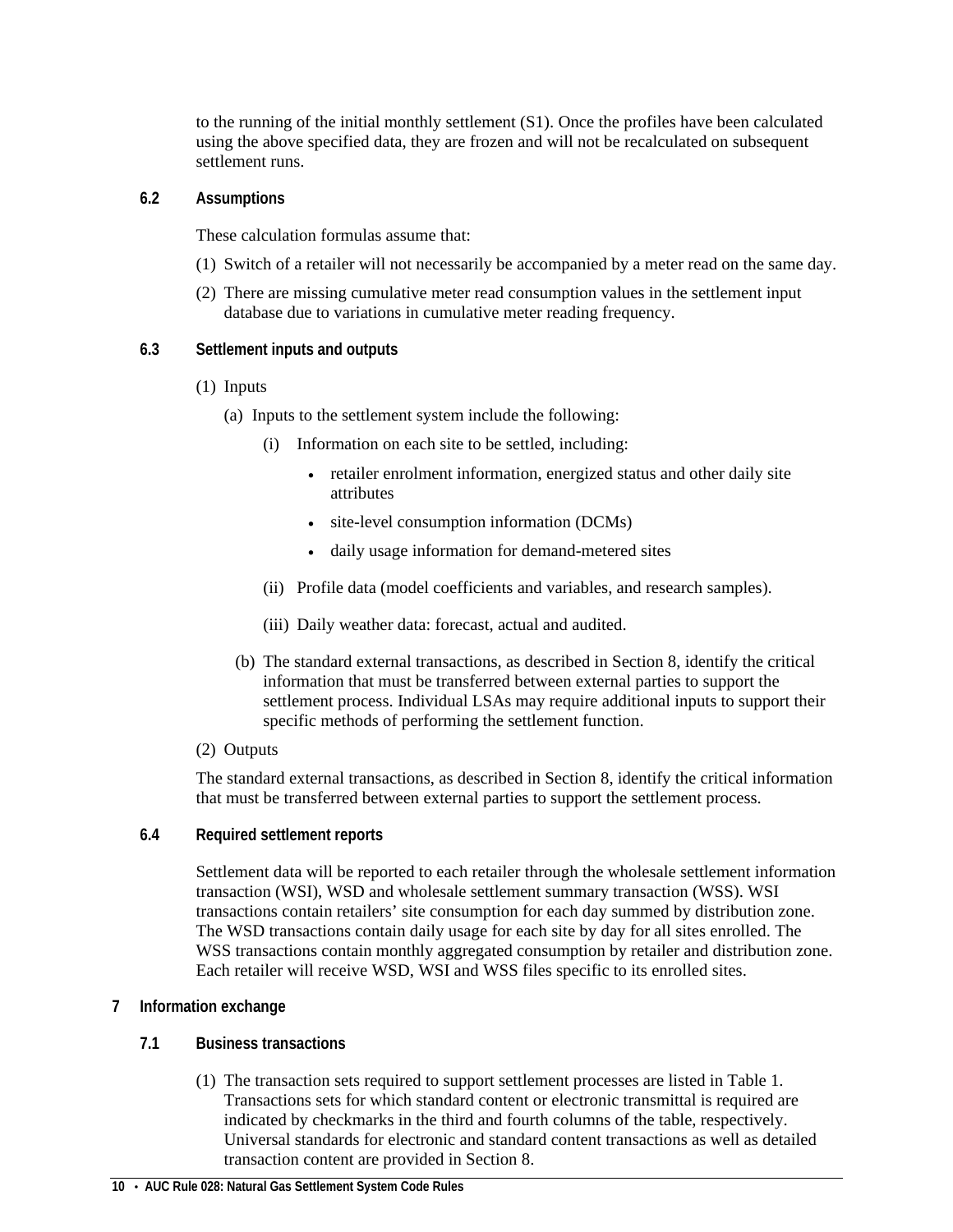(2) The transaction standards are required for data exchange between separate organizations or companies. However, where separate functions are performed by different parts of the same organization, such as MDM and LSA functions within the distributor, adherence to these transmittal standards is not required for transactions between these functional areas. Adherence to the standards is required for transactions between the bundled organization and any external parties.

<span id="page-16-0"></span>

| rapie r.<br>Transaction<br><b>Transaction</b> | <b>BUSINESS PROCESS HOWS AND MAILSACHON SELS REQUIRED TO DELITER</b> | <b>Standard</b> | Electronic   |
|-----------------------------------------------|----------------------------------------------------------------------|-----------------|--------------|
| set                                           |                                                                      | content         | transmittal  |
|                                               |                                                                      | required?       | required?    |
| Select retailer transaction set               |                                                                      |                 |              |
|                                               | A. Select retailer request (SRR)                                     | ✓               | ✓            |
|                                               | B. Select retailer notification (SRN)                                | ✓               | ✓            |
|                                               | C. Notify old retailer (SRO)                                         |                 | ✓            |
| Update customer information transaction set   |                                                                      |                 |              |
|                                               | A. Update customer information (UCI)                                 | ✓               | ✓            |
|                                               | B. Request update customer information (RUC)                         |                 |              |
| Energize site transaction set                 |                                                                      |                 |              |
|                                               | A. Energize request (ENR)                                            | ✓               | ✓            |
|                                               | B. Energize failure (ENF)                                            | ✓               |              |
|                                               | C. Energize completion (ENC)                                         | ✓               | ✓            |
| De-energize site transaction set              |                                                                      |                 |              |
|                                               | A. De-energize request (DER)                                         | ✓               | ✓            |
|                                               | B. De-energize failure (DEF)                                         | ✓               |              |
|                                               | C. De-energize completion (DEC)                                      | ✓               | ✓            |
|                                               | D. Revoke de-energize request (RDR)                                  | ✓               |              |
|                                               | E. Release CONP lock (RCL)                                           | ✓               | ✓            |
|                                               | F. Release CONP lock completion (RCC)                                |                 |              |
| Request off-cycle meter read transaction set  |                                                                      |                 |              |
|                                               | A. Request off-cycle meter read (ROR)                                | ✓               | ✓            |
|                                               | B. Request off-cycle meter read completion (ROC)                     | ✓               | ✓            |
| De-select retailer transaction set            |                                                                      |                 |              |
|                                               | A. De-select request (DSR)                                           | ✓               | ✓            |
|                                               | B. De-select notification (DSN)                                      | ✓               | ✓            |
|                                               | C. Revoke de-select request (RDS)                                    | ✓               | $\checkmark$ |
|                                               | D. Revoke de-select notification (RDN)                               |                 |              |
| Update site information transaction set       |                                                                      |                 |              |
|                                               | A. Site metering characteristics (SMC)                               | ✓               | ✓            |
|                                               | B. Site profile change (SPC)                                         | ✓               | ✓            |
| Provide consumption data                      |                                                                      |                 |              |
|                                               | A. Daily cumulative meter consumption (DCM)                          |                 |              |
|                                               | Provide wholesale settlement data transaction set                    |                 |              |
|                                               | A. Wholesale settlement information (WSI)                            |                 |              |
|                                               | B. Wholesale settlement summary (WSS)                                |                 |              |
|                                               | C. Wholesale settlement details (WSD)                                |                 |              |
|                                               | D. Settlement profile value (SPV)                                    | ✓               |              |

| Table 1. |  |  |  | Business process flows and transaction sets required for settlement |  |  |  |
|----------|--|--|--|---------------------------------------------------------------------|--|--|--|
|----------|--|--|--|---------------------------------------------------------------------|--|--|--|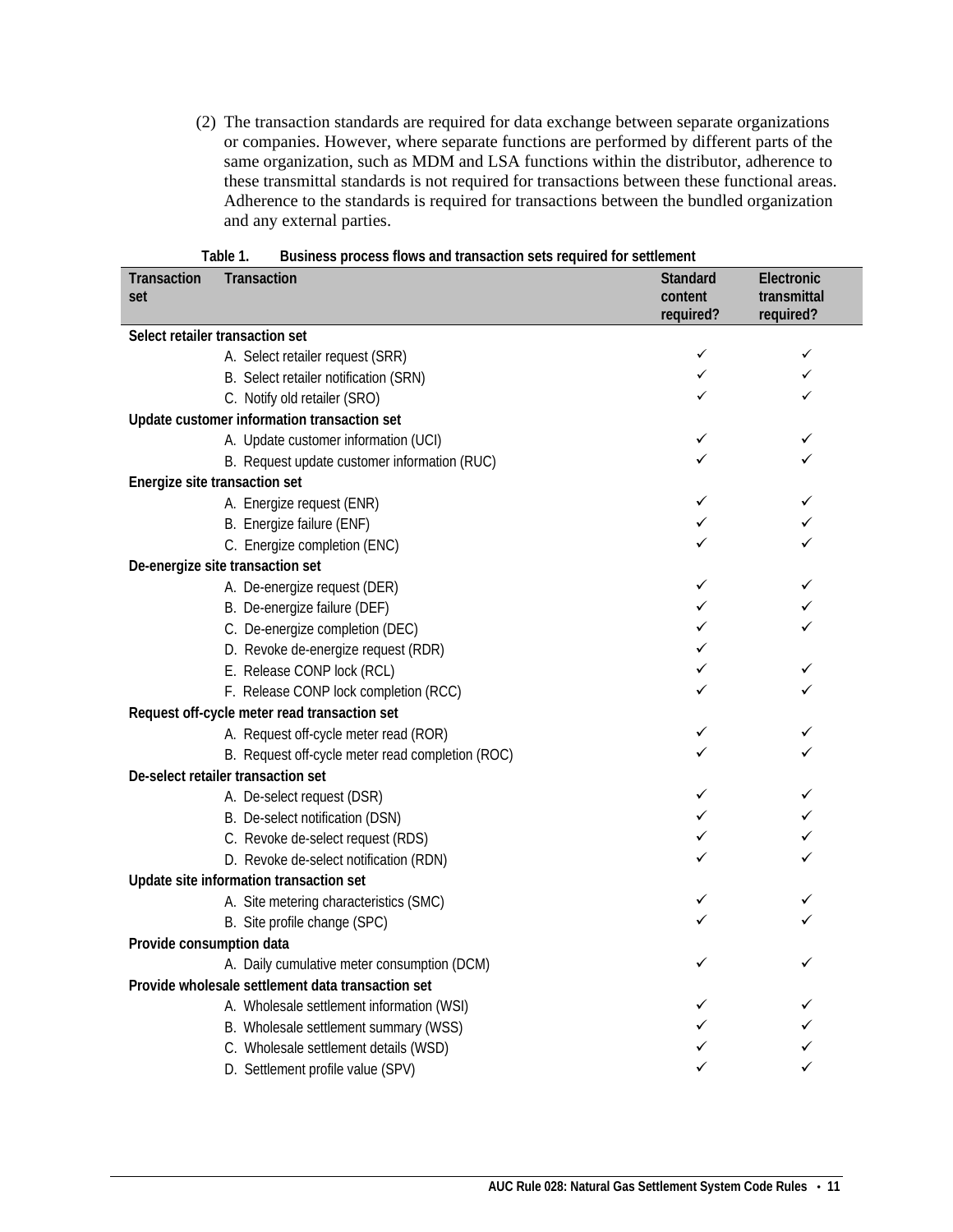## <span id="page-17-0"></span>**7.2 Transaction transport method**

- (1) The Internet is the transport mechanism for electronic data exchange.
- (2) Each participant must exchange data securely in files formatted using comma separated values (CSV format).
- (3) Appendix B identifies the current transport mechanism used by natural gas market participants.

## <span id="page-17-1"></span>**7.3 Enrolment mechanics**

- (1) Sites can switch retailers no more than once per day. All site switches occur at midnight.
- (2) The first enrolment request received by an LSA and made effective for a site for a particular day determines the site assignment from that day until the next effective retailer switch except where an enrolment request is from a default supply provider in response to a de-select request. For example, if two enrolment requests for the same site are received on the same day, one at 1 p.m. from retailer A and one at 2 p.m. from retailer B, retailer A will be assigned the site effective the next day, if the enrolment is not in response to a de-select request. However, if retailer A is a default supply provider and is requesting enrolment in response to a de-select request transaction for a site, then retailer B will be assigned the site.
- (3) The retailer shall manage the enrolment queue and shall send the enrolment request transactions to the LSA only on the calendar day prior to the desired effective date.
- (4) Enrolments can occur on any calendar day, regardless of holidays or non-working days.
- (5) All enrolment requests shall be processed to be effective at midnight following the receipt of a valid enrolment request. For example, if the enrolment is received at 23:00 on July 21, the enrolment, provided the transaction is valid, will be effective at 00:00 on July 22, one hour later.
- (6) The LSA shall process enrolment requests on the day of receipt as follows:

Notification of a site switch shall be provided to the new retailer, the retailer of record on the day preceding the switch, the distributor and the MDM in accordance with the following:

- (a) Ninety per cent of the enrolment requests received between 07:00 and 15:00 each day will be responded to within two hours, with the remaining 10 per cent being responded to within four hours. This standard shall be based on the total number of enrolment requests received by each LSA from all retailers on a calendar day basis.
- (b) If an enrolment request is received after 15:00, there is no guarantee of notification prior to 09:00 the following day. The enrolment request will still be processed by the LSA.
- (c) An exception to the performance standard stated in subsection (a) above shall be permitted for scheduled maintenance or for other reasons that are specifically approved by the AUC, not to exceed two non-consecutive calendar days per calendar month.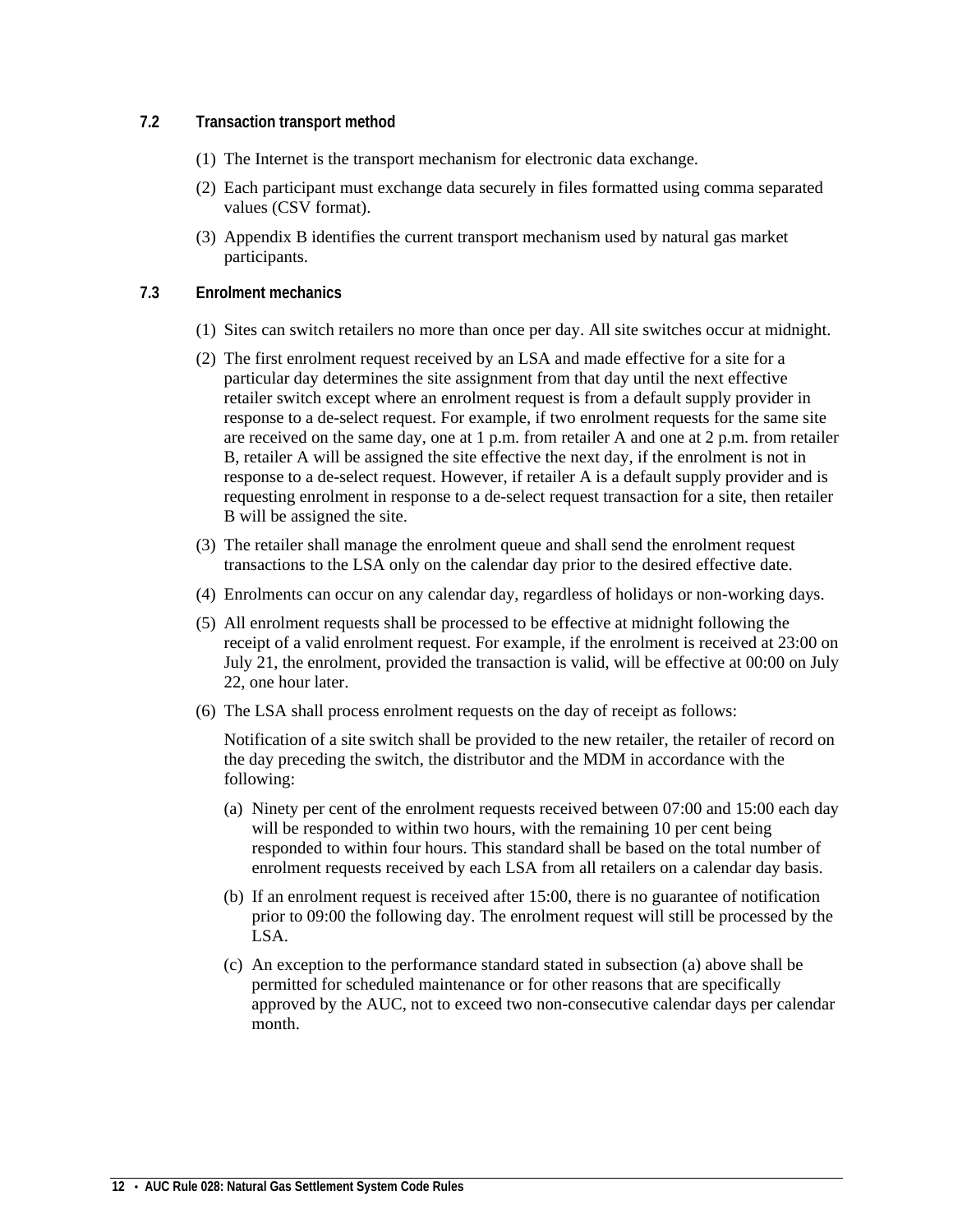## (7) Erroneous enrolment

An erroneous enrolment arises when one of the following situations occurs prior to enrolment:

- (i) site ID and service address mismatch
- (ii) incorrect information is provided by customer, applicant or any other party
- (iii) error by the distributor or the retailer or its agent
- (a) When a retailer identifies that an erroneous enrolment has occurred, that retailer shall notify the LSA of the error within one business day of the discovery of the error.
- (b) When the LSA discovers that a retailer has potentially erroneously enrolled a site, the LSA shall provide notification simultaneously to both retailers affected, including the retailer that has potentially erroneously enrolled a site and the previous retailer, within one business day of the discovery of the potential error. The retailer that has potentially erroneously enrolled a site shall investigate whether the site ID or service address was erroneously enrolled and respond simultaneously to the LSA and to the other affected retailer within five business days, confirming or denying that the site was erroneously enrolled.
- (c) The LSA shall confirm the receipt of the notification given in accordance with Section 7.3(7)(a) above or the confirmation received from the retailer in accordance with Section 7.3(7)(b) above.
- (d) The LSA shall contact the previous retailer within one business day from the receipt of the notification (a) or confirmation (b) from the retailer responsible for the erroneous enrolment.
- (e) The previous retailer shall re-enrol the site within two business days from the date of notification from the LSA.
- (f) Compliance with subsection (a) or (b) above does not preclude the retailer from de-selecting the site at any time during this process.

## <span id="page-18-0"></span>**7.4 Changes in profiling class**

- (1) If the LSA changes a site's profiling class, the LSA must notify the retailer. The LSA shall make a best effort to provide the notification in advance of the profiling class change. However, the LSA will not attempt to synchronize the notification with enrolment. The means of notification is the site profile change transaction (SPC).
- (2) For changes in profiling class in response to a retailer request, no standard transaction is required either for receiving the request or notifying the retailer of the change.
- <span id="page-18-1"></span>**7.5 Site ID removal from site catalogue**

When a site ID is removed from the catalogue, the distributor shall:

- (1) Notify the retailer that it is no longer the retailer of record for that site using the notify old retailer transaction (SRO) as per Section 8.6.3.3.
- (2) Ensure that the site ID can no longer be enrolled.
- (3) Ensure that the site ID will not be reused.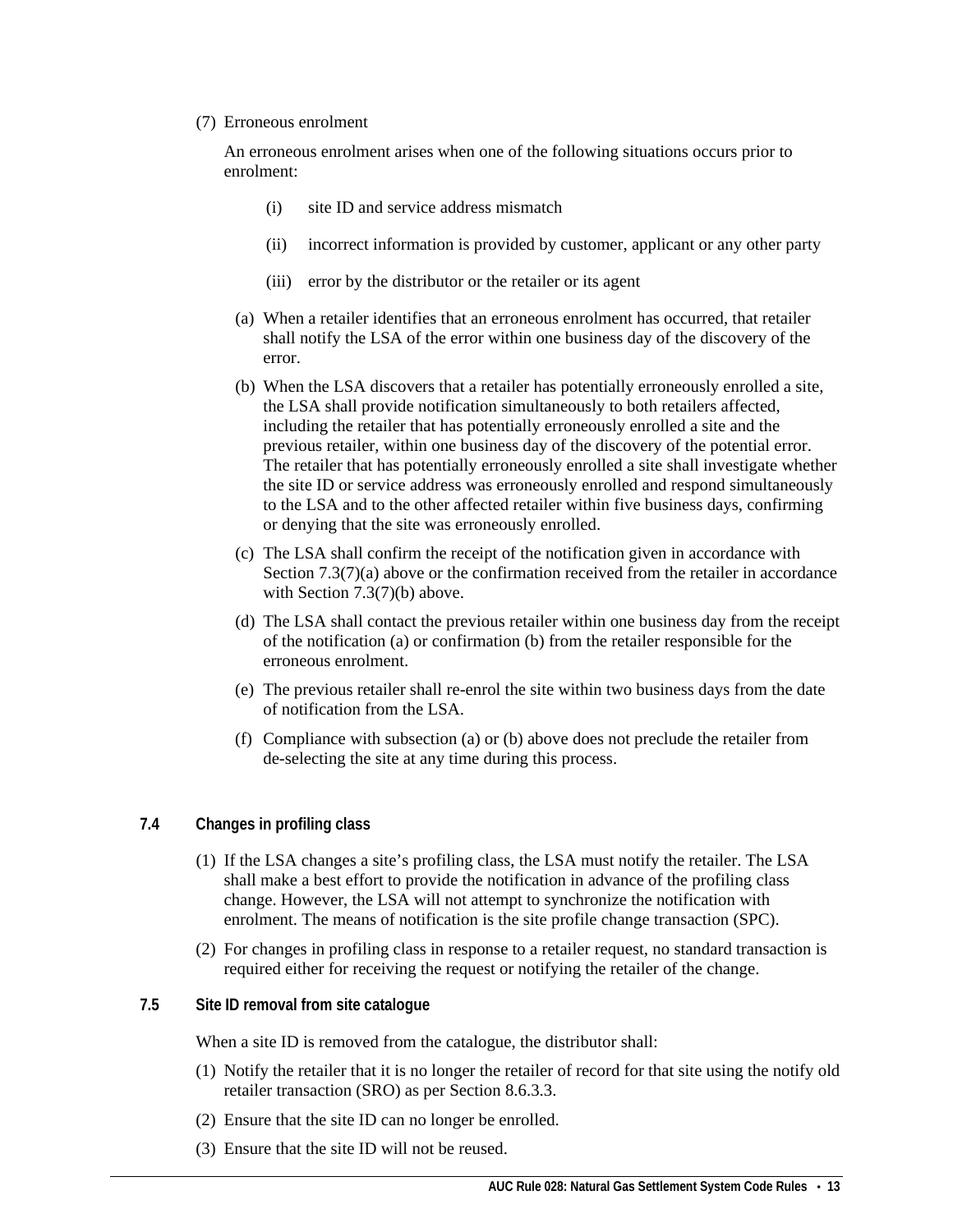## <span id="page-19-0"></span>**8 Information exchange standards**

## <span id="page-19-1"></span>**8.1 Purpose**

- (1) The purpose of this Section 8 is to define the electronic and non-electronic information exchange standards for the business transactions. In addition to defining the format and contents of each transaction, universal standards that govern all transactions are specified.
- (2) The standards are intended to be as specific as practical to facilitate data exchange among natural gas market participants. At the same time, it may turn out in the course of system implementation that certain details require adjustment for practical reasons. These specifications may be revised if the need for such adjustment becomes clear.

## <span id="page-19-2"></span>**8.2 Scope**

The scope of this documentation is limited to the electronic and standard content transactions in Table 1 of Section 7.

## <span id="page-19-3"></span>**8.3 Revisions**

Revisions to these information exchange standards, including both additions and changes, may be made by the Commission in consultation with stakeholders.

## <span id="page-19-5"></span><span id="page-19-4"></span>**8.4 Universal standards**

## **8.4.1 Directory structure**

The directory structure for the electronic files is dependent upon the transaction transport method.

## <span id="page-19-6"></span>**8.4.2 File naming convention**

(1) All transactions of the same type for a period (usually one day) are to be placed in a single CSV format file. The standard file naming convention is:

TRX\_From\_To\_YYYYMMDDHHMISS.CSV or TRX\_From\_To\_YYYYMMDDHHMISS.csv

where,

| <b>TRX</b>                       | Three-letter abbreviation for the transaction name (e.g. "SRR").            |
|----------------------------------|-----------------------------------------------------------------------------|
|                                  | The three letters must be in upper case format.                             |
| From                             | ID of the sender, either distributor ID, retailer ID or<br>settlement ID.   |
| To                               | ID of the receiver, either distributor ID, retailer ID or<br>settlement ID. |
| <b>YYYYMMDD</b><br><b>HHMISS</b> | Date the file was created.<br>Time the file was created on a 24-hour clock. |

(2) In the case where the file has no single recipient, such as the settlement profile value transaction (SPV), the "To\_" may be omitted from the file name. The file name would be as follows:

> TRX\_From\_YYYYMMDDHHMISS.CSV or TRX\_From\_YYYYMMDDHHMISS.csv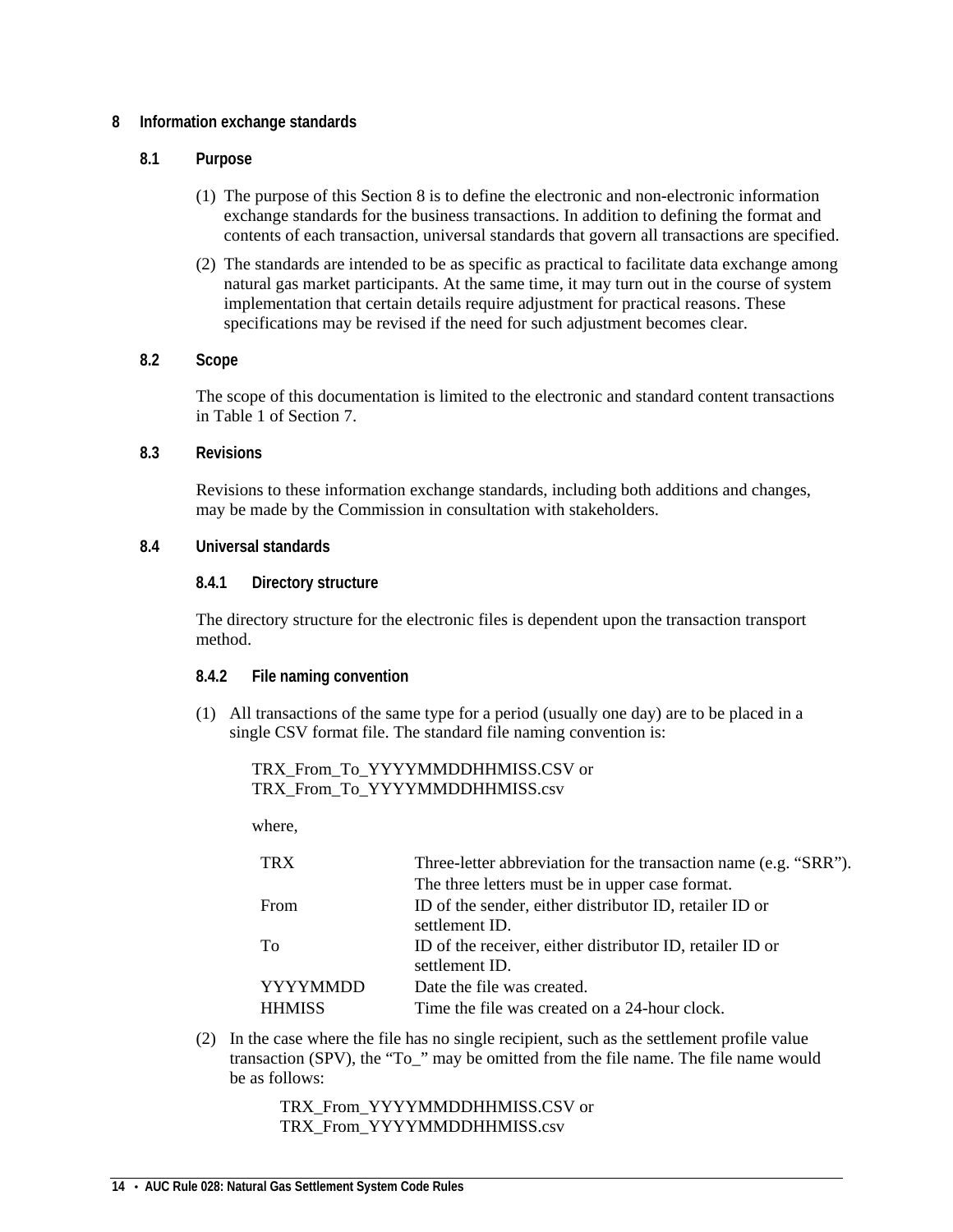(3) For transactions with the Transaction Status Code field populated, a rejected file may be returned to the original sender to notify the sender of any errors in individual transactions. The rejected file would be returned using the file name under which it was received, with an "R" appended at the end of the file name before the .CSV or .csv.

## <span id="page-20-0"></span>**8.4.3 Universal transaction contents**

All transactions contain the following field or elements:

- (1) Transaction abbreviation (three-character abbreviation that must be in upper case letters).
- (2) Identification of the sender (retailer ID, distributor ID or LSA ID).
- (3) Identification of the recipient (retailer ID, distributor ID or LSA ID).
- (4) Transaction date and time (the Transaction Date Time field in all transactions contains the later of the time the transaction was created or last modified).

## <span id="page-20-1"></span>**8.4.4 Optional fields**

The optional fields specified in the electronic transactions are applicable to both the sender and receiver. Either the sender or the receiver may choose to use them unless otherwise specified.

## <span id="page-20-3"></span><span id="page-20-2"></span>**8.4.5 Data-type definitions**

**8.4.5.1 Char(x)**

Fixed-length character always x characters in length.

"ABC" is an example of Char(3).

<span id="page-20-4"></span>**8.4.5.2 Varchar(x)**

x designates the maximum number of characters.

"A" and "ABC" are both examples of Varchar(3).

**8.4.5.3 Number(p,s)**

Number with p digits of precision and s digits to the right of the decimal (scale).

" $123456.78$ " is an example of Number(8,2).

## <span id="page-20-6"></span><span id="page-20-5"></span>**8.4.6 Standard fields**

<span id="page-20-7"></span>This section contains common fields that may appear in many transactions.

**8.4.6.1 Date and date time format**

The standard date time format has been defined as:

## YYYYMMDDHHMISS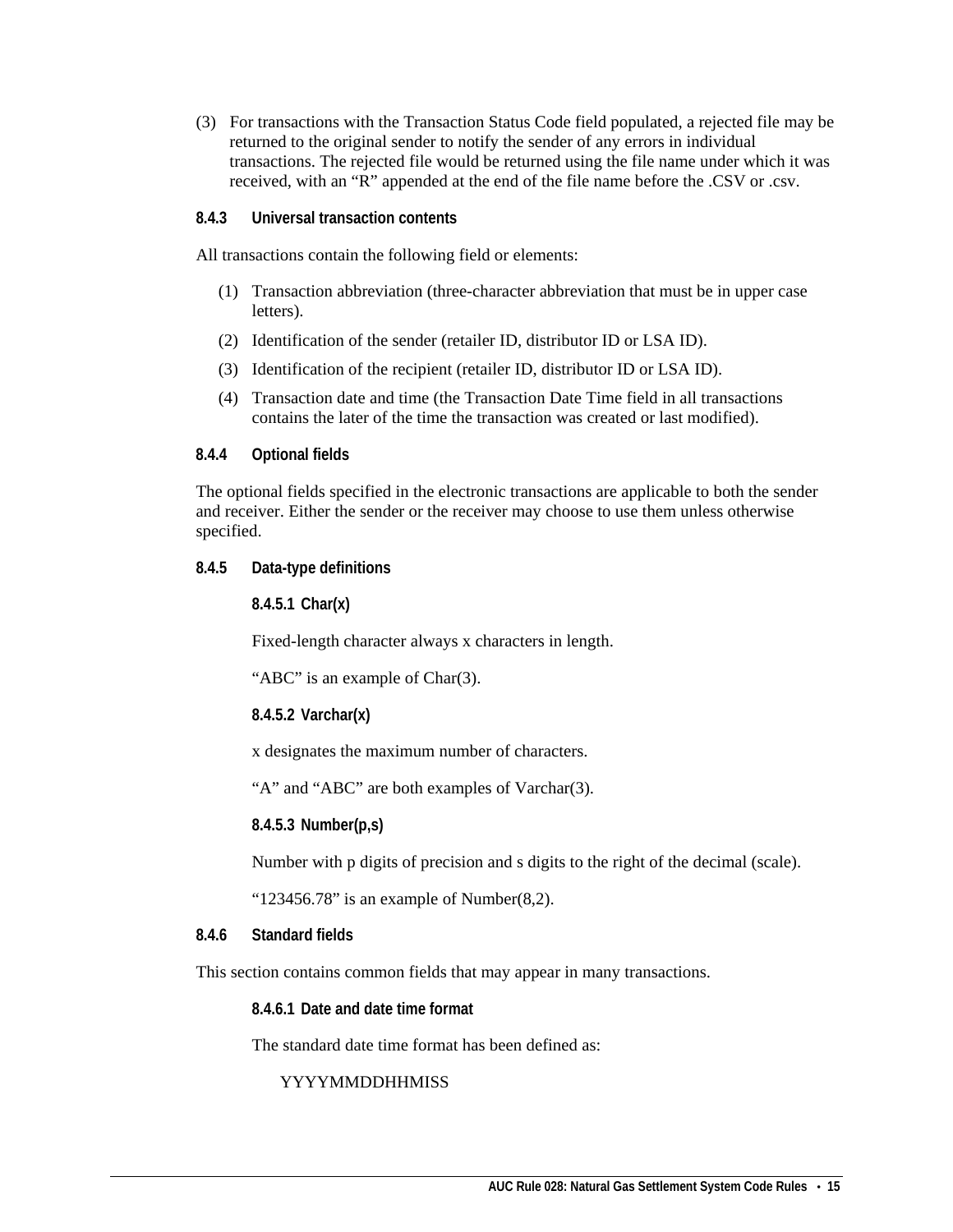where,

YYYY four-digit year (e.g. 2020)

- MM two-digit numeric month between 01 and 12 inclusive (e.g. 09)
- DD two-digit numeric day between 01 and 31 inclusive (e.g. 03)
- HH hour on a 24-hour clock 00 to 23 (e.g. 22)
- MI minutes 00 to 59 (e.g. 02)
- SS seconds 00 to 59 (e.g. 09)

For example, 19990903220209 is September 3, 2020 at nine seconds after 10:02 p.m.

The standard date format has been defined as:

## YYYYMMDD

where,

| YYYY four-digit year (e.g. 2020) |  |
|----------------------------------|--|
|----------------------------------|--|

- MM two-digit numeric month between 01 and 12 inclusive (e.g. 09)
- DD two-digit numeric day between 01 and 31 inclusive (e.g. 03)

For example, 20200903 is September 3, 2020.

## <span id="page-21-0"></span>**8.4.6.2 Telephone number format**

The standard telephone format used for telephone numbers in Canada and the United States has been defined as:

## AAANNNNNNNXXXX

where:

| AAA            | area code used in Canada and the United States |
|----------------|------------------------------------------------|
| <b>NNNNNNN</b> | telephone number                               |
| XXXX           | extension (if any)                             |

## <span id="page-21-1"></span>**8.4.6.3 Time conventions**

(1) Clock time

Times refer to times on the prevailing local clock, standard or daylight time depending on the season.

(2) Adjusting for daylight saving

For determining the start and end of the gas day, there is no adjustment for daylight saving. The gas day always starts at 08:00 Mountain Standard Time. During the period of daylight saving, therefore, the start of the gas day is at 09:00 Mountain Daylight Time (i.e. 08:00 Mountain Standard Time).

## <span id="page-21-2"></span>**8.4.6.4 ID assignments**

A unique ID will be set up for each business function within the distributor. The distributor will have a three-digit number ID prefixed with a "0"; the LSA will have a three-digit number ID prefixed with a "1"; and the MDM will have a three-digit number ID prefixed with a "2."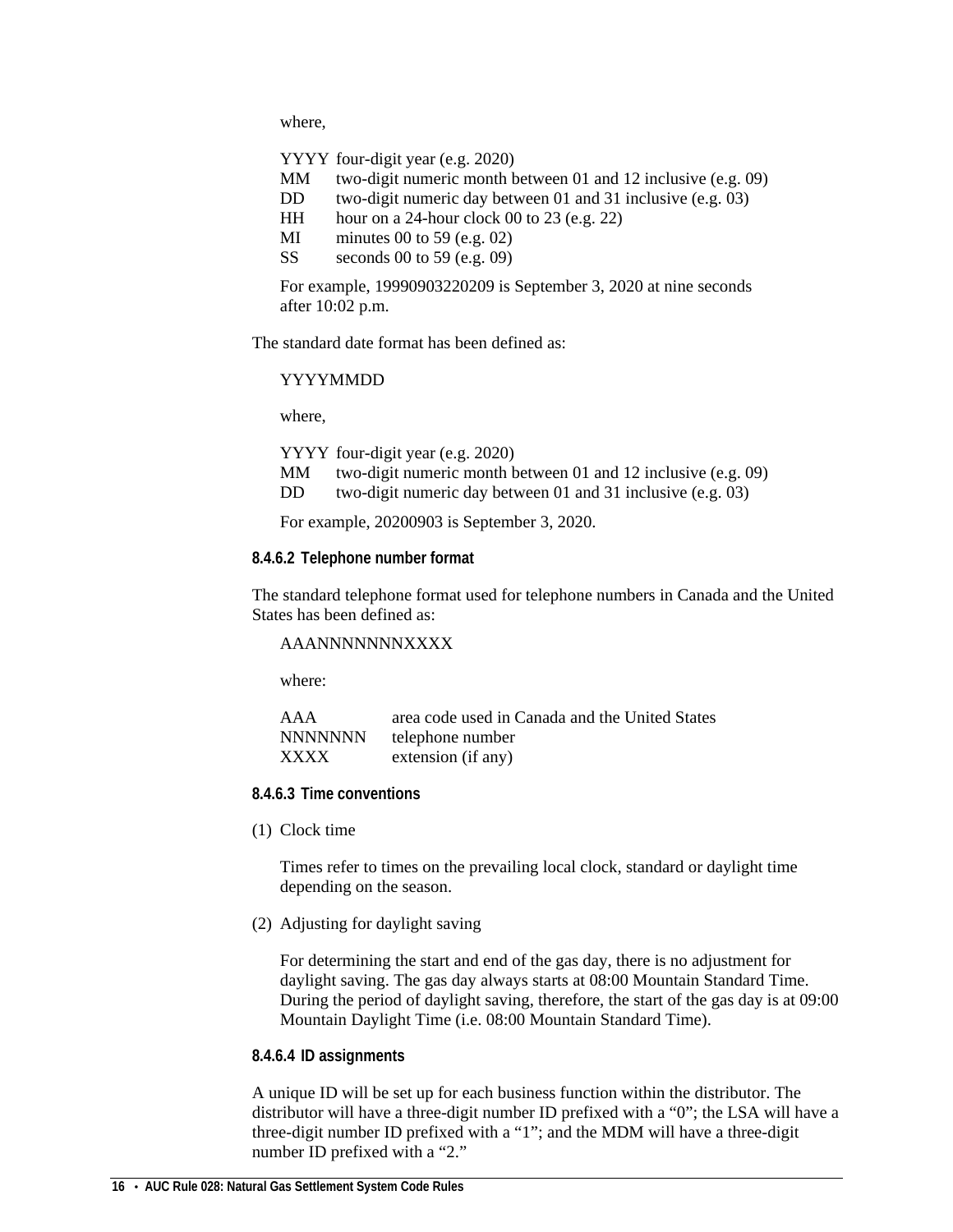- <span id="page-22-0"></span>**8.4.6.5 Retailer and business function IDs**
- (1) Retailer ID

The retailer ID is a nine-digit number that uniquely represents each retailer operating within Alberta (e.g. 123456789).

(2) Business function ID

Business function ID codes and processing rules must be interoperable. Business rules may vary from participant to participant. While failures may result from business rule violations, transactions should not fail due to implementation logic. If the business function ID field is not used by the LSA, it may be ignored when received in transactions from a retailer, but a file may not be rejected for this reason. The business function ID codes are shown in Appendix A.

## <span id="page-22-1"></span>**8.4.6.6 Distributor ID**

(1) A four-digit number uniquely represents each distributor operating within Alberta to which Rule 028 is applicable.

Refer to the distributor ID table in Appendix A.

- <span id="page-22-2"></span>**8.4.6.7 Load settlement agent (LSA) ID**
- (1) A four-digit number uniquely represents each LSA operating within Alberta.
- (2) The LSA ID is required in transactions as a verification check for the LSA. The LSA will only process files where the LSA ID is equal to its own.

Refer to the LSA ID table in Appendix A.

- <span id="page-22-3"></span>**8.4.6.8 Meter data manager (MDM) ID**
- (1) A four-digit number uniquely represents each meter data management company operating within Alberta.
- (2) The MDM ID is required on transactions to inform the receiver of the data the party responsible for reading the meter. This becomes important in zones that have multiple MDMs or in the case where an LSA is settling multiple zones.

Refer to the MDM ID table in Appendix A.

## <span id="page-22-4"></span>**8.4.6.9 Zone ID**

A four-digit number uniquely represents each gas distribution zone. The ID is assigned by the LSA. Refer to the Zone ID table in Appendix A.

## <span id="page-22-5"></span>**8.4.6.10 Site ID**

- (1) A site ID possesses the following characteristics:
	- (a) A site ID can be enrolled by a retailer.
	- (b) Consumption is allocated at the site ID.
	- (c) Settlement occurs at the level of site ID.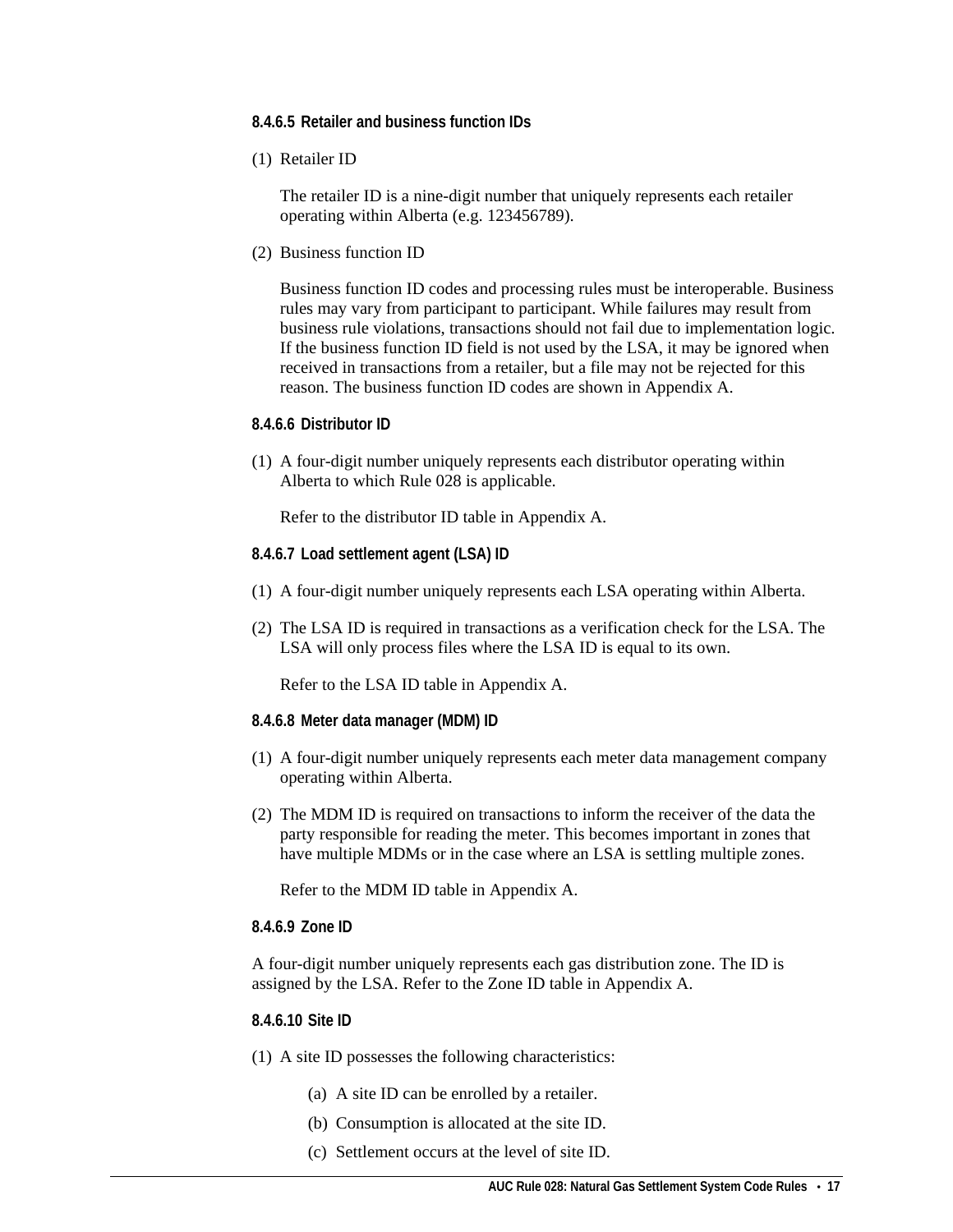- (2) A check digit is required to minimize the possibility of entering an incorrect site ID (for example, transposition errors on the part of the retailer). This check digit is a calculated number placed into the site ID.
- (3) In the event the distributor for a site changes, the first four digits of the site ID must be changed to reflect the new distributor ID. In this situation, the distributor also has the option of changing the entire site ID.
- (4) Site ID format:

GasdistributorID99999999Chk

where,

| Distributor ID | Distributor ID (e.g. $0001$ ).                                                                                                                                                                        |
|----------------|-------------------------------------------------------------------------------------------------------------------------------------------------------------------------------------------------------|
| 99999999       | Eight numbers identifying a site, and each distributor can<br>administer as they see fit.                                                                                                             |
| Chk            | Single check digit formed by dividing the total of the<br>prior numbers by nine and determining the remainder.<br>The remainder is used as the check digit, having a value<br>between zero and eight. |

(5) Check digit calculation example:

Sum the following numbers:

Digit 1 (left to right) of the Site ID x 1 Digit 2 (left to right) of the Site ID x 2 Digit 3 (left to right) of the Site ID x 3 . . . Digit 12 (left to right) of the Site ID x 12 Using a sample of 001085434216

The check digit is

| 0              | 1x0                 |
|----------------|---------------------|
| $\overline{0}$ | 2x0                 |
| 3              | 3x1                 |
| $\overline{0}$ | 4x0                 |
| 40             | 5x8                 |
| 30             | 6x5                 |
| 28             | 7x4                 |
| 24             | 8x3                 |
| 36             | 9x4                 |
| 20             | 10x2                |
| 11             | 11x1                |
| 72             | 12x6                |
|                |                     |
| 264            |                     |
|                | $264/9$ remainder 3 |
|                | Check digit $=$ 3   |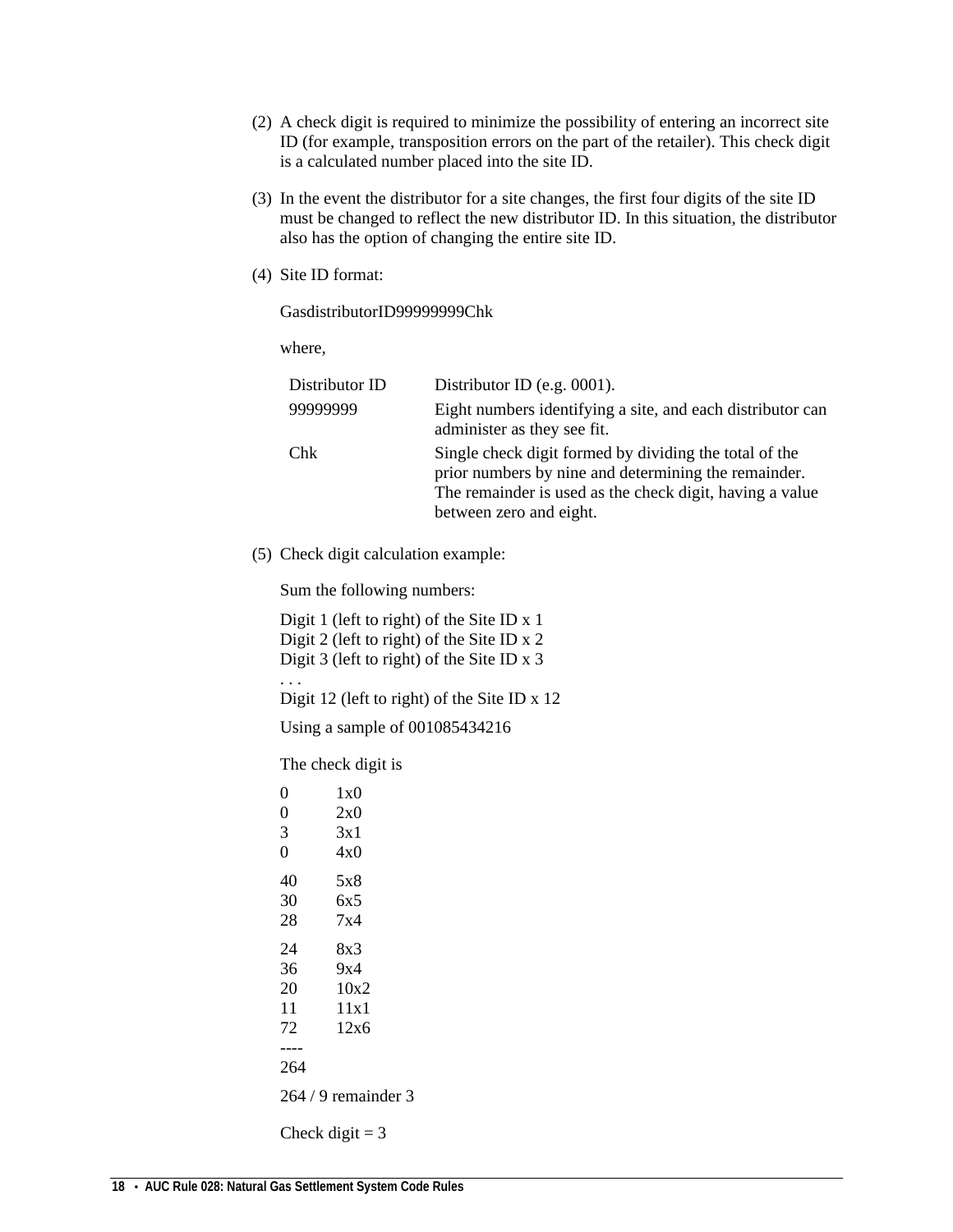Full number is 0010854342163

## <span id="page-24-0"></span>**8.4.6.11 Socket ID**

A site ID may have multiple meters associated with it. When this occurs, a socket ID number is assigned to the individual measurement points that combined make up the site.

The socket ID is an eight-digit number.

- <span id="page-24-1"></span>**8.4.6.12 Site ID catalogue transaction (SID) — information requirements**
- (1) The SID is an electronic file in CSV format. No commas are permitted within a field.
- (2) Abbreviations used in addresses must follow Canada Post Addressing Guidelines.
- (3) The SID file is to be updated for accuracy each business day before 9:00 a.m.
- (4) Transport/delivery is at the discretion of each distributor.
- (5) A distributor must provide the information in a mandatory field in Table 2. In addition, a distributor must provide the information in a conditional field in Table 2, if it has the information required in the conditional field in its records. A distributor may provide the information in an optional field, but is not required to do so.
- (6) A distributor must provide a site ID and location information for all sites to which it provides delivery services, in the SID file format. A distributor must respond to requests for site IDs that are not in the site ID catalogue by the end of the next business day.
- (7) A distributor must provide all available information to identify the location of a site, including the civic address, the rural address, the legal land description, or any other site identification information. At a minimum, the civic or rural address must be provided if it exists. A civic or rural address must follow the Canada Post Addressing Guidelines. For example, if an apartment number exists as part of the civic address, it must be provided. In cases where no civic or rural address exists for a site, but subsequently a site is assigned a civic or rural address by the applicable municipal authority, a distributor must update the service address fields accordingly.

<span id="page-24-2"></span>

| Sequence | Field                           | Data type/size           | Description                                                                                                          |
|----------|---------------------------------|--------------------------|----------------------------------------------------------------------------------------------------------------------|
|          | Transaction<br>Abbreviation     | " $SID$ "                | Mandatory field - Abbreviation for the transaction name.                                                             |
|          | <b>Transaction Date</b><br>Time | Date time format         | Mandatory field - Later of the time the transaction was created or last<br>modified.                                 |
|          | <b>MDM ID</b>                   | <b>MDM ID format</b>     | Mandatory field - MDM responsible for reading the meter. See Appendix A,<br>Table A-4.                               |
| 14       | Distributor ID                  | Distributor ID<br>format | Mandatory field - Sender (distributor for the site). See Appendix A,<br>Table A-2.                                   |
| 5        | I SA ID                         | LSA ID format            | Mandatory field - LSA responsible for settling the energy consumption<br>within the zone. See Appendix A, Table A-3. |

| Site ID catalogue transaction (SID)<br>Table 2. |  |  |
|-------------------------------------------------|--|--|
|-------------------------------------------------|--|--|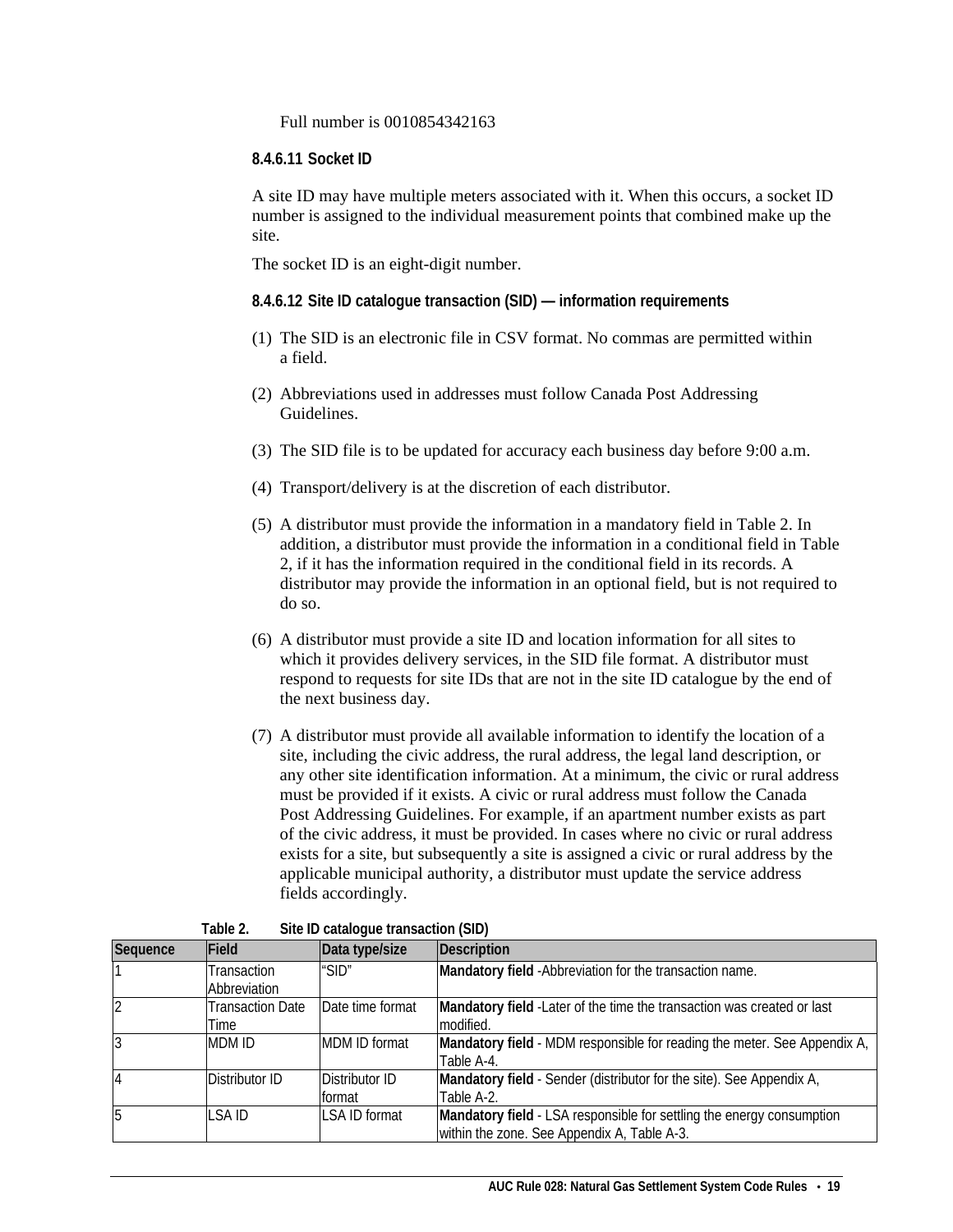| Site ID format<br>Site ID<br>Mandatory field - Unique identifier representing a site. See<br>6<br>Section 8.4.6.10.<br>Mandatory field -Name of the municipal entity to which franchise fees apply<br>Municipality<br>Varchar(100)<br>for the site. Should match published legal listing from Alberta Municipal<br>Affairs.<br>$\overline{8}$<br>Conditional field - Required if it exists in the distributor service address.<br>Unit Designator<br>Varchar(15)<br>Used to define individual units where no unit number exists, e.g., "Back,"<br>"Basement."<br><b>Unit Number</b><br>Varchar(6)<br>Conditional field - Required if it exists in the distributor's service address.<br>Apartment number, etc.<br>Conditional field - Required if it exists in the distributor's service address.<br>10<br>House Number<br>Varchar(6)<br>$\overline{11}$<br><b>Street Pre-</b><br>Conditional field - Required if it exists in the distributor's service address.<br>Varchar(2)<br><b>Direction</b><br>Standard direction codes (N, W, SW, etc.) which appear in front of the street<br>name, e.g., "W Georgia ST"<br>12<br>Conditional field - Required if it exists in the distributor's service address.<br><b>Street Name</b><br>Varchar(50)<br>If street name is a number, include the digit, not the spelled out name.<br>13<br>Street Type Code<br>Varchar(8)<br>Conditional field - Required if it exists in the distributor's service address.<br>Valid Canada Post codes are required.<br>14<br><b>Street Direction</b><br>Conditional field - Required if it exists in the distributor's service address.<br>Varchar(2)<br>Standard direction codes (N, W, SW, etc.) which appear after the street<br>name, e.g., "Millwoods RD W."<br>15<br>City Quadrant<br>Varchar(2)<br>Conditional field - Required if it exists in the distributor's service address.<br>Standard direction codes (N, W, SW, etc.) which designate a quadrant of a<br>city.<br>16<br>City/Town Name<br>Varchar(50)<br>Conditional field - Required if it exists in the distributor's service address.<br>Usual name of the city, town, village, summer village, hamlet, etc.<br>17<br>Char(2)<br>Conditional field - Required if it exists in the distributor's service address<br>Province<br>for sites not in Alberta.<br>18<br>Conditional field - Required if it exists in the distributor's service address.<br>Legal Subdivision<br>Varchar(2)<br>Code (LSD)<br>Sections are divided into four quarters or into 16 legal subdivisions. They are<br>numbered from 1 to 16.<br>19<br>Varchar(1)<br>Conditional field - Required if it exists in the distributor's service address.<br><b>LSD Quadrant</b><br>LSDs are divided into four quadrants: A, B, C and D.<br>20<br><b>Quarter Section</b><br>Varchar(2)<br>Conditional field - Required if it exists in the distributor's service address.<br>Code<br>Quarters divide each section into four parts: NE, NW, SE, SW.<br>This field may optionally be used for:<br>"RL" - River lot<br>$\overline{21}$<br>Number(2)<br>Section<br>Conditional field - Required if it exists in the distributor's service address.<br>Sections are divided into four quarters or into 16 legal subdivisions. They are<br>numbered from 1 to 36.<br>22<br>Number(3)<br>Conditional field - Required if it exists in the distributor's service address.<br>Township<br>Townships are numbered from south to north starting at the U.S. border.<br>They are numbered from 1 to 129 and 141. Each township is six miles<br>(~10 kilometres) wide.<br>Conditional field - Required if it exists in the distributor's service address.<br>Number(2)<br>Range<br>Ranges are numbered from east to west starting from each meridian. They<br>are numbered 1 to 34. Each range is six miles (~10 kilometres) wide.<br>Varchar(1)<br>Meridian<br>Conditional field - Required if it exists in the distributor's service address. A<br>meridian defines a block of land between an east and west boundary. For<br>Alberta, the meridian may be 4, 5, 6 with 4 being the Saskatchewan border,<br>5 running just east of the Calgary International Airport and 6 being just east<br>of Jasper. The "W" is implied.<br>Varchar(8)<br>Rural House<br>Conditional field - Required if it exists in the distributor's service address. A<br>Number<br>house number. This is sometimes used in First Nations Reserves to identify<br>unique residences within the rural scheme.<br>26<br>Legal Lot<br>Varchar(6)<br>Conditional field - Required if it exists in the distributor's service address. | Sequence | Field | Data type/size | <b>Description</b>                 |
|-------------------------------------------------------------------------------------------------------------------------------------------------------------------------------------------------------------------------------------------------------------------------------------------------------------------------------------------------------------------------------------------------------------------------------------------------------------------------------------------------------------------------------------------------------------------------------------------------------------------------------------------------------------------------------------------------------------------------------------------------------------------------------------------------------------------------------------------------------------------------------------------------------------------------------------------------------------------------------------------------------------------------------------------------------------------------------------------------------------------------------------------------------------------------------------------------------------------------------------------------------------------------------------------------------------------------------------------------------------------------------------------------------------------------------------------------------------------------------------------------------------------------------------------------------------------------------------------------------------------------------------------------------------------------------------------------------------------------------------------------------------------------------------------------------------------------------------------------------------------------------------------------------------------------------------------------------------------------------------------------------------------------------------------------------------------------------------------------------------------------------------------------------------------------------------------------------------------------------------------------------------------------------------------------------------------------------------------------------------------------------------------------------------------------------------------------------------------------------------------------------------------------------------------------------------------------------------------------------------------------------------------------------------------------------------------------------------------------------------------------------------------------------------------------------------------------------------------------------------------------------------------------------------------------------------------------------------------------------------------------------------------------------------------------------------------------------------------------------------------------------------------------------------------------------------------------------------------------------------------------------------------------------------------------------------------------------------------------------------------------------------------------------------------------------------------------------------------------------------------------------------------------------------------------------------------------------------------------------------------------------------------------------------------------------------------------------------------------------------------------------------------------------------------------------------------------------------------------------------------------------------------------------------------------------------------------------------------------------------------------------------------------------------------------------------------------------------------------------------------------------------------------------------------------------------------------------------------------------------------------------------------------------------------------------------------------------------------------------------------------------------------------------------------------------------------------------------------------------------------------------------------------------------------------------------------------------------------------------------|----------|-------|----------------|------------------------------------|
|                                                                                                                                                                                                                                                                                                                                                                                                                                                                                                                                                                                                                                                                                                                                                                                                                                                                                                                                                                                                                                                                                                                                                                                                                                                                                                                                                                                                                                                                                                                                                                                                                                                                                                                                                                                                                                                                                                                                                                                                                                                                                                                                                                                                                                                                                                                                                                                                                                                                                                                                                                                                                                                                                                                                                                                                                                                                                                                                                                                                                                                                                                                                                                                                                                                                                                                                                                                                                                                                                                                                                                                                                                                                                                                                                                                                                                                                                                                                                                                                                                                                                                                                                                                                                                                                                                                                                                                                                                                                                                                                                                                                             |          |       |                |                                    |
|                                                                                                                                                                                                                                                                                                                                                                                                                                                                                                                                                                                                                                                                                                                                                                                                                                                                                                                                                                                                                                                                                                                                                                                                                                                                                                                                                                                                                                                                                                                                                                                                                                                                                                                                                                                                                                                                                                                                                                                                                                                                                                                                                                                                                                                                                                                                                                                                                                                                                                                                                                                                                                                                                                                                                                                                                                                                                                                                                                                                                                                                                                                                                                                                                                                                                                                                                                                                                                                                                                                                                                                                                                                                                                                                                                                                                                                                                                                                                                                                                                                                                                                                                                                                                                                                                                                                                                                                                                                                                                                                                                                                             |          |       |                |                                    |
|                                                                                                                                                                                                                                                                                                                                                                                                                                                                                                                                                                                                                                                                                                                                                                                                                                                                                                                                                                                                                                                                                                                                                                                                                                                                                                                                                                                                                                                                                                                                                                                                                                                                                                                                                                                                                                                                                                                                                                                                                                                                                                                                                                                                                                                                                                                                                                                                                                                                                                                                                                                                                                                                                                                                                                                                                                                                                                                                                                                                                                                                                                                                                                                                                                                                                                                                                                                                                                                                                                                                                                                                                                                                                                                                                                                                                                                                                                                                                                                                                                                                                                                                                                                                                                                                                                                                                                                                                                                                                                                                                                                                             |          |       |                |                                    |
|                                                                                                                                                                                                                                                                                                                                                                                                                                                                                                                                                                                                                                                                                                                                                                                                                                                                                                                                                                                                                                                                                                                                                                                                                                                                                                                                                                                                                                                                                                                                                                                                                                                                                                                                                                                                                                                                                                                                                                                                                                                                                                                                                                                                                                                                                                                                                                                                                                                                                                                                                                                                                                                                                                                                                                                                                                                                                                                                                                                                                                                                                                                                                                                                                                                                                                                                                                                                                                                                                                                                                                                                                                                                                                                                                                                                                                                                                                                                                                                                                                                                                                                                                                                                                                                                                                                                                                                                                                                                                                                                                                                                             |          |       |                |                                    |
|                                                                                                                                                                                                                                                                                                                                                                                                                                                                                                                                                                                                                                                                                                                                                                                                                                                                                                                                                                                                                                                                                                                                                                                                                                                                                                                                                                                                                                                                                                                                                                                                                                                                                                                                                                                                                                                                                                                                                                                                                                                                                                                                                                                                                                                                                                                                                                                                                                                                                                                                                                                                                                                                                                                                                                                                                                                                                                                                                                                                                                                                                                                                                                                                                                                                                                                                                                                                                                                                                                                                                                                                                                                                                                                                                                                                                                                                                                                                                                                                                                                                                                                                                                                                                                                                                                                                                                                                                                                                                                                                                                                                             |          |       |                |                                    |
|                                                                                                                                                                                                                                                                                                                                                                                                                                                                                                                                                                                                                                                                                                                                                                                                                                                                                                                                                                                                                                                                                                                                                                                                                                                                                                                                                                                                                                                                                                                                                                                                                                                                                                                                                                                                                                                                                                                                                                                                                                                                                                                                                                                                                                                                                                                                                                                                                                                                                                                                                                                                                                                                                                                                                                                                                                                                                                                                                                                                                                                                                                                                                                                                                                                                                                                                                                                                                                                                                                                                                                                                                                                                                                                                                                                                                                                                                                                                                                                                                                                                                                                                                                                                                                                                                                                                                                                                                                                                                                                                                                                                             |          |       |                |                                    |
|                                                                                                                                                                                                                                                                                                                                                                                                                                                                                                                                                                                                                                                                                                                                                                                                                                                                                                                                                                                                                                                                                                                                                                                                                                                                                                                                                                                                                                                                                                                                                                                                                                                                                                                                                                                                                                                                                                                                                                                                                                                                                                                                                                                                                                                                                                                                                                                                                                                                                                                                                                                                                                                                                                                                                                                                                                                                                                                                                                                                                                                                                                                                                                                                                                                                                                                                                                                                                                                                                                                                                                                                                                                                                                                                                                                                                                                                                                                                                                                                                                                                                                                                                                                                                                                                                                                                                                                                                                                                                                                                                                                                             |          |       |                |                                    |
|                                                                                                                                                                                                                                                                                                                                                                                                                                                                                                                                                                                                                                                                                                                                                                                                                                                                                                                                                                                                                                                                                                                                                                                                                                                                                                                                                                                                                                                                                                                                                                                                                                                                                                                                                                                                                                                                                                                                                                                                                                                                                                                                                                                                                                                                                                                                                                                                                                                                                                                                                                                                                                                                                                                                                                                                                                                                                                                                                                                                                                                                                                                                                                                                                                                                                                                                                                                                                                                                                                                                                                                                                                                                                                                                                                                                                                                                                                                                                                                                                                                                                                                                                                                                                                                                                                                                                                                                                                                                                                                                                                                                             |          |       |                |                                    |
|                                                                                                                                                                                                                                                                                                                                                                                                                                                                                                                                                                                                                                                                                                                                                                                                                                                                                                                                                                                                                                                                                                                                                                                                                                                                                                                                                                                                                                                                                                                                                                                                                                                                                                                                                                                                                                                                                                                                                                                                                                                                                                                                                                                                                                                                                                                                                                                                                                                                                                                                                                                                                                                                                                                                                                                                                                                                                                                                                                                                                                                                                                                                                                                                                                                                                                                                                                                                                                                                                                                                                                                                                                                                                                                                                                                                                                                                                                                                                                                                                                                                                                                                                                                                                                                                                                                                                                                                                                                                                                                                                                                                             | 9        |       |                |                                    |
|                                                                                                                                                                                                                                                                                                                                                                                                                                                                                                                                                                                                                                                                                                                                                                                                                                                                                                                                                                                                                                                                                                                                                                                                                                                                                                                                                                                                                                                                                                                                                                                                                                                                                                                                                                                                                                                                                                                                                                                                                                                                                                                                                                                                                                                                                                                                                                                                                                                                                                                                                                                                                                                                                                                                                                                                                                                                                                                                                                                                                                                                                                                                                                                                                                                                                                                                                                                                                                                                                                                                                                                                                                                                                                                                                                                                                                                                                                                                                                                                                                                                                                                                                                                                                                                                                                                                                                                                                                                                                                                                                                                                             |          |       |                |                                    |
|                                                                                                                                                                                                                                                                                                                                                                                                                                                                                                                                                                                                                                                                                                                                                                                                                                                                                                                                                                                                                                                                                                                                                                                                                                                                                                                                                                                                                                                                                                                                                                                                                                                                                                                                                                                                                                                                                                                                                                                                                                                                                                                                                                                                                                                                                                                                                                                                                                                                                                                                                                                                                                                                                                                                                                                                                                                                                                                                                                                                                                                                                                                                                                                                                                                                                                                                                                                                                                                                                                                                                                                                                                                                                                                                                                                                                                                                                                                                                                                                                                                                                                                                                                                                                                                                                                                                                                                                                                                                                                                                                                                                             |          |       |                |                                    |
|                                                                                                                                                                                                                                                                                                                                                                                                                                                                                                                                                                                                                                                                                                                                                                                                                                                                                                                                                                                                                                                                                                                                                                                                                                                                                                                                                                                                                                                                                                                                                                                                                                                                                                                                                                                                                                                                                                                                                                                                                                                                                                                                                                                                                                                                                                                                                                                                                                                                                                                                                                                                                                                                                                                                                                                                                                                                                                                                                                                                                                                                                                                                                                                                                                                                                                                                                                                                                                                                                                                                                                                                                                                                                                                                                                                                                                                                                                                                                                                                                                                                                                                                                                                                                                                                                                                                                                                                                                                                                                                                                                                                             |          |       |                |                                    |
|                                                                                                                                                                                                                                                                                                                                                                                                                                                                                                                                                                                                                                                                                                                                                                                                                                                                                                                                                                                                                                                                                                                                                                                                                                                                                                                                                                                                                                                                                                                                                                                                                                                                                                                                                                                                                                                                                                                                                                                                                                                                                                                                                                                                                                                                                                                                                                                                                                                                                                                                                                                                                                                                                                                                                                                                                                                                                                                                                                                                                                                                                                                                                                                                                                                                                                                                                                                                                                                                                                                                                                                                                                                                                                                                                                                                                                                                                                                                                                                                                                                                                                                                                                                                                                                                                                                                                                                                                                                                                                                                                                                                             |          |       |                |                                    |
|                                                                                                                                                                                                                                                                                                                                                                                                                                                                                                                                                                                                                                                                                                                                                                                                                                                                                                                                                                                                                                                                                                                                                                                                                                                                                                                                                                                                                                                                                                                                                                                                                                                                                                                                                                                                                                                                                                                                                                                                                                                                                                                                                                                                                                                                                                                                                                                                                                                                                                                                                                                                                                                                                                                                                                                                                                                                                                                                                                                                                                                                                                                                                                                                                                                                                                                                                                                                                                                                                                                                                                                                                                                                                                                                                                                                                                                                                                                                                                                                                                                                                                                                                                                                                                                                                                                                                                                                                                                                                                                                                                                                             |          |       |                |                                    |
|                                                                                                                                                                                                                                                                                                                                                                                                                                                                                                                                                                                                                                                                                                                                                                                                                                                                                                                                                                                                                                                                                                                                                                                                                                                                                                                                                                                                                                                                                                                                                                                                                                                                                                                                                                                                                                                                                                                                                                                                                                                                                                                                                                                                                                                                                                                                                                                                                                                                                                                                                                                                                                                                                                                                                                                                                                                                                                                                                                                                                                                                                                                                                                                                                                                                                                                                                                                                                                                                                                                                                                                                                                                                                                                                                                                                                                                                                                                                                                                                                                                                                                                                                                                                                                                                                                                                                                                                                                                                                                                                                                                                             |          |       |                |                                    |
|                                                                                                                                                                                                                                                                                                                                                                                                                                                                                                                                                                                                                                                                                                                                                                                                                                                                                                                                                                                                                                                                                                                                                                                                                                                                                                                                                                                                                                                                                                                                                                                                                                                                                                                                                                                                                                                                                                                                                                                                                                                                                                                                                                                                                                                                                                                                                                                                                                                                                                                                                                                                                                                                                                                                                                                                                                                                                                                                                                                                                                                                                                                                                                                                                                                                                                                                                                                                                                                                                                                                                                                                                                                                                                                                                                                                                                                                                                                                                                                                                                                                                                                                                                                                                                                                                                                                                                                                                                                                                                                                                                                                             |          |       |                |                                    |
|                                                                                                                                                                                                                                                                                                                                                                                                                                                                                                                                                                                                                                                                                                                                                                                                                                                                                                                                                                                                                                                                                                                                                                                                                                                                                                                                                                                                                                                                                                                                                                                                                                                                                                                                                                                                                                                                                                                                                                                                                                                                                                                                                                                                                                                                                                                                                                                                                                                                                                                                                                                                                                                                                                                                                                                                                                                                                                                                                                                                                                                                                                                                                                                                                                                                                                                                                                                                                                                                                                                                                                                                                                                                                                                                                                                                                                                                                                                                                                                                                                                                                                                                                                                                                                                                                                                                                                                                                                                                                                                                                                                                             |          |       |                |                                    |
|                                                                                                                                                                                                                                                                                                                                                                                                                                                                                                                                                                                                                                                                                                                                                                                                                                                                                                                                                                                                                                                                                                                                                                                                                                                                                                                                                                                                                                                                                                                                                                                                                                                                                                                                                                                                                                                                                                                                                                                                                                                                                                                                                                                                                                                                                                                                                                                                                                                                                                                                                                                                                                                                                                                                                                                                                                                                                                                                                                                                                                                                                                                                                                                                                                                                                                                                                                                                                                                                                                                                                                                                                                                                                                                                                                                                                                                                                                                                                                                                                                                                                                                                                                                                                                                                                                                                                                                                                                                                                                                                                                                                             |          |       |                |                                    |
|                                                                                                                                                                                                                                                                                                                                                                                                                                                                                                                                                                                                                                                                                                                                                                                                                                                                                                                                                                                                                                                                                                                                                                                                                                                                                                                                                                                                                                                                                                                                                                                                                                                                                                                                                                                                                                                                                                                                                                                                                                                                                                                                                                                                                                                                                                                                                                                                                                                                                                                                                                                                                                                                                                                                                                                                                                                                                                                                                                                                                                                                                                                                                                                                                                                                                                                                                                                                                                                                                                                                                                                                                                                                                                                                                                                                                                                                                                                                                                                                                                                                                                                                                                                                                                                                                                                                                                                                                                                                                                                                                                                                             |          |       |                |                                    |
|                                                                                                                                                                                                                                                                                                                                                                                                                                                                                                                                                                                                                                                                                                                                                                                                                                                                                                                                                                                                                                                                                                                                                                                                                                                                                                                                                                                                                                                                                                                                                                                                                                                                                                                                                                                                                                                                                                                                                                                                                                                                                                                                                                                                                                                                                                                                                                                                                                                                                                                                                                                                                                                                                                                                                                                                                                                                                                                                                                                                                                                                                                                                                                                                                                                                                                                                                                                                                                                                                                                                                                                                                                                                                                                                                                                                                                                                                                                                                                                                                                                                                                                                                                                                                                                                                                                                                                                                                                                                                                                                                                                                             |          |       |                |                                    |
|                                                                                                                                                                                                                                                                                                                                                                                                                                                                                                                                                                                                                                                                                                                                                                                                                                                                                                                                                                                                                                                                                                                                                                                                                                                                                                                                                                                                                                                                                                                                                                                                                                                                                                                                                                                                                                                                                                                                                                                                                                                                                                                                                                                                                                                                                                                                                                                                                                                                                                                                                                                                                                                                                                                                                                                                                                                                                                                                                                                                                                                                                                                                                                                                                                                                                                                                                                                                                                                                                                                                                                                                                                                                                                                                                                                                                                                                                                                                                                                                                                                                                                                                                                                                                                                                                                                                                                                                                                                                                                                                                                                                             |          |       |                |                                    |
|                                                                                                                                                                                                                                                                                                                                                                                                                                                                                                                                                                                                                                                                                                                                                                                                                                                                                                                                                                                                                                                                                                                                                                                                                                                                                                                                                                                                                                                                                                                                                                                                                                                                                                                                                                                                                                                                                                                                                                                                                                                                                                                                                                                                                                                                                                                                                                                                                                                                                                                                                                                                                                                                                                                                                                                                                                                                                                                                                                                                                                                                                                                                                                                                                                                                                                                                                                                                                                                                                                                                                                                                                                                                                                                                                                                                                                                                                                                                                                                                                                                                                                                                                                                                                                                                                                                                                                                                                                                                                                                                                                                                             |          |       |                |                                    |
|                                                                                                                                                                                                                                                                                                                                                                                                                                                                                                                                                                                                                                                                                                                                                                                                                                                                                                                                                                                                                                                                                                                                                                                                                                                                                                                                                                                                                                                                                                                                                                                                                                                                                                                                                                                                                                                                                                                                                                                                                                                                                                                                                                                                                                                                                                                                                                                                                                                                                                                                                                                                                                                                                                                                                                                                                                                                                                                                                                                                                                                                                                                                                                                                                                                                                                                                                                                                                                                                                                                                                                                                                                                                                                                                                                                                                                                                                                                                                                                                                                                                                                                                                                                                                                                                                                                                                                                                                                                                                                                                                                                                             |          |       |                |                                    |
|                                                                                                                                                                                                                                                                                                                                                                                                                                                                                                                                                                                                                                                                                                                                                                                                                                                                                                                                                                                                                                                                                                                                                                                                                                                                                                                                                                                                                                                                                                                                                                                                                                                                                                                                                                                                                                                                                                                                                                                                                                                                                                                                                                                                                                                                                                                                                                                                                                                                                                                                                                                                                                                                                                                                                                                                                                                                                                                                                                                                                                                                                                                                                                                                                                                                                                                                                                                                                                                                                                                                                                                                                                                                                                                                                                                                                                                                                                                                                                                                                                                                                                                                                                                                                                                                                                                                                                                                                                                                                                                                                                                                             |          |       |                |                                    |
|                                                                                                                                                                                                                                                                                                                                                                                                                                                                                                                                                                                                                                                                                                                                                                                                                                                                                                                                                                                                                                                                                                                                                                                                                                                                                                                                                                                                                                                                                                                                                                                                                                                                                                                                                                                                                                                                                                                                                                                                                                                                                                                                                                                                                                                                                                                                                                                                                                                                                                                                                                                                                                                                                                                                                                                                                                                                                                                                                                                                                                                                                                                                                                                                                                                                                                                                                                                                                                                                                                                                                                                                                                                                                                                                                                                                                                                                                                                                                                                                                                                                                                                                                                                                                                                                                                                                                                                                                                                                                                                                                                                                             |          |       |                |                                    |
|                                                                                                                                                                                                                                                                                                                                                                                                                                                                                                                                                                                                                                                                                                                                                                                                                                                                                                                                                                                                                                                                                                                                                                                                                                                                                                                                                                                                                                                                                                                                                                                                                                                                                                                                                                                                                                                                                                                                                                                                                                                                                                                                                                                                                                                                                                                                                                                                                                                                                                                                                                                                                                                                                                                                                                                                                                                                                                                                                                                                                                                                                                                                                                                                                                                                                                                                                                                                                                                                                                                                                                                                                                                                                                                                                                                                                                                                                                                                                                                                                                                                                                                                                                                                                                                                                                                                                                                                                                                                                                                                                                                                             |          |       |                |                                    |
|                                                                                                                                                                                                                                                                                                                                                                                                                                                                                                                                                                                                                                                                                                                                                                                                                                                                                                                                                                                                                                                                                                                                                                                                                                                                                                                                                                                                                                                                                                                                                                                                                                                                                                                                                                                                                                                                                                                                                                                                                                                                                                                                                                                                                                                                                                                                                                                                                                                                                                                                                                                                                                                                                                                                                                                                                                                                                                                                                                                                                                                                                                                                                                                                                                                                                                                                                                                                                                                                                                                                                                                                                                                                                                                                                                                                                                                                                                                                                                                                                                                                                                                                                                                                                                                                                                                                                                                                                                                                                                                                                                                                             |          |       |                |                                    |
|                                                                                                                                                                                                                                                                                                                                                                                                                                                                                                                                                                                                                                                                                                                                                                                                                                                                                                                                                                                                                                                                                                                                                                                                                                                                                                                                                                                                                                                                                                                                                                                                                                                                                                                                                                                                                                                                                                                                                                                                                                                                                                                                                                                                                                                                                                                                                                                                                                                                                                                                                                                                                                                                                                                                                                                                                                                                                                                                                                                                                                                                                                                                                                                                                                                                                                                                                                                                                                                                                                                                                                                                                                                                                                                                                                                                                                                                                                                                                                                                                                                                                                                                                                                                                                                                                                                                                                                                                                                                                                                                                                                                             |          |       |                |                                    |
|                                                                                                                                                                                                                                                                                                                                                                                                                                                                                                                                                                                                                                                                                                                                                                                                                                                                                                                                                                                                                                                                                                                                                                                                                                                                                                                                                                                                                                                                                                                                                                                                                                                                                                                                                                                                                                                                                                                                                                                                                                                                                                                                                                                                                                                                                                                                                                                                                                                                                                                                                                                                                                                                                                                                                                                                                                                                                                                                                                                                                                                                                                                                                                                                                                                                                                                                                                                                                                                                                                                                                                                                                                                                                                                                                                                                                                                                                                                                                                                                                                                                                                                                                                                                                                                                                                                                                                                                                                                                                                                                                                                                             |          |       |                |                                    |
|                                                                                                                                                                                                                                                                                                                                                                                                                                                                                                                                                                                                                                                                                                                                                                                                                                                                                                                                                                                                                                                                                                                                                                                                                                                                                                                                                                                                                                                                                                                                                                                                                                                                                                                                                                                                                                                                                                                                                                                                                                                                                                                                                                                                                                                                                                                                                                                                                                                                                                                                                                                                                                                                                                                                                                                                                                                                                                                                                                                                                                                                                                                                                                                                                                                                                                                                                                                                                                                                                                                                                                                                                                                                                                                                                                                                                                                                                                                                                                                                                                                                                                                                                                                                                                                                                                                                                                                                                                                                                                                                                                                                             |          |       |                |                                    |
|                                                                                                                                                                                                                                                                                                                                                                                                                                                                                                                                                                                                                                                                                                                                                                                                                                                                                                                                                                                                                                                                                                                                                                                                                                                                                                                                                                                                                                                                                                                                                                                                                                                                                                                                                                                                                                                                                                                                                                                                                                                                                                                                                                                                                                                                                                                                                                                                                                                                                                                                                                                                                                                                                                                                                                                                                                                                                                                                                                                                                                                                                                                                                                                                                                                                                                                                                                                                                                                                                                                                                                                                                                                                                                                                                                                                                                                                                                                                                                                                                                                                                                                                                                                                                                                                                                                                                                                                                                                                                                                                                                                                             |          |       |                |                                    |
|                                                                                                                                                                                                                                                                                                                                                                                                                                                                                                                                                                                                                                                                                                                                                                                                                                                                                                                                                                                                                                                                                                                                                                                                                                                                                                                                                                                                                                                                                                                                                                                                                                                                                                                                                                                                                                                                                                                                                                                                                                                                                                                                                                                                                                                                                                                                                                                                                                                                                                                                                                                                                                                                                                                                                                                                                                                                                                                                                                                                                                                                                                                                                                                                                                                                                                                                                                                                                                                                                                                                                                                                                                                                                                                                                                                                                                                                                                                                                                                                                                                                                                                                                                                                                                                                                                                                                                                                                                                                                                                                                                                                             |          |       |                |                                    |
|                                                                                                                                                                                                                                                                                                                                                                                                                                                                                                                                                                                                                                                                                                                                                                                                                                                                                                                                                                                                                                                                                                                                                                                                                                                                                                                                                                                                                                                                                                                                                                                                                                                                                                                                                                                                                                                                                                                                                                                                                                                                                                                                                                                                                                                                                                                                                                                                                                                                                                                                                                                                                                                                                                                                                                                                                                                                                                                                                                                                                                                                                                                                                                                                                                                                                                                                                                                                                                                                                                                                                                                                                                                                                                                                                                                                                                                                                                                                                                                                                                                                                                                                                                                                                                                                                                                                                                                                                                                                                                                                                                                                             |          |       |                |                                    |
|                                                                                                                                                                                                                                                                                                                                                                                                                                                                                                                                                                                                                                                                                                                                                                                                                                                                                                                                                                                                                                                                                                                                                                                                                                                                                                                                                                                                                                                                                                                                                                                                                                                                                                                                                                                                                                                                                                                                                                                                                                                                                                                                                                                                                                                                                                                                                                                                                                                                                                                                                                                                                                                                                                                                                                                                                                                                                                                                                                                                                                                                                                                                                                                                                                                                                                                                                                                                                                                                                                                                                                                                                                                                                                                                                                                                                                                                                                                                                                                                                                                                                                                                                                                                                                                                                                                                                                                                                                                                                                                                                                                                             |          |       |                |                                    |
|                                                                                                                                                                                                                                                                                                                                                                                                                                                                                                                                                                                                                                                                                                                                                                                                                                                                                                                                                                                                                                                                                                                                                                                                                                                                                                                                                                                                                                                                                                                                                                                                                                                                                                                                                                                                                                                                                                                                                                                                                                                                                                                                                                                                                                                                                                                                                                                                                                                                                                                                                                                                                                                                                                                                                                                                                                                                                                                                                                                                                                                                                                                                                                                                                                                                                                                                                                                                                                                                                                                                                                                                                                                                                                                                                                                                                                                                                                                                                                                                                                                                                                                                                                                                                                                                                                                                                                                                                                                                                                                                                                                                             |          |       |                |                                    |
|                                                                                                                                                                                                                                                                                                                                                                                                                                                                                                                                                                                                                                                                                                                                                                                                                                                                                                                                                                                                                                                                                                                                                                                                                                                                                                                                                                                                                                                                                                                                                                                                                                                                                                                                                                                                                                                                                                                                                                                                                                                                                                                                                                                                                                                                                                                                                                                                                                                                                                                                                                                                                                                                                                                                                                                                                                                                                                                                                                                                                                                                                                                                                                                                                                                                                                                                                                                                                                                                                                                                                                                                                                                                                                                                                                                                                                                                                                                                                                                                                                                                                                                                                                                                                                                                                                                                                                                                                                                                                                                                                                                                             |          |       |                |                                    |
|                                                                                                                                                                                                                                                                                                                                                                                                                                                                                                                                                                                                                                                                                                                                                                                                                                                                                                                                                                                                                                                                                                                                                                                                                                                                                                                                                                                                                                                                                                                                                                                                                                                                                                                                                                                                                                                                                                                                                                                                                                                                                                                                                                                                                                                                                                                                                                                                                                                                                                                                                                                                                                                                                                                                                                                                                                                                                                                                                                                                                                                                                                                                                                                                                                                                                                                                                                                                                                                                                                                                                                                                                                                                                                                                                                                                                                                                                                                                                                                                                                                                                                                                                                                                                                                                                                                                                                                                                                                                                                                                                                                                             |          |       |                |                                    |
|                                                                                                                                                                                                                                                                                                                                                                                                                                                                                                                                                                                                                                                                                                                                                                                                                                                                                                                                                                                                                                                                                                                                                                                                                                                                                                                                                                                                                                                                                                                                                                                                                                                                                                                                                                                                                                                                                                                                                                                                                                                                                                                                                                                                                                                                                                                                                                                                                                                                                                                                                                                                                                                                                                                                                                                                                                                                                                                                                                                                                                                                                                                                                                                                                                                                                                                                                                                                                                                                                                                                                                                                                                                                                                                                                                                                                                                                                                                                                                                                                                                                                                                                                                                                                                                                                                                                                                                                                                                                                                                                                                                                             |          |       |                |                                    |
|                                                                                                                                                                                                                                                                                                                                                                                                                                                                                                                                                                                                                                                                                                                                                                                                                                                                                                                                                                                                                                                                                                                                                                                                                                                                                                                                                                                                                                                                                                                                                                                                                                                                                                                                                                                                                                                                                                                                                                                                                                                                                                                                                                                                                                                                                                                                                                                                                                                                                                                                                                                                                                                                                                                                                                                                                                                                                                                                                                                                                                                                                                                                                                                                                                                                                                                                                                                                                                                                                                                                                                                                                                                                                                                                                                                                                                                                                                                                                                                                                                                                                                                                                                                                                                                                                                                                                                                                                                                                                                                                                                                                             |          |       |                |                                    |
|                                                                                                                                                                                                                                                                                                                                                                                                                                                                                                                                                                                                                                                                                                                                                                                                                                                                                                                                                                                                                                                                                                                                                                                                                                                                                                                                                                                                                                                                                                                                                                                                                                                                                                                                                                                                                                                                                                                                                                                                                                                                                                                                                                                                                                                                                                                                                                                                                                                                                                                                                                                                                                                                                                                                                                                                                                                                                                                                                                                                                                                                                                                                                                                                                                                                                                                                                                                                                                                                                                                                                                                                                                                                                                                                                                                                                                                                                                                                                                                                                                                                                                                                                                                                                                                                                                                                                                                                                                                                                                                                                                                                             |          |       |                |                                    |
|                                                                                                                                                                                                                                                                                                                                                                                                                                                                                                                                                                                                                                                                                                                                                                                                                                                                                                                                                                                                                                                                                                                                                                                                                                                                                                                                                                                                                                                                                                                                                                                                                                                                                                                                                                                                                                                                                                                                                                                                                                                                                                                                                                                                                                                                                                                                                                                                                                                                                                                                                                                                                                                                                                                                                                                                                                                                                                                                                                                                                                                                                                                                                                                                                                                                                                                                                                                                                                                                                                                                                                                                                                                                                                                                                                                                                                                                                                                                                                                                                                                                                                                                                                                                                                                                                                                                                                                                                                                                                                                                                                                                             |          |       |                |                                    |
|                                                                                                                                                                                                                                                                                                                                                                                                                                                                                                                                                                                                                                                                                                                                                                                                                                                                                                                                                                                                                                                                                                                                                                                                                                                                                                                                                                                                                                                                                                                                                                                                                                                                                                                                                                                                                                                                                                                                                                                                                                                                                                                                                                                                                                                                                                                                                                                                                                                                                                                                                                                                                                                                                                                                                                                                                                                                                                                                                                                                                                                                                                                                                                                                                                                                                                                                                                                                                                                                                                                                                                                                                                                                                                                                                                                                                                                                                                                                                                                                                                                                                                                                                                                                                                                                                                                                                                                                                                                                                                                                                                                                             |          |       |                |                                    |
|                                                                                                                                                                                                                                                                                                                                                                                                                                                                                                                                                                                                                                                                                                                                                                                                                                                                                                                                                                                                                                                                                                                                                                                                                                                                                                                                                                                                                                                                                                                                                                                                                                                                                                                                                                                                                                                                                                                                                                                                                                                                                                                                                                                                                                                                                                                                                                                                                                                                                                                                                                                                                                                                                                                                                                                                                                                                                                                                                                                                                                                                                                                                                                                                                                                                                                                                                                                                                                                                                                                                                                                                                                                                                                                                                                                                                                                                                                                                                                                                                                                                                                                                                                                                                                                                                                                                                                                                                                                                                                                                                                                                             |          |       |                |                                    |
|                                                                                                                                                                                                                                                                                                                                                                                                                                                                                                                                                                                                                                                                                                                                                                                                                                                                                                                                                                                                                                                                                                                                                                                                                                                                                                                                                                                                                                                                                                                                                                                                                                                                                                                                                                                                                                                                                                                                                                                                                                                                                                                                                                                                                                                                                                                                                                                                                                                                                                                                                                                                                                                                                                                                                                                                                                                                                                                                                                                                                                                                                                                                                                                                                                                                                                                                                                                                                                                                                                                                                                                                                                                                                                                                                                                                                                                                                                                                                                                                                                                                                                                                                                                                                                                                                                                                                                                                                                                                                                                                                                                                             |          |       |                |                                    |
|                                                                                                                                                                                                                                                                                                                                                                                                                                                                                                                                                                                                                                                                                                                                                                                                                                                                                                                                                                                                                                                                                                                                                                                                                                                                                                                                                                                                                                                                                                                                                                                                                                                                                                                                                                                                                                                                                                                                                                                                                                                                                                                                                                                                                                                                                                                                                                                                                                                                                                                                                                                                                                                                                                                                                                                                                                                                                                                                                                                                                                                                                                                                                                                                                                                                                                                                                                                                                                                                                                                                                                                                                                                                                                                                                                                                                                                                                                                                                                                                                                                                                                                                                                                                                                                                                                                                                                                                                                                                                                                                                                                                             | 23       |       |                |                                    |
|                                                                                                                                                                                                                                                                                                                                                                                                                                                                                                                                                                                                                                                                                                                                                                                                                                                                                                                                                                                                                                                                                                                                                                                                                                                                                                                                                                                                                                                                                                                                                                                                                                                                                                                                                                                                                                                                                                                                                                                                                                                                                                                                                                                                                                                                                                                                                                                                                                                                                                                                                                                                                                                                                                                                                                                                                                                                                                                                                                                                                                                                                                                                                                                                                                                                                                                                                                                                                                                                                                                                                                                                                                                                                                                                                                                                                                                                                                                                                                                                                                                                                                                                                                                                                                                                                                                                                                                                                                                                                                                                                                                                             |          |       |                |                                    |
|                                                                                                                                                                                                                                                                                                                                                                                                                                                                                                                                                                                                                                                                                                                                                                                                                                                                                                                                                                                                                                                                                                                                                                                                                                                                                                                                                                                                                                                                                                                                                                                                                                                                                                                                                                                                                                                                                                                                                                                                                                                                                                                                                                                                                                                                                                                                                                                                                                                                                                                                                                                                                                                                                                                                                                                                                                                                                                                                                                                                                                                                                                                                                                                                                                                                                                                                                                                                                                                                                                                                                                                                                                                                                                                                                                                                                                                                                                                                                                                                                                                                                                                                                                                                                                                                                                                                                                                                                                                                                                                                                                                                             |          |       |                |                                    |
|                                                                                                                                                                                                                                                                                                                                                                                                                                                                                                                                                                                                                                                                                                                                                                                                                                                                                                                                                                                                                                                                                                                                                                                                                                                                                                                                                                                                                                                                                                                                                                                                                                                                                                                                                                                                                                                                                                                                                                                                                                                                                                                                                                                                                                                                                                                                                                                                                                                                                                                                                                                                                                                                                                                                                                                                                                                                                                                                                                                                                                                                                                                                                                                                                                                                                                                                                                                                                                                                                                                                                                                                                                                                                                                                                                                                                                                                                                                                                                                                                                                                                                                                                                                                                                                                                                                                                                                                                                                                                                                                                                                                             | 24       |       |                |                                    |
|                                                                                                                                                                                                                                                                                                                                                                                                                                                                                                                                                                                                                                                                                                                                                                                                                                                                                                                                                                                                                                                                                                                                                                                                                                                                                                                                                                                                                                                                                                                                                                                                                                                                                                                                                                                                                                                                                                                                                                                                                                                                                                                                                                                                                                                                                                                                                                                                                                                                                                                                                                                                                                                                                                                                                                                                                                                                                                                                                                                                                                                                                                                                                                                                                                                                                                                                                                                                                                                                                                                                                                                                                                                                                                                                                                                                                                                                                                                                                                                                                                                                                                                                                                                                                                                                                                                                                                                                                                                                                                                                                                                                             |          |       |                |                                    |
|                                                                                                                                                                                                                                                                                                                                                                                                                                                                                                                                                                                                                                                                                                                                                                                                                                                                                                                                                                                                                                                                                                                                                                                                                                                                                                                                                                                                                                                                                                                                                                                                                                                                                                                                                                                                                                                                                                                                                                                                                                                                                                                                                                                                                                                                                                                                                                                                                                                                                                                                                                                                                                                                                                                                                                                                                                                                                                                                                                                                                                                                                                                                                                                                                                                                                                                                                                                                                                                                                                                                                                                                                                                                                                                                                                                                                                                                                                                                                                                                                                                                                                                                                                                                                                                                                                                                                                                                                                                                                                                                                                                                             |          |       |                |                                    |
|                                                                                                                                                                                                                                                                                                                                                                                                                                                                                                                                                                                                                                                                                                                                                                                                                                                                                                                                                                                                                                                                                                                                                                                                                                                                                                                                                                                                                                                                                                                                                                                                                                                                                                                                                                                                                                                                                                                                                                                                                                                                                                                                                                                                                                                                                                                                                                                                                                                                                                                                                                                                                                                                                                                                                                                                                                                                                                                                                                                                                                                                                                                                                                                                                                                                                                                                                                                                                                                                                                                                                                                                                                                                                                                                                                                                                                                                                                                                                                                                                                                                                                                                                                                                                                                                                                                                                                                                                                                                                                                                                                                                             |          |       |                |                                    |
|                                                                                                                                                                                                                                                                                                                                                                                                                                                                                                                                                                                                                                                                                                                                                                                                                                                                                                                                                                                                                                                                                                                                                                                                                                                                                                                                                                                                                                                                                                                                                                                                                                                                                                                                                                                                                                                                                                                                                                                                                                                                                                                                                                                                                                                                                                                                                                                                                                                                                                                                                                                                                                                                                                                                                                                                                                                                                                                                                                                                                                                                                                                                                                                                                                                                                                                                                                                                                                                                                                                                                                                                                                                                                                                                                                                                                                                                                                                                                                                                                                                                                                                                                                                                                                                                                                                                                                                                                                                                                                                                                                                                             |          |       |                |                                    |
|                                                                                                                                                                                                                                                                                                                                                                                                                                                                                                                                                                                                                                                                                                                                                                                                                                                                                                                                                                                                                                                                                                                                                                                                                                                                                                                                                                                                                                                                                                                                                                                                                                                                                                                                                                                                                                                                                                                                                                                                                                                                                                                                                                                                                                                                                                                                                                                                                                                                                                                                                                                                                                                                                                                                                                                                                                                                                                                                                                                                                                                                                                                                                                                                                                                                                                                                                                                                                                                                                                                                                                                                                                                                                                                                                                                                                                                                                                                                                                                                                                                                                                                                                                                                                                                                                                                                                                                                                                                                                                                                                                                                             | 25       |       |                |                                    |
|                                                                                                                                                                                                                                                                                                                                                                                                                                                                                                                                                                                                                                                                                                                                                                                                                                                                                                                                                                                                                                                                                                                                                                                                                                                                                                                                                                                                                                                                                                                                                                                                                                                                                                                                                                                                                                                                                                                                                                                                                                                                                                                                                                                                                                                                                                                                                                                                                                                                                                                                                                                                                                                                                                                                                                                                                                                                                                                                                                                                                                                                                                                                                                                                                                                                                                                                                                                                                                                                                                                                                                                                                                                                                                                                                                                                                                                                                                                                                                                                                                                                                                                                                                                                                                                                                                                                                                                                                                                                                                                                                                                                             |          |       |                |                                    |
|                                                                                                                                                                                                                                                                                                                                                                                                                                                                                                                                                                                                                                                                                                                                                                                                                                                                                                                                                                                                                                                                                                                                                                                                                                                                                                                                                                                                                                                                                                                                                                                                                                                                                                                                                                                                                                                                                                                                                                                                                                                                                                                                                                                                                                                                                                                                                                                                                                                                                                                                                                                                                                                                                                                                                                                                                                                                                                                                                                                                                                                                                                                                                                                                                                                                                                                                                                                                                                                                                                                                                                                                                                                                                                                                                                                                                                                                                                                                                                                                                                                                                                                                                                                                                                                                                                                                                                                                                                                                                                                                                                                                             |          |       |                |                                    |
|                                                                                                                                                                                                                                                                                                                                                                                                                                                                                                                                                                                                                                                                                                                                                                                                                                                                                                                                                                                                                                                                                                                                                                                                                                                                                                                                                                                                                                                                                                                                                                                                                                                                                                                                                                                                                                                                                                                                                                                                                                                                                                                                                                                                                                                                                                                                                                                                                                                                                                                                                                                                                                                                                                                                                                                                                                                                                                                                                                                                                                                                                                                                                                                                                                                                                                                                                                                                                                                                                                                                                                                                                                                                                                                                                                                                                                                                                                                                                                                                                                                                                                                                                                                                                                                                                                                                                                                                                                                                                                                                                                                                             |          |       |                |                                    |
|                                                                                                                                                                                                                                                                                                                                                                                                                                                                                                                                                                                                                                                                                                                                                                                                                                                                                                                                                                                                                                                                                                                                                                                                                                                                                                                                                                                                                                                                                                                                                                                                                                                                                                                                                                                                                                                                                                                                                                                                                                                                                                                                                                                                                                                                                                                                                                                                                                                                                                                                                                                                                                                                                                                                                                                                                                                                                                                                                                                                                                                                                                                                                                                                                                                                                                                                                                                                                                                                                                                                                                                                                                                                                                                                                                                                                                                                                                                                                                                                                                                                                                                                                                                                                                                                                                                                                                                                                                                                                                                                                                                                             |          |       |                | Defines a lot within a city block. |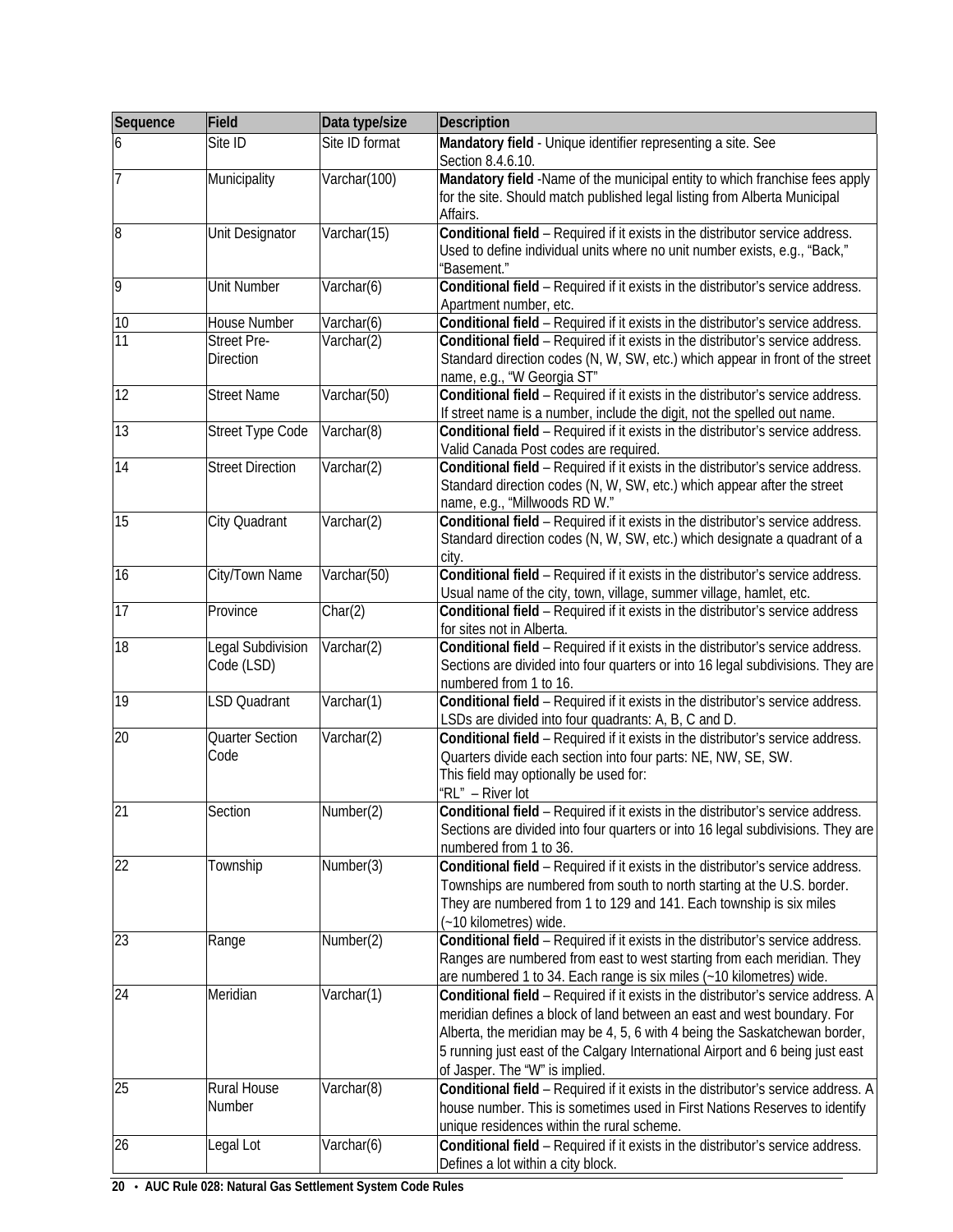| Sequence | Field                      | Data type/size | <b>Description</b>                                                              |
|----------|----------------------------|----------------|---------------------------------------------------------------------------------|
| 27       | Lot Range ID               | Varchar(5)     | Conditional field - Required if it exists in the distributor's service address. |
| 28       | <b>Block</b>               | Varchar(5)     | Conditional field - Required if it exists in the distributor's service address. |
|          |                            |                | Defines a city block within a plan.                                             |
| 29       | Government Plan            | Varchar(8)     | Conditional field - Required if it exists in the distributor's service address. |
|          | ID                         |                | For urban areas, a registered plan defines an area within a city, usually a     |
|          |                            |                | community or legal subdivision.                                                 |
| 30       | Latitude                   | Number(8,6)    | Optional field - Populated if the distributor has this information.             |
|          | Coordinates                |                | Coordinates for the location of the site.                                       |
|          |                            |                | E.g., Latitude Number (8,6) format 99.999999                                    |
|          |                            |                | E.g., Civic address: 600 3rd Ave S.W., Calgary                                  |
|          |                            |                | Latitude: 51.051073                                                             |
| 31       | Longitude                  | Number(10,6)   | Optional field - Populated if the distributor has this information              |
|          | Coordinates                |                | Coordinates for the location of the site.                                       |
|          |                            |                | E.g., Longitude Number (10,6) format -999.999999                                |
|          |                            |                | E.g., Civic address: 600 3rd Ave S.W., Calgary                                  |
|          |                            |                | Longitude: -114.073840                                                          |
| 32       | Address Lot ID             | Varchar(10)    | Conditional field - Required if it exists in the distributor's service address. |
|          |                            |                | A lot number to identify a lot within a rural addressing scheme.                |
|          |                            |                | Example: (54 is the Lot ID)                                                     |
|          |                            |                | "54 26540 Range RD 11 Red Deer County AB T4E 1A3"                               |
| 33       | Address Pre-Road           | Varchar(10)    | Conditional field - Must be populated if it exists in the distributor's service |
|          | Number                     |                | address. Number that appears before the road type in the Canada Post            |
|          |                            |                | Addressing Guidelines (e.g., "26540" in the above example is the pre-road       |
|          |                            |                | number).                                                                        |
| 34       | <b>Address Road</b>        | Varchar(20)    | Conditional field - Must be populated if it exists in the distributor's service |
|          | Type                       |                | address. Road type in the Canada Post Addressing Guidelines e.g.,               |
|          |                            |                | Township Road = TWP RD, Highway = HWY, Range Road = Range RD.                   |
|          |                            |                | ('Range Road' in the above example is the road type).                           |
| 35       | <b>Address Post</b>        | Varchar(10)    | Conditional field - Must be populated if it exists in the distributor's service |
|          | Road Number                |                | address. Number of the road that appears after the road type in the Canada      |
| 36       |                            |                | Post Addressing Guidelines ("11" in the above example is the road number).      |
|          | Area Name                  | Varchar(30)    | Optional field - Populated at sender's discretion. Oilfield name, subdivision   |
| 37       |                            | [null]         | name, etc.<br>Not used for gas.                                                 |
| 38       | <b>Cluster Correlation</b> | Number(13)     | Optional field -Populated at sender's discretion. Identifies a grouping of      |
|          | Key                        |                | sites which are normally handled jointly with regards to enrolment.             |
| 39       | Unformatted                | Varchar(65)    | Optional field -Populated at sender's discretion. Address information that      |
|          | Address                    |                | does not fit Canada Post Addressing Guidelines.                                 |
| 40       | Site Reference             | Varchar(50)    | Optional field -Populated at sender's discretion. Supporting helpful            |
|          |                            |                | information.                                                                    |
| 41       | Micro-generator            | Char $(1)$     | Mandatory field - Value is: "N"                                                 |
|          | Indicator                  |                |                                                                                 |
| 42       | Virtual Site               | Char(1)        | Conditional field - 'Y' in the case of a virtual grouped site with no physical  |
|          | Indicator                  |                | service address.                                                                |
|          |                            |                | E.g., When a single site ID is used to represent multiple services such as:     |
|          |                            |                | street lights, rail road crossings, transit bus shelters, etc.                  |
| 43       | Historic Site ID           | Varchar(13)    | Optional field - populated if site was transferred from one distributor to      |
|          |                            |                | another.                                                                        |
| 44       | <b>Affiliated Site ID</b>  | Varchar(13)    | Optional field - To alert a retailer that the Site IDs are affiliated.          |
| 45       | Tariff Rate Code           | Varchar(20)    | Conditional field - If the tariff rate code exists, this field is mandatory.    |
|          |                            |                | Distributor's tariff rate code for the site.                                    |
| 46       | Meter Number               | Varchar(20)    | Conditional field - If the is a meter at a site, this field is mandatory;       |
|          |                            |                | otherwise this field is [null].                                                 |
|          |                            |                | Identifies the meter number currently at the site. If the site has multiple     |
|          |                            |                | meters, use the primary meter number to identify the site.                      |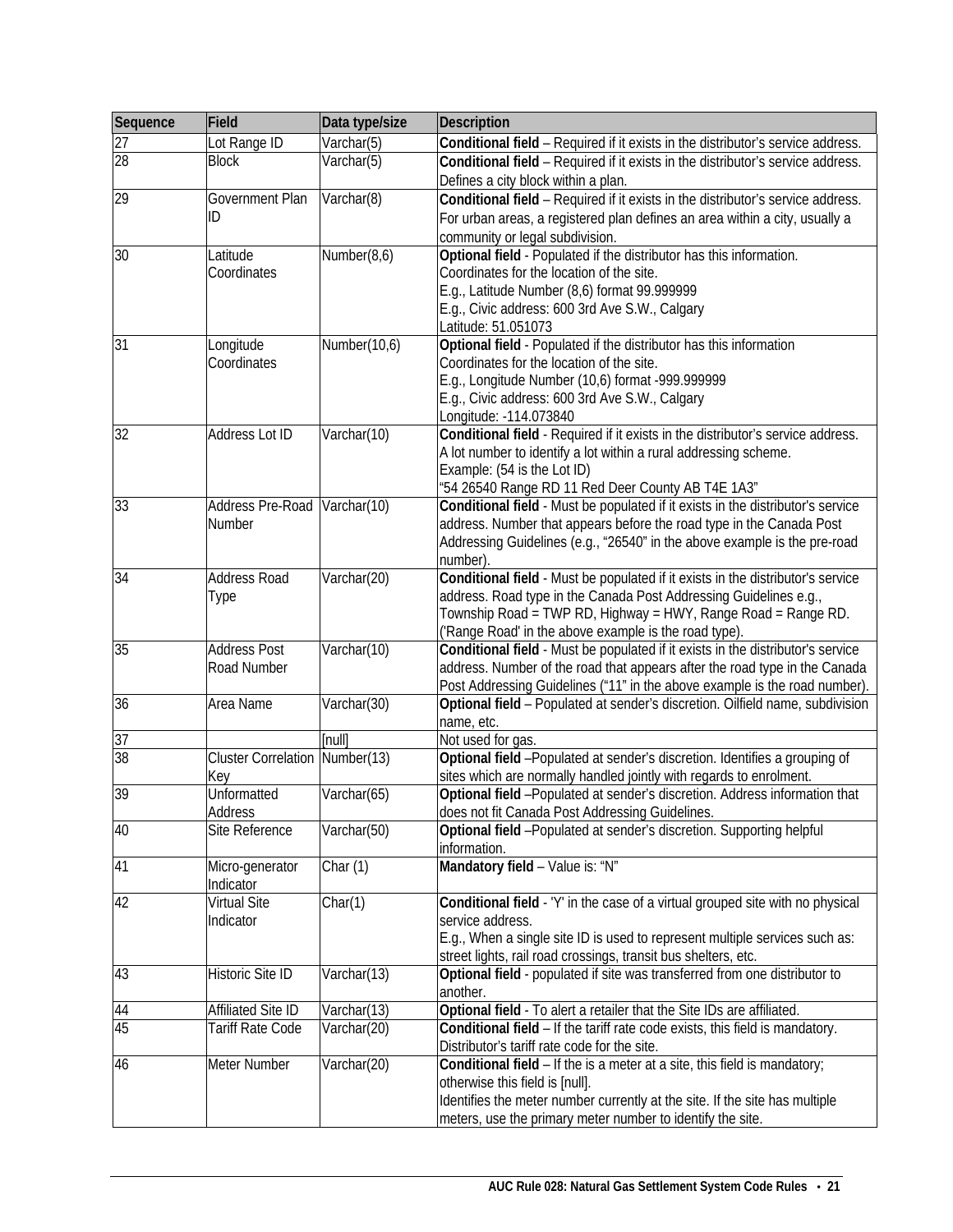## <span id="page-27-1"></span><span id="page-27-0"></span>**8.5 Transaction principles**

## **8.5.1 Rejected by transaction not by file**

Only transactions that fail validation are rejected, not the entire file. The sender is notified by reason code for each failed transaction. If the file is corrupted, the complete file will be rejected. The receiver will notify the sender of problems on a per transaction basis as soon as practical.

## <span id="page-27-2"></span>**8.5.2 No header information**

To simplify file loading procedures, transaction files are to be defined without header information.

## <span id="page-27-3"></span>**8.5.3 Transaction will not contain additional fields for custom use**

To keep the transactions standard, fields can only be added or removed if approved by the Commission in consultation with stakeholders.

## <span id="page-27-4"></span>**8.5.4 Transactions will not contain descriptive fields**

- (1) To prevent potential misuse and to limit the complexity of transaction creation, descriptive fields are not allowed. For example, field "Other Reject Reason Description – Varchar(80)" is not allowed.
- (2) The following transactions and specific fields are exempt from this principle:
	- (a) ENR Message to Distributor field.
	- (b) DER Message to Distributor field.
	- (c) ROR Meter Access Instructions field.
	- (d) ROC Off-cycle Incomplete Reason field.

## <span id="page-27-5"></span>**8.5.5 Transaction file contents**

No more than one transaction type will be contained in a file.

## <span id="page-27-6"></span>**8.6 Provincial standard transactions**

The following transactions are standard in content, packaging and delivery method. They must be delivered in CSV format via the Internet. Additional delivery methods may be built as long as this method is supported.

## <span id="page-27-7"></span>**8.6.1 Provide current consumption data from MDM**

<span id="page-27-8"></span>Retailers are to receive metering data at the site level, unless they have a bilateral agreement with the MDM to provide the totalized data at the socket level. Settlement settles at the site level and is to receive the metering data at the site level.

## **8.6.1.1 Daily cumulative meter consumption transaction (DCM) – information requirements**

(1) DCM date time usage: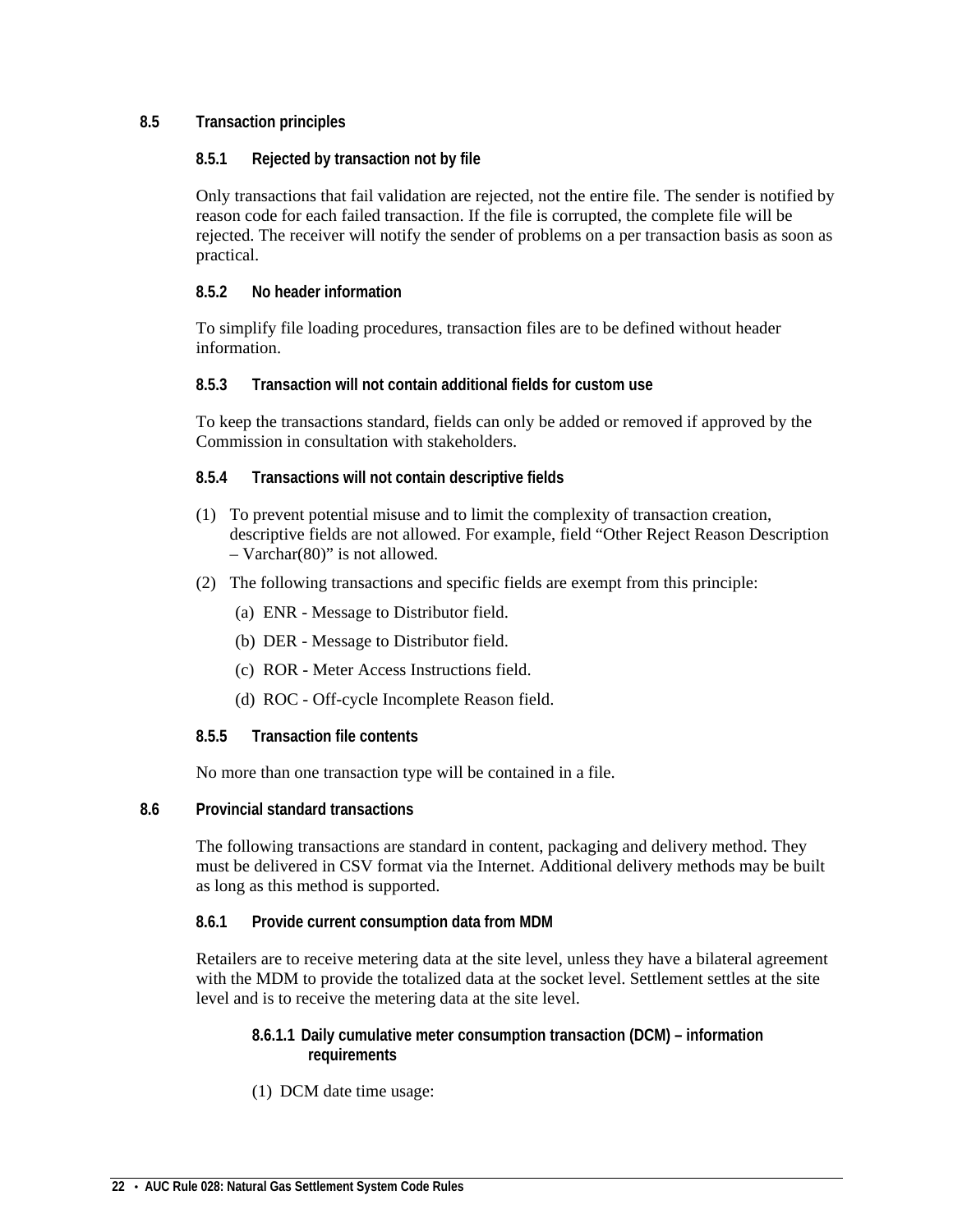- (a) The Transaction Date Time field of the DCM shall be populated with the later of the time the transaction was created and the time it was last modified.
- (b) The Current Reading Date Time field of the DCM shall be populated with actual or deemed values, at the discretion of the MDM. If a deemed value is used, the date shall be the date the meter was actually read.
- (c) The Last Reading Date Time field of the DCM must be identical to the Current Reading Date Time field of the prior DCM for the same site except when the energize status of a site has changed.
- (d) There must be a difference between the Last Reading Date Time field of a DCM and the Current Reading Date Time field of the same DCM.
- (e) Gaps between the Last Reading Date Time field of a DCM and the Current Reading Date Time field of the prior DCM are only permitted when a site is in a de-energized state.
- (f) The Last Meter Dial Reading field of a DCM must be identical to the Current Meter Dial Reading field from the prior DCM, when the meter is unchanged.
- (2) DCM rejection rules
	- (a) Tests

Notwithstanding file or format errors, an LSA may only reject a DCM record on the basis of:

- (i) overlaps
- (ii) negative usage
- (b) Rejection process
	- (i) LSA overlaps and negative usage errors
		- When the LSA rejects a DCM due to the conditions identified in Section  $8.6.1.1(2)(a)$ , the LSA shall notify the MDM within two business days of excluding the DCM from settlement.
		- Only the records rejected on the basis of file or format errors will be returned using the same file name under which it was received but with an appended "R." Each rejected record will contain the reason for the rejection of that record in the Transaction Status Code field.
		- When a DCM is rejected and the rejection reason in the Transaction Status Code field is for one of the tests in Section 8.6.1.1(2)(a), the MDM shall send a cancel DCM as per Section 8.6.1.1(3) within one business day to the LSA and retailers.
	- (ii) Retailer rejection process for content errors
		- Retailers shall notify the LSA for all errors other than file or format errors.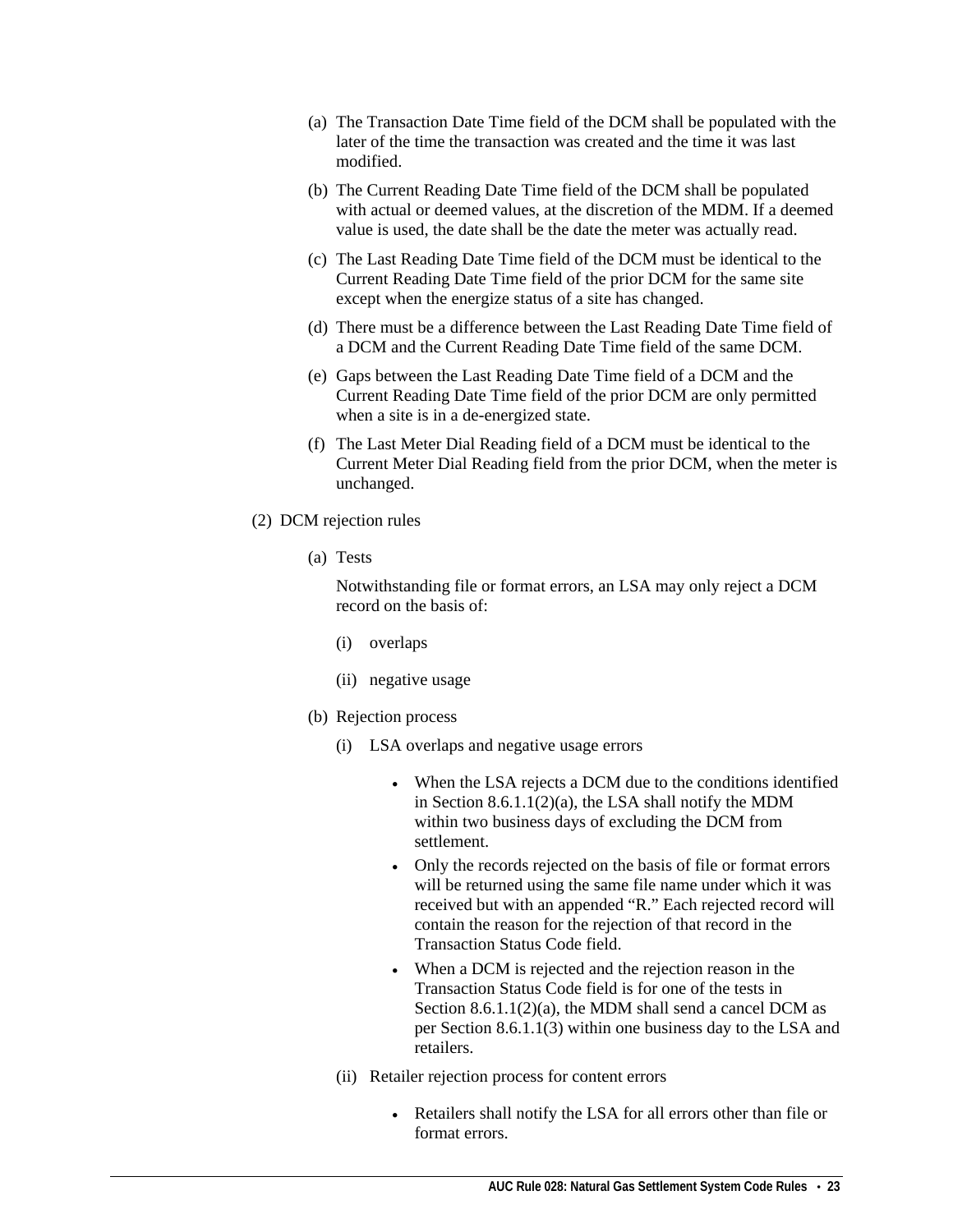- (3) DCM cancellation
	- (a) Single DCM cancellation
		- (i) The MDM will indicate specifically which record to cancel by sending a cancellation DCM indicated by "CA" in the Record Status field. All cancellation DCM fields should match exactly to the DCM to be cancelled except for the following fields:
			- Transaction Date Time
			- Record Status
			- Transaction Status Code
		- (ii) Records with a "CA" status should appear first in every file.
		- (iii) A DCM that is generated from two valid meter reads shall not be cancelled and replaced after final settlement unless one of the two meter reads that feed into the DCM is considered invalid according to Measurement Canada's guidelines.
	- (b) Multi-DCM cancellation
		- (i) Multi-DCM cancellation will be used at the discretion of the MDM, where a single DCM cancellation may not resolve the issue.
		- (ii) Multi-DCM cancellation will only be used for replacement of data for a specific site, and not for multiple sites.
		- (iii) Where a site is made up of multiple sockets, all are cancelled and replaced as stated above.
	- (c) DCM status flags

Refer to Table A-6 DCM status flag codes in Appendix A.

(4) DCM provision during retailer switch

Where no meter reading exists at the time a site with a cumulative meter switches retailers, the MDM shall provide the next actual meter read that becomes available to all retailers that served the site since the previous actual meter read.

<span id="page-29-0"></span>

| Sequence | Field           | Data type/size       | <b>Description</b>                                                       |  |
|----------|-----------------|----------------------|--------------------------------------------------------------------------|--|
|          | Transaction     | "DCM"                | Mandatory field - Abbreviation for the transaction name.                 |  |
|          | Abbreviation    |                      |                                                                          |  |
|          | Transaction     | Date time format     | Mandatory field - Later of the time the transaction was created or last  |  |
|          | Date Time       |                      | modified.                                                                |  |
| 3        | <b>MDM ID</b>   | MDM ID format        | Mandatory field - Sender (MDM responsible for reading the meter).        |  |
|          |                 |                      | See Appendix A, Table A-4.                                               |  |
| 4        | Retailer ID     | Retailer ID format   | Mandatory field - Recipient (retailer associated with the site).         |  |
| 5        | <b>Business</b> | Varchar $(2)$        | Optional Field - Populated at sender's discretion. See Appendix A,       |  |
|          | Function ID     |                      | Table A-1.                                                               |  |
| 6        | LSA ID          | <b>LSA ID format</b> | Mandatory field - Recipient (LSA responsible for settling the energy     |  |
|          |                 |                      | consumption within the zone). See Appendix A, Table A-3.                 |  |
|          | Site ID         | Site ID format       | Mandatory field - Unique identifier representing a site. See             |  |
|          |                 |                      | Section 8.4.6.10.                                                        |  |
| 8        | Socket ID       | Socket ID format     | Optional field - Populated at sender's discretion. See Section 8.4.6.11. |  |

| Table 3. |  | Daily cumulative meter consumption transaction (DCM) |  |  |  |
|----------|--|------------------------------------------------------|--|--|--|
|----------|--|------------------------------------------------------|--|--|--|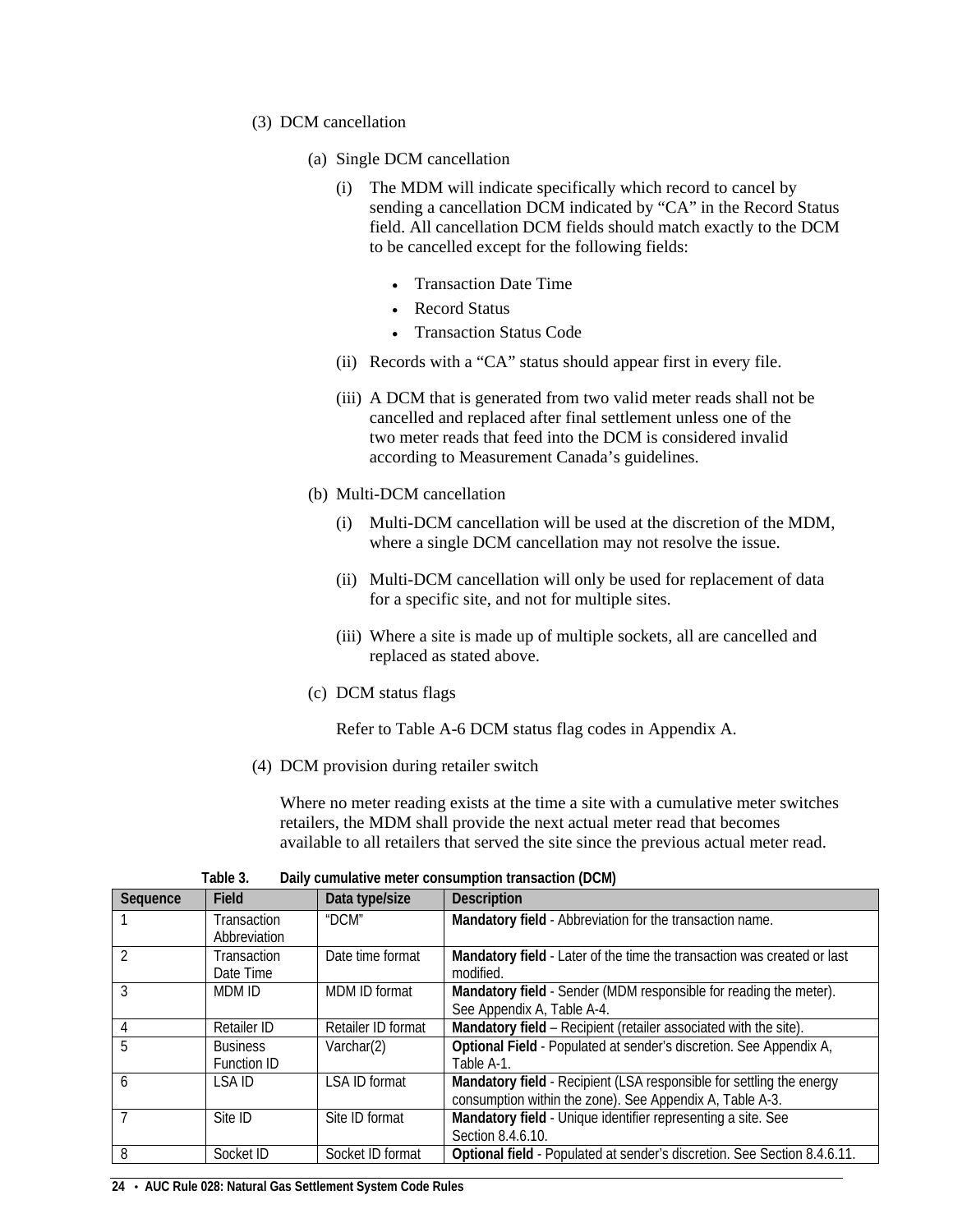| Sequence        | Field                               | Data type/size   | Description                                                                   |
|-----------------|-------------------------------------|------------------|-------------------------------------------------------------------------------|
| 9               | Meter Number                        | Varchar(20)      | Conditional field - Required if the site has a meter; otherwise this field is |
|                 |                                     |                  | [null]. Identifies the meter number currently at the site. If the site has    |
|                 |                                     |                  | multiple meters, use the primary meter to identify the site.                  |
| 10              | <b>Energy Usage</b>                 | Number(12,4)     | Mandatory field - GJ consumption for period.                                  |
| 11              |                                     | [null]           | Not used for gas.                                                             |
| $\overline{12}$ | Measured                            | Number(8,2)      | Conditional field - Highest 24-hour energy consumption within the             |
|                 | Demand                              |                  | reading period if required by the profiling class; otherwise this field is    |
|                 |                                     |                  | $[null]$ .                                                                    |
| 13              | Last Reading<br>Date Time           | Date time format | Mandatory field - Date and time of the last reading.                          |
| 14              | <b>Current Reading</b><br>Date Time | Date time format | Mandatory field - Date and time of the current reading.                       |
| 15              | Last Meter Dial                     | Number(10)       | Conditional field - Required if the site has a meter; otherwise this field is |
|                 | Reading                             |                  | [null]. The previous dial reading taken from the meter.                       |
| 16              | <b>Current Meter</b>                | Number(10)       | Conditional field - Required if the site has a meter; otherwise this field is |
|                 | Dial Reading                        |                  | [null]. The current dial reading taken from the meter.                        |
| $\overline{17}$ |                                     | [null]           | Not used for gas.                                                             |
| 18              |                                     | [null]           | Not used for gas.                                                             |
| $\overline{19}$ | <b>Billing Multiplier</b>           | Number(14,9)     | Conditional field - Required if the site has a meter; otherwise this field is |
|                 |                                     |                  | [null]. Billing multiplier used to convert the readings to usage.             |
| 20              | Consumption                         | Char(2)          | Mandatory field - Describes the type of meter reading. See Appendix A,        |
|                 | <b>Status</b>                       |                  | Table A-6.                                                                    |
| 21              |                                     | [null]           | Not used for gas.                                                             |
| $\overline{22}$ | <b>Demand Status</b>                | Char(2)          | Conditional field - Required if the site has a meter that measures            |
|                 |                                     |                  | demand; otherwise this field is [null]. Describes the type of meter reading.  |
|                 |                                     |                  | See Appendix A, Table A-6.                                                    |
| 23              | <b>Record Status</b>                | Char(2)          | Conditional field - If the meter reading is being cancelled this field is     |
|                 |                                     |                  | mandatory. "CA" - Cancelled. This code indicates that the receiver should     |
|                 |                                     |                  | cancel their version of this exact record. Sending this record eliminates     |
|                 |                                     |                  | confusion over the replacement record, especially when the replacement        |
|                 |                                     |                  | record may not cover the same period as this cancelled record.                |
| 24              | Transaction                         | Char(4)          | Conditional field - If the transaction is being sent by the MDM, this field   |
|                 | <b>Status Code</b>                  |                  | is [null]; otherwise this field is mandatory when a retailer or the LSA is    |
|                 |                                     |                  | sending the transaction to notify the MDM of problems with the                |
|                 |                                     |                  | transaction. Applicable transaction status codes in Appendix A, Table A-7     |
|                 |                                     |                  | must be used.                                                                 |

## <span id="page-30-1"></span><span id="page-30-0"></span>**8.6.2 Wholesale settlement data transfers**

**8.6.2.1 Wholesale settlement information transaction (WSI) — information requirements**

(1) WSIs that are sent to retailers are sent to the specific retailers only.

<span id="page-30-2"></span>

| Sequence | Field           | Data type/size       | <b>Description</b>                                                         |
|----------|-----------------|----------------------|----------------------------------------------------------------------------|
|          | Transaction     | "WSI"                | Mandatory field - Abbreviation for the transaction name.                   |
|          | Abbreviation    |                      |                                                                            |
|          | Transaction     | Date time format     | Mandatory field - Later of the time the transaction was created or last    |
|          | Date Time       |                      | modified.                                                                  |
|          | LSA ID          | <b>LSA ID format</b> | Mandatory field - Sender (LSA responsible for settling the load within the |
|          |                 |                      | zone). See Appendix A, Table A-3.                                          |
|          |                 | [null]               | Not used for gas.                                                          |
|          | Retailer ID     | Retailer ID format   | Mandatory field - Recipient (retailer associated with the site).           |
| h        | <b>Business</b> | Varchar $(2)$        | Optional field - Populated at sender's discretion. See Appendix A,         |
|          | Function ID     |                      | Table A-1.                                                                 |
|          | Zone ID         | Zone ID format       | Mandatory field - Gas distribution zone. See Appendix A, Table A-5.        |

**Table 4. Wholesale settlement information transaction (WSI)**

**AUC Rule 028: Natural Gas Settlement System Code Rules** • **25**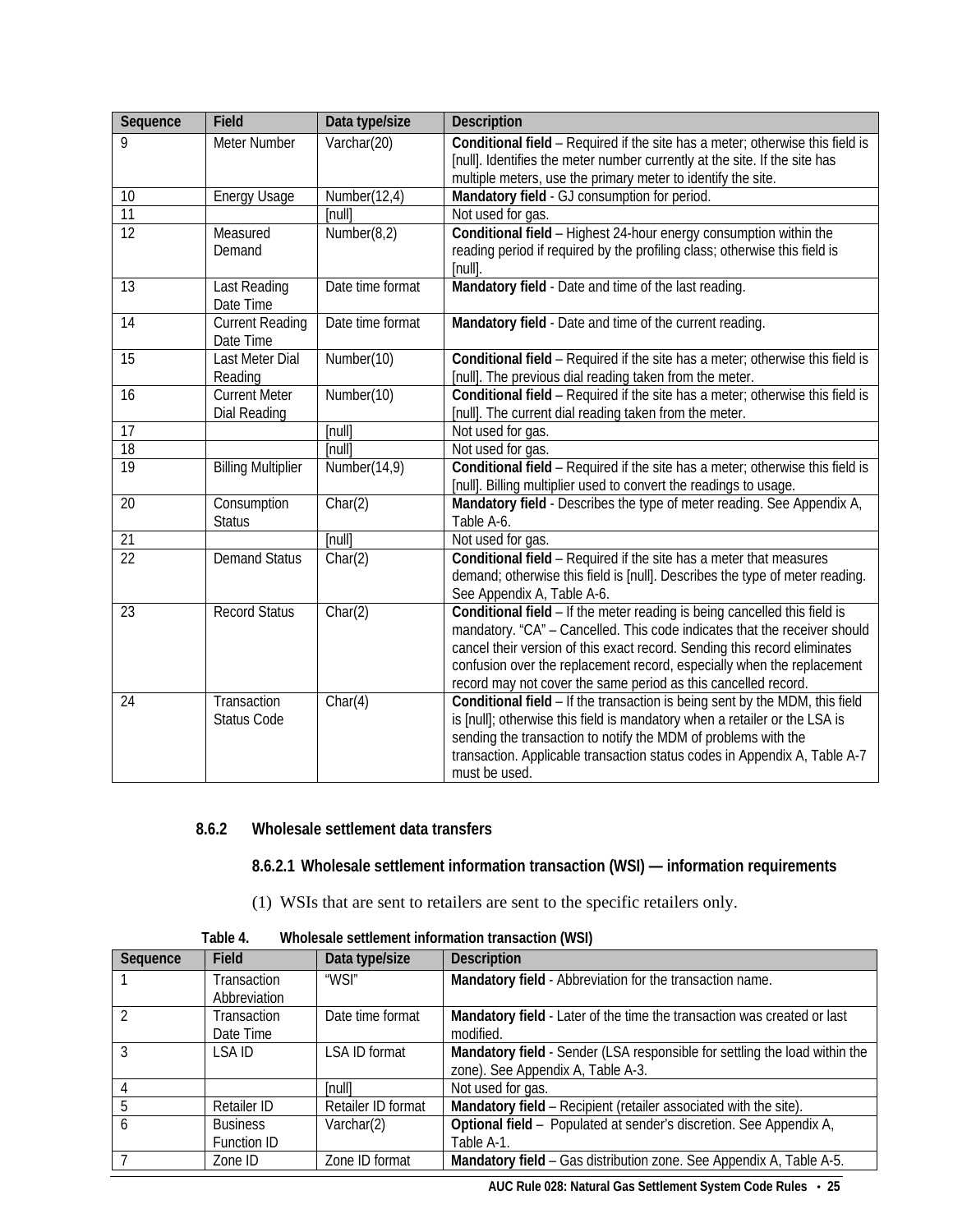| Sequence | Field                                       | Data type/size   | <b>Description</b>                                                                                                                                                                                                                                                                              |
|----------|---------------------------------------------|------------------|-------------------------------------------------------------------------------------------------------------------------------------------------------------------------------------------------------------------------------------------------------------------------------------------------|
| 8        |                                             | [null]           | Not used for gas.                                                                                                                                                                                                                                                                               |
| 9        | Settlement Run<br>Date Time                 | Date time format | Mandatory field - Date and time settlement was initiated. This date does<br>not indicate which data was used by the settlement run.                                                                                                                                                             |
| 10       | Settlement As At<br>Date Time               | Date time format | Mandatory field - Date and time that all data used by this settlement run<br>was in the settlement system. Supports reproducibility of settlement at a<br>later time than the original settlement run. This allows the same data to<br>be used regardless of how many times a run is performed. |
| 11       | Settlement Type                             | Char(2)          | Mandatory field - "F1," "F2," "F3," "B1," "S1," "S2" or "S3" for Forecast 1,<br>Forecast 2, Forecast 3, backcast, initial monthly, interim or final<br>settlement runs respectively.                                                                                                            |
| 12       | Audited<br>Temperature<br><b>End Date</b>   | Date time format | Mandatory field - The audited temperature date at the time of the<br>settlement run.                                                                                                                                                                                                            |
| 13       | Settlement<br><b>Interval Start</b><br>Time | Date time format | Mandatory field - Date and start time of the interval the settlement data<br>is for. This will be the start of the gas day at 08:00 standard time.                                                                                                                                              |
| 14       | <b>Interval Period</b>                      | Number(4)        | Mandatory field - "1440" for number of minutes in the gas day.                                                                                                                                                                                                                                  |
| 15       |                                             | [null]           | Not used for gas.                                                                                                                                                                                                                                                                               |
| 16       | Retailer Usage<br>Total (GJs)               | Number(12,4)     | Mandatory field - Total of the consumption for all of the retailer's sites in<br>the distribution zone for the interval.                                                                                                                                                                        |
| 17       |                                             | [null]           | Not used for gas.                                                                                                                                                                                                                                                                               |
| 18       |                                             | [null]           | Not used for gas.                                                                                                                                                                                                                                                                               |
| 19       |                                             | [null]           | Not used for gas.                                                                                                                                                                                                                                                                               |
| 20       |                                             | [null]           | Not used for gas.                                                                                                                                                                                                                                                                               |

## <span id="page-31-0"></span>**8.6.2.2 Wholesale settlement summary transaction (WSS) — information requirements**

- (1) The WSS is a control report, providing a monthly summation. The WSS is sent in conjunction with the initial monthly  $(S1)$ , interim  $(S2)$  and final settlement  $(S3)$ WSI transactions.
- (2) Transactions that are sent to retailers are sent to the specific retailers only.

<span id="page-31-1"></span>

| Sequence       | Field              | Data type/size              | <b>Description</b>                                                            |
|----------------|--------------------|-----------------------------|-------------------------------------------------------------------------------|
|                | Transaction        | "WSS"                       | Mandatory field - Abbreviation for the transaction name.                      |
|                | Abbreviation       |                             |                                                                               |
| $\mathfrak{D}$ | <b>Transaction</b> | Date time format            | Mandatory field - Later of the time the transaction was created or last       |
|                | Date Time          |                             | modified.                                                                     |
| 3              | LSA ID             | LSA ID format               | Mandatory field - Sender (LSA responsible for settling the load within the    |
|                |                    |                             | zone). See Appendix A, Table A-3.                                             |
| 4              |                    | <i><u><b>Inull</b></u></i>  | Not used for gas.                                                             |
| 5              | Retailer ID        | Retailer ID format          | Mandatory field - Recipient (retailer associated with the site).              |
| 6              | <b>Business</b>    | Varchar(2)                  | Optional field - Populated at sender's discretion. See Appendix A,            |
|                | <b>Function ID</b> |                             | Table A-1.                                                                    |
|                | Zone ID            | Zone ID format              | Mandatory field - Gas distribution zone. See Appendix A, Table A-5.           |
| 8              | Settlement Type    | Char(2)                     | Mandatory field - "S1," "S2" or "S3" for initial monthly, interim or final    |
|                |                    |                             | settlement runs respectively.                                                 |
| 9              | Settlement         | Number(6)                   | Mandatory field - Year and month (YYYYMM) of the settlement data              |
|                | Month              |                             | being summarized.                                                             |
| 10             | Retailer Usage     | Number(17,4)                | Mandatory field - Total of the consumption for all of the retailer's sites in |
|                | Total (GJs)        |                             | the month.                                                                    |
| 11             |                    | <i><u><b>Inull</b></u></i>  | Not used for gas.                                                             |
| 12             |                    | [null]                      | Not used for gas.                                                             |
| 13             |                    | <i><u><b>Inulli</b></u></i> | Not used for gas.                                                             |

**Table 5. Wholesale settlement summary transaction (WSS)**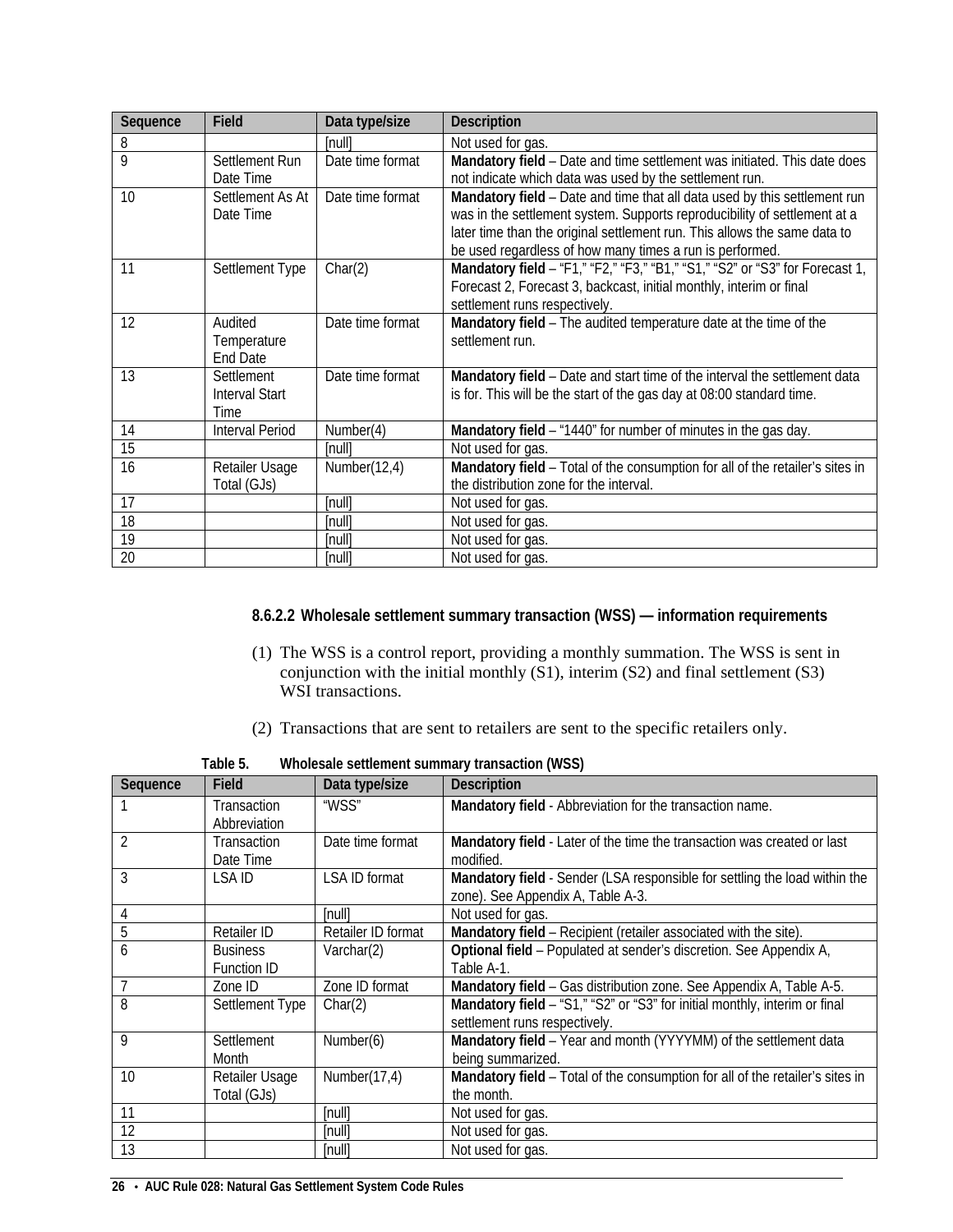<span id="page-32-0"></span>

| $\sim$   | $-1$  | Data                      | $\blacksquare$            |
|----------|-------|---------------------------|---------------------------|
| Seauence | Field | type/size                 | <b>Description</b>        |
|          |       | m<br>$\vert$ null $\vert$ | Not<br>. used for<br>aas. |

## **8.6.2.3 Wholesale settlement details transaction (WSD) — information requirements**

- (1) The WSD provides daily site-specific settlement results to retailers for energized sites enrolled to them.
- (2) The site characteristics in this transaction are those characteristics in effect at the end of the settlement day.

**Table 6. Wholesale settlement details transaction (WSD)**

<span id="page-32-1"></span>

| Sequence        | Field                                          | Data type/size       | <b>Description</b>                                                                                                                                                                                                                                                                                                            |
|-----------------|------------------------------------------------|----------------------|-------------------------------------------------------------------------------------------------------------------------------------------------------------------------------------------------------------------------------------------------------------------------------------------------------------------------------|
| 1               | Transaction                                    | "WSD"                | Mandatory field - Abbreviation for the transaction name.                                                                                                                                                                                                                                                                      |
|                 | Abbreviation                                   |                      |                                                                                                                                                                                                                                                                                                                               |
| $\overline{2}$  | Transaction<br>Date Time                       | Date time format     | Mandatory field - Date and time that the transaction was created.                                                                                                                                                                                                                                                             |
| 3               | LSA ID                                         | <b>LSA ID format</b> | Mandatory field - Sender (LSA responsible for settling the load within<br>the zone). See Appendix A, Table A-3.                                                                                                                                                                                                               |
| 4               | Retailer ID                                    | Retailer ID format   | Mandatory field - Recipient (retailer associated with the site).                                                                                                                                                                                                                                                              |
| 5               | <b>Business</b><br>Function ID                 | Varchar(2)           | Optional field - Populated at sender's discretion. See Appendix A,<br>Table A-1.                                                                                                                                                                                                                                              |
| 6               | Site ID                                        | Site ID format       | Mandatory field - Unique identifier representing a site. See<br>Section 8.4.6.10.                                                                                                                                                                                                                                             |
| 7               | Zone ID                                        | Zone ID format       | Mandatory field - Gas distribution zone. See Appendix A, Table A-5.                                                                                                                                                                                                                                                           |
| 8               | Settlement Run<br>Date Time                    | Date time format     | Mandatory field - Date and time settlement was initiated. This date does<br>not indicate which data was used by the settlement run.                                                                                                                                                                                           |
| 9               | Settlement As At<br>Date Time                  | Date time format     | Mandatory field - Date and time that all data used by this settlement run<br>was in the settlement system. Supports reproducibility of settlement at a<br>later time than the original settlement run. This allows the same data to<br>be used regardless of how many times a run is executed.                                |
| 10              | Settlement Type                                | Char(2)              | Mandatory field - "B1," "S1," "S2" or "S3" for backcast, initial monthly,<br>interim or final settlement runs respectively.                                                                                                                                                                                                   |
| 11              | Audited<br>Temperature<br>End Date             | Date time format     | Mandatory field - The audited weather date at the time of the settlement<br>run.                                                                                                                                                                                                                                              |
| 12              | Settlement<br><b>Interval Starting</b><br>Time | Date time format     | Mandatory field - Date and start time of the interval the settlement data<br>is for. This will be the start of the gas day at 08:00 standard time.                                                                                                                                                                            |
| 13              | <b>Profiling Class</b>                         | Varchar(20)          | Mandatory field - The site's profiling class.                                                                                                                                                                                                                                                                                 |
| $\overline{14}$ |                                                | [null]               | Not used for gas.                                                                                                                                                                                                                                                                                                             |
| 15              |                                                | [null]               | Not used for gas.                                                                                                                                                                                                                                                                                                             |
| 16              | Daily Site Usage<br>(GJ)                       | Number(12,4)         | Mandatory field - Settled consumption for the site for the day.                                                                                                                                                                                                                                                               |
| 17              | <b>Result Source</b>                           | Char(1)              | Mandatory field - Daily site usage was calculated using:<br>"M" - DCM covering the settlement day and frozen profiles<br>"E" - LSA-generated consumption estimate (proxy day estimate or model<br>estimate scaled by prior DCM)<br>"A" - LSA generated consumption estimate (model estimate scaled by<br>annual consumption). |
| 18              |                                                | [null]               | Not used for gas.                                                                                                                                                                                                                                                                                                             |
| 19              |                                                | [null]               | Not used for gas.                                                                                                                                                                                                                                                                                                             |
| 20              | Weather Zone                                   | Varchar(20)          | Mandatory field - Weather zone based on geographic location of site.                                                                                                                                                                                                                                                          |
| 21              |                                                | [null]               | Not used for gas.                                                                                                                                                                                                                                                                                                             |
| $\overline{22}$ |                                                | [null]               | Not used for gas.                                                                                                                                                                                                                                                                                                             |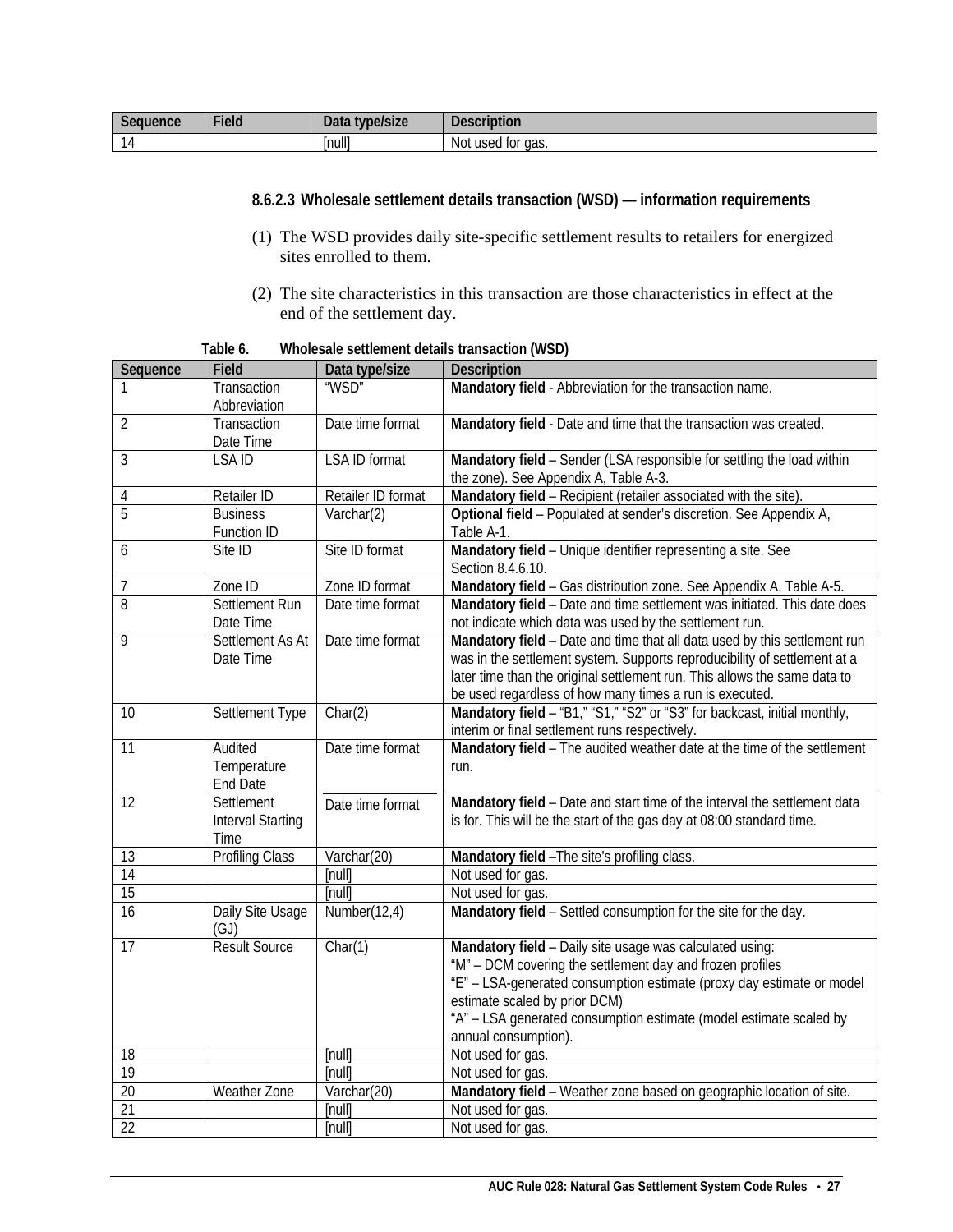- <span id="page-33-0"></span>**8.6.2.4 Settlement profile value transaction (SPV) — information requirements**
- (1) The SPV will not be directed to a specific retailer but will be made available to all retailers.
- (2) This transaction is sent out with the initial monthly settlement run and then frozen for all subsequent settlement runs.
- (3) The Daily Profile Value field provides the energy usage values that a retailer can use to convert DCM usage for a site to the daily site usage shown in that site's WSD.

<span id="page-33-3"></span>

| Sequence        | Field                                | Data type/size   | Description                                                                                                     |
|-----------------|--------------------------------------|------------------|-----------------------------------------------------------------------------------------------------------------|
|                 | Transaction                          | "SPV"            | Mandatory field - Abbreviation for the transaction name.                                                        |
|                 | Abbreviation                         |                  |                                                                                                                 |
| $\overline{2}$  | Transaction Date                     | Date time format | Mandatory field - Later of the time the transaction was created or last                                         |
|                 | Time                                 |                  | modified.                                                                                                       |
| $\overline{3}$  | LSA ID                               | LSA ID format    | Mandatory field - Sender (LSA responsible for settling the load within<br>the zone). See Appendix A, Table A-3. |
| $\overline{4}$  | Zone ID                              | Zone ID format   | Mandatory field - Gas distribution zone. See Appendix A, Table A-5.                                             |
| 5               | Weather Zone                         | Varchar(20)      | Mandatory field - Weather zone based on geographic location of site.                                            |
| 6               | Settlement Run                       | Date time format | Mandatory field -Date and time settlement was initiated. This date does                                         |
|                 | Date Time                            |                  | not indicate which data was used by the settlement run.                                                         |
|                 | Settlement As At                     | Date time format | Mandatory field - As at date and time of the settlement run that used the                                       |
|                 | Date Time                            |                  | profiles. Identifies the settlement these profiles are for.                                                     |
| 8               | Settlement Type                      | Char(2)          | Mandatory field - "S1" for initial monthly settlement run.                                                      |
| 9               | Profile Type                         | Varchar(20)      | <b>Mandatory field</b> - Type of profile (e.g. "Sample," "Model").                                              |
| 10              | Profiling Class                      | Varchar(20)      | Mandatory field - Profiling class, if for a specific class.                                                     |
| 11              | Settlement Interval Date time format |                  | Mandatory field - Date and start time of the interval the settlement data is                                    |
|                 | <b>Starting Time</b>                 |                  | for. This will be the start of the gas day at 08:00 standard time.                                              |
| 12              | Interval Period                      | Number(4)        | Mandatory field - "1440" for number of minutes in the gas day.                                                  |
| $\overline{13}$ |                                      | [null]           | Not used for gas.                                                                                               |
| 14              | Daily Profile Value Number(12,4)     |                  | Mandatory field - Profile usage for the gas day.                                                                |
|                 | (GJ)                                 |                  |                                                                                                                 |

**Table 7. Settlement profile value transaction (SPV)**

## <span id="page-33-2"></span><span id="page-33-1"></span>**8.6.3 Select retailer transaction set**

**8.6.3.1 Select retailer request transaction (SRR) — information requirements**

- (1) When enrolling a site, the retailer shall send an SRR, along with an update customer information transaction (UCI) as detailed in Section 8.6.4. The UCI must be populated as per Section 8.6.4.
- (2) The LSA may reject an enrolment if a UCI is not received. An enrolment may not be rejected on the basis of a failed UCI. The LSA's validation process for enrolment may only include that a populated UCI was received.
- (3) If the UCI in question is rejected by the distributor, the retailer must send a corrected UCI within one business day of the effective date of the enrolment. For example, if an enrolment of a site becomes effective at 00:00 on March 27, and the UCI is rejected due to transaction errors, the retailer must send a corrected UCI by 00:00 on March 28.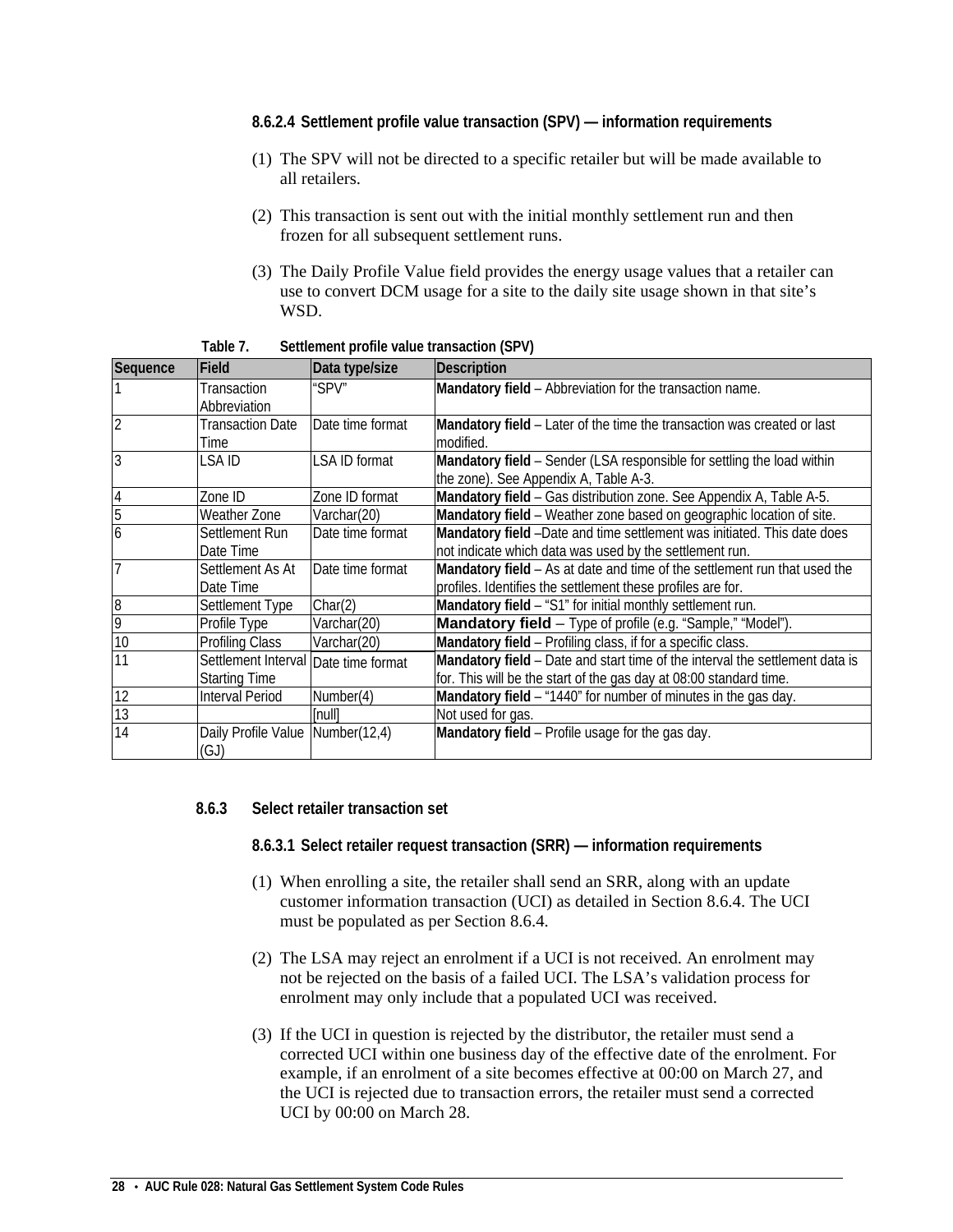<span id="page-34-1"></span>

|                | i abie 8.            | Select retailer request transaction (SRR) |                                                                         |
|----------------|----------------------|-------------------------------------------|-------------------------------------------------------------------------|
| Sequence       | Field                | Data type/size                            | <b>Description</b>                                                      |
|                | Transaction          | "SRR"                                     | Mandatory field - Abbreviation for the transaction name.                |
|                | Abbreviation         |                                           |                                                                         |
| $\overline{2}$ | Transaction          | Date time format                          | Mandatory field - Later of the time the transaction was created or last |
|                | Date Time            |                                           | modified.                                                               |
| 3              | Retailer ID          | Retailer ID format                        | Mandatory field - Sender (enrolling retailer).                          |
| 4              | <b>Business</b>      | Varchar(2)                                | Mandatory field - See Appendix A, Table A-1.                            |
|                | Function ID          |                                           |                                                                         |
| 5              | Site ID              | Site ID format                            | Mandatory field - Unique identifier representing a site. See            |
|                |                      |                                           | Section 8.4.6.10.                                                       |
| 6              | LSA ID               | <b>LSA ID format</b>                      | Mandatory field - Recipient (LSA responsible for settling the energy    |
|                |                      |                                           | consumption within the zone). See Appendix A, Table A-3.                |
| 7              | <b>Priority Code</b> | Char(1)                                   | Mandatory field - The only value acceptable is: "1" - for Next Day.     |
| 8              |                      | [null]                                    | Not used for gas.                                                       |
| 9              | Retailer Account     | Varchar(30)                               | Optional field - Account number by which a retailer identifies a site.  |
|                | <b>Number</b>        |                                           |                                                                         |
| 10             | Retailer             | Varchar(20)                               | Optional field -Identification number assigned by retailers.            |
|                | Reference            |                                           |                                                                         |
|                | <b>Number</b>        |                                           |                                                                         |

# **Table 8. Select retailer request transaction (SRR)**

## **8.6.3.2 Select retailer notification transaction (SRN) — content**

<span id="page-34-2"></span><span id="page-34-0"></span>

|                | Table 9.                          | Select retailer notification transaction (SRN) |                                                                                                                                                                                                                                                                                                                                                                                                                          |
|----------------|-----------------------------------|------------------------------------------------|--------------------------------------------------------------------------------------------------------------------------------------------------------------------------------------------------------------------------------------------------------------------------------------------------------------------------------------------------------------------------------------------------------------------------|
| Sequence       | Field                             | Data type/size                                 | <b>Description</b>                                                                                                                                                                                                                                                                                                                                                                                                       |
| 1              | Transaction<br>Abbreviation       | "SRN"                                          | Mandatory field - Abbreviation for the transaction name.                                                                                                                                                                                                                                                                                                                                                                 |
| 2              | Transaction<br>Date Time          | Date time format                               | Mandatory field - Later of the time the transaction was created or last<br>modified.                                                                                                                                                                                                                                                                                                                                     |
| 3              | <b>LSAID</b>                      | <b>LSA ID format</b>                           | Mandatory field - Sender (LSA responsible for settling the energy<br>consumption within the zone). See Appendix A, Table A-3.                                                                                                                                                                                                                                                                                            |
| 4              | Retailer ID                       | Retailer ID format                             | Mandatory field - Recipient (retailer that sent the SRR).                                                                                                                                                                                                                                                                                                                                                                |
| $\overline{5}$ | <b>Business</b><br>Function ID    | Varchar(2)                                     | Optional field - Populated at sender's discretion. See Appendix A,<br>Table A-1.                                                                                                                                                                                                                                                                                                                                         |
| 6              | Site ID                           | Site ID format                                 | Mandatory field - Unique identifier representing a site. See<br>Section 8.4.6.10.                                                                                                                                                                                                                                                                                                                                        |
| 7              | Switch Date                       | Date time format                               | Conditional field - If Enrolment Notification Code field = "0000" this field<br>is mandatory; otherwise this field is [null].                                                                                                                                                                                                                                                                                            |
| 8              | Profiling Class                   | Varchar(20)                                    | Conditional field - If Enrolment Notification Code field = "0000" this field<br>is mandatory; otherwise this field is [null].                                                                                                                                                                                                                                                                                            |
| 9              |                                   | [null]                                         | Not used for gas.                                                                                                                                                                                                                                                                                                                                                                                                        |
| 10             | Enrolment<br>Notification<br>Code | Char(4)                                        | Mandatory field - Provides notification to the retailer that its enrolment<br>request was successful or failed, using a transaction status code from<br>Appendix A, Table A-7.                                                                                                                                                                                                                                           |
| 11             | Retailer Account<br>Number        | Varchar(30)                                    | Conditional field - Account number by which a retailer identifies a site. If<br>provided in the SRR this field is mandatory; otherwise this field is [null].                                                                                                                                                                                                                                                             |
| 12             | Retailer<br>Reference<br>Number   | Varchar(20)                                    | Conditional field – Identification number that allows retailers to track<br>their transactions easily. If provided in the SRR this field is mandatory;<br>otherwise this field is [null].                                                                                                                                                                                                                                |
| 13             | Energized<br>Indicator            | Char(1)                                        | Conditional field - If Enrolment Notification Code field = "0000" this field<br>is mandatory; otherwise this field is [null]. Indicates the energization<br>status of the site at the time of successful enrolment. Values are:<br>"Y" - Energized<br>"N" - De-energized.<br>Values are based on LSA's energization status at the time of creation of<br>the SRN and are not intended for settlement balancing purposes. |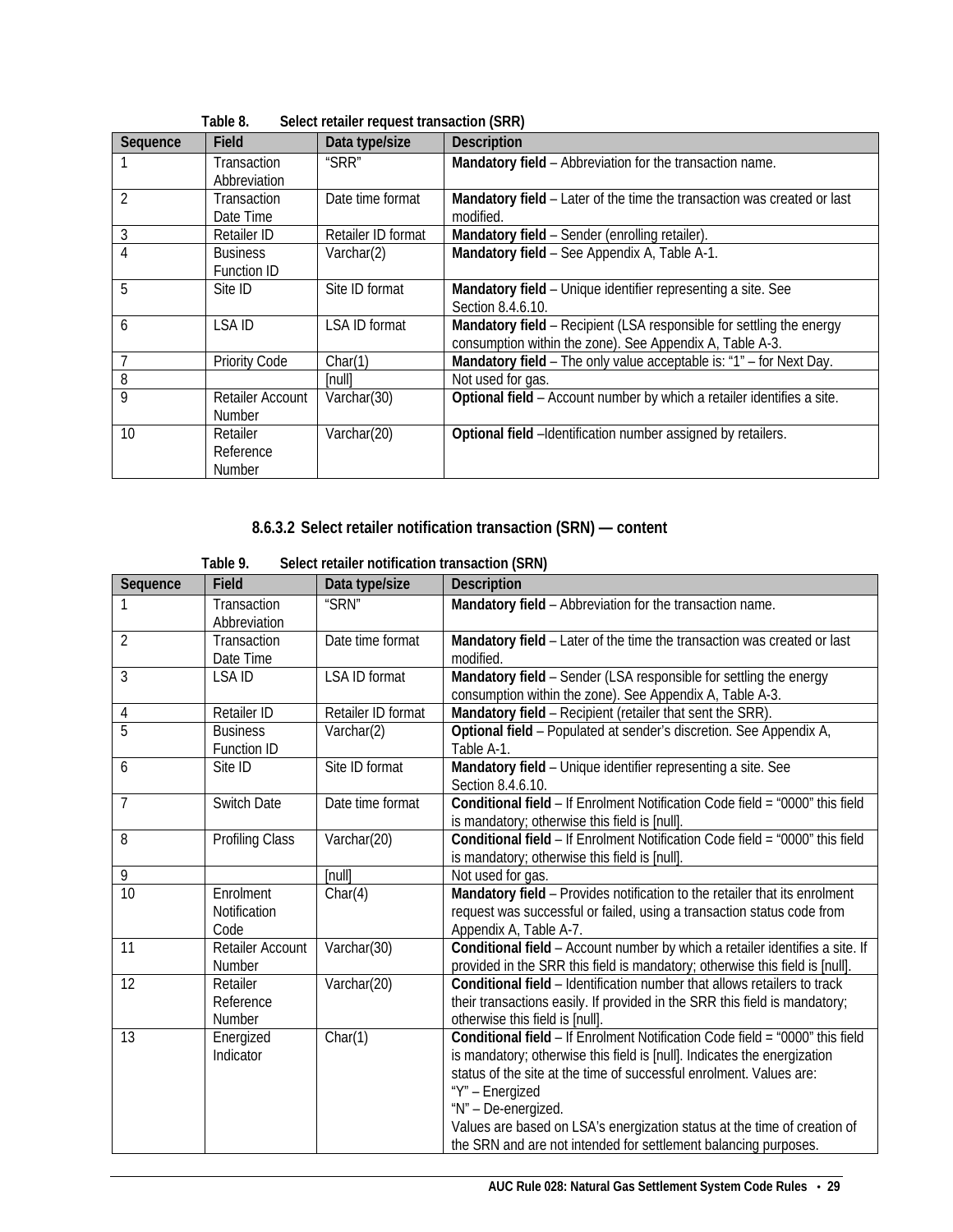## **8.6.3.3 Notify old retailer transaction (SRO) — information requirements**

The SRO is sent from the LSA to the old retailer to notify them of loss of a site.

<span id="page-35-3"></span><span id="page-35-0"></span>

| Sequence | Field                                 | Data type/size     | <b>Description</b>                                                                                                                                                     |
|----------|---------------------------------------|--------------------|------------------------------------------------------------------------------------------------------------------------------------------------------------------------|
|          | Transaction<br>Abbreviation           | "SRO"              | Mandatory field - Abbreviation for the transaction name.                                                                                                               |
|          | <b>Transaction</b><br>Date Time       | Date time format   | Mandatory field - Later of the time the transaction was created or last<br>modified.                                                                                   |
| 3        | LSA ID                                | LSA ID format      | Mandatory field - Sender (LSA responsible for settling the energy<br>consumption within the zone). See Appendix A, Table A-3.                                          |
| 4        | <b>Retailer ID</b>                    | Retailer ID format | Mandatory field - Recipient (old retailer).                                                                                                                            |
| 5        | <b>Business</b><br><b>Function ID</b> | Varchar(2)         | Optional field - Populated at sender's discretion. See Appendix A,<br>Table A-1.                                                                                       |
| 6        | Site ID                               | Site ID format     | Mandatory field - Unique identifier representing a site. See<br>Section 8.4.6.10.                                                                                      |
|          | Switch Date                           | Date Time          | Mandatory field - Date and time the old retailer is no longer retailer of<br>record for the site. Time will be the first hour of the day.                              |
| 8        | Reason for Loss<br>of the Site        | Char(4)            | Conditional field – If the site has been removed or is scheduled to be<br>removed from the site ID catalogue, populate with "0001"; otherwise this<br>field is [null]. |
| 9        | Old Retailer<br><b>Account Number</b> | Varchar(30)        | Optional field - Account number by which old retailer identifies a site.                                                                                               |

| Table 10. | Notify old retailer transaction (SRO) |
|-----------|---------------------------------------|
|-----------|---------------------------------------|

## <span id="page-35-2"></span><span id="page-35-1"></span>**8.6.4 Update customer information transaction set**

**8.6.4.1 Update customer information transaction (UCI) – information requirements**

- (1) The following UCI provisions set out requirements respecting the transfer of important customer and emergency contact information from the retailer to the distributor. This information is needed so that the distributor may execute its duties to facilitate customer transfer to the default supply provider (DSP), if required, and to permit safe and secure operation of the gas distribution service. To that end, "customer" in this section refers to the person, including a company or other legal entity, financially responsible for a site. Additionally, "site contact" refers to the individual responsible for emergency and service outage management and any other day-to-day functions at a site.
- (2) A retailer must provide the information in a mandatory field in Table 11. In addition, a retailer must provide the information in a conditional field in Table 11, if it has the information required in the conditional field in its records. A retailer may provide the information in an optional field, but is not required to do so.
- (3) A retailer must provide a detailed mailing address for the customer, that is the civic or rural address, unless a civic or rural address does not exist for the customer. A civic or rural address must follow the Canada Post Addressing Guidelines. For example, if an apartment number exists as a part of the civic address, the retailer must provide it.
- (4) A retailer must request a telephone number and an email address from a customer and provide the information received in the appropriate fields of the UCI transaction. A retailer must populate either a telephone number field or an email address field, or both, if available for a customer upon enrolment, unless the customer was transferred to the default supply provider and this information was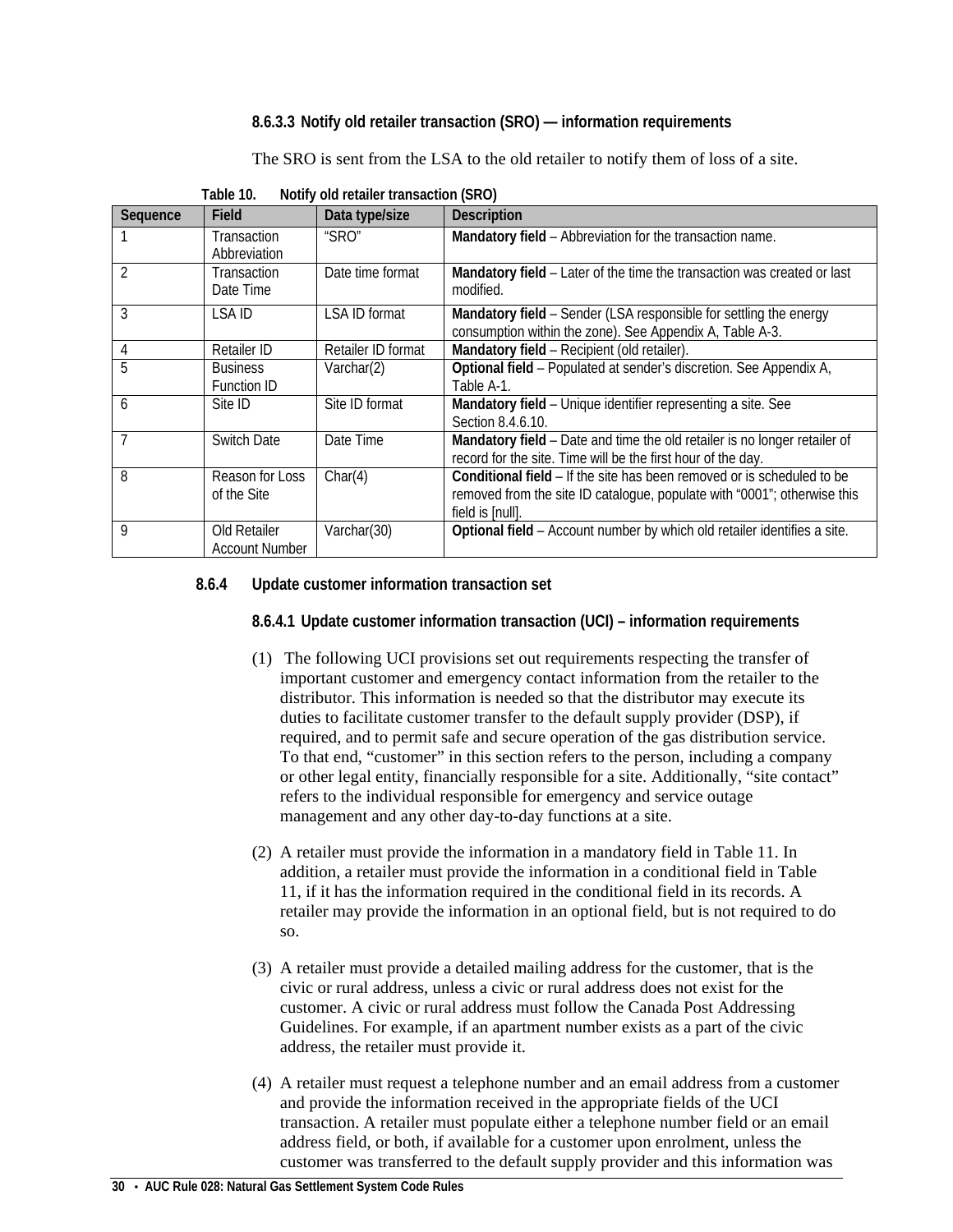not available or invalid at the time of transfer. However, the default supply provider must populate these fields when the customer information becomes known and the default supply provider must resend all of the data to the distributor.

- (5) In the case of a customer who has a principal and agent relationship with another person and the agent is financially responsible for the site, a retailer must populate fields 17 to 43 with the information of the agent rather than that of the principal.
- (6) Update/refresh mechanism: whenever a retailer knows that any of the information set out in the UCI transaction has changed, the retailer must resend all of the data to ensure data is accurate and up to date.

**Table 11. Update customer information transaction (UCI)**

<span id="page-36-0"></span>

| Sequence       | Field                                     | Data type/size             | <b>Description</b>                                                                                                                                                                                                                                                                                          |
|----------------|-------------------------------------------|----------------------------|-------------------------------------------------------------------------------------------------------------------------------------------------------------------------------------------------------------------------------------------------------------------------------------------------------------|
|                | Transaction<br>Abbreviation               | "UCI"                      | Mandatory field - Abbreviation for the transaction name.                                                                                                                                                                                                                                                    |
| $\overline{2}$ | <b>Transaction Date</b><br>Time           | Date time format           | Mandatory field - Later of the time the transaction was created or last<br>modified.                                                                                                                                                                                                                        |
| $\mathfrak{Z}$ | Retailer ID                               | Retailer ID format         | Mandatory field - Sender (retailer associated with the site)                                                                                                                                                                                                                                                |
| $\overline{4}$ | Distributor ID                            | Distributor ID format      | Mandatory field - Recipient (distributor for the site). See Appendix A,<br>Table A-2.                                                                                                                                                                                                                       |
| 5              | Site ID                                   | Site ID format             | Mandatory field - Unique identifier representing a site. See<br>Section 8.4.6.10.                                                                                                                                                                                                                           |
| 6              | Customer Company Varchar(150)<br>Name     |                            | Conditional field - Required if it exists in the retailer's record of the<br>customer's information.<br>Must be [null] if Customer Last Name and Customer First Name is<br>populated.                                                                                                                       |
| $\overline{7}$ | Operating as                              | Varchar(150)               | Optional field - Populated at sender's discretion.                                                                                                                                                                                                                                                          |
| $\overline{8}$ | Customer c/o or<br><b>Attention Field</b> | Varchar(150)               | Optional field - Populated at sender's direction.<br>Additional delivery information E.g., Finance Department, Property<br>Manager, etc.                                                                                                                                                                    |
| 9              | <b>Customer Last</b><br>Name              | Varchar(100)               | Conditional field - Required if it exists in the retailer's record of the<br>customer's information.<br>Must be [null] if Customer Company Name is populated.<br>Must be populated if the Company Name is [null].<br>"Customer" refers to the person or legal entity financially responsible for a<br>site. |
| 10             | <b>Customer First</b><br>Name             | Varchar(100)               | Conditional field - Required if it exists in the retailer's record of the<br>customer's information.<br>Must be [null] if Customer Company Name is populated.<br>Must be populated if the Company Name is [null].<br>"Customer" refers to the person or legal entity financially responsible for a<br>site. |
| 11             | <b>Customer Phone</b><br><b>Number</b>    | Telephone Number<br>Format | Conditional field - Required if it exists in the retailer's record of the<br>customer's information and is a telephone number in Canada or the United<br>States.<br>See section 8.4.6.2 for example.<br>"Customer" refers to the person or legal entity financially responsible for a<br>site.              |
| 12             | <b>Customer Email</b><br>Address          | Varchar(320)               | Conditional field - Required if it exists in the retailer's record of the<br>customer's information.<br>"Customer" refers to the person or legal entity responsible for a site.                                                                                                                             |
| 13             | Alternate Customer<br>Last Name           | Varchar(100)               | Conditional field - Required if it exists in the retailer's record of the<br>customer's information.<br>Last name of an alternate contact.<br>E.g., spouse, accounts payable, property manager contact person, etc.                                                                                         |

**AUC Rule 028: Natural Gas Settlement System Code Rules** • **31**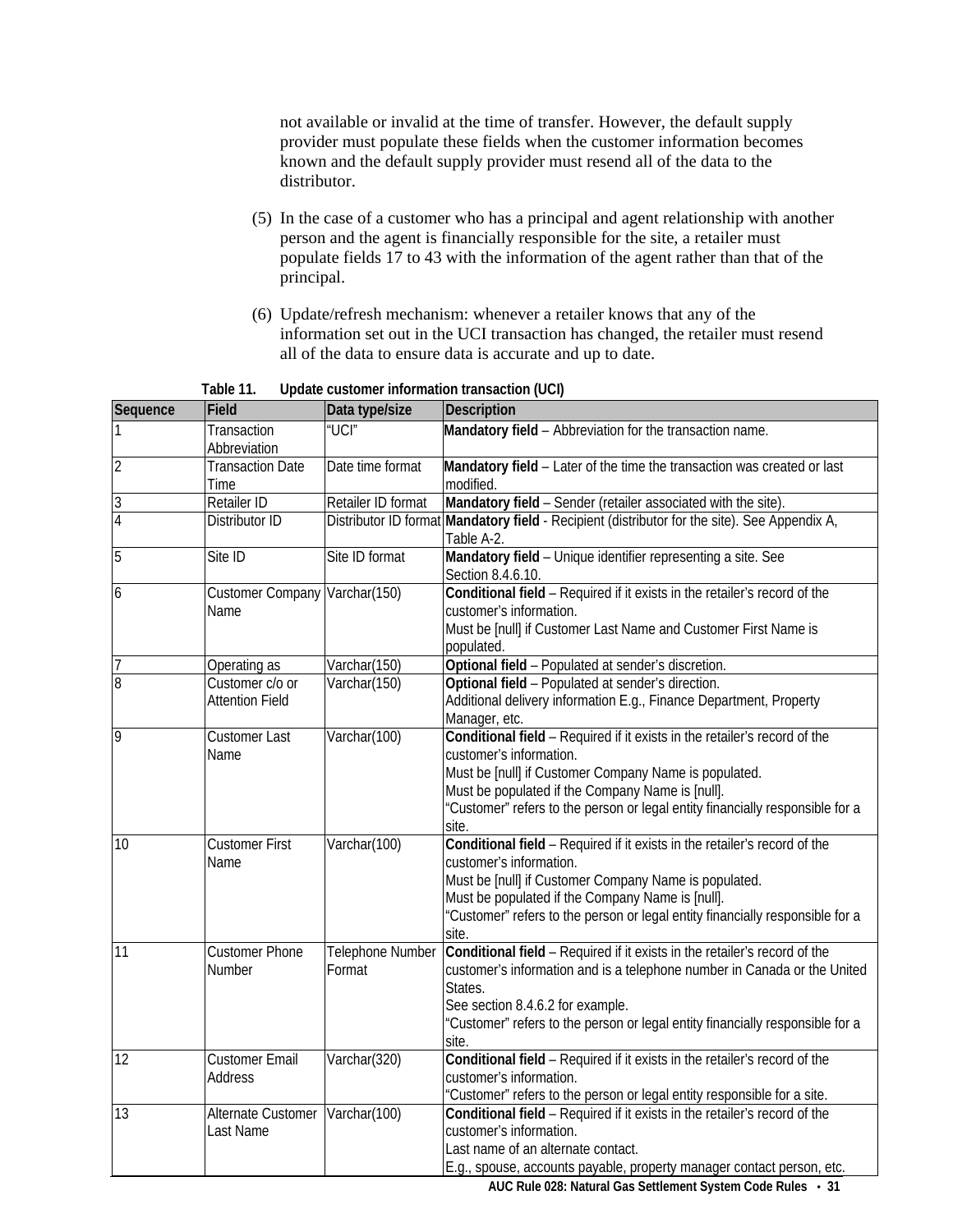| Varchar(100)<br>Conditional field - Required if it exists in the retailer's record of the<br>14<br>Alternate Customer<br><b>First Name</b><br>customer's information.<br>First name of an alternate contact.<br>E.g., spouse, accounts payable, property manager contact person, etc.<br>15<br>Telephone Number<br>Conditional field - Required if it exists in the retailer's record of the<br>Alternate Customer<br>Phone Number<br>Format<br>customer's information and it is a telephone number in Canada or the<br><b>United States.</b><br>See section 8.4.6.2 for example.<br>16<br>$\overline{V}$ archar(320)<br>Conditional field - Required if it exists in the retailer's record of the<br>Alternate Customer<br>Email Address<br>customer's information.<br>Conditional field -Must be populated if it exists in the customer's mailing<br>17<br>Varchar(15)<br><b>Mailing Address</b><br>Unit Designator<br>address. Used to define individual units where no unit number exists, e.g.,<br>"Back," "Basement."<br>Varchar(6)<br>Conditional field - Must be populated if it exists in the customer's mailing<br>18<br><b>Mailing Address</b><br><b>Unit Number</b><br>address. Apartment number, etc.<br>19<br>Varchar(6)<br>Conditional field - Must be populated if it exists in the customer's mailing<br><b>Mailing Address</b><br>House Number<br>address.<br>Conditional field - Must be populated if it exists in the customer's mailing<br>20<br><b>Mailing Address</b><br>Varchar(2)<br><b>Street Pre-Direction</b><br>address. Standard direction codes (N, W, SW, etc.) which appear in front of<br>the Street Name, e.g., "W Georgia ST."<br>21<br>Conditional field - Must be populated if it exists in the customer's mailing<br><b>Mailing Address</b><br>Varchar(50)<br><b>Street Name</b><br>address.<br>22<br>Varchar(8)<br>Conditional field - Must be populated if it exists in the customer's mailing<br><b>Mailing Address</b><br>Street Type Code<br>address. Valid Canada Post codes are required.<br>23<br><b>Mailing Address</b><br>Varchar(2)<br>Conditional field - Must be populated if it exists in the customer's mailing<br><b>Street Direction</b><br>address. Standard direction codes (N, W, SW, etc.) which appear after the<br>Street Name, e.g., "Millwoods RD W."<br>24<br>Varchar(2)<br>Conditional field - Must be populated if it exists in the customer's mailing<br><b>Mailing Address</b><br>City Quadrant<br>address. Standard direction codes (N, W, SW, etc.) which designate a<br>quadrant of a city.<br>25<br>Char(1)<br>Conditional field - Must be populated if it exists in the customer's mailing<br><b>Mailing Address</b><br><b>General Delivery</b><br>address. "Y" - means general delivery address,<br>Indicator<br>[null] if no general delivery address is used.<br>Address is formatted as:<br>"GD Drayton Valley AB<br>TOE OMO."<br>26<br>Conditional field - Must be populated if it exists in the customer's mailing<br>Mailing Address Lot Varchar(10)<br>address. An example of this type of address: (54 is the Lot ID)<br>ID<br>"54 26540 Range Road 11<br>Red Deer County AB<br>T4E 1A3."<br>27<br>Varchar(10)<br><b>Mailing Address</b><br>Conditional field - Must be populated if it exists in the customer's mailing<br>Pre-Road Number<br>address. Number that appears before the road type in the Canada Post<br>road addressing guidelines (e.g., "26540" in the above example is the pre-<br>road number).<br>28<br><b>Mailing Address</b><br>Varchar(20)<br>Conditional field - Must be populated if it exists in the customer's mailing<br>address. Road type in the Canada Post Addressing Guidelines e.g.,<br>Road Type<br>Township Road = TWP RD, Highway = HWY, Range Road = Range RD<br>("Range Road" in the above example is the road type).<br>29<br><b>Mailing Address</b><br>Varchar(10)<br>Conditional field - Must be populated if it exists in the customer's mailing<br>Post-Road Number<br>address. Number of the road that appears after the road type in the Canada<br>Post road addressing guidelines ("11" in the above example is the Road<br>Number)<br>Conditional field - Must be populated if it exists in the customer's mailing<br>30<br><b>Mailing Address</b><br>Varchar(10)<br>address. Number of the compartment to follow "COMP" in Canada Post<br>Compartment | Sequence | Field | Data type/size | <b>Description</b>                                                  |
|-------------------------------------------------------------------------------------------------------------------------------------------------------------------------------------------------------------------------------------------------------------------------------------------------------------------------------------------------------------------------------------------------------------------------------------------------------------------------------------------------------------------------------------------------------------------------------------------------------------------------------------------------------------------------------------------------------------------------------------------------------------------------------------------------------------------------------------------------------------------------------------------------------------------------------------------------------------------------------------------------------------------------------------------------------------------------------------------------------------------------------------------------------------------------------------------------------------------------------------------------------------------------------------------------------------------------------------------------------------------------------------------------------------------------------------------------------------------------------------------------------------------------------------------------------------------------------------------------------------------------------------------------------------------------------------------------------------------------------------------------------------------------------------------------------------------------------------------------------------------------------------------------------------------------------------------------------------------------------------------------------------------------------------------------------------------------------------------------------------------------------------------------------------------------------------------------------------------------------------------------------------------------------------------------------------------------------------------------------------------------------------------------------------------------------------------------------------------------------------------------------------------------------------------------------------------------------------------------------------------------------------------------------------------------------------------------------------------------------------------------------------------------------------------------------------------------------------------------------------------------------------------------------------------------------------------------------------------------------------------------------------------------------------------------------------------------------------------------------------------------------------------------------------------------------------------------------------------------------------------------------------------------------------------------------------------------------------------------------------------------------------------------------------------------------------------------------------------------------------------------------------------------------------------------------------------------------------------------------------------------------------------------------------------------------------------------------------------------------------------------------------------------------------------------------------------------------------------------------------------------------------------------------------------------------------------------------------------------------------------------------------------------------------------------------------------------------------------------------------------------------------------------------------------------------------------------------------------------------------------------------------------------------------------------------------------------------------------------------------------------------------------|----------|-------|----------------|---------------------------------------------------------------------|
|                                                                                                                                                                                                                                                                                                                                                                                                                                                                                                                                                                                                                                                                                                                                                                                                                                                                                                                                                                                                                                                                                                                                                                                                                                                                                                                                                                                                                                                                                                                                                                                                                                                                                                                                                                                                                                                                                                                                                                                                                                                                                                                                                                                                                                                                                                                                                                                                                                                                                                                                                                                                                                                                                                                                                                                                                                                                                                                                                                                                                                                                                                                                                                                                                                                                                                                                                                                                                                                                                                                                                                                                                                                                                                                                                                                                                                                                                                                                                                                                                                                                                                                                                                                                                                                                                                                                                                                           |          |       |                |                                                                     |
|                                                                                                                                                                                                                                                                                                                                                                                                                                                                                                                                                                                                                                                                                                                                                                                                                                                                                                                                                                                                                                                                                                                                                                                                                                                                                                                                                                                                                                                                                                                                                                                                                                                                                                                                                                                                                                                                                                                                                                                                                                                                                                                                                                                                                                                                                                                                                                                                                                                                                                                                                                                                                                                                                                                                                                                                                                                                                                                                                                                                                                                                                                                                                                                                                                                                                                                                                                                                                                                                                                                                                                                                                                                                                                                                                                                                                                                                                                                                                                                                                                                                                                                                                                                                                                                                                                                                                                                           |          |       |                |                                                                     |
|                                                                                                                                                                                                                                                                                                                                                                                                                                                                                                                                                                                                                                                                                                                                                                                                                                                                                                                                                                                                                                                                                                                                                                                                                                                                                                                                                                                                                                                                                                                                                                                                                                                                                                                                                                                                                                                                                                                                                                                                                                                                                                                                                                                                                                                                                                                                                                                                                                                                                                                                                                                                                                                                                                                                                                                                                                                                                                                                                                                                                                                                                                                                                                                                                                                                                                                                                                                                                                                                                                                                                                                                                                                                                                                                                                                                                                                                                                                                                                                                                                                                                                                                                                                                                                                                                                                                                                                           |          |       |                |                                                                     |
|                                                                                                                                                                                                                                                                                                                                                                                                                                                                                                                                                                                                                                                                                                                                                                                                                                                                                                                                                                                                                                                                                                                                                                                                                                                                                                                                                                                                                                                                                                                                                                                                                                                                                                                                                                                                                                                                                                                                                                                                                                                                                                                                                                                                                                                                                                                                                                                                                                                                                                                                                                                                                                                                                                                                                                                                                                                                                                                                                                                                                                                                                                                                                                                                                                                                                                                                                                                                                                                                                                                                                                                                                                                                                                                                                                                                                                                                                                                                                                                                                                                                                                                                                                                                                                                                                                                                                                                           |          |       |                |                                                                     |
|                                                                                                                                                                                                                                                                                                                                                                                                                                                                                                                                                                                                                                                                                                                                                                                                                                                                                                                                                                                                                                                                                                                                                                                                                                                                                                                                                                                                                                                                                                                                                                                                                                                                                                                                                                                                                                                                                                                                                                                                                                                                                                                                                                                                                                                                                                                                                                                                                                                                                                                                                                                                                                                                                                                                                                                                                                                                                                                                                                                                                                                                                                                                                                                                                                                                                                                                                                                                                                                                                                                                                                                                                                                                                                                                                                                                                                                                                                                                                                                                                                                                                                                                                                                                                                                                                                                                                                                           |          |       |                |                                                                     |
|                                                                                                                                                                                                                                                                                                                                                                                                                                                                                                                                                                                                                                                                                                                                                                                                                                                                                                                                                                                                                                                                                                                                                                                                                                                                                                                                                                                                                                                                                                                                                                                                                                                                                                                                                                                                                                                                                                                                                                                                                                                                                                                                                                                                                                                                                                                                                                                                                                                                                                                                                                                                                                                                                                                                                                                                                                                                                                                                                                                                                                                                                                                                                                                                                                                                                                                                                                                                                                                                                                                                                                                                                                                                                                                                                                                                                                                                                                                                                                                                                                                                                                                                                                                                                                                                                                                                                                                           |          |       |                |                                                                     |
|                                                                                                                                                                                                                                                                                                                                                                                                                                                                                                                                                                                                                                                                                                                                                                                                                                                                                                                                                                                                                                                                                                                                                                                                                                                                                                                                                                                                                                                                                                                                                                                                                                                                                                                                                                                                                                                                                                                                                                                                                                                                                                                                                                                                                                                                                                                                                                                                                                                                                                                                                                                                                                                                                                                                                                                                                                                                                                                                                                                                                                                                                                                                                                                                                                                                                                                                                                                                                                                                                                                                                                                                                                                                                                                                                                                                                                                                                                                                                                                                                                                                                                                                                                                                                                                                                                                                                                                           |          |       |                |                                                                     |
|                                                                                                                                                                                                                                                                                                                                                                                                                                                                                                                                                                                                                                                                                                                                                                                                                                                                                                                                                                                                                                                                                                                                                                                                                                                                                                                                                                                                                                                                                                                                                                                                                                                                                                                                                                                                                                                                                                                                                                                                                                                                                                                                                                                                                                                                                                                                                                                                                                                                                                                                                                                                                                                                                                                                                                                                                                                                                                                                                                                                                                                                                                                                                                                                                                                                                                                                                                                                                                                                                                                                                                                                                                                                                                                                                                                                                                                                                                                                                                                                                                                                                                                                                                                                                                                                                                                                                                                           |          |       |                |                                                                     |
|                                                                                                                                                                                                                                                                                                                                                                                                                                                                                                                                                                                                                                                                                                                                                                                                                                                                                                                                                                                                                                                                                                                                                                                                                                                                                                                                                                                                                                                                                                                                                                                                                                                                                                                                                                                                                                                                                                                                                                                                                                                                                                                                                                                                                                                                                                                                                                                                                                                                                                                                                                                                                                                                                                                                                                                                                                                                                                                                                                                                                                                                                                                                                                                                                                                                                                                                                                                                                                                                                                                                                                                                                                                                                                                                                                                                                                                                                                                                                                                                                                                                                                                                                                                                                                                                                                                                                                                           |          |       |                |                                                                     |
|                                                                                                                                                                                                                                                                                                                                                                                                                                                                                                                                                                                                                                                                                                                                                                                                                                                                                                                                                                                                                                                                                                                                                                                                                                                                                                                                                                                                                                                                                                                                                                                                                                                                                                                                                                                                                                                                                                                                                                                                                                                                                                                                                                                                                                                                                                                                                                                                                                                                                                                                                                                                                                                                                                                                                                                                                                                                                                                                                                                                                                                                                                                                                                                                                                                                                                                                                                                                                                                                                                                                                                                                                                                                                                                                                                                                                                                                                                                                                                                                                                                                                                                                                                                                                                                                                                                                                                                           |          |       |                |                                                                     |
|                                                                                                                                                                                                                                                                                                                                                                                                                                                                                                                                                                                                                                                                                                                                                                                                                                                                                                                                                                                                                                                                                                                                                                                                                                                                                                                                                                                                                                                                                                                                                                                                                                                                                                                                                                                                                                                                                                                                                                                                                                                                                                                                                                                                                                                                                                                                                                                                                                                                                                                                                                                                                                                                                                                                                                                                                                                                                                                                                                                                                                                                                                                                                                                                                                                                                                                                                                                                                                                                                                                                                                                                                                                                                                                                                                                                                                                                                                                                                                                                                                                                                                                                                                                                                                                                                                                                                                                           |          |       |                |                                                                     |
|                                                                                                                                                                                                                                                                                                                                                                                                                                                                                                                                                                                                                                                                                                                                                                                                                                                                                                                                                                                                                                                                                                                                                                                                                                                                                                                                                                                                                                                                                                                                                                                                                                                                                                                                                                                                                                                                                                                                                                                                                                                                                                                                                                                                                                                                                                                                                                                                                                                                                                                                                                                                                                                                                                                                                                                                                                                                                                                                                                                                                                                                                                                                                                                                                                                                                                                                                                                                                                                                                                                                                                                                                                                                                                                                                                                                                                                                                                                                                                                                                                                                                                                                                                                                                                                                                                                                                                                           |          |       |                |                                                                     |
|                                                                                                                                                                                                                                                                                                                                                                                                                                                                                                                                                                                                                                                                                                                                                                                                                                                                                                                                                                                                                                                                                                                                                                                                                                                                                                                                                                                                                                                                                                                                                                                                                                                                                                                                                                                                                                                                                                                                                                                                                                                                                                                                                                                                                                                                                                                                                                                                                                                                                                                                                                                                                                                                                                                                                                                                                                                                                                                                                                                                                                                                                                                                                                                                                                                                                                                                                                                                                                                                                                                                                                                                                                                                                                                                                                                                                                                                                                                                                                                                                                                                                                                                                                                                                                                                                                                                                                                           |          |       |                |                                                                     |
|                                                                                                                                                                                                                                                                                                                                                                                                                                                                                                                                                                                                                                                                                                                                                                                                                                                                                                                                                                                                                                                                                                                                                                                                                                                                                                                                                                                                                                                                                                                                                                                                                                                                                                                                                                                                                                                                                                                                                                                                                                                                                                                                                                                                                                                                                                                                                                                                                                                                                                                                                                                                                                                                                                                                                                                                                                                                                                                                                                                                                                                                                                                                                                                                                                                                                                                                                                                                                                                                                                                                                                                                                                                                                                                                                                                                                                                                                                                                                                                                                                                                                                                                                                                                                                                                                                                                                                                           |          |       |                |                                                                     |
|                                                                                                                                                                                                                                                                                                                                                                                                                                                                                                                                                                                                                                                                                                                                                                                                                                                                                                                                                                                                                                                                                                                                                                                                                                                                                                                                                                                                                                                                                                                                                                                                                                                                                                                                                                                                                                                                                                                                                                                                                                                                                                                                                                                                                                                                                                                                                                                                                                                                                                                                                                                                                                                                                                                                                                                                                                                                                                                                                                                                                                                                                                                                                                                                                                                                                                                                                                                                                                                                                                                                                                                                                                                                                                                                                                                                                                                                                                                                                                                                                                                                                                                                                                                                                                                                                                                                                                                           |          |       |                |                                                                     |
|                                                                                                                                                                                                                                                                                                                                                                                                                                                                                                                                                                                                                                                                                                                                                                                                                                                                                                                                                                                                                                                                                                                                                                                                                                                                                                                                                                                                                                                                                                                                                                                                                                                                                                                                                                                                                                                                                                                                                                                                                                                                                                                                                                                                                                                                                                                                                                                                                                                                                                                                                                                                                                                                                                                                                                                                                                                                                                                                                                                                                                                                                                                                                                                                                                                                                                                                                                                                                                                                                                                                                                                                                                                                                                                                                                                                                                                                                                                                                                                                                                                                                                                                                                                                                                                                                                                                                                                           |          |       |                |                                                                     |
|                                                                                                                                                                                                                                                                                                                                                                                                                                                                                                                                                                                                                                                                                                                                                                                                                                                                                                                                                                                                                                                                                                                                                                                                                                                                                                                                                                                                                                                                                                                                                                                                                                                                                                                                                                                                                                                                                                                                                                                                                                                                                                                                                                                                                                                                                                                                                                                                                                                                                                                                                                                                                                                                                                                                                                                                                                                                                                                                                                                                                                                                                                                                                                                                                                                                                                                                                                                                                                                                                                                                                                                                                                                                                                                                                                                                                                                                                                                                                                                                                                                                                                                                                                                                                                                                                                                                                                                           |          |       |                |                                                                     |
|                                                                                                                                                                                                                                                                                                                                                                                                                                                                                                                                                                                                                                                                                                                                                                                                                                                                                                                                                                                                                                                                                                                                                                                                                                                                                                                                                                                                                                                                                                                                                                                                                                                                                                                                                                                                                                                                                                                                                                                                                                                                                                                                                                                                                                                                                                                                                                                                                                                                                                                                                                                                                                                                                                                                                                                                                                                                                                                                                                                                                                                                                                                                                                                                                                                                                                                                                                                                                                                                                                                                                                                                                                                                                                                                                                                                                                                                                                                                                                                                                                                                                                                                                                                                                                                                                                                                                                                           |          |       |                |                                                                     |
|                                                                                                                                                                                                                                                                                                                                                                                                                                                                                                                                                                                                                                                                                                                                                                                                                                                                                                                                                                                                                                                                                                                                                                                                                                                                                                                                                                                                                                                                                                                                                                                                                                                                                                                                                                                                                                                                                                                                                                                                                                                                                                                                                                                                                                                                                                                                                                                                                                                                                                                                                                                                                                                                                                                                                                                                                                                                                                                                                                                                                                                                                                                                                                                                                                                                                                                                                                                                                                                                                                                                                                                                                                                                                                                                                                                                                                                                                                                                                                                                                                                                                                                                                                                                                                                                                                                                                                                           |          |       |                |                                                                     |
|                                                                                                                                                                                                                                                                                                                                                                                                                                                                                                                                                                                                                                                                                                                                                                                                                                                                                                                                                                                                                                                                                                                                                                                                                                                                                                                                                                                                                                                                                                                                                                                                                                                                                                                                                                                                                                                                                                                                                                                                                                                                                                                                                                                                                                                                                                                                                                                                                                                                                                                                                                                                                                                                                                                                                                                                                                                                                                                                                                                                                                                                                                                                                                                                                                                                                                                                                                                                                                                                                                                                                                                                                                                                                                                                                                                                                                                                                                                                                                                                                                                                                                                                                                                                                                                                                                                                                                                           |          |       |                |                                                                     |
|                                                                                                                                                                                                                                                                                                                                                                                                                                                                                                                                                                                                                                                                                                                                                                                                                                                                                                                                                                                                                                                                                                                                                                                                                                                                                                                                                                                                                                                                                                                                                                                                                                                                                                                                                                                                                                                                                                                                                                                                                                                                                                                                                                                                                                                                                                                                                                                                                                                                                                                                                                                                                                                                                                                                                                                                                                                                                                                                                                                                                                                                                                                                                                                                                                                                                                                                                                                                                                                                                                                                                                                                                                                                                                                                                                                                                                                                                                                                                                                                                                                                                                                                                                                                                                                                                                                                                                                           |          |       |                |                                                                     |
|                                                                                                                                                                                                                                                                                                                                                                                                                                                                                                                                                                                                                                                                                                                                                                                                                                                                                                                                                                                                                                                                                                                                                                                                                                                                                                                                                                                                                                                                                                                                                                                                                                                                                                                                                                                                                                                                                                                                                                                                                                                                                                                                                                                                                                                                                                                                                                                                                                                                                                                                                                                                                                                                                                                                                                                                                                                                                                                                                                                                                                                                                                                                                                                                                                                                                                                                                                                                                                                                                                                                                                                                                                                                                                                                                                                                                                                                                                                                                                                                                                                                                                                                                                                                                                                                                                                                                                                           |          |       |                |                                                                     |
|                                                                                                                                                                                                                                                                                                                                                                                                                                                                                                                                                                                                                                                                                                                                                                                                                                                                                                                                                                                                                                                                                                                                                                                                                                                                                                                                                                                                                                                                                                                                                                                                                                                                                                                                                                                                                                                                                                                                                                                                                                                                                                                                                                                                                                                                                                                                                                                                                                                                                                                                                                                                                                                                                                                                                                                                                                                                                                                                                                                                                                                                                                                                                                                                                                                                                                                                                                                                                                                                                                                                                                                                                                                                                                                                                                                                                                                                                                                                                                                                                                                                                                                                                                                                                                                                                                                                                                                           |          |       |                |                                                                     |
|                                                                                                                                                                                                                                                                                                                                                                                                                                                                                                                                                                                                                                                                                                                                                                                                                                                                                                                                                                                                                                                                                                                                                                                                                                                                                                                                                                                                                                                                                                                                                                                                                                                                                                                                                                                                                                                                                                                                                                                                                                                                                                                                                                                                                                                                                                                                                                                                                                                                                                                                                                                                                                                                                                                                                                                                                                                                                                                                                                                                                                                                                                                                                                                                                                                                                                                                                                                                                                                                                                                                                                                                                                                                                                                                                                                                                                                                                                                                                                                                                                                                                                                                                                                                                                                                                                                                                                                           |          |       |                |                                                                     |
|                                                                                                                                                                                                                                                                                                                                                                                                                                                                                                                                                                                                                                                                                                                                                                                                                                                                                                                                                                                                                                                                                                                                                                                                                                                                                                                                                                                                                                                                                                                                                                                                                                                                                                                                                                                                                                                                                                                                                                                                                                                                                                                                                                                                                                                                                                                                                                                                                                                                                                                                                                                                                                                                                                                                                                                                                                                                                                                                                                                                                                                                                                                                                                                                                                                                                                                                                                                                                                                                                                                                                                                                                                                                                                                                                                                                                                                                                                                                                                                                                                                                                                                                                                                                                                                                                                                                                                                           |          |       |                |                                                                     |
|                                                                                                                                                                                                                                                                                                                                                                                                                                                                                                                                                                                                                                                                                                                                                                                                                                                                                                                                                                                                                                                                                                                                                                                                                                                                                                                                                                                                                                                                                                                                                                                                                                                                                                                                                                                                                                                                                                                                                                                                                                                                                                                                                                                                                                                                                                                                                                                                                                                                                                                                                                                                                                                                                                                                                                                                                                                                                                                                                                                                                                                                                                                                                                                                                                                                                                                                                                                                                                                                                                                                                                                                                                                                                                                                                                                                                                                                                                                                                                                                                                                                                                                                                                                                                                                                                                                                                                                           |          |       |                |                                                                     |
|                                                                                                                                                                                                                                                                                                                                                                                                                                                                                                                                                                                                                                                                                                                                                                                                                                                                                                                                                                                                                                                                                                                                                                                                                                                                                                                                                                                                                                                                                                                                                                                                                                                                                                                                                                                                                                                                                                                                                                                                                                                                                                                                                                                                                                                                                                                                                                                                                                                                                                                                                                                                                                                                                                                                                                                                                                                                                                                                                                                                                                                                                                                                                                                                                                                                                                                                                                                                                                                                                                                                                                                                                                                                                                                                                                                                                                                                                                                                                                                                                                                                                                                                                                                                                                                                                                                                                                                           |          |       |                |                                                                     |
|                                                                                                                                                                                                                                                                                                                                                                                                                                                                                                                                                                                                                                                                                                                                                                                                                                                                                                                                                                                                                                                                                                                                                                                                                                                                                                                                                                                                                                                                                                                                                                                                                                                                                                                                                                                                                                                                                                                                                                                                                                                                                                                                                                                                                                                                                                                                                                                                                                                                                                                                                                                                                                                                                                                                                                                                                                                                                                                                                                                                                                                                                                                                                                                                                                                                                                                                                                                                                                                                                                                                                                                                                                                                                                                                                                                                                                                                                                                                                                                                                                                                                                                                                                                                                                                                                                                                                                                           |          |       |                |                                                                     |
|                                                                                                                                                                                                                                                                                                                                                                                                                                                                                                                                                                                                                                                                                                                                                                                                                                                                                                                                                                                                                                                                                                                                                                                                                                                                                                                                                                                                                                                                                                                                                                                                                                                                                                                                                                                                                                                                                                                                                                                                                                                                                                                                                                                                                                                                                                                                                                                                                                                                                                                                                                                                                                                                                                                                                                                                                                                                                                                                                                                                                                                                                                                                                                                                                                                                                                                                                                                                                                                                                                                                                                                                                                                                                                                                                                                                                                                                                                                                                                                                                                                                                                                                                                                                                                                                                                                                                                                           |          |       |                |                                                                     |
|                                                                                                                                                                                                                                                                                                                                                                                                                                                                                                                                                                                                                                                                                                                                                                                                                                                                                                                                                                                                                                                                                                                                                                                                                                                                                                                                                                                                                                                                                                                                                                                                                                                                                                                                                                                                                                                                                                                                                                                                                                                                                                                                                                                                                                                                                                                                                                                                                                                                                                                                                                                                                                                                                                                                                                                                                                                                                                                                                                                                                                                                                                                                                                                                                                                                                                                                                                                                                                                                                                                                                                                                                                                                                                                                                                                                                                                                                                                                                                                                                                                                                                                                                                                                                                                                                                                                                                                           |          |       |                |                                                                     |
|                                                                                                                                                                                                                                                                                                                                                                                                                                                                                                                                                                                                                                                                                                                                                                                                                                                                                                                                                                                                                                                                                                                                                                                                                                                                                                                                                                                                                                                                                                                                                                                                                                                                                                                                                                                                                                                                                                                                                                                                                                                                                                                                                                                                                                                                                                                                                                                                                                                                                                                                                                                                                                                                                                                                                                                                                                                                                                                                                                                                                                                                                                                                                                                                                                                                                                                                                                                                                                                                                                                                                                                                                                                                                                                                                                                                                                                                                                                                                                                                                                                                                                                                                                                                                                                                                                                                                                                           |          |       |                |                                                                     |
|                                                                                                                                                                                                                                                                                                                                                                                                                                                                                                                                                                                                                                                                                                                                                                                                                                                                                                                                                                                                                                                                                                                                                                                                                                                                                                                                                                                                                                                                                                                                                                                                                                                                                                                                                                                                                                                                                                                                                                                                                                                                                                                                                                                                                                                                                                                                                                                                                                                                                                                                                                                                                                                                                                                                                                                                                                                                                                                                                                                                                                                                                                                                                                                                                                                                                                                                                                                                                                                                                                                                                                                                                                                                                                                                                                                                                                                                                                                                                                                                                                                                                                                                                                                                                                                                                                                                                                                           |          |       |                |                                                                     |
|                                                                                                                                                                                                                                                                                                                                                                                                                                                                                                                                                                                                                                                                                                                                                                                                                                                                                                                                                                                                                                                                                                                                                                                                                                                                                                                                                                                                                                                                                                                                                                                                                                                                                                                                                                                                                                                                                                                                                                                                                                                                                                                                                                                                                                                                                                                                                                                                                                                                                                                                                                                                                                                                                                                                                                                                                                                                                                                                                                                                                                                                                                                                                                                                                                                                                                                                                                                                                                                                                                                                                                                                                                                                                                                                                                                                                                                                                                                                                                                                                                                                                                                                                                                                                                                                                                                                                                                           |          |       |                |                                                                     |
|                                                                                                                                                                                                                                                                                                                                                                                                                                                                                                                                                                                                                                                                                                                                                                                                                                                                                                                                                                                                                                                                                                                                                                                                                                                                                                                                                                                                                                                                                                                                                                                                                                                                                                                                                                                                                                                                                                                                                                                                                                                                                                                                                                                                                                                                                                                                                                                                                                                                                                                                                                                                                                                                                                                                                                                                                                                                                                                                                                                                                                                                                                                                                                                                                                                                                                                                                                                                                                                                                                                                                                                                                                                                                                                                                                                                                                                                                                                                                                                                                                                                                                                                                                                                                                                                                                                                                                                           |          |       |                |                                                                     |
|                                                                                                                                                                                                                                                                                                                                                                                                                                                                                                                                                                                                                                                                                                                                                                                                                                                                                                                                                                                                                                                                                                                                                                                                                                                                                                                                                                                                                                                                                                                                                                                                                                                                                                                                                                                                                                                                                                                                                                                                                                                                                                                                                                                                                                                                                                                                                                                                                                                                                                                                                                                                                                                                                                                                                                                                                                                                                                                                                                                                                                                                                                                                                                                                                                                                                                                                                                                                                                                                                                                                                                                                                                                                                                                                                                                                                                                                                                                                                                                                                                                                                                                                                                                                                                                                                                                                                                                           |          |       |                |                                                                     |
|                                                                                                                                                                                                                                                                                                                                                                                                                                                                                                                                                                                                                                                                                                                                                                                                                                                                                                                                                                                                                                                                                                                                                                                                                                                                                                                                                                                                                                                                                                                                                                                                                                                                                                                                                                                                                                                                                                                                                                                                                                                                                                                                                                                                                                                                                                                                                                                                                                                                                                                                                                                                                                                                                                                                                                                                                                                                                                                                                                                                                                                                                                                                                                                                                                                                                                                                                                                                                                                                                                                                                                                                                                                                                                                                                                                                                                                                                                                                                                                                                                                                                                                                                                                                                                                                                                                                                                                           |          |       |                |                                                                     |
|                                                                                                                                                                                                                                                                                                                                                                                                                                                                                                                                                                                                                                                                                                                                                                                                                                                                                                                                                                                                                                                                                                                                                                                                                                                                                                                                                                                                                                                                                                                                                                                                                                                                                                                                                                                                                                                                                                                                                                                                                                                                                                                                                                                                                                                                                                                                                                                                                                                                                                                                                                                                                                                                                                                                                                                                                                                                                                                                                                                                                                                                                                                                                                                                                                                                                                                                                                                                                                                                                                                                                                                                                                                                                                                                                                                                                                                                                                                                                                                                                                                                                                                                                                                                                                                                                                                                                                                           |          |       |                |                                                                     |
|                                                                                                                                                                                                                                                                                                                                                                                                                                                                                                                                                                                                                                                                                                                                                                                                                                                                                                                                                                                                                                                                                                                                                                                                                                                                                                                                                                                                                                                                                                                                                                                                                                                                                                                                                                                                                                                                                                                                                                                                                                                                                                                                                                                                                                                                                                                                                                                                                                                                                                                                                                                                                                                                                                                                                                                                                                                                                                                                                                                                                                                                                                                                                                                                                                                                                                                                                                                                                                                                                                                                                                                                                                                                                                                                                                                                                                                                                                                                                                                                                                                                                                                                                                                                                                                                                                                                                                                           |          |       |                |                                                                     |
|                                                                                                                                                                                                                                                                                                                                                                                                                                                                                                                                                                                                                                                                                                                                                                                                                                                                                                                                                                                                                                                                                                                                                                                                                                                                                                                                                                                                                                                                                                                                                                                                                                                                                                                                                                                                                                                                                                                                                                                                                                                                                                                                                                                                                                                                                                                                                                                                                                                                                                                                                                                                                                                                                                                                                                                                                                                                                                                                                                                                                                                                                                                                                                                                                                                                                                                                                                                                                                                                                                                                                                                                                                                                                                                                                                                                                                                                                                                                                                                                                                                                                                                                                                                                                                                                                                                                                                                           |          |       |                |                                                                     |
|                                                                                                                                                                                                                                                                                                                                                                                                                                                                                                                                                                                                                                                                                                                                                                                                                                                                                                                                                                                                                                                                                                                                                                                                                                                                                                                                                                                                                                                                                                                                                                                                                                                                                                                                                                                                                                                                                                                                                                                                                                                                                                                                                                                                                                                                                                                                                                                                                                                                                                                                                                                                                                                                                                                                                                                                                                                                                                                                                                                                                                                                                                                                                                                                                                                                                                                                                                                                                                                                                                                                                                                                                                                                                                                                                                                                                                                                                                                                                                                                                                                                                                                                                                                                                                                                                                                                                                                           |          |       |                |                                                                     |
|                                                                                                                                                                                                                                                                                                                                                                                                                                                                                                                                                                                                                                                                                                                                                                                                                                                                                                                                                                                                                                                                                                                                                                                                                                                                                                                                                                                                                                                                                                                                                                                                                                                                                                                                                                                                                                                                                                                                                                                                                                                                                                                                                                                                                                                                                                                                                                                                                                                                                                                                                                                                                                                                                                                                                                                                                                                                                                                                                                                                                                                                                                                                                                                                                                                                                                                                                                                                                                                                                                                                                                                                                                                                                                                                                                                                                                                                                                                                                                                                                                                                                                                                                                                                                                                                                                                                                                                           |          |       |                |                                                                     |
|                                                                                                                                                                                                                                                                                                                                                                                                                                                                                                                                                                                                                                                                                                                                                                                                                                                                                                                                                                                                                                                                                                                                                                                                                                                                                                                                                                                                                                                                                                                                                                                                                                                                                                                                                                                                                                                                                                                                                                                                                                                                                                                                                                                                                                                                                                                                                                                                                                                                                                                                                                                                                                                                                                                                                                                                                                                                                                                                                                                                                                                                                                                                                                                                                                                                                                                                                                                                                                                                                                                                                                                                                                                                                                                                                                                                                                                                                                                                                                                                                                                                                                                                                                                                                                                                                                                                                                                           |          |       |                |                                                                     |
|                                                                                                                                                                                                                                                                                                                                                                                                                                                                                                                                                                                                                                                                                                                                                                                                                                                                                                                                                                                                                                                                                                                                                                                                                                                                                                                                                                                                                                                                                                                                                                                                                                                                                                                                                                                                                                                                                                                                                                                                                                                                                                                                                                                                                                                                                                                                                                                                                                                                                                                                                                                                                                                                                                                                                                                                                                                                                                                                                                                                                                                                                                                                                                                                                                                                                                                                                                                                                                                                                                                                                                                                                                                                                                                                                                                                                                                                                                                                                                                                                                                                                                                                                                                                                                                                                                                                                                                           |          |       |                |                                                                     |
|                                                                                                                                                                                                                                                                                                                                                                                                                                                                                                                                                                                                                                                                                                                                                                                                                                                                                                                                                                                                                                                                                                                                                                                                                                                                                                                                                                                                                                                                                                                                                                                                                                                                                                                                                                                                                                                                                                                                                                                                                                                                                                                                                                                                                                                                                                                                                                                                                                                                                                                                                                                                                                                                                                                                                                                                                                                                                                                                                                                                                                                                                                                                                                                                                                                                                                                                                                                                                                                                                                                                                                                                                                                                                                                                                                                                                                                                                                                                                                                                                                                                                                                                                                                                                                                                                                                                                                                           |          |       |                |                                                                     |
|                                                                                                                                                                                                                                                                                                                                                                                                                                                                                                                                                                                                                                                                                                                                                                                                                                                                                                                                                                                                                                                                                                                                                                                                                                                                                                                                                                                                                                                                                                                                                                                                                                                                                                                                                                                                                                                                                                                                                                                                                                                                                                                                                                                                                                                                                                                                                                                                                                                                                                                                                                                                                                                                                                                                                                                                                                                                                                                                                                                                                                                                                                                                                                                                                                                                                                                                                                                                                                                                                                                                                                                                                                                                                                                                                                                                                                                                                                                                                                                                                                                                                                                                                                                                                                                                                                                                                                                           |          |       |                |                                                                     |
|                                                                                                                                                                                                                                                                                                                                                                                                                                                                                                                                                                                                                                                                                                                                                                                                                                                                                                                                                                                                                                                                                                                                                                                                                                                                                                                                                                                                                                                                                                                                                                                                                                                                                                                                                                                                                                                                                                                                                                                                                                                                                                                                                                                                                                                                                                                                                                                                                                                                                                                                                                                                                                                                                                                                                                                                                                                                                                                                                                                                                                                                                                                                                                                                                                                                                                                                                                                                                                                                                                                                                                                                                                                                                                                                                                                                                                                                                                                                                                                                                                                                                                                                                                                                                                                                                                                                                                                           |          |       |                |                                                                     |
|                                                                                                                                                                                                                                                                                                                                                                                                                                                                                                                                                                                                                                                                                                                                                                                                                                                                                                                                                                                                                                                                                                                                                                                                                                                                                                                                                                                                                                                                                                                                                                                                                                                                                                                                                                                                                                                                                                                                                                                                                                                                                                                                                                                                                                                                                                                                                                                                                                                                                                                                                                                                                                                                                                                                                                                                                                                                                                                                                                                                                                                                                                                                                                                                                                                                                                                                                                                                                                                                                                                                                                                                                                                                                                                                                                                                                                                                                                                                                                                                                                                                                                                                                                                                                                                                                                                                                                                           |          |       |                |                                                                     |
|                                                                                                                                                                                                                                                                                                                                                                                                                                                                                                                                                                                                                                                                                                                                                                                                                                                                                                                                                                                                                                                                                                                                                                                                                                                                                                                                                                                                                                                                                                                                                                                                                                                                                                                                                                                                                                                                                                                                                                                                                                                                                                                                                                                                                                                                                                                                                                                                                                                                                                                                                                                                                                                                                                                                                                                                                                                                                                                                                                                                                                                                                                                                                                                                                                                                                                                                                                                                                                                                                                                                                                                                                                                                                                                                                                                                                                                                                                                                                                                                                                                                                                                                                                                                                                                                                                                                                                                           |          |       |                |                                                                     |
|                                                                                                                                                                                                                                                                                                                                                                                                                                                                                                                                                                                                                                                                                                                                                                                                                                                                                                                                                                                                                                                                                                                                                                                                                                                                                                                                                                                                                                                                                                                                                                                                                                                                                                                                                                                                                                                                                                                                                                                                                                                                                                                                                                                                                                                                                                                                                                                                                                                                                                                                                                                                                                                                                                                                                                                                                                                                                                                                                                                                                                                                                                                                                                                                                                                                                                                                                                                                                                                                                                                                                                                                                                                                                                                                                                                                                                                                                                                                                                                                                                                                                                                                                                                                                                                                                                                                                                                           |          |       |                |                                                                     |
|                                                                                                                                                                                                                                                                                                                                                                                                                                                                                                                                                                                                                                                                                                                                                                                                                                                                                                                                                                                                                                                                                                                                                                                                                                                                                                                                                                                                                                                                                                                                                                                                                                                                                                                                                                                                                                                                                                                                                                                                                                                                                                                                                                                                                                                                                                                                                                                                                                                                                                                                                                                                                                                                                                                                                                                                                                                                                                                                                                                                                                                                                                                                                                                                                                                                                                                                                                                                                                                                                                                                                                                                                                                                                                                                                                                                                                                                                                                                                                                                                                                                                                                                                                                                                                                                                                                                                                                           |          |       |                |                                                                     |
|                                                                                                                                                                                                                                                                                                                                                                                                                                                                                                                                                                                                                                                                                                                                                                                                                                                                                                                                                                                                                                                                                                                                                                                                                                                                                                                                                                                                                                                                                                                                                                                                                                                                                                                                                                                                                                                                                                                                                                                                                                                                                                                                                                                                                                                                                                                                                                                                                                                                                                                                                                                                                                                                                                                                                                                                                                                                                                                                                                                                                                                                                                                                                                                                                                                                                                                                                                                                                                                                                                                                                                                                                                                                                                                                                                                                                                                                                                                                                                                                                                                                                                                                                                                                                                                                                                                                                                                           |          |       |                |                                                                     |
|                                                                                                                                                                                                                                                                                                                                                                                                                                                                                                                                                                                                                                                                                                                                                                                                                                                                                                                                                                                                                                                                                                                                                                                                                                                                                                                                                                                                                                                                                                                                                                                                                                                                                                                                                                                                                                                                                                                                                                                                                                                                                                                                                                                                                                                                                                                                                                                                                                                                                                                                                                                                                                                                                                                                                                                                                                                                                                                                                                                                                                                                                                                                                                                                                                                                                                                                                                                                                                                                                                                                                                                                                                                                                                                                                                                                                                                                                                                                                                                                                                                                                                                                                                                                                                                                                                                                                                                           |          |       |                |                                                                     |
|                                                                                                                                                                                                                                                                                                                                                                                                                                                                                                                                                                                                                                                                                                                                                                                                                                                                                                                                                                                                                                                                                                                                                                                                                                                                                                                                                                                                                                                                                                                                                                                                                                                                                                                                                                                                                                                                                                                                                                                                                                                                                                                                                                                                                                                                                                                                                                                                                                                                                                                                                                                                                                                                                                                                                                                                                                                                                                                                                                                                                                                                                                                                                                                                                                                                                                                                                                                                                                                                                                                                                                                                                                                                                                                                                                                                                                                                                                                                                                                                                                                                                                                                                                                                                                                                                                                                                                                           |          |       |                |                                                                     |
|                                                                                                                                                                                                                                                                                                                                                                                                                                                                                                                                                                                                                                                                                                                                                                                                                                                                                                                                                                                                                                                                                                                                                                                                                                                                                                                                                                                                                                                                                                                                                                                                                                                                                                                                                                                                                                                                                                                                                                                                                                                                                                                                                                                                                                                                                                                                                                                                                                                                                                                                                                                                                                                                                                                                                                                                                                                                                                                                                                                                                                                                                                                                                                                                                                                                                                                                                                                                                                                                                                                                                                                                                                                                                                                                                                                                                                                                                                                                                                                                                                                                                                                                                                                                                                                                                                                                                                                           |          |       |                |                                                                     |
|                                                                                                                                                                                                                                                                                                                                                                                                                                                                                                                                                                                                                                                                                                                                                                                                                                                                                                                                                                                                                                                                                                                                                                                                                                                                                                                                                                                                                                                                                                                                                                                                                                                                                                                                                                                                                                                                                                                                                                                                                                                                                                                                                                                                                                                                                                                                                                                                                                                                                                                                                                                                                                                                                                                                                                                                                                                                                                                                                                                                                                                                                                                                                                                                                                                                                                                                                                                                                                                                                                                                                                                                                                                                                                                                                                                                                                                                                                                                                                                                                                                                                                                                                                                                                                                                                                                                                                                           |          |       |                |                                                                     |
|                                                                                                                                                                                                                                                                                                                                                                                                                                                                                                                                                                                                                                                                                                                                                                                                                                                                                                                                                                                                                                                                                                                                                                                                                                                                                                                                                                                                                                                                                                                                                                                                                                                                                                                                                                                                                                                                                                                                                                                                                                                                                                                                                                                                                                                                                                                                                                                                                                                                                                                                                                                                                                                                                                                                                                                                                                                                                                                                                                                                                                                                                                                                                                                                                                                                                                                                                                                                                                                                                                                                                                                                                                                                                                                                                                                                                                                                                                                                                                                                                                                                                                                                                                                                                                                                                                                                                                                           |          |       |                | Addressing Guidelines mailing address, e.g., "COMP 10 SITE 4 RR 3." |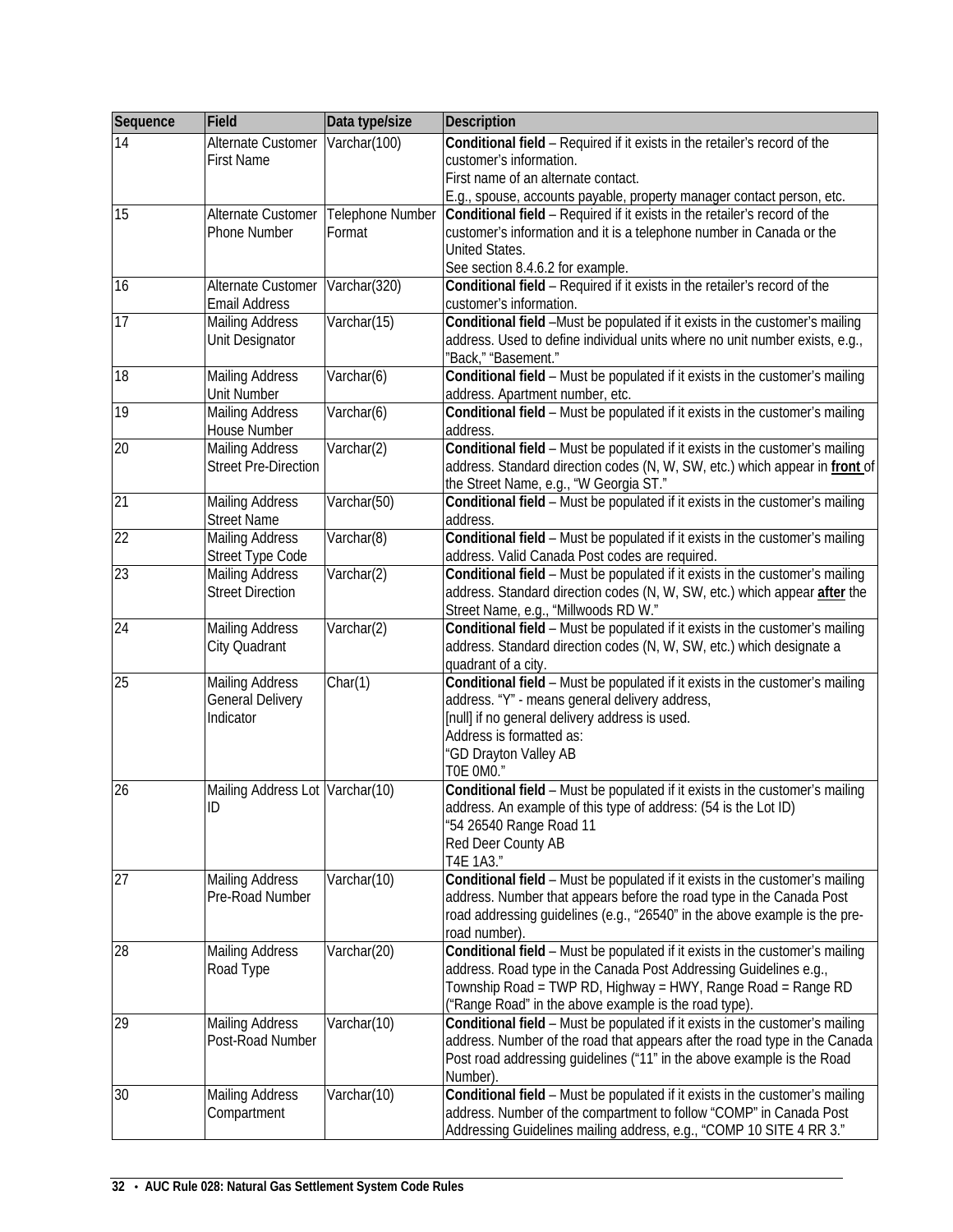| Sequence | Field                     | Data type/size          | <b>Description</b>                                                                             |
|----------|---------------------------|-------------------------|------------------------------------------------------------------------------------------------|
| 31       | <b>Mailing Address</b>    | Varchar(10)             | Conditional field - Must be populated if it exists in the customer's mailing                   |
|          | Site Number               |                         | address. Number of the site to follow "SITE" in Canada Post Addressing                         |
|          |                           |                         | Guidelines rural mailing address, e.g., "COMP 10 SITE 4 RR 3."                                 |
| 32       | <b>Mailing Address</b>    | Varchar(10)             | Conditional field - Must be populated if it exists in the customer's mailing                   |
|          | <b>Rural Route</b>        |                         | address. Number of the rural route to follow "RR" in Canada Post                               |
|          |                           |                         | Addressing Guidelines rural mailing address, e.g., "COMP 10 SITE 4 RR 3."                      |
| 33       | <b>Mailing Address</b>    | Varchar (10)            | Conditional field - Must be populated if it exists in the customer's mailing                   |
|          | Mobile Route              |                         | address. Number of the mobile route to follow "MR" in Canada Post                              |
|          |                           |                         | Addressing Guidelines mailing address, e.g., "COMP 10 SITE 4 MR 3."                            |
| 34       | <b>Mailing Address</b>    | Varchar(10)             | Conditional field - Must be populated if it exists in the customer's mailing                   |
|          | Suburban Service          |                         | address. Number of the suburban service to follow "SS" in Canada Post                          |
|          |                           |                         | Addressing Guidelines mailing address, e.g., "COMP 10 SITE 4 SS 3."                            |
| 35       | <b>Mailing Address</b>    | Varchar(50)             | Conditional field - Must be populated if it exists in the customer's mailing                   |
|          | <b>Station Name</b>       |                         | address. Name to follow "STN" in Canada Post Addressing Guidelines                             |
|          |                           |                         | mailing address, e.g., "PO BOX 11223 STN MAIN                                                  |
|          |                           |                         | Toronto ON."                                                                                   |
| 36       | <b>Mailing Address</b>    | Varchar(50)             | Conditional field - Must be populated if it exists in the customer's mailing                   |
|          | Retail Postal Outlet      |                         | address. Name of the retail postal outlet to follow "RPO" in Canada Post                       |
|          |                           |                         | Addressing Guidelines mailing address, e.g., "PO BOX 123 RPO Standard                          |
|          |                           |                         | Life                                                                                           |
| 37       | <b>Mailing Address</b>    | Varchar(10)             | Edmonton AB."<br>Conditional field - Must be populated if it exists in the customer's mailing  |
|          | Post Office Box           |                         | address. Number to follow "PO BOX" in Canada Post Addressing                                   |
|          |                           |                         | Guidelines mailing address, e.g., "PO BOX 11223 STN MAIN                                       |
|          |                           |                         | Toronto ON."                                                                                   |
| 38       | <b>Mailing Address</b>    | Varchar(50)             | Conditional field - Must be populated if it exists in the customer's mailing                   |
|          | Letter Carrier Depot      |                         | address. Name of the letter carrier depot to follow "LCD" in Canada Post                       |
|          |                           |                         | Addressing Guidelines mailing address, e.g., "PO BOX 1352 LCD Blue Quill                       |
|          |                           |                         | Edmonton AB."                                                                                  |
| 39       | <b>Mailing Address</b>    | Varchar(50)             | Conditional field - Must be populated if it exists in the customer's mailing                   |
|          | City                      |                         | address. Name of the town or city.                                                             |
| 40       | <b>Mailing Address</b>    | Char(2)                 | Conditional field - Must be populated if it exists in the customer's mailing                   |
|          | Province / State          |                         | address. Use standard two-character codes.                                                     |
|          | Code                      |                         |                                                                                                |
| 41       | <b>Mailing Address</b>    | Varchar(9)              | Conditional field - Must be populated if it exists in the customer's mailing                   |
|          | Postal Code/Zip           |                         | address. Postal or zip code - nine characters allows for the largest possible                  |
|          | Code                      |                         | zip code.                                                                                      |
| 42       | Mailing Address           | Varchar(30)             | Conditional field - Must be populated if it exists in the customer's mailing                   |
|          | Country                   |                         | address and the mailing address is in the United States.                                       |
|          |                           |                         | Full country name in mailing address.                                                          |
| 43       | Foreign Mailing           | Varchar(500)            | Conditional field - Required if the customer's mailing address is outside                      |
|          | Address                   |                         | Canada or United States.                                                                       |
| 44<br>45 |                           | [null]<br>[null]        | Not used for gas.                                                                              |
| 46       |                           | Varchar(100)            | Not used for gas.<br>Conditional field - Required if it exists in the retailer's record of the |
|          | Site Contact Last<br>Name |                         | customer's information. Site contact is intended to mean the individual                        |
|          |                           |                         | responsible for day-to-day functions at a site.                                                |
| 47       | <b>Site Contact First</b> | Varchar(100)            | Conditional field - Required if it exists in the retailer's record of the                      |
|          | Name                      |                         | customer's information. Site contact is intended to mean the individual                        |
|          |                           |                         | responsible for day-to-day functions at a site.                                                |
| 48       | Site Contact Phone        | <b>Telephone Number</b> | Conditional field - Required if it exists in the retailer's record of the                      |
|          | Number                    | Format                  | customer's information.                                                                        |
|          |                           |                         | If the customer's site contact phone number is not different from the                          |
|          |                           |                         | customer's phone number, then the number from the "Customer Phone                              |
|          |                           |                         | Number" field should be repeated.                                                              |
|          |                           |                         | Site contact is intended to mean the individual responsible for day-to-day                     |
|          |                           |                         | functions at a site.                                                                           |
|          |                           |                         | A telephone number in Canada or the United States. See Section 8.4.6.2.                        |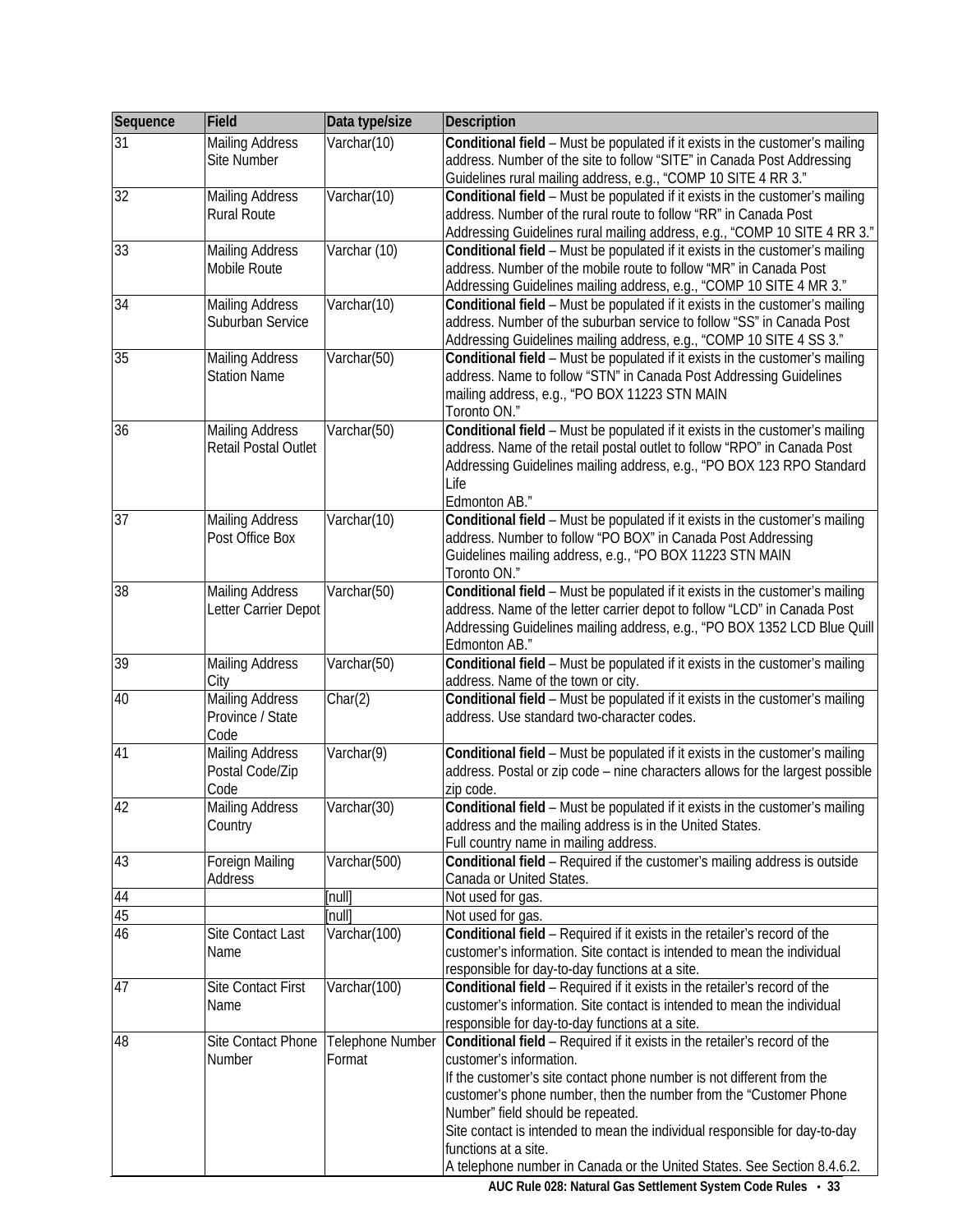| Sequence | Field                     | Data type/size   | <b>Description</b>                                                               |
|----------|---------------------------|------------------|----------------------------------------------------------------------------------|
| 49       | Site Contact Email        | Varchar(320)     | Conditional field - Required if it exists in the retailer's record of the        |
|          | Address                   |                  | customer's information. If the customer's site contact email address is not      |
|          |                           |                  | different from the customer's email address, then the email address from         |
|          |                           |                  | the "Customer Email Address" field should be repeated.                           |
|          |                           |                  | Site contact is intended to mean the individual responsible for day-to-day       |
|          |                           |                  | functions at a site.                                                             |
| 50       | Site Contact              | Varchar(100)     | Conditional field - Required if it exists in the retailer's record of the        |
|          | Alternate Last            |                  | customer's information.                                                          |
|          | Name                      |                  | Last name of an alternate site contact.                                          |
| 51       | Site Contact              | Varchar(100)     | Conditional field - Required if it exists in the retailer's record of the        |
|          | <b>Alternate First</b>    |                  | customer's information.                                                          |
|          | Name                      |                  | First name of an alternate site contact.                                         |
| 52       | <b>Site Contact</b>       | Telephone Number | Conditional field - Must be populated if it exists in the retailer's record of   |
|          | Alternate Phone           | Format           | the customer's information and is a telephone number in Canada or the            |
|          | Number                    |                  | United States.                                                                   |
|          |                           |                  | See section 8.4.6.2 for example.                                                 |
| 53       | <b>Site Contact</b>       | Varchar(320)     | Conditional field - Must be populated if it exists in the retailer's record of   |
|          | Alternate Email           |                  | the customer's information.                                                      |
|          | Address                   |                  |                                                                                  |
| 54       | <b>Transaction Status</b> | Char(4)          | Conditional field - If the transaction is being sent by the retailer, this field |
|          | Code                      |                  | is [null]; otherwise this field is mandatory when a distributor is sending the   |
|          |                           |                  | transaction to notify the retailer of problems with the transaction. Applicable  |
|          |                           |                  | transaction status codes in Appendix A, Table A-7 must be used.                  |

## <span id="page-39-0"></span>**8.6.4.2 Request update to customer information transaction (RUC) — information requirements**

- (1) The RUC may be sent by a distributor if the distributor suspects that the customer information for a specific site is not up to date, and the distributor is, therefore, requesting the retailer send a UCI.
- (2) The distributor must specify which site IDs require the new UCI. The retailer must respond within five business days of receiving the request by providing a new UCI or by contacting the distributor by email to advise that no new information is available.
- (3) Each distributor can send a maximum of 25 different RUCs per retailer each week.

<span id="page-39-1"></span>

| Sequence | <b>Field</b>                | Data type/size           | <b>Description</b>                                                                                                                      |
|----------|-----------------------------|--------------------------|-----------------------------------------------------------------------------------------------------------------------------------------|
|          | Transaction<br>Abbreviation | "RUC"                    | Mandatory field - Abbreviation for the transaction name.                                                                                |
|          | Transaction<br>Date Time    | Date time format         | Mandatory field - Later of the time the transaction was created or last<br>modified.                                                    |
| 3        | Distributor ID              | Distributor ID<br>format | Mandatory field - Sender (distributor for the site). See Appendix A,<br>Table A-2.                                                      |
|          | Retailer ID                 | Retailer ID format       | Mandatory field – Recipient (retailer associated with the site).                                                                        |
| 5        | Site ID                     | Site ID format           | Mandatory field - Unique identifier representing a site. See<br>Section 8.4.6.10.                                                       |
| 6        | First Incorrect<br>Field    | Number (3)               | Mandatory field -Field, from UCI currently held by the distributor, which<br>is incorrect or missing.                                   |
|          | Second<br>Incorrect Field   | Number (3)               | Optional field - Populated at sender's discretion. Field, from UCI<br>currently held by the distributor, which is incorrect or missing. |

| Table 12. | Request update to customer information transaction (RUC) |  |
|-----------|----------------------------------------------------------|--|
|           |                                                          |  |

**34** • **AUC Rule 028: Natural Gas Settlement System Code Rules**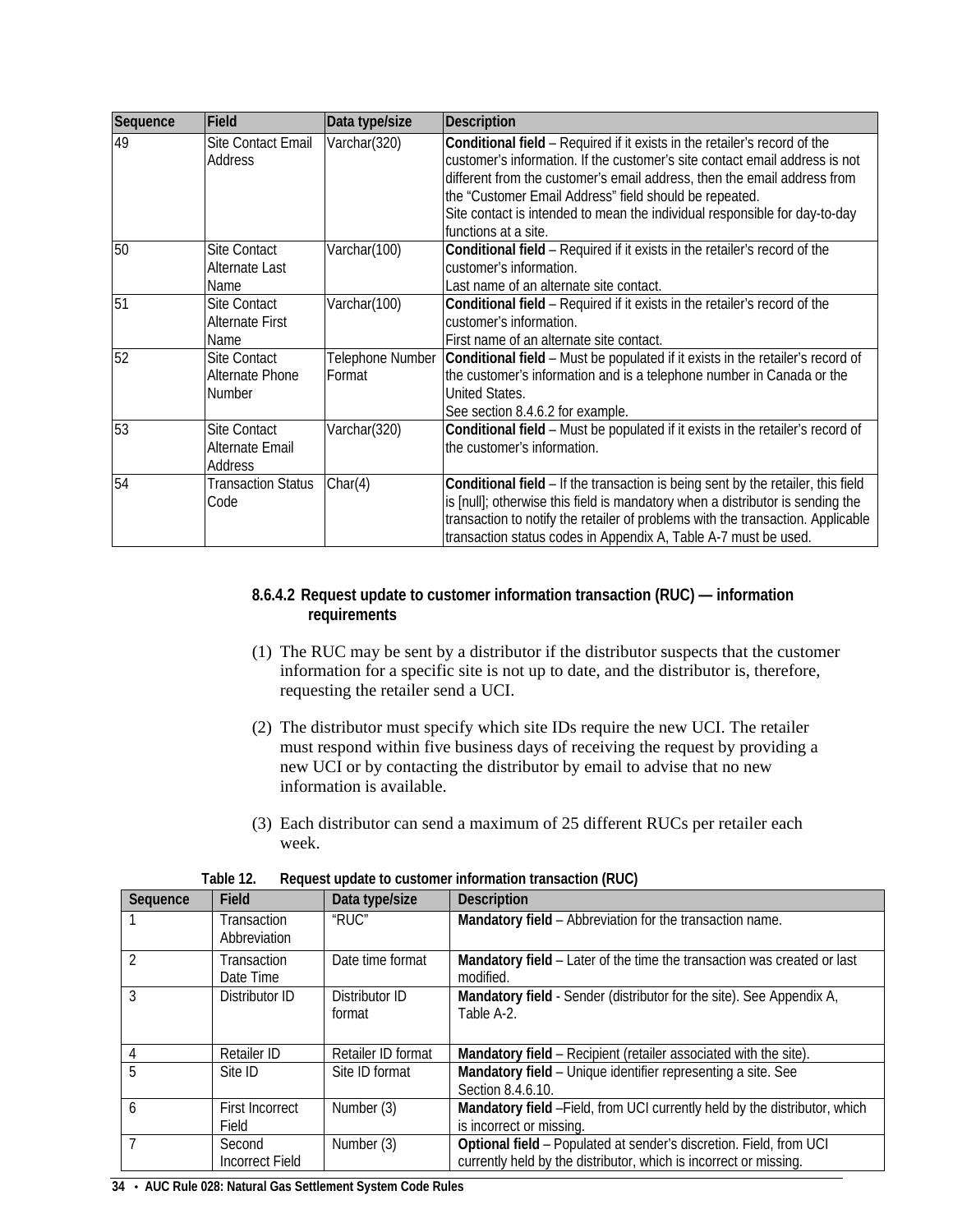| Sequence | Field            | Data type/size | <b>Description</b>                                                            |
|----------|------------------|----------------|-------------------------------------------------------------------------------|
| 8        | Third Incorrect  | Number (3)     | Optional field - Populated at sender's discretion. Field, from UCI            |
|          | Field            |                | currently held by the distributor, which is incorrect or missing.             |
| Q        | Fourth Incorrect | Number (3)     | Optional field - Populated at sender's discretion. Field, from UCI            |
|          | Field            |                | currently held by the distributor, which is incorrect or missing.             |
| 10       | Fifth Incorrect  | Number (3)     | Optional field - Populated at sender's discretion. Field, from UCI            |
|          | Field            |                | currently held by the distributor, which is incorrect or missing.             |
| 11       | Transaction      | Char(4)        | Conditional Field - If the transaction is being sent by the distributor, this |
|          | Status Code      |                | field is [null]; otherwise this field is mandatory when a retailer is sending |
|          |                  |                | the transaction to notify the distributor of problems with the transaction.   |
|          |                  |                | Applicable transaction status codes in Appendix A, Table A-7 must be          |
|          |                  |                | used.                                                                         |

## <span id="page-40-1"></span><span id="page-40-0"></span>**8.6.5 Update site information transaction set**

**8.6.5.1 Site metering characteristics transaction (SMC) – information requirements**

- (1) The SMC consists of site and metering information. If the site has more than one associated socket, a transaction will be sent for each socket. This transaction allows for different meters at the same site measuring different functions. The distributor sends the SMC to the retailer of record applicable on the effective date of the change to communicate the following changes:
	- (a) There has been a successful enrolment.
	- (b) The energized state has been changed (see Sequence 7).
	- (c) The metering configuration has been changed. This includes changes to:
		- (i) type of metering (cumulative or unmetered), (see Sequence 6) or
		- (ii) subtract metering (see Sequence 8).
- (2) When a change as described in Section 8.6.5.1(1) occurs, and the change continues past midnight, the purpose of the SMC is to report the characteristics as they exist as of the end of the day on which they change. No more than one SMC per site per effective date shall be sent each day.
- (3) If an SMC was sent with incorrect information in any of sequences 6, 7, 8 or 11, new SMCs will be sent to replace the SMC that contained the error and all subsequent SMCs. The Effective Date Time field in the corrected SMC will be populated with the actual date of the error. However, if the error occurred more than eight years ago, the distributor has the option of using the actual date of the error in the SMC or a deemed date eight years ago.
- (4) If an SMC was not sent as required under Section 8.6.5.1(1), the missing SMC will be sent and all subsequent SMCs will be replaced with new SMCs. The Effective Date Time field in the missing SMC will be populated with the actual date the change took effect. However, if the change took effect more than eight years ago, the distributor has the option of using the actual date of the error in the SMC or a deemed date eight years ago.
- (5) Changes to meter number, multiplier or last reading will be reported by way of the DCM.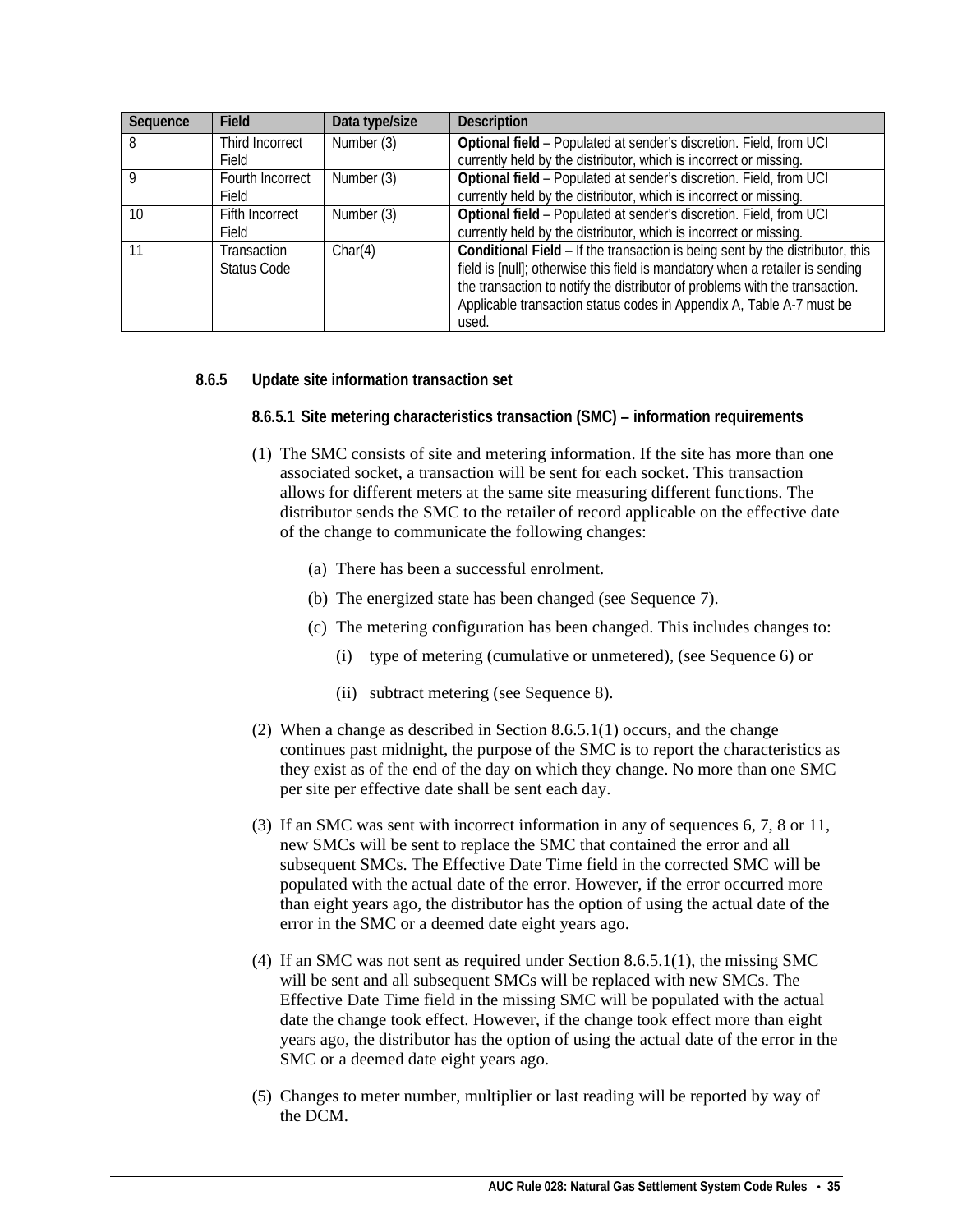<span id="page-41-0"></span>

| Sequence | Field                                | Data type/size           | <b>Description</b>                                                                                                                                                                                                                                                                                                             |  |
|----------|--------------------------------------|--------------------------|--------------------------------------------------------------------------------------------------------------------------------------------------------------------------------------------------------------------------------------------------------------------------------------------------------------------------------|--|
|          | Transaction<br>Abbreviation          | "SMC"                    | Mandatory field - Abbreviation for the transaction name.                                                                                                                                                                                                                                                                       |  |
| 2        | Transaction<br>Date Time             | Date time format         | Mandatory field - Later of the time the transaction was created or last<br>modified.                                                                                                                                                                                                                                           |  |
| 3        | Distributor ID                       | Distributor ID<br>format | Mandatory field - Sender (distributor for the site). See Appendix A,<br>Table A-2.                                                                                                                                                                                                                                             |  |
| 4        | Retailer ID                          | Retailer ID format       | Mandatory field - Recipient (retailer associated with the site).                                                                                                                                                                                                                                                               |  |
| 5        | Site ID                              | Site ID format           | Mandatory field - Unique identifier representing a site. See<br>Section 8.4.6.10.                                                                                                                                                                                                                                              |  |
| 6        | Type of<br>Metering                  | Char(1)                  | Mandatory field - The type of metering at the site. Values are:<br>"C" - Cumulative<br>"U" - Unmetered or not metered.                                                                                                                                                                                                         |  |
| 7        | Energized<br>Indicator               | Char(1)                  | Mandatory field - Indicates the energization status of the site at the time<br>of the effective date. Values are:<br>"Y" - Energized<br>"N" - De-energized.                                                                                                                                                                    |  |
| 8        | Subtract<br>Metering                 | Char(1)                  | Mandatory field - Indicates whether the site is subtract metered.<br>Values are:<br>$''Y'' - Yes$<br>" $N$ " – No<br>Must be "Y" if the site is metered in such a way that an additional<br>correcting DCM usage value will be provided.                                                                                       |  |
| 9        | Loss<br>Compensation                 | Char(1)                  | Mandatory field - Loss compensated is not used for gas ("N" for gas<br>sites).                                                                                                                                                                                                                                                 |  |
| 10       | Socket ID                            | Socket ID format         | Optional field - Populated at sender's discretion. See Section 8.4.6.11.                                                                                                                                                                                                                                                       |  |
| 11       | <b>Effective Date</b><br>Time        | Date time format         | Mandatory field - Effective date and time of a change as described in<br>Section 8.6.5.1(1)(a), (b) or (c).                                                                                                                                                                                                                    |  |
| 12       | Meter Number                         | Varchar(20)              | Conditional field - Meter number is required if a meter is measuring<br>energy usage at the site; otherwise this field is [null].                                                                                                                                                                                              |  |
| 13       | Installation<br>Multiplier           | Number(14,9)             | Conditional field - Includes all factors of the billing multiplier except heat<br>value. Required if a meter is measuring energy usage at the site;<br>otherwise this field is [null].                                                                                                                                         |  |
| 14       | Number of Dials                      | Number(3)                | Conditional field - Number of dials on the meter. Required if a meter is<br>measuring energy usage at the site; otherwise this field is [null].                                                                                                                                                                                |  |
| 15       | Decimal<br>Positions                 | Number(1)                | Conditional field - Number of the above dials which represent decimal<br>positions. Required if a meter is measuring energy usage at the site;<br>otherwise this field is [null].                                                                                                                                              |  |
| 16       | Last Reading<br>Date Time            | Date time format         | Conditional field - Date and time of the last actual meter reading.<br>Required if a meter is measuring energy usage at the site. Exception: if it<br>is a new site the field is [null].                                                                                                                                       |  |
| 17       | Last Meter Dial<br>Reading           | Number(10)               | Conditional field - Last actual meter reading. Required if a meter is<br>measuring energy usage at the site. Exception: if it is a new site the field<br>is [null].                                                                                                                                                            |  |
| 18       |                                      | [null]                   | Not used for gas.                                                                                                                                                                                                                                                                                                              |  |
| 19       |                                      | [null]                   | Not used for gas.                                                                                                                                                                                                                                                                                                              |  |
| 20       | <b>Demand Meter</b><br>Number        | Varchar(20)              | Conditional field - Meter number of the meter measuring demand.<br>Required if a meter is measuring demand at the site.                                                                                                                                                                                                        |  |
| 21       | Demand<br>Installation<br>Multiplier | Number(14,9)             | Conditional field - Includes all factors of the billing multiplier except heat<br>value. Required if a meter is measuring demand at the site.                                                                                                                                                                                  |  |
| 22       | Transaction<br>Status Code           | Char(4)                  | Conditional field - If the transaction is being sent by the distributor, this<br>field is [null]; otherwise this field is mandatory when a retailer is sending<br>the transaction to notify the distributor of problems with the transaction.<br>Applicable transaction status codes in Appendix A, Table A-7 must be<br>used. |  |

| Table 13. | Site metering characteristics transaction (SMC) |
|-----------|-------------------------------------------------|
|-----------|-------------------------------------------------|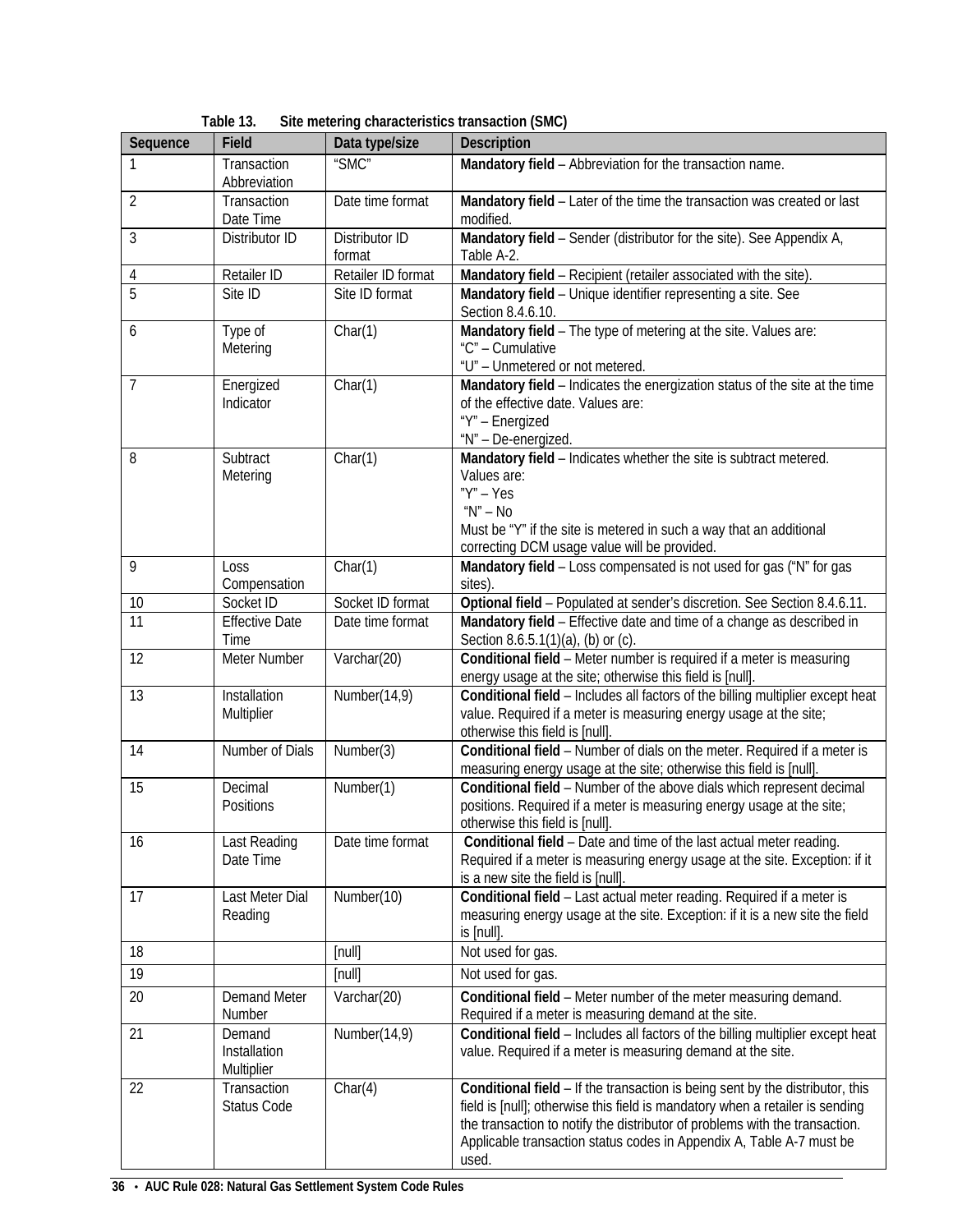## <span id="page-42-0"></span>**8.6.5.2 Site profile change transaction (SPC) – information requirements**

The LSA has the option of either issuing an SPC or sending an email to the retailer of record when there is a change in either profiling class or loss group code at a site. The LSA shall make a best effort to provide the notification in advance of the profile class change.

<span id="page-42-3"></span>

| Sequence | Field                  | Data type/size       | <b>Description</b>                                                            |
|----------|------------------------|----------------------|-------------------------------------------------------------------------------|
|          | Transaction            | "SPC"                | Mandatory field - Abbreviation for the transaction name.                      |
|          | Abbreviation           |                      |                                                                               |
|          | Transaction            | Date time format     | Mandatory field - Later of the time the transaction was created or last       |
|          | Date Time              |                      | modified.                                                                     |
| 3        | LSA ID                 | <b>LSA ID format</b> | Mandatory field - Sender (LSA responsible for settling the energy             |
|          |                        |                      | consumption within the zone). See Appendix A, Table A-3.                      |
| 4        | Retailer ID            | Retailer ID format   | Mandatory field - Recipient (retailer associated with the site).              |
| 5        | Site ID                | Site ID format       | Mandatory field - Unique identifier representing a site. See                  |
|          |                        |                      | Section 8.4.6.10.                                                             |
| 6        | <b>Profiling Class</b> | Varchar(20)          | Mandatory field - Profiling class of the site.                                |
|          | Settlement Zone        | Varchar(10)          | Optional field - Populated at sender's discretion.                            |
|          |                        |                      | Settlement zone to which the site belongs.                                    |
| 8        | <b>Effective Date</b>  | Date format          | Mandatory field - Date the new profiling class or loss group code             |
|          |                        |                      | becomes effective.                                                            |
| 9        | Transaction            | Char(4)              | Conditional field- If the transaction is being sent by the LSA, this field is |
|          | Status Code            |                      | [null]; otherwise this field is mandatory when a retailer is sending the      |
|          |                        |                      | transaction to notify the LSA of problems with the transaction. Applicable    |
|          |                        |                      | transaction status codes in Appendix A, Table A-7 must be used.               |

**Table 14. Site profile change transaction (SPC)**

## <span id="page-42-1"></span>**8.6.6 Energize/de-energize site**

- (1) An energize request or a de-energize request is initiated by either the customer or the retailer to request energization or de-energization of a site. Whether initiated by the customer or the retailer, the retailer sends the transactions to the distributor to request the work to be completed. If the retailer is requesting energization of a site, the retailer sends an energize request transaction (ENR) to the distributor. If the retailer is requesting de-energization of a site, the retailer sends a de-energize request transaction (DER) to the distributor.
- (2) In response to the transactions, the distributor either completes the work and sends a completion transaction, or fails back the transaction with a failure transaction. If a retailer switch as described in Section 7.3 occurs in between the requesting transaction (i.e. ENR or DER) and the completion of the work, the distributor shall do the following:
	- (a) If the requesting transaction is an ENR, the distributor shall continue to proceed with completion of the energization and send an energize completion transaction (ENC) to the requesting retailer.
	- (b) If the requesting transaction is a DER, the distributor shall cancel the request, fail the order by sending a de-energize failure transaction (DEF) to the requesting retailer and populate the De-energize Failure Reason Code field with "0008" (invalid retailer ID for site).

## <span id="page-42-2"></span>**8.6.6.1 Energize request transaction (ENR) — information requirements**

For some distributors, energization also involves the relighting of natural gas appliances inside the property. In order to accommodate the relighting of natural gas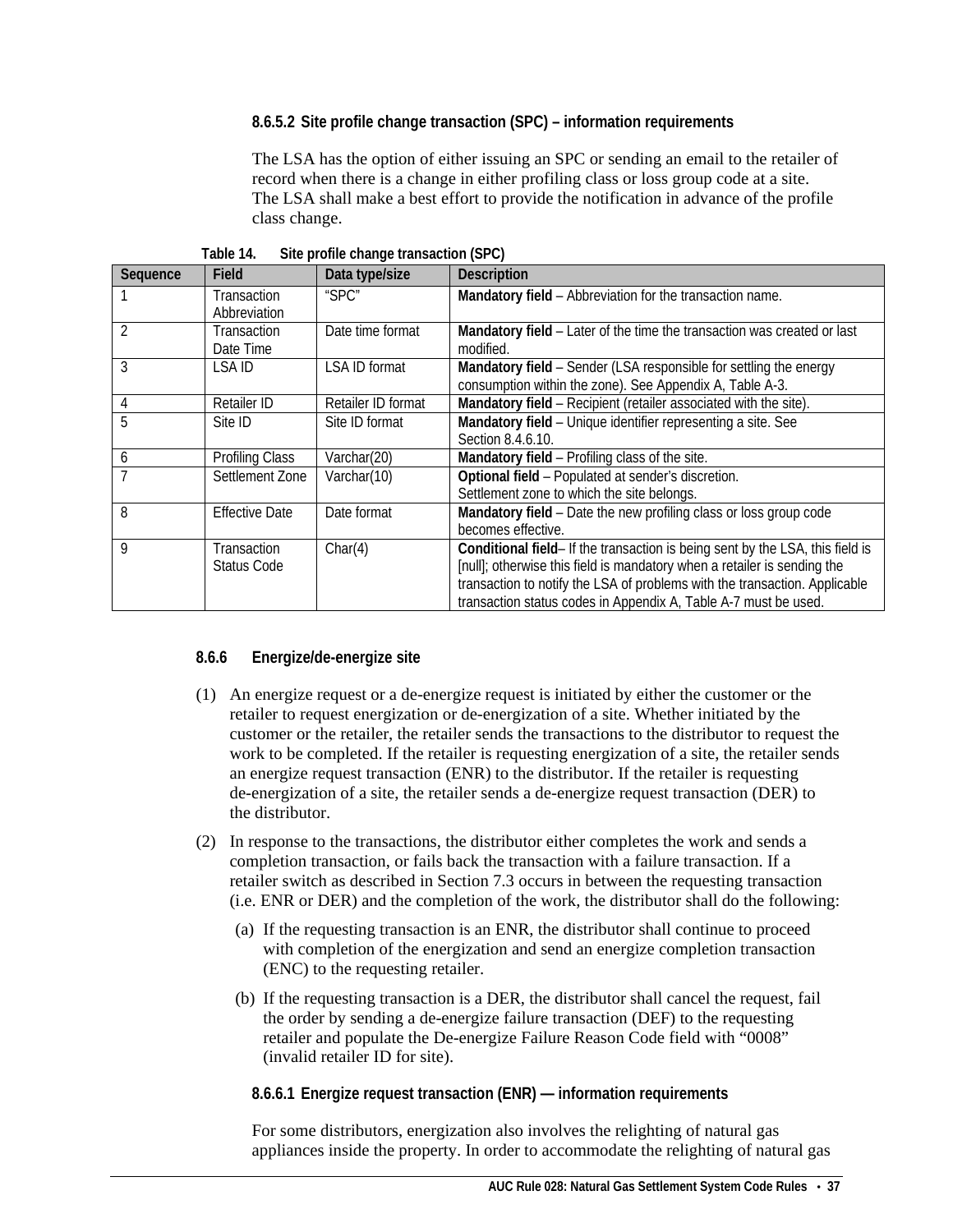appliances in those cases, after the retailer sends the ENR, a customer may be required to call the distributor to make arrangements for access inside the property. In some cases, the meter may also have to be re-installed.

<span id="page-43-2"></span>

| Sequence | Field                                 | $E1$ , gizo roquoot transaotion ( $E1$ itt)<br>Data type/size | <b>Description</b>                                                                                                                                                                         |
|----------|---------------------------------------|---------------------------------------------------------------|--------------------------------------------------------------------------------------------------------------------------------------------------------------------------------------------|
|          | Transaction<br>Abbreviation           | "ENR"                                                         | Mandatory field - Abbreviation for the transaction name.                                                                                                                                   |
| 2        | Transaction<br>Date Time              | Date time format                                              | Mandatory field – Later of the time the transaction was created or last<br>modified.                                                                                                       |
| 3        | <b>Retailer ID</b>                    | Retailer ID format                                            | Mandatory field - Sender (retailer associated with the site).                                                                                                                              |
| 4        | <b>Business</b><br><b>Function ID</b> | Varchar(2)                                                    | Mandatory field - See Appendix A, Table A-1.                                                                                                                                               |
| 5        | Distributor ID                        | Distributor ID<br>format                                      | Mandatory field – Recipient (distributor for the site). See Appendix A,<br>Table A-2.                                                                                                      |
| 6        | Site ID                               | Site ID format                                                | Mandatory field - Site to energize. Unique identifier representing a site.<br>See Section 8.4.6.10.                                                                                        |
| 7        | <b>Priority Code</b>                  | Number(1)                                                     | Optional field - Standard priority code representing the energize request<br>urgency. Some distributors require access arrangements in order to<br>energize the site. See Section 8.6.6.1. |
| 8        | Requested<br>Energize Date            | Date format                                                   | Optional field - Date the gas is to be turned on. See Section 8.6.6.1.                                                                                                                     |
| 9        | <b>Contact Name</b>                   | Varchar(100)                                                  | Mandatory field - The person to contact in the event of problems<br>executing this request.                                                                                                |
| 10       | <b>Contact Phone</b><br><b>Number</b> | Telephone number<br>format                                    | Mandatory field - The phone number of the contact person named in this<br>transaction.                                                                                                     |
| 11       | Message to<br><b>Distributor</b>      | Varchar(160)                                                  | Optional field - Information to assist the distributor in executing this<br>request.                                                                                                       |

**Table 15. Energize request transaction (ENR)**

## **8.6.6.2 Energize failure transaction (ENF) — content**

<span id="page-43-3"></span><span id="page-43-0"></span>

| rapie to.<br>Energize failure transaction (ENF) |                         |                       |                                                                       |
|-------------------------------------------------|-------------------------|-----------------------|-----------------------------------------------------------------------|
| Sequence                                        | Field                   | Data type/size        | <b>Description</b>                                                    |
|                                                 | Transaction             | "FNF"                 | Mandatory field - Abbreviation for the transaction name.              |
|                                                 | Abbreviation            |                       |                                                                       |
|                                                 | <b>Transaction Date</b> | Date time format      | Mandatory field - Later of the time the transaction was created or    |
|                                                 | Time                    |                       | last modified.                                                        |
|                                                 | Distributor ID          | Distributor ID format | Mandatory field – Sender (distributor for the site). See Appendix A,  |
|                                                 |                         |                       | Table A-2.                                                            |
|                                                 | <b>Retailer ID</b>      | Retailer ID format    | Mandatory field - Recipient (retailer associated with the site).      |
| 5                                               | Site ID                 | Site ID format        | Mandatory field - Site that could not be energized. Unique identifier |
|                                                 |                         |                       | representing a site. See Section 8.4.6.10.                            |
| 6                                               | Energize Failure        | Char(4)               | Mandatory field - Reason why the energization was not successful.     |
|                                                 | Reason Code             |                       | When using transaction status codes, the applicable codes in          |
|                                                 |                         |                       | Appendix A, Table A-7 must be used.                                   |

**Table 16. Energize failure transaction (ENF)**

## **8.6.6.3 Energize completion transaction (ENC) — content**

| Table 17. | Energize completion transaction (ENC) |  |
|-----------|---------------------------------------|--|
|           |                                       |  |

<span id="page-43-4"></span><span id="page-43-1"></span>

| Sequence | Field            | Data type/size   | <b>Description</b>                                                 |
|----------|------------------|------------------|--------------------------------------------------------------------|
|          | Transaction      | "ENC"            | Mandatory field - Abbreviation for the transaction name.           |
|          | Abbreviation     |                  |                                                                    |
|          | Transaction Date | Date time format | Mandatory field – Later of the time the transaction was created or |
|          | Time             |                  | last modified.                                                     |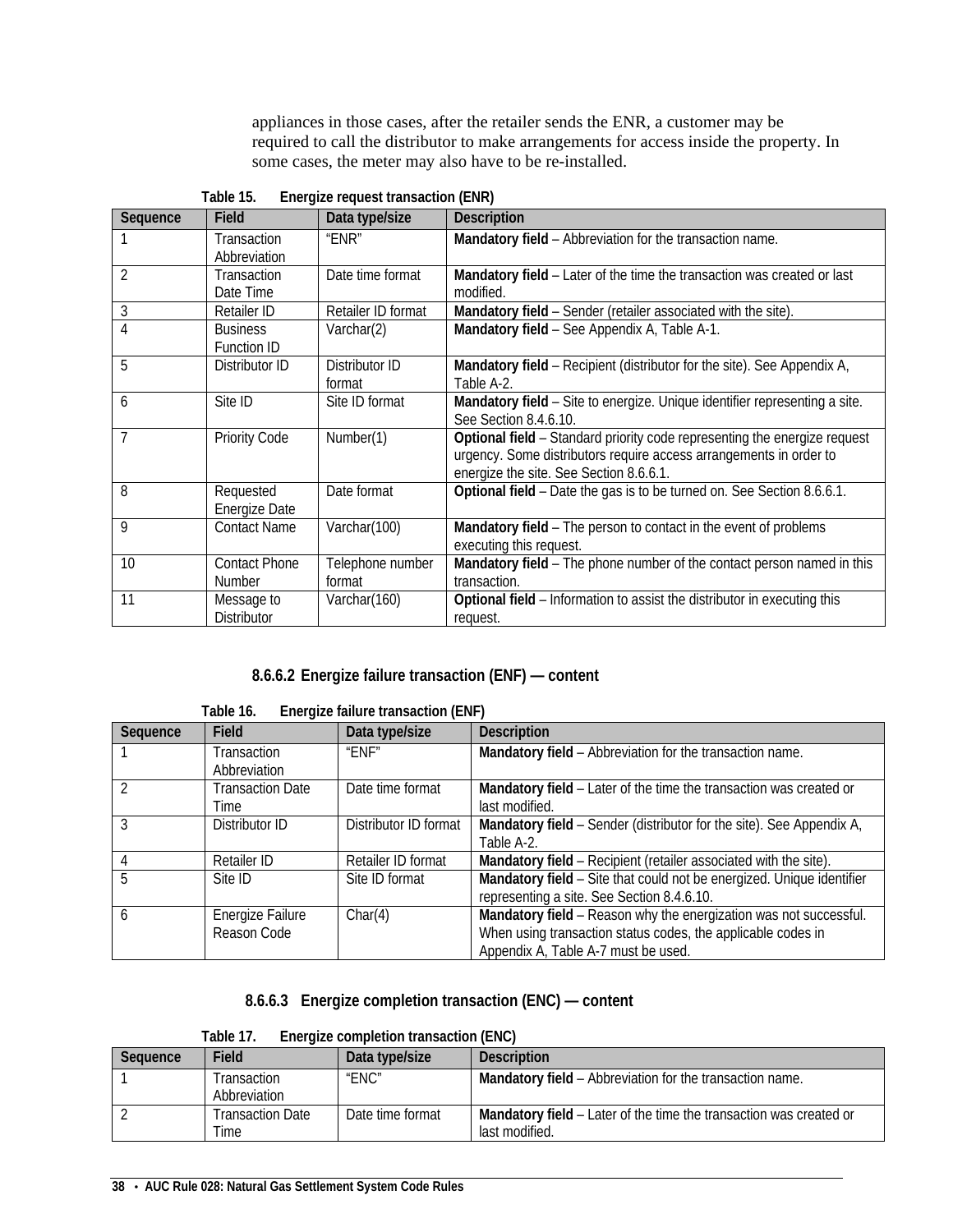| Sequence | Field                 | Data type/size        | <b>Description</b>                                                   |
|----------|-----------------------|-----------------------|----------------------------------------------------------------------|
|          | Distributor ID        | Distributor ID format | Mandatory field - Sender (distributor for the site). See Appendix A, |
|          |                       |                       | Table A-2.                                                           |
|          | Retailer ID           | Retailer ID format    | Mandatory field – Recipient (retailer associated with the site).     |
|          | I SA ID               | LSA ID Format         | Mandatory field - Recipient (LSA responsible for settling the energy |
|          |                       |                       | consumption within the zone). See Appendix A, Table A-3.             |
|          | Site ID               | Site ID format        | Mandatory field - Site that was energized. Unique identifier         |
|          |                       |                       | representing a site. See Section 8.4.6.10.                           |
|          | <b>Energized Date</b> | Date time format      | Mandatory field - Date the site was energized.                       |

<span id="page-44-0"></span>**8.6.6.4 De-energize request transaction (DER) — information requirements**

The DER is used by the retailer to request de-energization from the distributor. The distributor may require additional information from the retailer (e.g. customer letter) in support of the transaction. Some distributors do not accept a DER when a site is to be demolished or a meter is to be removed. In those cases, a customer is required to contact the distributor directly to make arrangements for demolition or meter removal. Upon completion of the equipment or line removal, the distributor will inform the retailer of the change in site status by sending an SMC as described in Section 8.6.5.1.

<span id="page-44-1"></span>

| Sequence       | Field                          | Data type/size        | <b>Description</b>                                                      |
|----------------|--------------------------------|-----------------------|-------------------------------------------------------------------------|
|                | Transaction                    | " $DEF$ "             | Mandatory field - Abbreviation for the transaction name.                |
|                | Abbreviation                   |                       |                                                                         |
| $\overline{2}$ | <b>Transaction Date</b>        | Date time format      | Mandatory field - Later of the time the transaction was created or      |
|                | Time                           |                       | last modified.                                                          |
| 3              | Retailer ID                    | Retailer ID format    | Mandatory field - Sender (retailer associated with the site).           |
| 4              | <b>Business Function</b><br>ID | Varchar(2)            | Mandatory field - See Appendix A, Table A-1.                            |
| 5              | Distributor ID                 | Distributor ID format | Mandatory field – Recipient (distributor for the site). See Appendix A, |
|                |                                |                       | Table A-2.                                                              |
| 6              | Site ID                        | Site ID format        | Mandatory field - Site to de-energize. Unique identifier representing   |
|                |                                |                       | a site. See Section 8.4.6.10.                                           |
| $\overline{7}$ | <b>Priority Code</b>           | Number(1)             | Optional field - Standard priority code representing the energize       |
|                |                                |                       | request urgency. See Section 8.6.6.4(1).                                |
| 8              | Requested De-                  | Date format           | Optional field - Date the gas is to be turned off.                      |
|                | energize Date                  |                       |                                                                         |
| 9              | Contact name                   | Varchar(100)          | Mandatory field - The person to contact in the event of problems        |
|                |                                |                       | executing this request.                                                 |
| 10             | Contact phone                  | Telephone number      | Mandatory field - The phone number of the contact person named in       |
|                | number                         | format                | this transaction.                                                       |
| 11             | De-energize                    | Number(4)             | Mandatory field - Reasons for de-energize:                              |
|                | Reason                         |                       | "0001" - Customer request                                               |
|                |                                |                       | "0002" - Cut-off for nonpayment                                         |
|                |                                |                       | "0005" - Seasonal shut off                                              |
|                |                                |                       | "0006" - Vacant premises.                                               |
| 12             | Message to                     | Varchar(160)          | Optional field - Information may be required to assist the distributor  |
|                | <b>Distributor</b>             |                       | in executing this request. See Section 8.6.6.4.                         |

**Table 18. De-energize request transaction (DER)**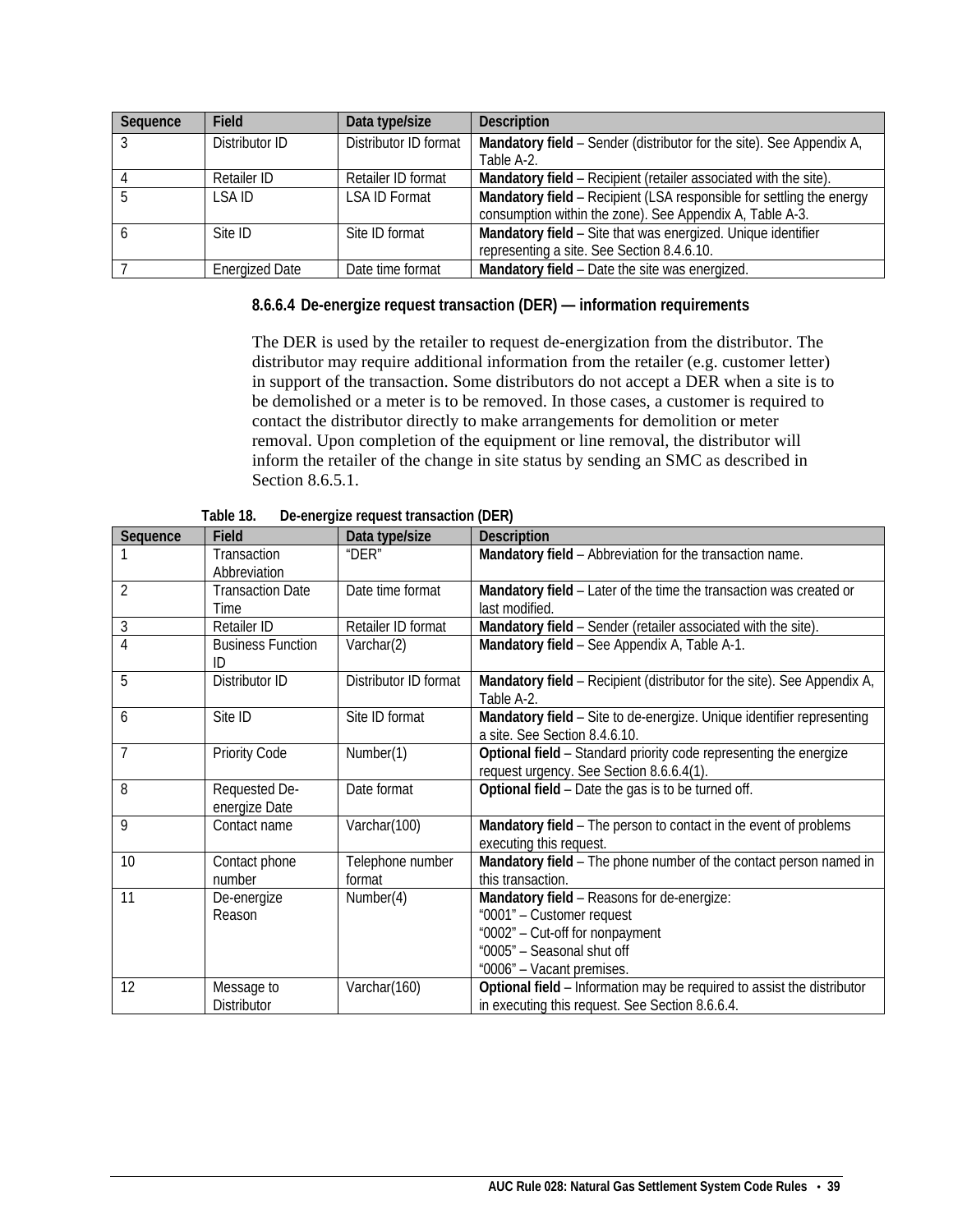## **8.6.6.5 De-energize failure transaction (DEF) — content**

<span id="page-45-3"></span><span id="page-45-0"></span>

| Sequence       | Field                               | DC-CHCLQIZC Tallul C traffsaction (DETT)<br>Data type/size | <b>Description</b>                                                                                                                                                   |
|----------------|-------------------------------------|------------------------------------------------------------|----------------------------------------------------------------------------------------------------------------------------------------------------------------------|
|                | <b>Transaction</b><br>Abbreviation  | " $DFF$ "                                                  | Mandatory field - Abbreviation for the transaction name.                                                                                                             |
| $\mathfrak{D}$ | <b>Transaction Date</b><br>Time     | Date time format                                           | Mandatory field – Later of the time the transaction was created or<br>last modified.                                                                                 |
| 3              | Distributor ID                      | Distributor ID format                                      | Mandatory field - Sender (distributor for the site). See Appendix A,<br>Table A-2.                                                                                   |
| 4              | Retailer ID                         | Retailer ID format                                         | Mandatory field - Recipient (retailer associated with the site).                                                                                                     |
| 5              | <b>Business Function</b><br>ID      | Varchar $(2)$                                              | Optional field - Populated at sender's discretion. See Appendix A,<br>Table A-1.                                                                                     |
| 6              | Site ID                             | Site ID format                                             | Mandatory field - Site that could not be de-energized. Unique<br>identifier representing a site. See Section 8.4.6.10.                                               |
|                | De-energize Failure<br>Reason Code  | Char(4)                                                    | Mandatory field - Reason why the de-energize did not succeed.<br>When using transaction status codes, the applicable codes in<br>Appendix A, Table A-7 must be used. |
| 8              | <b>Other Failure</b><br>Description | Varchar(80)                                                | Optional field - Descriptive reason why the de-energize failed.                                                                                                      |

| Table 19. | De-energize failure transaction (DEF) |  |
|-----------|---------------------------------------|--|
|-----------|---------------------------------------|--|

**8.6.6.6 De-energize completion transaction (DEC) — content**

<span id="page-45-4"></span><span id="page-45-1"></span>

|          | i upit zv.<br>De energize completion transaction (DEO) |                       |                                                                      |  |
|----------|--------------------------------------------------------|-----------------------|----------------------------------------------------------------------|--|
| Sequence | Field                                                  | Data type/size        | <b>Description</b>                                                   |  |
|          | <b>Transaction</b>                                     | "DEC"                 | Mandatory field - Abbreviation for the transaction name.             |  |
|          | Abbreviation                                           |                       |                                                                      |  |
|          | <b>Transaction Date</b>                                | Date time format      | Mandatory field - Later of the time the transaction was created or   |  |
|          | Time                                                   |                       | last modified.                                                       |  |
|          | Distributor ID                                         | Distributor ID format | Mandatory field - Sender (distributor for the site). See Appendix A, |  |
|          |                                                        |                       | Table A-2.                                                           |  |
|          | Retailer ID                                            | Retailer ID format    | Mandatory field – Recipient (retailer associated with the site).     |  |
| 5        | <b>Business Function</b>                               | Varchar $(2)$         | Optional field - Populated at sender's discretion. See Appendix A,   |  |
|          | ID                                                     |                       | Table A-1.                                                           |  |
| 6        | Site ID                                                | Site ID format        | Mandatory field - Site that was de-energized. Unique identifier      |  |
|          |                                                        |                       | representing a site. See Section 8.4.6.10.                           |  |
|          | De-energized Date                                      | Date time format      | Mandatory field - Date the site was de-energized.                    |  |
|          | and Time                                               |                       |                                                                      |  |

**Table 20. De-energize completion transaction (DEC)**

## <span id="page-45-2"></span>**8.6.6.7 Release cut-off for nonpayment (CONP) lock transaction (RCL) — information requirements**

- (1) For those distributors that lock a site after performing a de-energize that was requested by a retailer for reason of nonpayment (CONP), thereby preventing another retailer from energizing the site until the first retailer receives payment, the RCL is sent to the gas distributor by the retailer that originally requested the de-energize, to request the distributor now release the CONP lock.
- (2) The RCL is to be sent by the retailer who issued the DER when collection action has been completed or cancelled. The RCL is required within a short time after collection action has been ended.

| Table 21. |  |  |  | Release CONP lock transaction (RCL) |  |
|-----------|--|--|--|-------------------------------------|--|
|-----------|--|--|--|-------------------------------------|--|

<span id="page-45-5"></span>

| Seauence | Field                        | Data type/size | <b>Description</b>                                          |
|----------|------------------------------|----------------|-------------------------------------------------------------|
|          | l ransaction<br>Abbreviation | "RCL"          | Abbreviation for the transaction name.<br>Mandatory field - |

**40** • **AUC Rule 028: Natural Gas Settlement System Code Rules**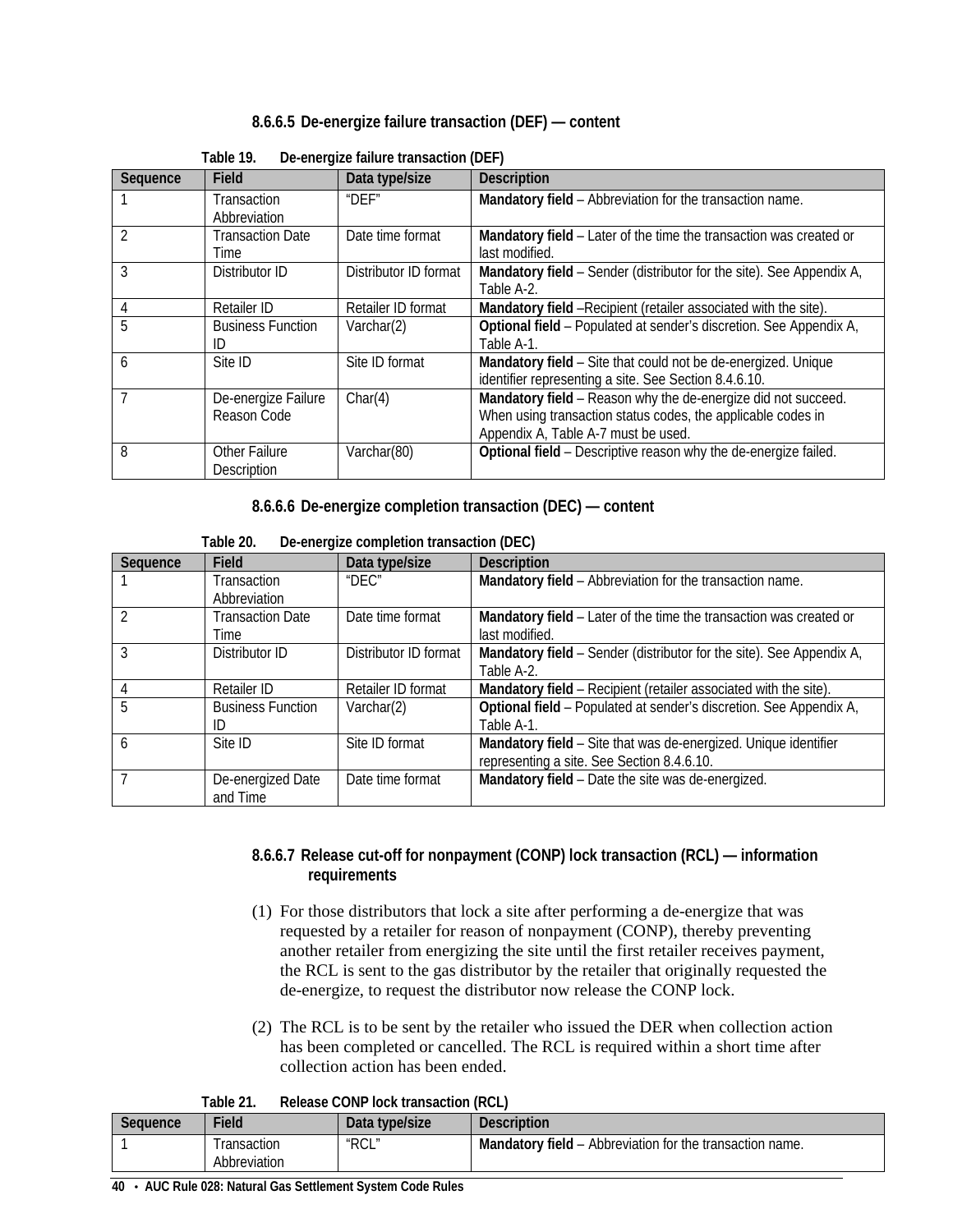| <b>Transaction Date</b>        | Date time format      | Mandatory field - Later of the time the transaction was created or                                                               |
|--------------------------------|-----------------------|----------------------------------------------------------------------------------------------------------------------------------|
| Time                           |                       | last modified.                                                                                                                   |
| <b>Retailer ID</b>             | Retailer ID format    | Mandatory field - Sender (retailer associated with the site).                                                                    |
| <b>Business Function</b><br>ID | Varchar $(2)$         | Optional field - Populated at sender's discretion. See Appendix A,<br>Table A-1.                                                 |
| Distributor ID                 | Distributor ID format | Mandatory field - Recipient (distributor for the site). See Appendix A,<br>Table A-2.                                            |
| Site ID                        | Site ID format        | Mandatory field - Site for which CONP lock release is requested.<br>Unique identifier representing a site. See Section 8.4.6.10. |

## <span id="page-46-0"></span>**8.6.6.8 Release CONP lock completion transaction (RCC) — information requirements**

(1) In response to receipt of an RCL, the distributor will unlock the site to allow the retailer of record to authorize an energize request and send the retailer that originally issued the DER an RCC.

<span id="page-46-1"></span>

| Sequence       | Field                   | Data type/size        | Description                                                          |
|----------------|-------------------------|-----------------------|----------------------------------------------------------------------|
|                | Transaction             | "RCC"                 | Mandatory field - Abbreviation for the transaction name.             |
|                | Abbreviation            |                       |                                                                      |
| $\mathfrak{D}$ | <b>Transaction Date</b> | Date time format      | Mandatory field - Later of the time the transaction was created or   |
|                | Time                    |                       | last modified.                                                       |
| 3              | Distributor ID          | Distributor ID format | Mandatory field - Sender (distributor for the site). See Appendix A, |
|                |                         |                       | Table A-2.                                                           |
| 4              | <b>Retailer ID</b>      | Retailer ID format    | Mandatory field - Recipient (retailer associated with the site).     |
| 5              | Site ID                 | Site ID format        | Mandatory field - Site which needs lock removed. Unique identifier   |
|                |                         |                       | representing a site. See Section 8.4.6.10.                           |
| 6              | <b>Completion Flag</b>  | Char(1)               | Mandatory field - Values are:                                        |
|                |                         |                       | "Y" - CONP lock is removed                                           |
|                |                         |                       | "N" - CONP lock is not removed.                                      |
|                | <b>CONP Lock</b>        | Date time format      | Mandatory field - Date and time CONP lock was removed.               |
|                | Remove Date             |                       |                                                                      |
| 8              | <b>Failure Reason</b>   | Char(4)               | Conditional field - Required if the RCL fails. Reason why the CONP   |
|                | Code                    |                       | lock was not removed. When using transaction status codes, the       |
|                |                         |                       | applicable codes in Appendix A, Table A-7 must be used.              |

**Table 22. Release CONP lock completion transaction (RCC)**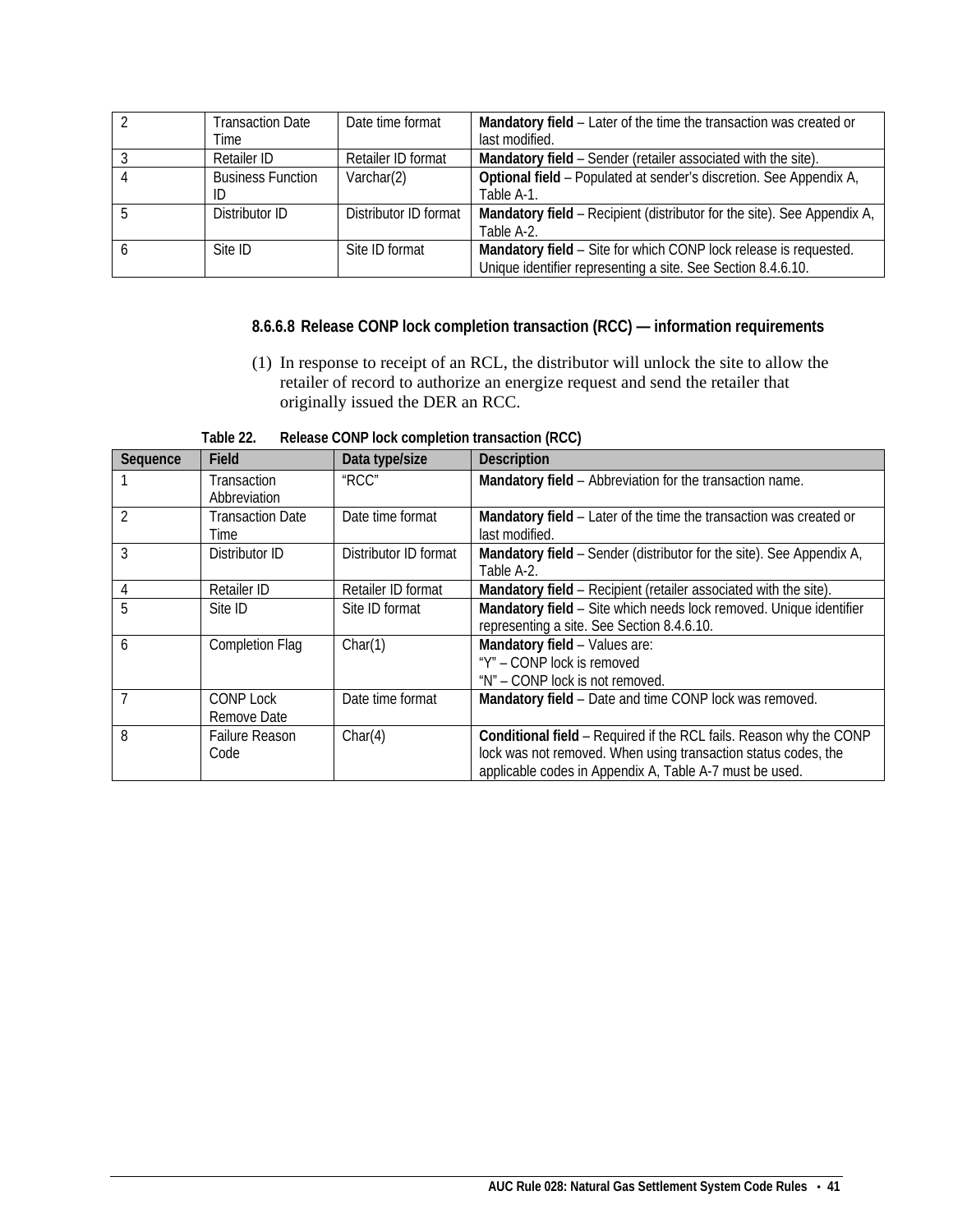## **8.6.7 De-select retailer transaction set**

<span id="page-47-0"></span>**Figure 1. Timelines for de-select retailer transaction set**

<span id="page-47-2"></span>**De-select retailer transaction (DSR) with no request date that is sent and received on May 26:**



## **DSR with request date May 31 that is sent and received on May 11:**



## <span id="page-47-1"></span>**8.6.7.1 De-select request transaction (DSR) – information requirements**

- (1) The DSR enables a retailer to notify a distributor that they will no longer provide gas services for the site.
- (2) The DSR will be processed effective on the date in the Requested De-select Date field of the DSR unless the site is enrolled earlier by another retailer or the current retailer revokes the de-select request before the site is switched to the default supply provider.
- (3) The site will be switched to the default supply provider upon the expiry of the date (i.e., 23:59:59) in the Requested De-select Date field in the DSR or the deemed date if the de-select date is [null] i.e., enrolment requests from the default supply provider are deemed to have been received at the expiry of the date.
- (4) The distributor will accept a DSR and the requested de-select date will be deemed to be five calendar days from the day the DSR was received if the Requested De-select Date field is [null].
- (5) The distributor will accept a DSR and default the date to five calendar days from the transaction receipt where the date in Requested De-select Date field in the DSR is less than five days from the date the DSR is received by the distributor.
- (6) The date in the Requested De-select Date field (if populated) must be no greater than 60 calendar days from the date the DSR is received by the distributor.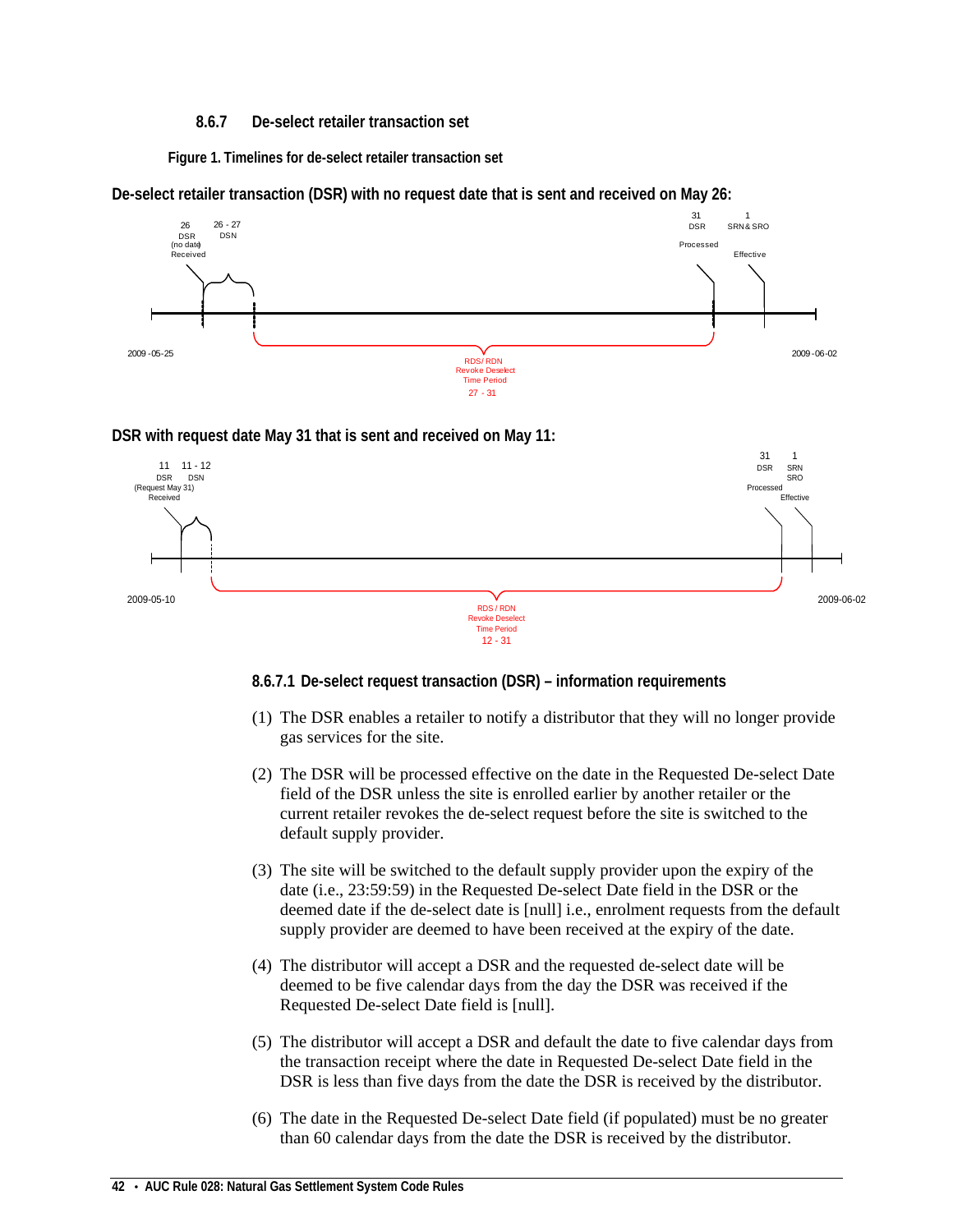- (7) The retailer must include a de-select reason code in the De-select Reasons field of the DSR.
- (8) The De-select Reasons field shall be populated with "0001" only in situations where there was not an erroneous enrolment (as defined in Section 7.3(7)) and the customer consuming natural gas at the site has physically moved or will be physically moving to another site.
- (9) The De-select Reasons field shall be populated with "0002" only in situations where there was not an erroneous enrolment (as defined in Section 7.3(7)) and the retailer no longer wishes to have the customer enrolled or a customer no longer wishes to be served by the retailer. When sending a DSR containing "0002" in the De-select Reasons field, the retailer must send an UCI transaction (as per UCI Section 8.6.4). The distributor must transfer the UCI customer information to the default supply provider for the site. The distributor may reject a de-enrolment if an UCI is not received. A de-enrolment may not be rejected on the basis of a failed UCI. The distributor's validation process for de-enrolment may only include that a populated UCI was received. If the UCI in question is rejected by the distributor, the retailer must send a corrected UCI within one business day.
- (10) The De-select Reasons field shall be populated with "0003" only in situations where there was an erroneous enrolment (as defined in Section 7.3(7)). When receiving a DSR containing "0003" in the De-select Reasons field, the distributor shall notify the LSA and the LSA shall perform the actions in accordance with Section 7.3(7).

<span id="page-48-1"></span>

| Sequence | <b>Field</b>   | Data type/size     | <b>Description</b>                                                          |
|----------|----------------|--------------------|-----------------------------------------------------------------------------|
|          | Transaction    | "DSR"              | Mandatory field - Abbreviation for the transaction name.                    |
|          | Abbreviation   |                    |                                                                             |
|          | Transaction    | Date time format   | Mandatory field - Later of the time the transaction was created or last     |
|          | Date Time      |                    | modified.                                                                   |
| 3        | Retailer ID    | Retailer ID format | Mandatory field – Sender (retailer associated with the site).               |
|          | Distributor ID | Distributor ID     | Mandatory field - Recipient (distributor for the site). See Appendix A,     |
|          |                | format             | Table A-2.                                                                  |
| 5        | Site ID        | Site ID format     | Mandatory field – Site to de-select. Unique identifier representing a site. |
|          |                |                    | See Section 8.4.6.10.                                                       |
| 6        | Requested De-  | Date               | Optional field - Date the site is to be de-selected.                        |
|          | select Date    |                    |                                                                             |
|          | De-select      | Varchar(4)         | Mandatory field - Reason for the DSR:                                       |
|          | Reasons        |                    | "0001" - Customer moving out (as per Section 8.6.7.1(8))                    |
|          |                |                    | "0002" - Retailer drops customer (as per Section 8.6.7.1(9))                |
|          |                |                    | "0003" - Erroneous enrolment (as per Section 8.6.7.1(10))                   |

| Table 23. | De-select retailer transaction (DSR) |
|-----------|--------------------------------------|
|-----------|--------------------------------------|

## <span id="page-48-0"></span>**8.6.7.2 De-select notification transaction (DSN) — information requirements**

The distributor will send a DSN of acceptance or rejection of the DSR that the distributor received.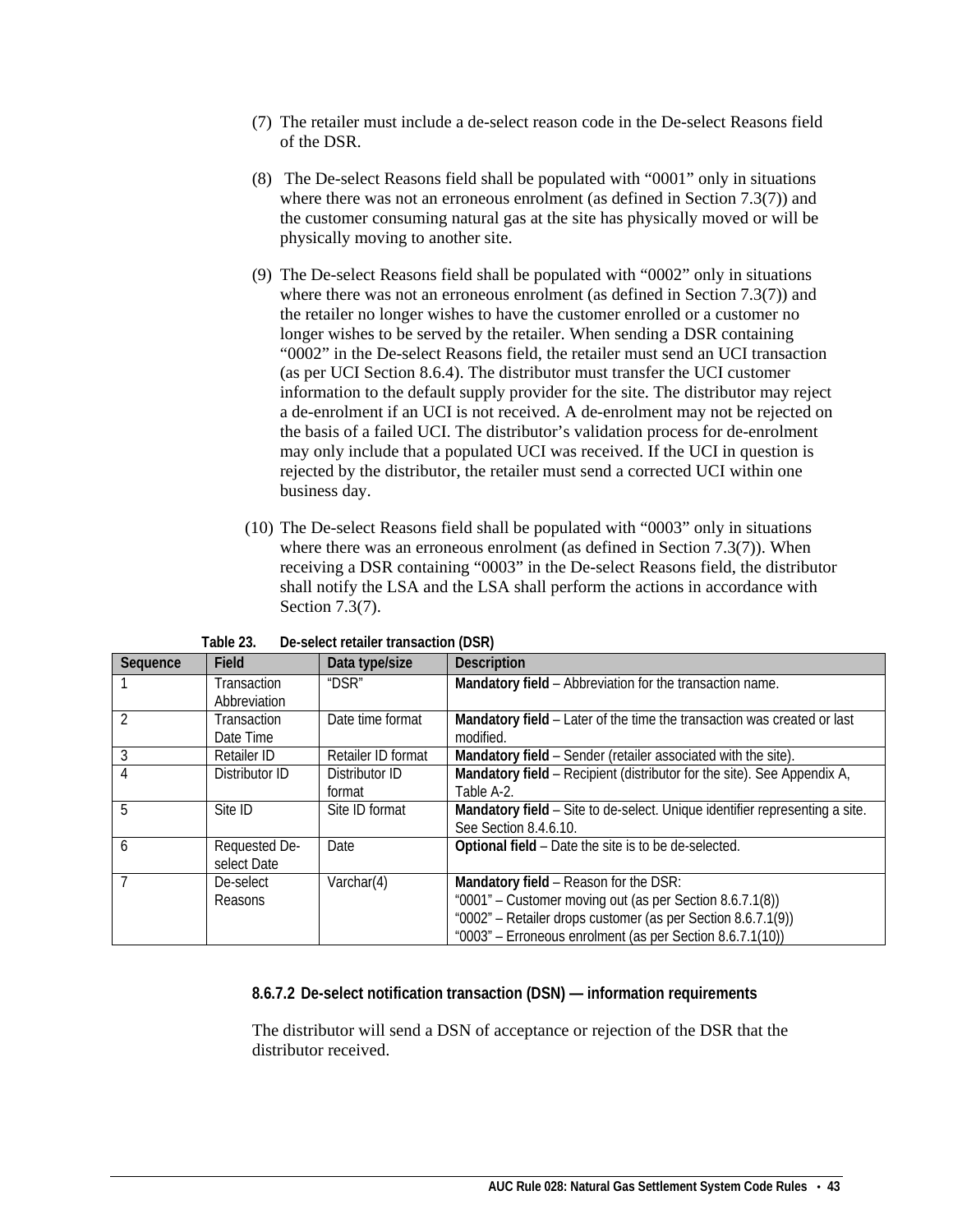<span id="page-49-2"></span>

|          | De-Select Hothlcation transaction (DSN) |                       |                                                                       |
|----------|-----------------------------------------|-----------------------|-----------------------------------------------------------------------|
| Sequence | Field                                   | Data type/size        | <b>Description</b>                                                    |
|          | Transaction                             | "DSN"                 | Mandatory field - Abbreviation for the transaction name.              |
|          | Abbreviation                            |                       |                                                                       |
|          | <b>Transaction Date</b>                 | Date time format      | Mandatory field – Later of the time the transaction was created or    |
|          | Time                                    |                       | last modified.                                                        |
| 3        | Distributor ID                          | Distributor ID format | Mandatory field - Sender (distributor for the site). See Appendix A,  |
|          |                                         |                       | Table A-2.                                                            |
|          | <b>Retailer ID</b>                      | Retailer ID format    | Mandatory field – Recipient (retailer associated with the site).      |
| 5        | MDM ID                                  | MDM ID format         | Mandatory field – Recipient (MDM responsible for reading the          |
|          |                                         |                       | meter). See Appendix A, Table A-4.                                    |
| 6        | LSA ID                                  | LSA ID format         | Mandatory field - Recipient (LSA responsible for settling the energy  |
|          |                                         |                       | consumption within a zone). See Appendix A, Table A-3.                |
|          | Site ID                                 | Site ID format        | Mandatory field - Site to de-select. Unique identifier representing a |
|          |                                         |                       | site. See Section 8.4.6.10.                                           |
| 8        | De-select                               | Varchar(4)            | Mandatory field - Reason the DSR was confirmed or rejected. When      |
|          | Notification Code                       |                       | using transaction status codes, the applicable codes in Appendix A,   |
|          |                                         |                       | Table A-7 must be used.                                               |

**Table 24. De-select notification transaction (DSN)**

## <span id="page-49-0"></span>**8.6.7.3 Revoke de-select request transaction (RDS) — information requirements**

The distributor will process and accept an RDS from a retailer where the retailer is still the current retailer of record of the site and the current retailer has sent a successful DSR as confirmed by the DSN.

| Table 25. | Revoke de-select request transaction (RDS) |
|-----------|--------------------------------------------|
|-----------|--------------------------------------------|

<span id="page-49-3"></span>

| Sequence | Field                              | Data type/size        | <b>Description</b>                                                                                                  |
|----------|------------------------------------|-----------------------|---------------------------------------------------------------------------------------------------------------------|
|          | <b>Transaction</b><br>Abbreviation | "RDS"                 | Mandatory field - Abbreviation for the transaction name.                                                            |
|          | <b>Transaction Date</b><br>Time    | Date time format      | Mandatory field - Later of the time the transaction was created or<br>last modified.                                |
|          | Retailer ID                        | Retailer ID format    | Mandatory field - Sender (retailer associated with the site).                                                       |
|          | <b>Business Function</b><br>ID     | Varchar $(2)$         | Mandatory field - See Appendix A, Table A-1.                                                                        |
|          | Distributor ID                     | Distributor ID format | Mandatory field - Recipient (distributor for the site). See Appendix A,<br>Table A-2.                               |
| h        | Site ID                            | Site ID format        | Mandatory field - Site for which to revoke the DSR. Unique identifier<br>representing a site. See Section 8.4.6.10. |

## **8.6.7.4 Revoke de-select notification transaction (RDN) — information requirements**

The distributor will send an RDN of acceptance or rejection for each RDS that the distributor received.

<span id="page-49-4"></span><span id="page-49-1"></span>

| Sequence | <b>Field</b>             | Data type/size        | <b>Description</b>                                                   |  |
|----------|--------------------------|-----------------------|----------------------------------------------------------------------|--|
|          | Transaction              | "RDN"                 | Mandatory field - Abbreviation for the transaction name              |  |
|          | Abbreviation             |                       |                                                                      |  |
|          | <b>Transaction Date</b>  | Date time format      | Mandatory field - Later of the time the transaction was created or   |  |
|          | Time                     |                       | last modified.                                                       |  |
|          | Distributor ID           | Distributor ID format | Mandatory field - Sender (distributor for the site). See Appendix A, |  |
|          |                          |                       | Table A-2.                                                           |  |
|          | Retailer ID              | Retailer ID format    | Mandatory field - Recipient (retailer associated with the site).     |  |
|          | <b>Business Function</b> | Varchar $(2)$         | Optional field - Populated at sender's discretion. See Appendix A,   |  |
|          | ID                       |                       | Table A-1.                                                           |  |

**Table 26. Revoke de-select notification transaction (RDN)**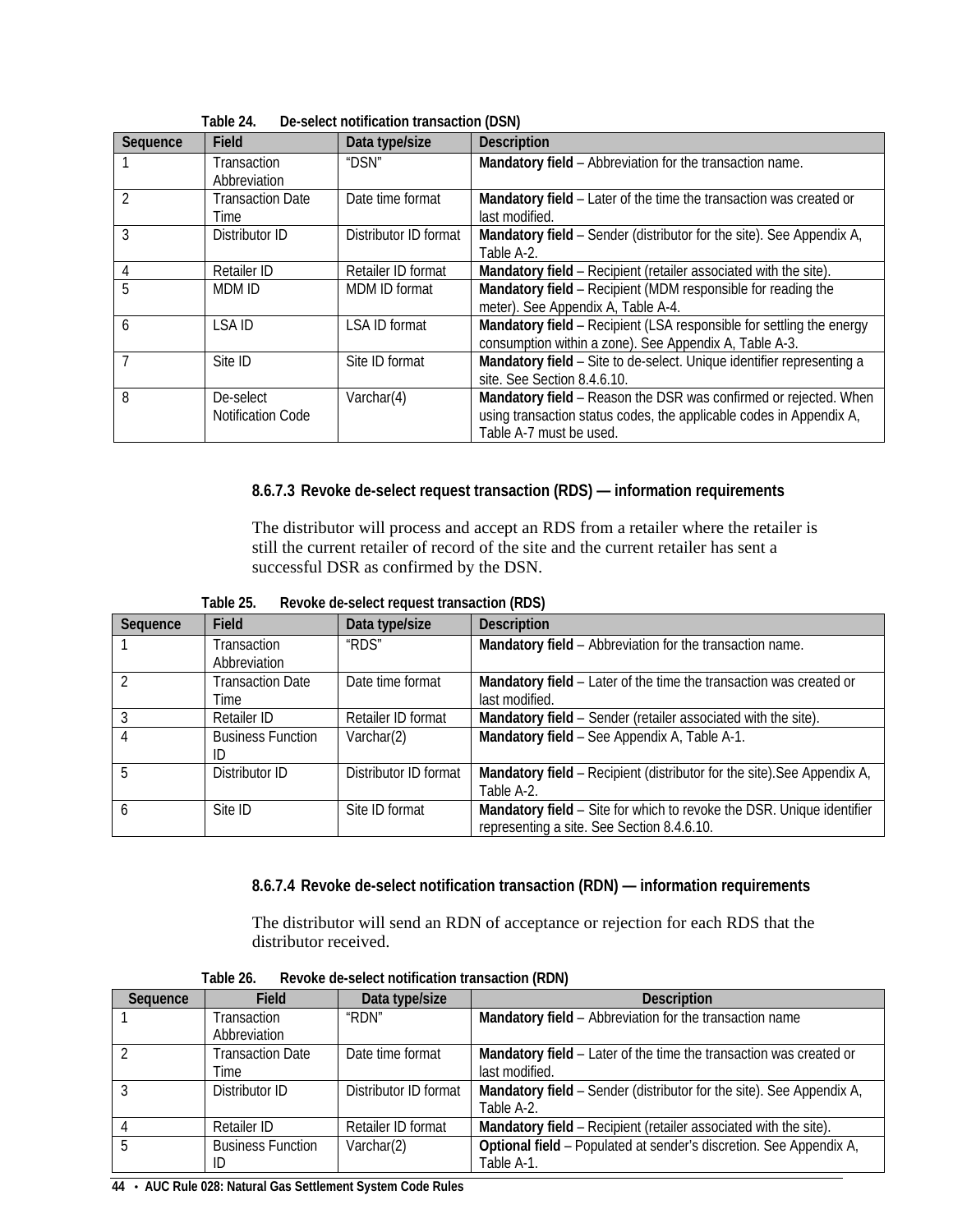| Sequence | <b>Field</b>                          | Data type/size | <b>Description</b>                                                                                                                                                                           |  |
|----------|---------------------------------------|----------------|----------------------------------------------------------------------------------------------------------------------------------------------------------------------------------------------|--|
| o        | MDM ID                                | MDM ID format  | Mandatory field - Recipient (MDM responsible for reading the                                                                                                                                 |  |
|          |                                       |                | meter). See Appendix A, Table A-4.                                                                                                                                                           |  |
|          | I SA ID                               | LSA ID format  | Mandatory field - Recipient (LSA responsible for settling the energy<br>consumption within the zone). See Appendix A, Table A-3.                                                             |  |
| 8        | Site ID                               | Site ID format | Mandatory field - Site to de-select. Unique identifier representing a<br>site. See Section 8.4.6.10.                                                                                         |  |
|          | Revoke De-select<br>Notification Code | Varchar $(4)$  | Mandatory field - Reason the RDS was confirmed or rejected. When<br>using transaction status codes, the applicable transaction status<br>codes listed in Appendix A, Table A-7 must be used. |  |

## <span id="page-50-0"></span>**8.6.8 Request off-cycle meter read transaction set**

- (1) If a customer or retailer requires a meter read off cycle, the retailer sends the request offcycle meter read transaction (ROR) to the distributor who then notifies the MDM to obtain the read.
- (2) If the MDM obtains the read, the MDM provides a DCM to the distributor, the LSA and the retailer. The distributor provides a request off-cycle meter read completion transaction (ROC) to the retailer and populates the Completion Flag field with "Y" (offcycle reading obtained).
- (3) If the MDM cannot obtain the read, the distributor issues an ROC to the retailer and populates the Completion Flag field with "N" (off-cycle reading not obtained).
- (4) If a retailer switch as described in Section 7.3 occurs after the retailer sends the ROR but before the MDM obtains the read, the distributor shall not cancel the read request. When the read is obtained by the MDM, the distributor shall send the ROC to the retailer that sent the ROR and shall populate the Requested Off-Cycle Read Date field with the date the read was obtained.

## **8.6.8.1 Request off-cycle meter read transaction (ROR) – content**

<span id="page-50-2"></span><span id="page-50-1"></span>

| Sequence | Field                               | Data type/size        | <b>Description</b>                                                                                                                                                                                         |
|----------|-------------------------------------|-----------------------|------------------------------------------------------------------------------------------------------------------------------------------------------------------------------------------------------------|
|          | <b>Transaction</b><br>Abbreviation  | "ROR"                 | Mandatory field - Abbreviation for the transaction name.                                                                                                                                                   |
|          | <b>Transaction Date</b><br>Time     | Date time format      | Mandatory field - Later of the time the transaction was created or<br>last modified.                                                                                                                       |
| 3        | Retailer ID                         | Retailer ID format    | Mandatory field - Sender (retailer associated with the site).                                                                                                                                              |
|          | <b>Business Function</b><br>ID      | Varchar(2)            | Mandatory field - See Appendix A, Table A-1.                                                                                                                                                               |
| 5        | Distributor ID                      | Distributor ID format | Mandatory field – Recipient (distributor for the site). See Appendix A,<br>Table A-2.                                                                                                                      |
| 6        | Site ID                             | Site ID format        | Mandatory field - Site to perform off-cycle meter read. Unique<br>identifier representing a site. See Section 8.4.6.10.                                                                                    |
|          | <b>Priority Code</b>                | Number(1)             | Optional field - Standard priority code representing the off-cycle<br>meter read request urgency. Some distributors require access<br>arrangements in order to obtain an off-cycle meter read at the site. |
| 8        | Requested Off-cycle<br>Read Date    | Date Format           | Optional field - Date the meter is requested to be read. Is optional if<br>the priority code is used.                                                                                                      |
| 9        | Meter Access<br><b>Instructions</b> | Varchar(80)           | Optional field - Instructions on how to access the meter, or warnings<br>(e.g. "Dog," "See Manager," "Careful," "Knock and wait").                                                                         |

**Table 27. Request off-cycle meter read transaction (ROR)**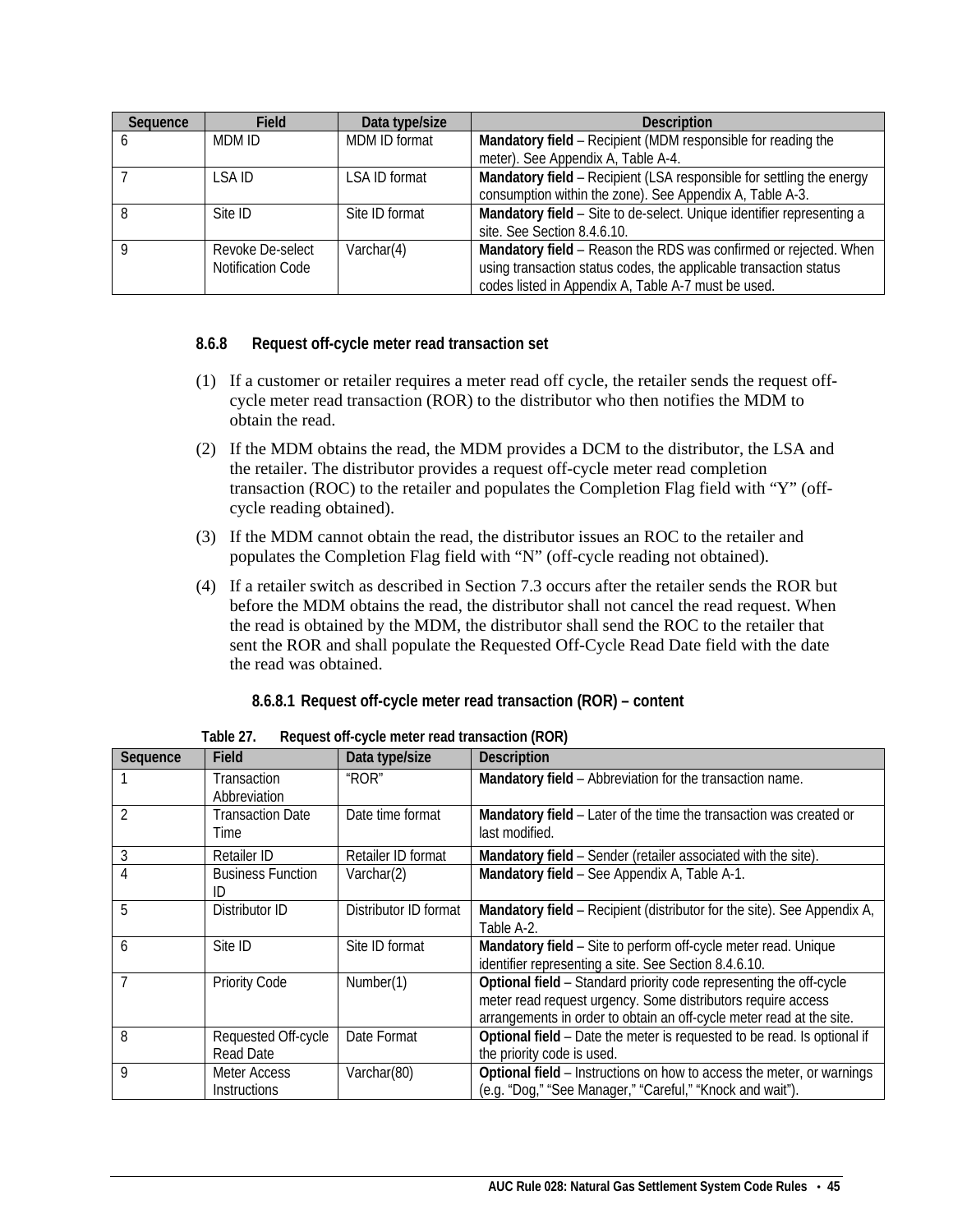## **8.6.8.2 Request off-cycle meter read completion transaction (ROC) – content**

<span id="page-51-4"></span><span id="page-51-0"></span>

| Sequence       | Field                   | Data type/size        | <b>Description</b>                                                            |
|----------------|-------------------------|-----------------------|-------------------------------------------------------------------------------|
|                | Transaction             | "ROC"                 | Mandatory field - Abbreviation for the transaction name.                      |
|                | Abbreviation            |                       |                                                                               |
| $\mathfrak{D}$ | <b>Transaction Date</b> | Date time format      | Mandatory field - Later of the time the transaction was created or            |
|                | Time                    |                       | last modified.                                                                |
| 3              | Retailer ID             | Retailer ID format    | Mandatory field – Recipient (retailer associated with the site).              |
|                | Distributor ID          | Distributor ID format | Mandatory field - Sender (distributor for the site). See Appendix A,          |
|                |                         |                       | Table A-2.                                                                    |
| 5              | Site ID                 | Site ID format        | Mandatory field - Site to perform off-cycle meter read. Unique                |
|                |                         |                       | identifier representing a site. See Section 8.4.6.10.                         |
| 6              | <b>Completion Flag</b>  | Char(1)               | Mandatory field - Indicates whether the off-cycle reading was                 |
|                |                         |                       | obtained.                                                                     |
|                |                         |                       | Values are:                                                                   |
|                |                         |                       | "Y" - Off-cycle reading obtained                                              |
|                |                         |                       | "N" - Off-cycle reading was not obtained.                                     |
| 7              | Off-cycle               | Varchar(80)           | <b>Conditional field – If completion flag = "N," this field is mandatory;</b> |
|                | Incomplete Reason       |                       | otherwise this field is [null].                                               |
| 8              | Off-cycle Read Date     | Date time format      | <b>Conditional field - If completion flag = "Y," this field is mandatory</b>  |
|                |                         |                       | and shall be populated with the date the meter is read; otherwise this        |
|                |                         |                       | field is [null].                                                              |

**Table 28. Request off-cycle meter read completion transaction (ROC)**

## <span id="page-51-2"></span><span id="page-51-1"></span>**8.7 Transaction with standard content**

The following transaction does not require electronic transmittal.

## **8.7.1 Revoke de-energize request transaction (RDR) — information requirements**

The RDR is a request and has no performance or time certainty. The distributor may not be capable of recalling or cancelling the de-energization of the site.

<span id="page-51-5"></span>

| Sequence | <b>Field</b>             | Data type/size        | <b>Description</b>                                                      |  |
|----------|--------------------------|-----------------------|-------------------------------------------------------------------------|--|
|          | Transaction              | "RDR"                 | Mandatory field - Abbreviation for the transaction name.                |  |
|          | Abbreviation             |                       |                                                                         |  |
|          | <b>Transaction Date</b>  | Date time format      | Mandatory field - Later of the time the transaction was created or      |  |
|          | Time                     |                       | last modified.                                                          |  |
|          | Retailer ID              | Retailer ID format    | Mandatory field - Sender (retailer associated with the site).           |  |
|          | <b>Business Function</b> | Varchar(2)            | Mandatory field - See Appendix A, Table A-1.                            |  |
|          | ID                       |                       |                                                                         |  |
| 5        | Distributor ID           | Distributor ID format | Mandatory field – Recipient (distributor for the site). See Appendix A, |  |
|          |                          |                       | Table A-2.                                                              |  |
| 6        | Site ID                  | Site ID format        | Mandatory field - Site to revoke de-energize. Unique identifier         |  |
|          |                          |                       | representing a site. See Section 8.4.6.10.                              |  |

**Table 29. Revoke de-energize request transaction (RDR)**

## <span id="page-51-3"></span>**8.8 Transaction status codes**

After a recipient receives a transaction, the recipient may screen the transaction for errors in the content or format of the transaction itself. The notification to the sender of the error status of the transaction should use whichever of the status codes in Table A-7, Settlement code transaction status codes, in Appendix A are appropriate for the error identified.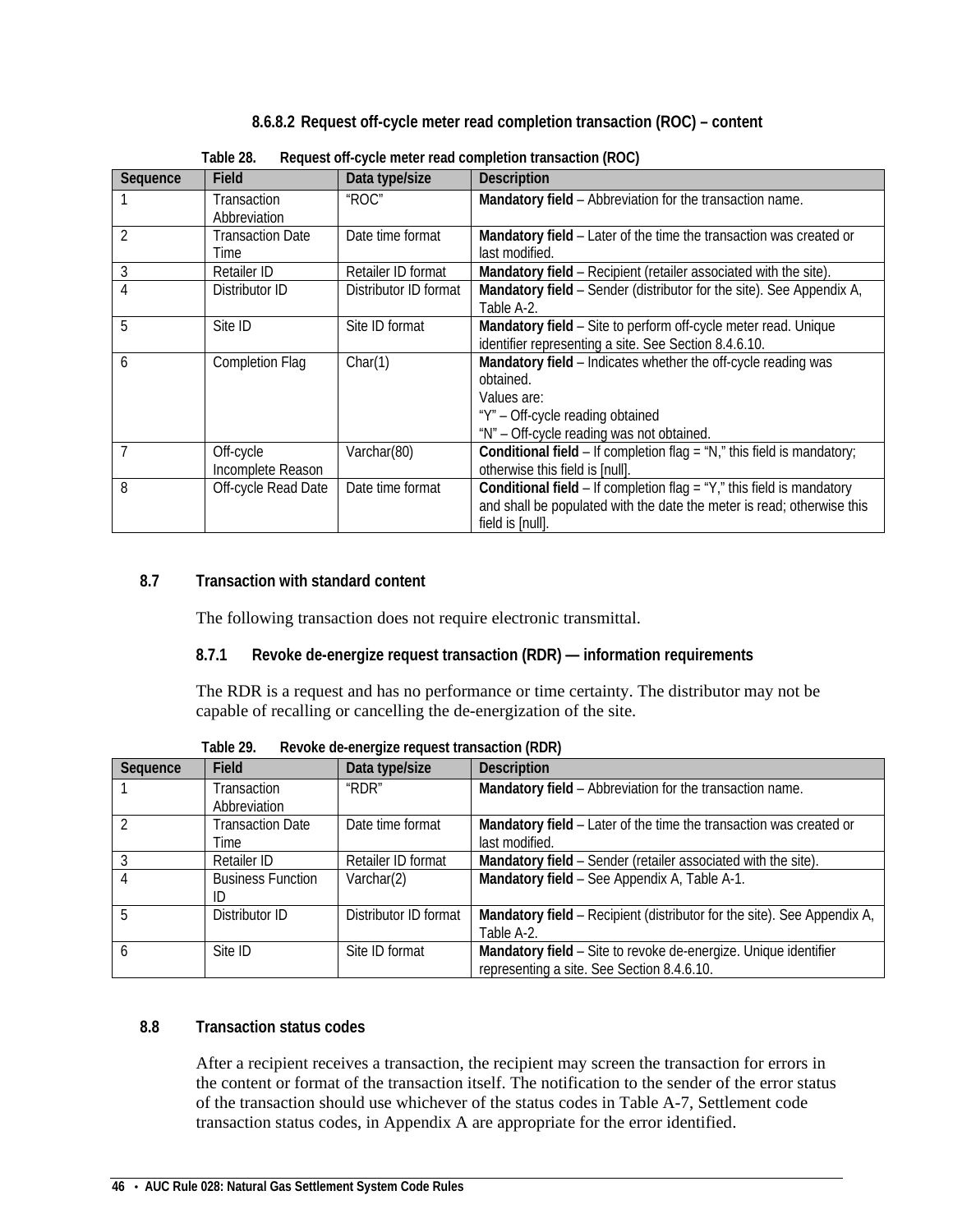## <span id="page-52-0"></span>**9 Performance standards for meter data managers operating in the province of Alberta**

## <span id="page-52-1"></span>**9.1 Overview**

The purpose of this section is to define the responsibilities and performance standards for MDMs within the province of Alberta.

## <span id="page-52-2"></span>**9.2 Roles and responsibilities**

- (1) The MDM is the entity responsible for collecting meter data, validating and correcting meter data, storing historic data and reporting data to required parties.
- (2) Accountability for accuracy of meter data shall be the responsibility of one and only one entity. Accountabilities are as follows:
	- (a) A distributor is responsible for providing a meter and all meter-related services, including the function of MDM.
	- (b) The distributor may make arrangements under which other parties perform any or all of the functions of the MDM if the arrangements do not diminish or remove the responsibility or liability of the distributor for carrying out those functions.

## <span id="page-52-3"></span>**9.3 Cumulative meter data performance standards**

The following section of the MDM performance standards deals with cumulative meters that are defined as per Industry Canada approved devices that measure and register the integral of gas quantity with respect to time. This section is also applicable to virtual metering points that are effective points of measurement that may or may not be physically locatable. Virtual metering points are the calculated values based on two or more cumulative meters.

## <span id="page-52-4"></span>**9.3.1 Data collection**

## <span id="page-52-5"></span>**9.3.1.1 Definition of approved meter reads**

An approved meter read shall be defined as any one of the four options shown below:

- (1) A physical on-site meter read obtained and validated by the MDM responsible for reading the meter.
- (2) A remote meter read performed by an automated meter reading system (AMR).
- (3) A meter read obtained by the customer and validated by the distributor.
- (4) Estimates for sites with specific conditions as specified in Section 9.3.2.2(3).

## <span id="page-52-6"></span>**9.3.1.2 Data collection elements**

As a minimum, the data captured or verified during the data collection process must contain the following data elements:

- (1) Meter number.
- (2) Date of meter read.
- (3) Reading for all valid registers from the meter.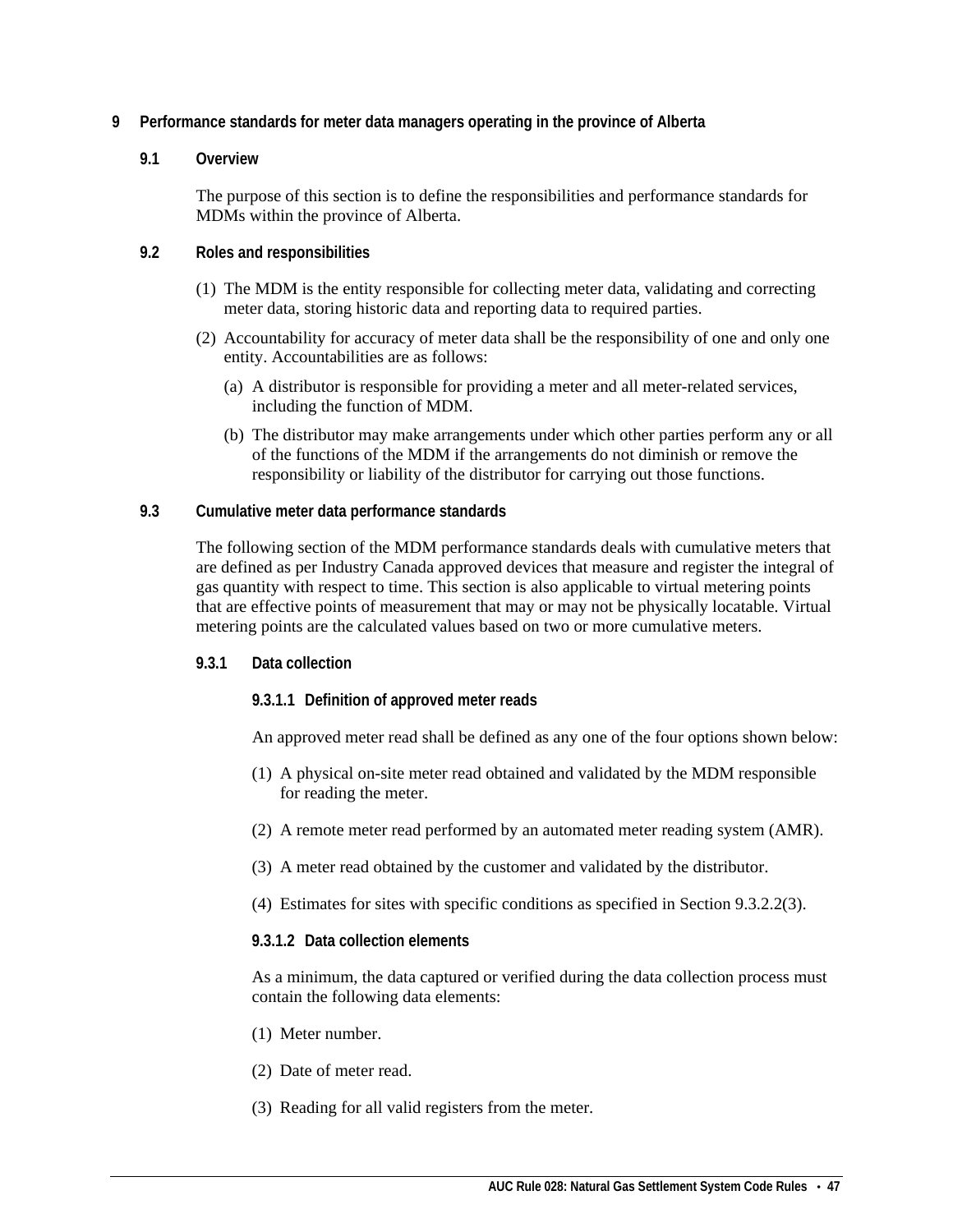## <span id="page-53-0"></span>**9.3.2 Validation of meter data**

## <span id="page-53-1"></span>**9.3.2.1 Validation tests**

The MDM shall validate all cumulative meters using the following validation tests. If the metering data passes the validation tests, the data shall be considered settlement ready and shall be provided to the designated parties as per Section 9.3.4. Metering data that fails one or more validation tests shall be verified by the MDM as specified in Section 9.3.2.2(1).

<span id="page-53-3"></span>

| Check                     | Test                                                                                             | <b>Description</b>                                                                                                                                       | Pass/fail criteria                                                                            |
|---------------------------|--------------------------------------------------------------------------------------------------|----------------------------------------------------------------------------------------------------------------------------------------------------------|-----------------------------------------------------------------------------------------------|
| Meter<br>number           | Compare meter number<br>with expected meter<br>number for site.                                  | Meter number must match<br>expected meter number.                                                                                                        | Pass: meter number = expected meter number<br>Fail: meter number $\neq$ expected meter number |
| Number of<br>dials        | Compare the number of<br>digits on meter reading<br>with expected number of<br>digits for meter. | The number of digits in<br>meter reading must be<br>equivalent to the number of<br>digits or dials on the meter<br>display.                              | Pass: no. of digits = expected no. of dials<br>Fail: no. of digits $\neq$ expected no. dials  |
| High and<br>low usage     | Compare actual usage<br>with historical usage<br>(for energy meters only).                       | MDMs will continue to use<br>their current high/low<br>validation routines. These<br>routines shall be published<br>and made available to the<br>market. | Pass: low limit < usage < high limit<br>Fail: low limit > usage > high limit                  |
| High and<br>low<br>demand | Compare average<br>demand with historical<br>demand (for demand<br>meters only).                 | MDMs will continue to use<br>their current high/low<br>validation routines. These<br>routines shall be published<br>and made available to the<br>market. | Pass: low limit < demand < high limit<br>Fail: low limit > demand > high limit                |

**Table 30. Cumulative metering validation tests**

## <span id="page-53-2"></span>**9.3.2.2 Verification, editing and estimation of data**

- (1) Verification of data
	- (a) If the meter reading fails one or more validation tests, the MDM shall verify the validity of the test failure.
	- (b) If the MDM determines that the meter data is valid, then the original meter reading shall be considered settlement ready and shall be provided as a verified and edited (VE) meter reading in the DCM.
	- (c) If the MDM determines that the data is invalid, then the MDM shall discard the failed data.
- (2) Editing of data (data replacement)
	- (a) If a previously submitted meter reading is subsequently found by the MDM to be suspect, the MDM shall submit cancellation DCM(s) for the suspect meter reading as soon as reasonably possible.
	- (b) If the cancellation DCM causes the condition where there is no reported meter reading for the past two months, then the MDM shall provide replacement data for the cancellation DCM as soon as is practicable but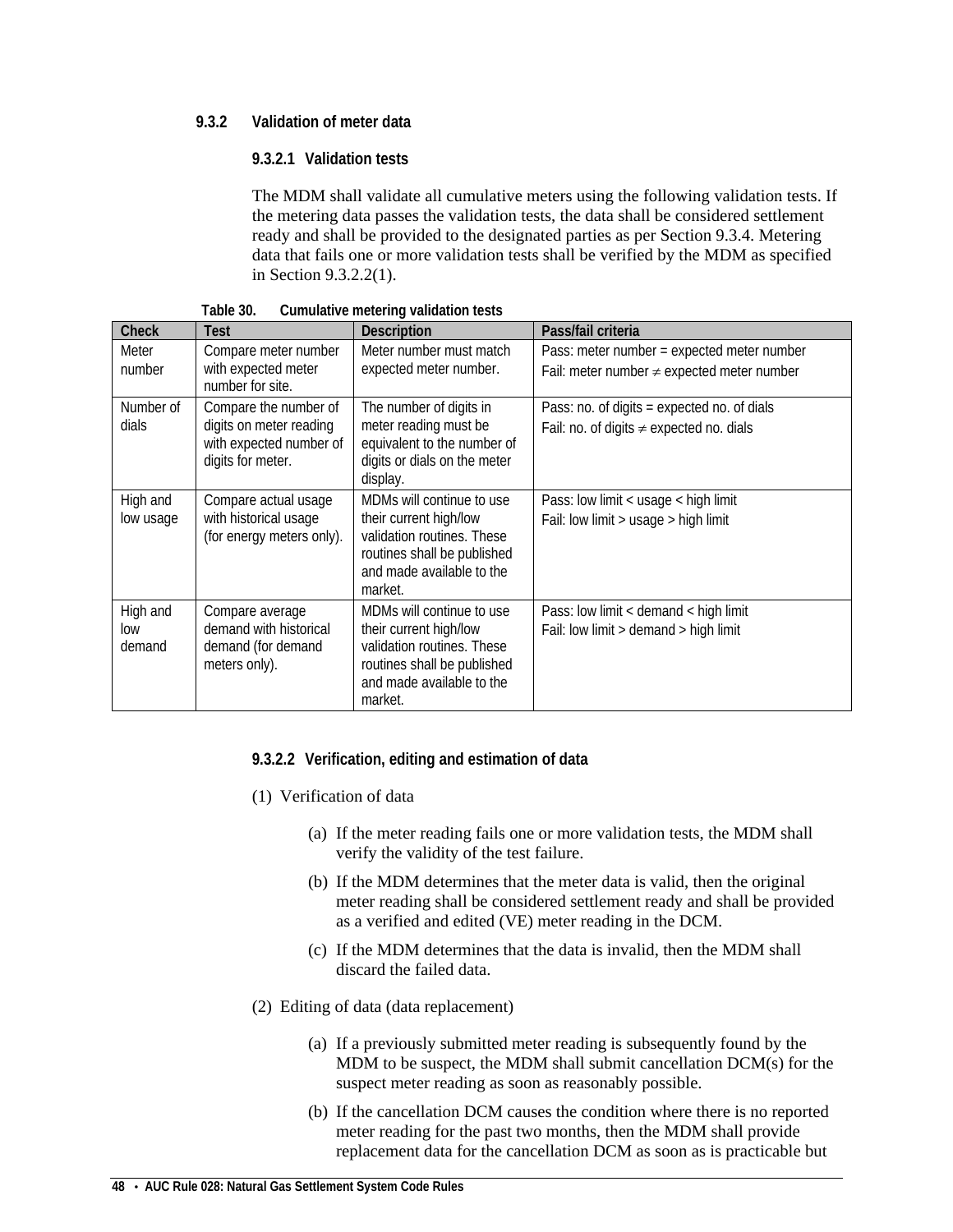in no circumstances greater than 20 business days from the date of the cancellation DCM.

- (3) Estimation of data
	- (a) Estimation of meter reading data shall take place only in these circumstances:
		- (i) where a meter has failed and the meter reading cannot be obtained by any means
		- (ii) where energy diversion or theft has occurred
		- (iii) in the event that a meter read cannot be obtained at the time that the site was energized or de-energized
	- (b) Under the circumstances specified in (a), the MDM shall provide a site-specific estimate of actual usage for the period from the last validated meter reading to a current date. The data shall be reported as estimated ("ES") meter reading in the DCM.
- <span id="page-54-0"></span>**9.3.2.3 Investigation and notification**
- (1) If a meter is found to be suspect as a result of the data verification, editing and estimation process, the MDM shall notify the owner of the meter within one business day.
- (2) The owner of the meter shall be responsible for replacing or repairing the defective meter within 20 business days from the day of notification from the MDM of a suspect cumulative meter.

## <span id="page-54-1"></span>**9.3.3 Data storage**

In addition to requirement outlined in the *Electricity and Gas Inspection Regulations*, the MDM shall store all original meter readings, validation results, estimated readings, issued DCMs and cancelled DCMs for a period of at least 24 months from the last data revision date.

## <span id="page-54-2"></span>**9.3.4 Data provision**

- (1) The MDM shall provide settlement-ready data in DCM records, as specified in Section 8.6.1.1, to the LSA and to retailers, no later than the eighth business day from the date of the meter read.
- (2) The MDM shall ensure that reporting of DCM data for a site will not generate date overlaps or leave date gaps with previously reported DCMs for that site. That is, for any valid site, the energy flow for any past single day must be accounted for in the effective time interval (as calculated from the difference between the Current Reading Date Time field and the Last Reading Date Time field) of one and only one DCM.
- (3) The reporting date in the DCM Current Reading Date Time field shall be the date the meter was actually read. If the Current Meter Dial Reading field is the same as the Last Meter Dial Reading field contained in a DCM (i.e. zero consumption), the Current Reading Date Time field may be deemed to be any date that is between the current reading date and the last reading date.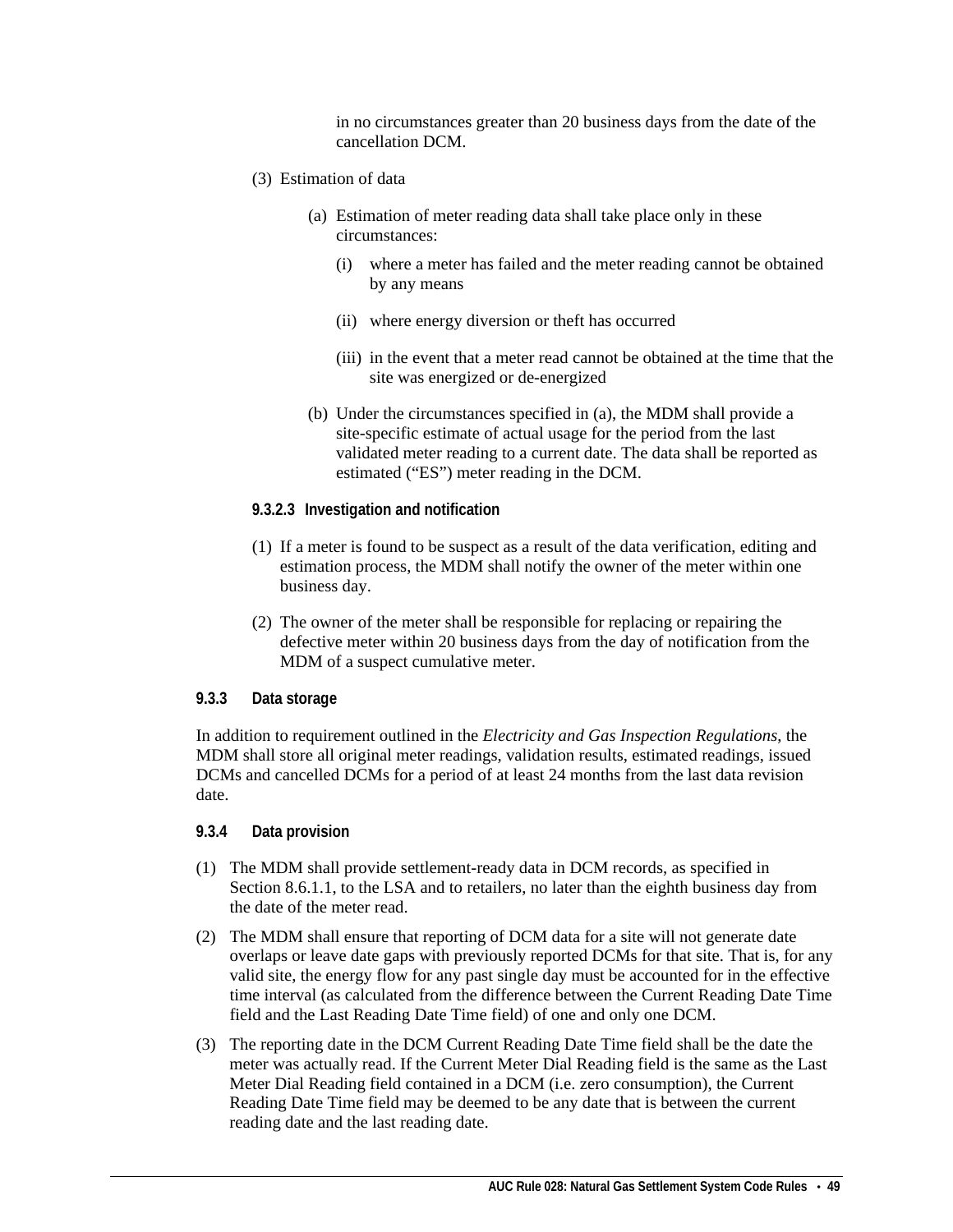(4) The reporting time in the DCM Current Reading Date Time field may, at the option of the MDM, be reported as actual meter read time or a consistently deemed meter read time between 00:00:00 and 23:59:59.

## <span id="page-55-0"></span>**10 Settlement performance reporting**

## <span id="page-55-1"></span>**10.1 Reporting requirements**

On a monthly basis the LSA will make the following reports available to the natural gas market participants and to the AUC.

## <span id="page-55-2"></span>**10.2 Site DCM information**

Each month the LSA will complete the table below related to site DCM information for each profiling class for each settlement run for each zone. For example the statistics reported for the settlement month of January would be reported in February (S1), March (S2) and May (S3).

<span id="page-55-5"></span>

| Profiling class   | Average # sites<br>without DCM | Average per cent<br>sites without DCM | Average GJ<br>consumption<br>without DCM | Average per cent<br>consumption<br>without DCM |
|-------------------|--------------------------------|---------------------------------------|------------------------------------------|------------------------------------------------|
| Profiling Class 1 |                                |                                       |                                          |                                                |
| Profiling Class 2 |                                |                                       |                                          |                                                |
| Profiling Class 3 |                                |                                       |                                          |                                                |
| Etc.              |                                |                                       |                                          |                                                |
| Total system      |                                |                                       |                                          |                                                |

## **Table 31. Site DCM information**

## <span id="page-55-3"></span>**10.3 Settlement accuracy at final settlement**

Each month the LSA will complete the table below related to settlement accuracy for each zone. Specifically, comparisons between final settlement (S3) and backcast (B1), initial monthly settlement (S1) and interim settlement (S2) will be provided. For example, the January Settlement Month statistics would be reported in May.

<span id="page-55-6"></span>

| i upit JZ.             | Schlieniert accuracy at miar schlieniert |                                     |  |  |  |
|------------------------|------------------------------------------|-------------------------------------|--|--|--|
| <b>Profiling Class</b> | Mean absolute<br>deviation (GJ)          | Mean absolute<br>per cent error (%) |  |  |  |
| Profiling Class 1      |                                          |                                     |  |  |  |
| Profiling Class 2      |                                          |                                     |  |  |  |
| Profiling Class 3      |                                          |                                     |  |  |  |
| Etc.                   |                                          |                                     |  |  |  |
| Total system           |                                          |                                     |  |  |  |

## **Table 32. Settlement accuracy at final settlement**

## <span id="page-55-4"></span>**10.4 System information**

System information relates to the gas receipts and gas deliveries for the gas distribution system in total for each zone. The LSA will provide an estimate of total system receipts for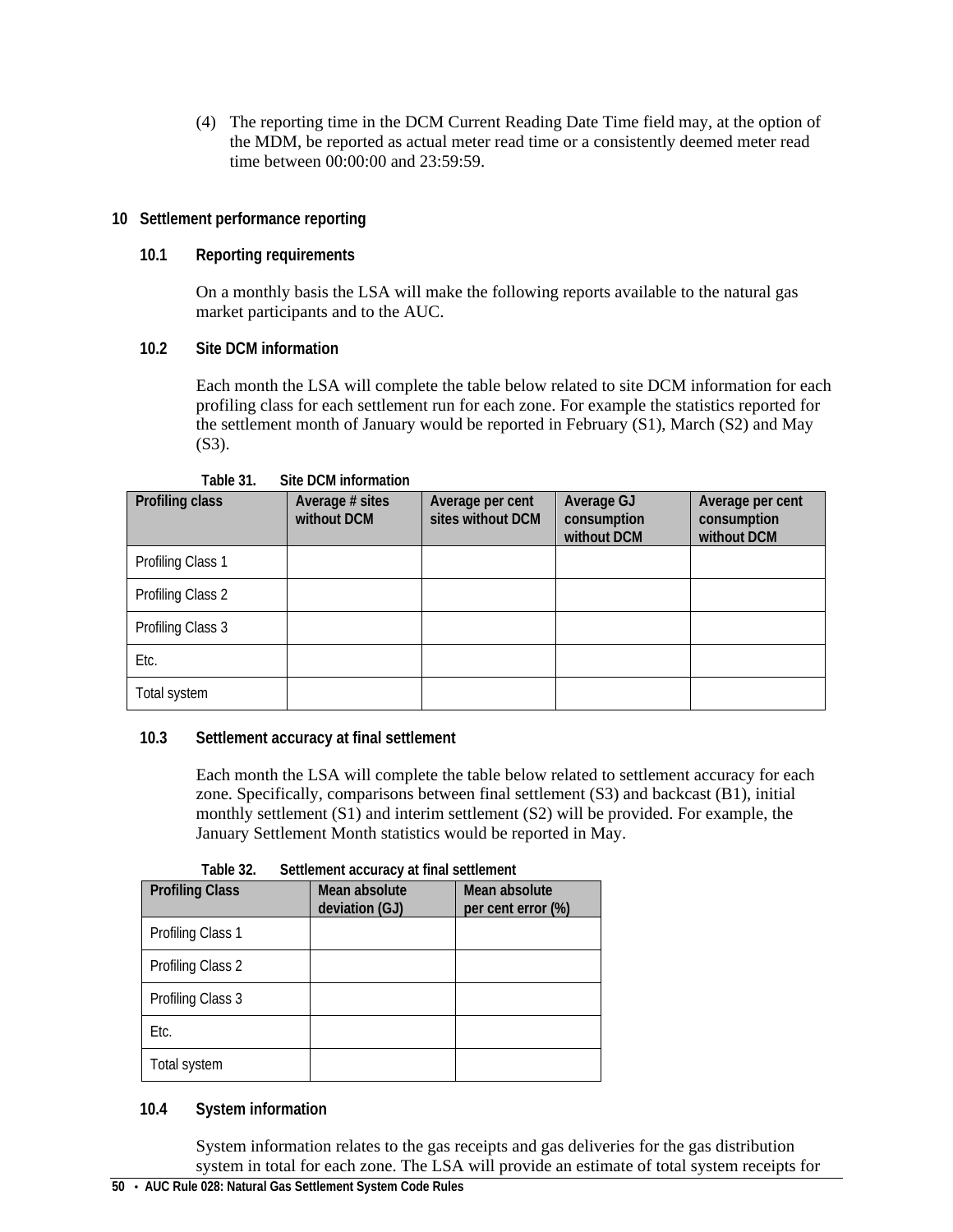each day in the settlement month and final settlement of the total system gas consumption will be provided at the time retailer final settlement (S3) is issued. For example, the statistics reported in the month of January would be for the settlement month of September. The annual system data used to derive unaccounted-for gas will be provided at the time of the unaccounted-for gas recovery rider application (per Section 4.1).

<span id="page-56-0"></span>

|       | System receipt<br>(GJ) | Final settlement (S3) system<br>data (GJ) |
|-------|------------------------|-------------------------------------------|
| Day 1 |                        |                                           |
| Day 2 |                        |                                           |
| Day 3 |                        |                                           |
| Etc.  |                        |                                           |

**Table 33. System information**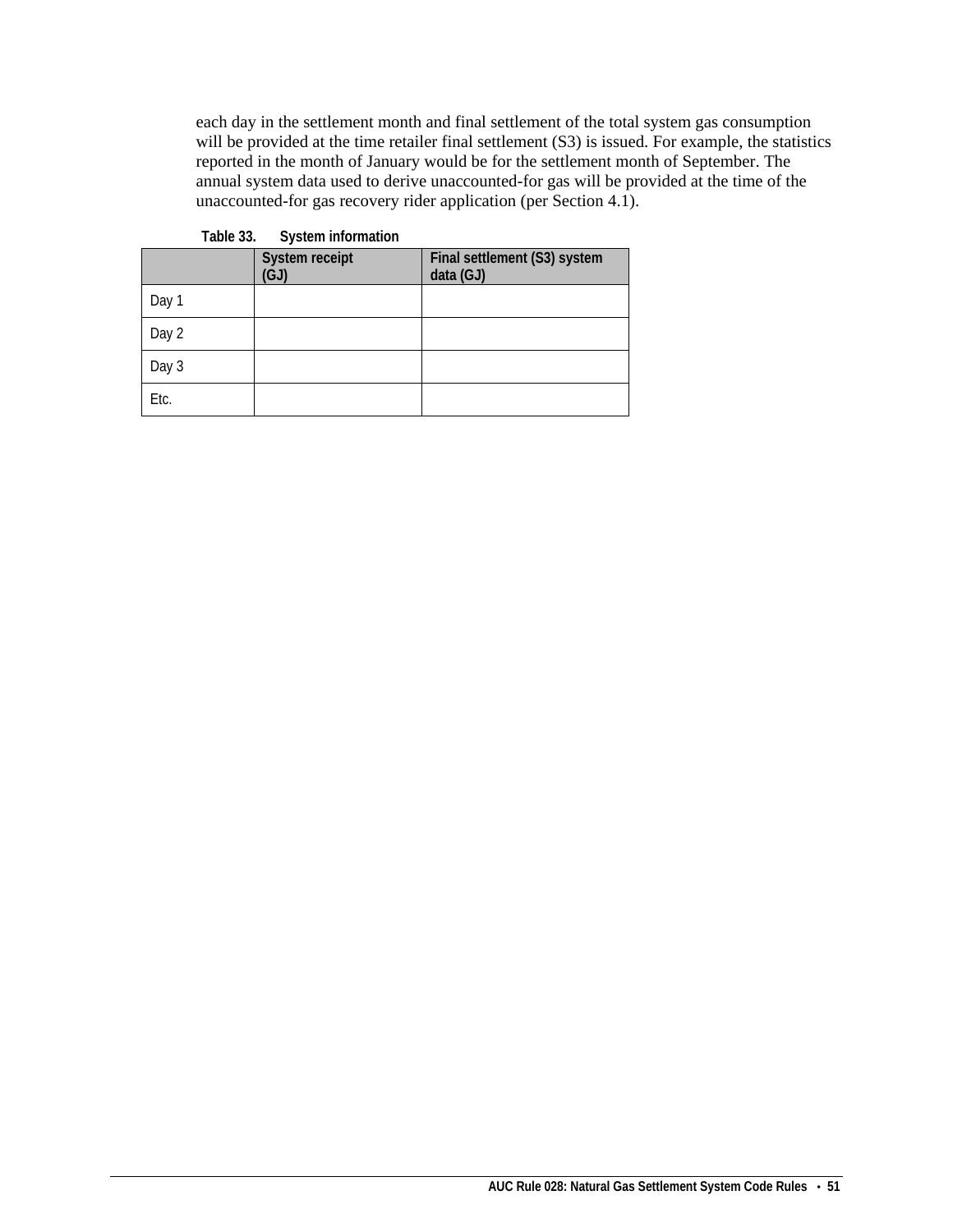# **Appendix A**

# **Supplementary Tables**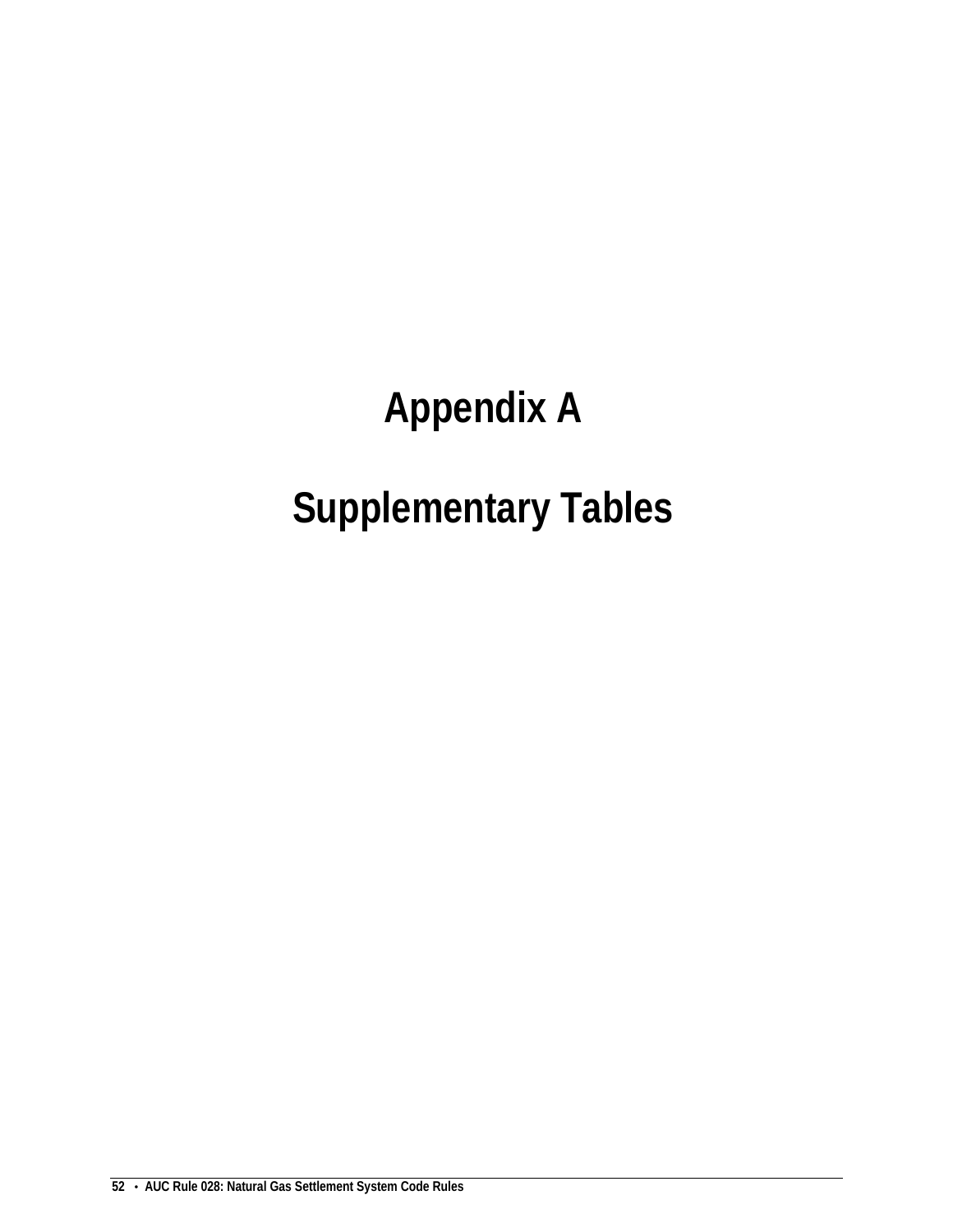## <span id="page-58-0"></span>**Appendix A – Supplementary tables**

The intent of this appendix is to facilitate any table revisions outside of the standard AUC rule-making process. In general, table revisions contemplated are those that would have little impact to natural gas market participants. Should table revisions be needed, the Commission will issue a bulletin notifying natural gas market participants.

#### <span id="page-58-1"></span>**Business function ID** Table A-1

| Code | <b>Meaning</b>          |
|------|-------------------------|
|      | Default supply provider |
|      | Competitive retailer    |
|      | Self retailer           |

#### <span id="page-58-2"></span>Table A-2 **Distributor ID**

A four-digit number uniquely represents each distributor operating within Alberta.

| Distributor ID | Name of distributor    | Active       | <b>Expiry</b> |
|----------------|------------------------|--------------|---------------|
| 0001           | ATCO Gas North         | Jan 01, 2001 | Jan 01, 2099  |
| 0003           | ATCO Gas South         | Jan 01, 2001 | Jan 01, 2099  |
| 0007           | AltaGas Utilities Inc. | Jan 01, 2001 | Jan 01, 2099  |

#### <span id="page-58-3"></span>Table A-3 **Load settlement agent (LSA) ID**

A four-digit number uniquely represents each load settlement agent (LSA) operating within Alberta.

| LSA ID | Settlement zone                   | LSA name               | Active       | Expiry       |
|--------|-----------------------------------|------------------------|--------------|--------------|
| 1001   | ATCO Gas North and ATCO Gas South | ATCO Gas               | Jan 01, 2001 | Dec 31, 2099 |
| 1007   | AltaGas Utilities Inc.            | AltaGas Utilities Inc. | Jan 01, 2001 | Dec 31, 2099 |

#### <span id="page-58-4"></span>Table A-4 **Meter data manager (MDM) ID**

A four-digit number uniquely represents each meter data management company operating within Alberta.

| <b>MDM ID</b> | <b>MDM</b> name        | Active       | <b>Expiry</b> |
|---------------|------------------------|--------------|---------------|
| 2001          | ATCO                   | Jan 01, 2001 | Dec 31, 2099  |
| 2007          | AltaGas Utilities Inc. | Jan 01, 2001 | Dec 31, 2099  |

#### <span id="page-58-5"></span>Table A-5 **Zone ID**

A four-digit number that uniquely represents each gas distribution zone. The ID is assigned by the LSA.

| Zone ID | Zone name                        | Active       | <b>Expiry</b> |
|---------|----------------------------------|--------------|---------------|
| 0101    | ATCO Gas North distribution zone | Jan 01, 2001 | Dec 31, 2099  |
| 0103    | ATCO Gas South distribution zone | Jan 01, 2001 | Dec 31, 2099  |
| 2601    | AltaGas Utilities Inc.           | Jan 01, 2001 | Dec 31, 2099  |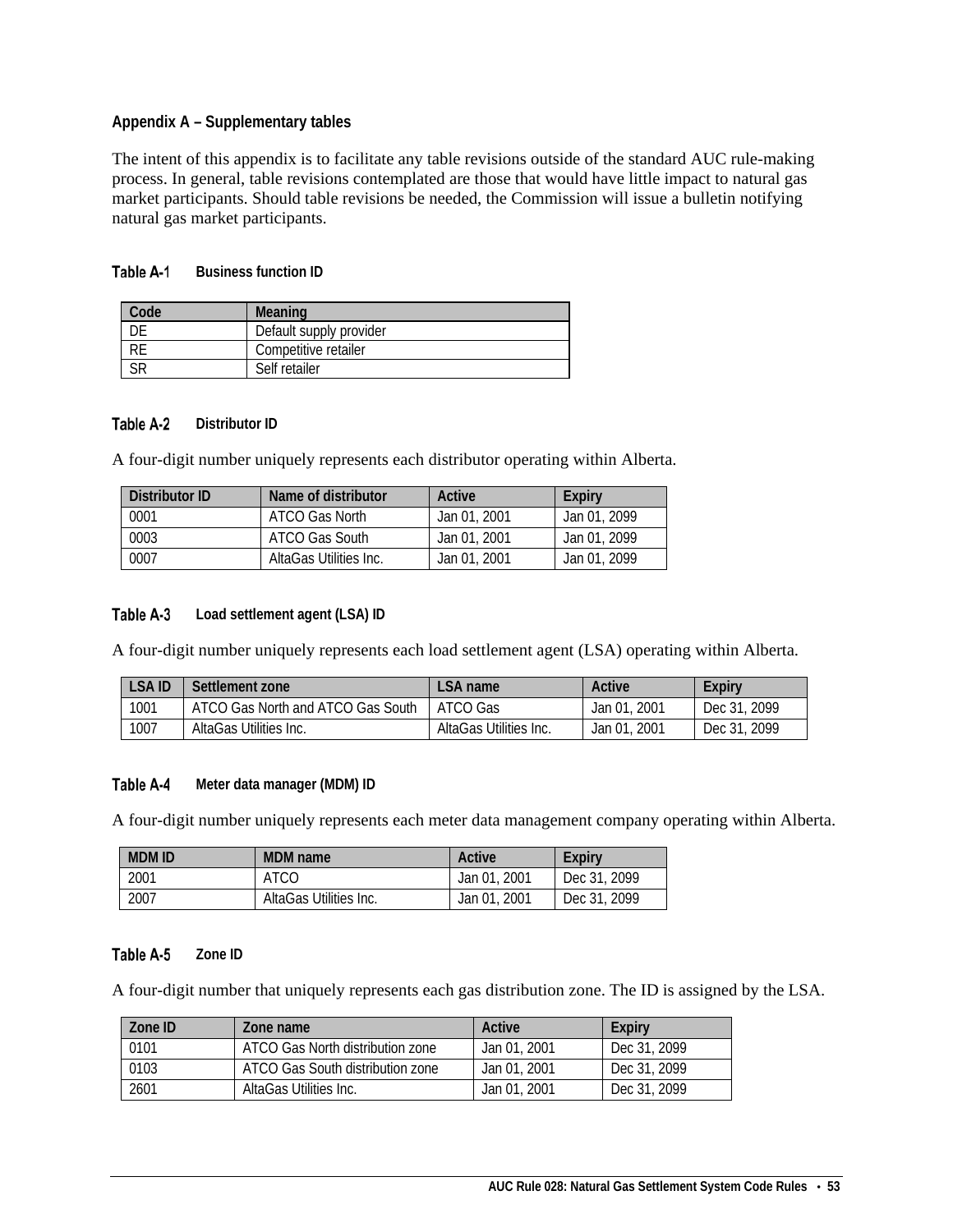#### <span id="page-59-0"></span>Table A-6 **DCM status flag codes**

The following data status flag codes are mandatory for inclusion with all DCMs:

| Code      | Meaning                                                            |
|-----------|--------------------------------------------------------------------|
| <b>ME</b> | Passed the MDM's validation tests                                  |
| VE        | Failed the MDM's validation tests, but passed verification process |
|           | Estimated                                                          |

#### <span id="page-59-1"></span>Table A-7 **Settlement code transaction status codes**

Natural gas market participants' systems must only use NGSSC status codes related to the specific transaction(s) they are linked to. Transaction status code "0027" (Other - call distributor for details) should not be used in place of any of the listed transaction status codes unless no suitable code is found.

## **Universal transaction status codes**

| Status code | <b>Description</b>               | Transaction | Sender                          | Recipient |
|-------------|----------------------------------|-------------|---------------------------------|-----------|
| 0000        | Transaction successful           | All         | Distributor, LSA,<br>MDM        | Retailer  |
| 0001        | Invalid transaction abbreviation | All         | Distributor, LSA,<br><b>MDM</b> | Retailer  |
| 0002        | Invalid date time format         | All         | Distributor, LSA.<br><b>MDM</b> | Retailer  |

## **Enrolment/de-enrolment transaction status codes**

| Status code | Description                                            | <b>Transaction</b> | Sender             | Recipient |
|-------------|--------------------------------------------------------|--------------------|--------------------|-----------|
| 0005        | Invalid retailer ID                                    | SRN, DSN, RDN      | Distributor, LSA   | Retailer  |
| 0006        | Invalid retailer ID - not eligible for new<br>switches | <b>SRN</b>         | <b>LSA</b>         | Retailer  |
| 0007        | Invalid retailer ID - not valid for this distributor   | <b>SRN</b>         | <b>LSA</b>         | Retailer  |
| 0008        | Invalid retailer ID for site                           | SRN, DSN, RDN      | <b>Distributor</b> | Retailer  |
| 0011        | Invalid distributor ID                                 | DSN, RDN           | Distributor        | Retailer  |
| 0012        | Invalid distributor ID for site                        | DSN, RDN           | <b>Distributor</b> | Retailer  |
| 0013        | Invalid site ID                                        | SRN, DSN, RDN      | Distributor, LSA   | Retailer  |
| 0014        | Site already enrolled with this retailer               | <b>SRN</b>         | <b>LSA</b>         | Retailer  |
| 0015        | Site ID has been removed from the site<br>catalogue    | SRN, DSN, RDN      | Distributor, LSA   | Retailer  |
| 0016        | Site not allowed to switch                             | <b>SRN</b>         | <b>LSA</b>         | Retailer  |
| 0017        | Switch has already been processed for site             | <b>SRN</b>         | <b>LSA</b>         | Retailer  |
| 0018        | Invalid priority code                                  | <b>SRN</b>         | <b>LSA</b>         | Retailer  |
| 0021        | Transaction Status Code field must be blank            | <b>SRN</b>         | <b>LSA</b>         | Retailer  |
| 0022        | Business Function ID field must be blank               | SRN, DSN, RDN      | Distributor, LSA   | Retailer  |
| 0024        | Invalid number of fields in the transaction            | SRN, DSN, RDN      | Distributor, LSA   | Retailer  |
| 0026        | Invalid business function ID                           | SRN, RDN           | Distributor, LSA   | Retailer  |
| 0027        | Other - call distributor for details                   | SRN, DSN, RDN      | Distributor, LSA   | Retailer  |
| 0051        | Valid update customer information not<br>received      | SRN, DSN           | Distributor, LSA   | Retailer  |
| 0190        | Retailer Account Number field too long                 | <b>SRN</b>         | <b>LSA</b>         | Retailer  |
| 0191        | Retailer Reference Number field too long               | <b>SRN</b>         | <b>LSA</b>         | Retailer  |
| 0198        | Requested de-select date greater than<br>60 days       | <b>DSN</b>         | <b>LSA</b>         | Retailer  |
| 0200        | Invalid de-select reason                               | <b>DSN</b>         | <b>LSA</b>         | Retailer  |
| 0201        | Invalid requested de-select date - format,<br>length   | <b>DSN</b>         | <b>LSA</b>         | Retailer  |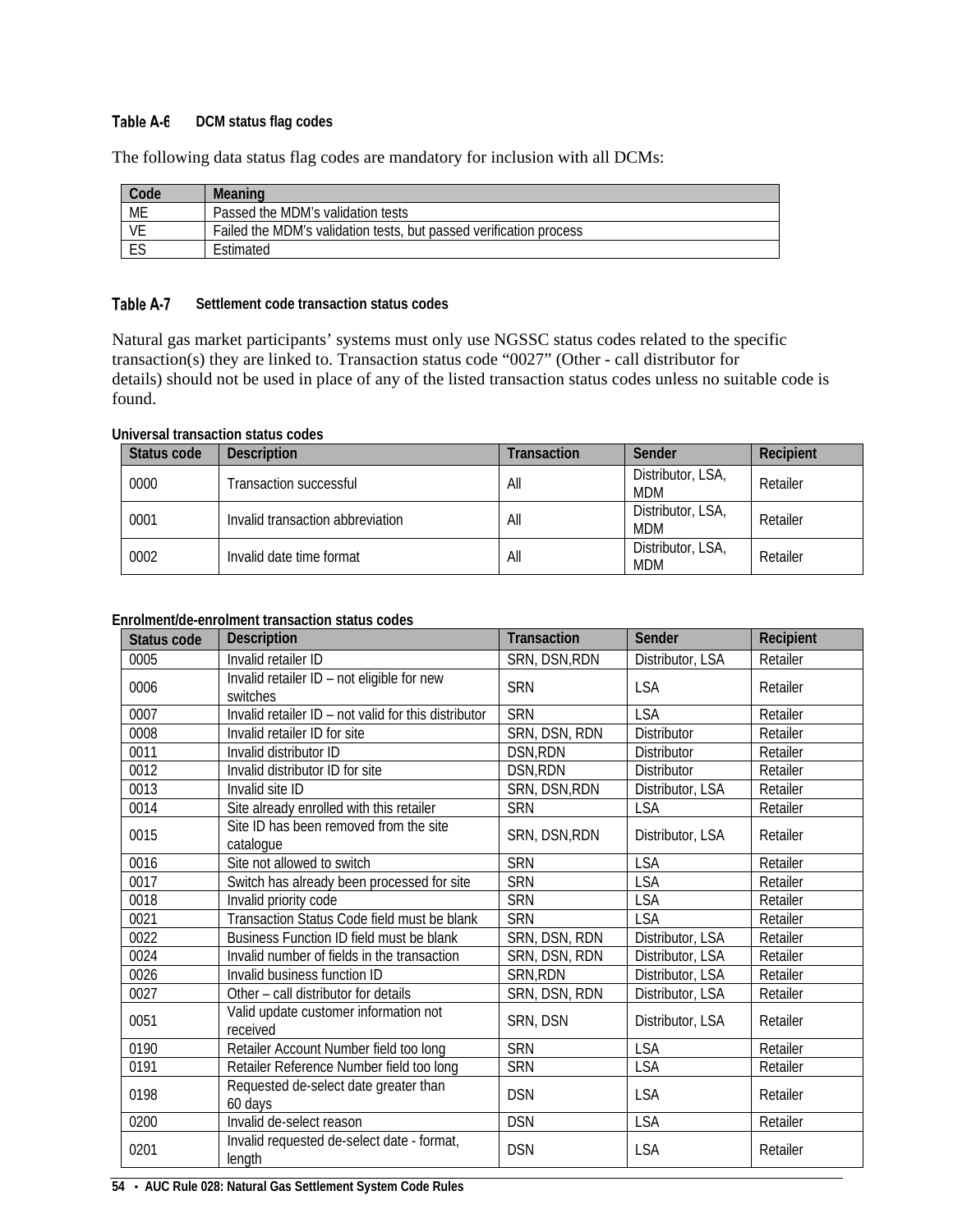| Status code | <b>Description</b>                                                     | <b>Transaction</b> | Sender             | Recipient |
|-------------|------------------------------------------------------------------------|--------------------|--------------------|-----------|
| 0202        | Already de-selected                                                    | <b>DSN</b>         | <b>LSA</b>         | Retailer  |
| 0551        | Profiling Class field invalid - format, length,<br>missing             | <b>SRN</b>         | <b>LSA</b>         | Retailer  |
| 1002        | Loss Group Code field invalid - format, length,<br>missing             | <b>SRN</b>         | <b>LSA</b>         | Retailer  |
| 1003        | Enrolment Notification Code field invalid -<br>format, length, missing | <b>SRN</b>         | <b>LSA</b>         | Retailer  |
| 1004        | Retailer Account Number field invalid - format,<br>length              | <b>SRN</b>         | <b>LSA</b>         | Retailer  |
| 1005        | Energized Indicator field invalid - format,<br>length                  | <b>SRN</b>         | <b>LSA</b>         | Retailer  |
| 1052        | Switch Date field invalid - format, length                             | <b>SRN</b>         | <b>LSA</b>         | Retailer  |
| 1209        | De-select not requested                                                | <b>RDN</b>         | <b>Distributor</b> | Retailer  |
| 1230        | De-select cancellation too late                                        | <b>RDN</b>         | Distributor        | Retailer  |
| 1231        | De-select not in progress                                              | <b>RDN</b>         | Distributor        | Retailer  |
| 8518        | Pending enrolment already exists for site                              | <b>RDN</b>         | Distributor        | Retailer  |
| 8719        | Invalid retailer certification level for transaction                   | <b>SRN</b>         | <b>Distributor</b> | Retailer  |
| 8720        | Site is not enrollable                                                 | <b>SRN</b>         | <b>Distributor</b> | Retailer  |

## **MDM transaction status codes**

| <b>Status code</b> | <b>Description</b>                                          | <b>Transaction</b> | Sender     | Recipient                |
|--------------------|-------------------------------------------------------------|--------------------|------------|--------------------------|
| 0003               | Invalid MDM ID                                              | <b>DCM</b>         | <b>MDM</b> | Retailer,<br>distributor |
| 0004               | Invalid MDM ID for site                                     | <b>DCM</b>         | <b>MDM</b> | Retailer,<br>distributor |
| 0005               | Invalid retailer ID                                         | <b>DCM</b>         | <b>MDM</b> | Retailer,<br>distributor |
| 0008               | Invalid retailer ID for site                                | <b>DCM</b>         | <b>MDM</b> | Retailer,<br>distributor |
| 0009               | Invalid LSA ID                                              | <b>DCM</b>         | <b>MDM</b> | Retailer,<br>distributor |
| 0013               | Invalid site ID                                             | <b>DCM</b>         | <b>MDM</b> | Retailer,<br>distributor |
| 0020               | Invalid socket ID                                           | <b>DCM</b>         | <b>MDM</b> | Retailer,<br>distributor |
| 0021               | Transaction Status Code field must be blank                 | <b>DCM</b>         | <b>MDM</b> | Retailer,<br>distributor |
| 0022               | Business function ID field must be blank                    | <b>DCM</b>         | <b>MDM</b> | Retailer,<br>distributor |
| 0024               | Invalid number of fields in the transaction                 | <b>DCM</b>         | <b>MDM</b> | Retailer,<br>distributor |
| 0026               | Invalid business function ID                                | <b>DCM</b>         | <b>MDM</b> | Retailer,<br>distributor |
| 0196               | Invalid meter information                                   | <b>DCM</b>         | <b>MDM</b> | Retailer,<br>distributor |
| 0501               | Meter Number field invalid - format, length                 | <b>DCM</b>         | <b>MDM</b> | Retailer,<br>distributor |
| 0504               | Measured Demand field invalid - format,<br>length, missing  | <b>DCM</b>         | <b>MDM</b> | Retailer,<br>distributor |
| 0505               | Last Reading Date Time field invalid - format,<br>length    | <b>DCM</b>         | <b>MDM</b> | Retailer,<br>distributor |
| 0506               | Current Reading Date Time field invalid -<br>format, length | <b>DCM</b>         | <b>MDM</b> | Retailer,<br>distributor |
| 0507               | Last Meter Dial Reading field invalid - format,<br>length   | <b>DCM</b>         | <b>MDM</b> | Retailer,<br>distributor |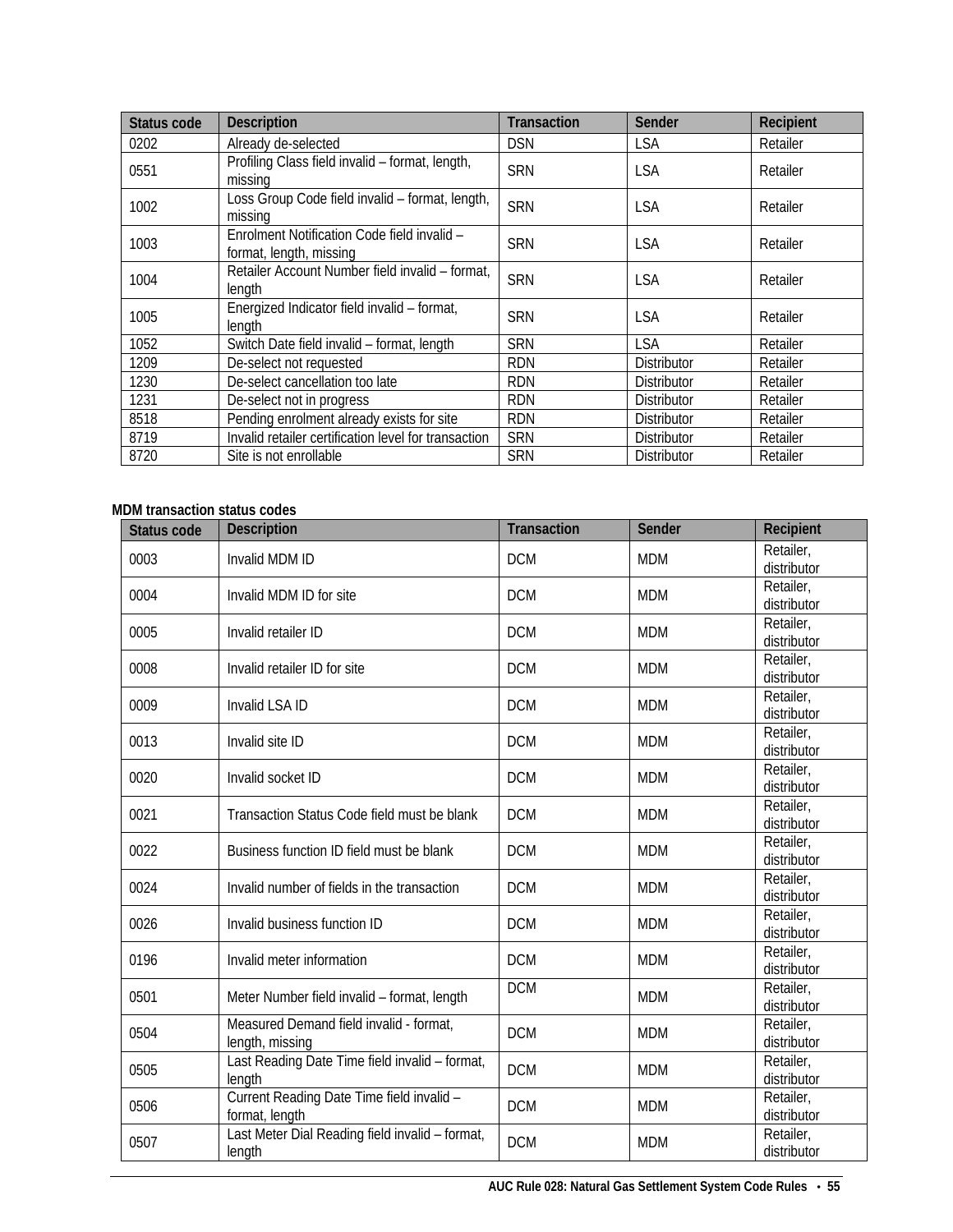| Status code | <b>Description</b>                                                            | <b>Transaction</b> | Sender     | Recipient                |
|-------------|-------------------------------------------------------------------------------|--------------------|------------|--------------------------|
| 0508        | Current Meter Dial Reading field invalid -<br>format, length                  | <b>DCM</b>         | <b>MDM</b> | Retailer,<br>distributor |
| 0511        | Billing Multiplier field invalid - format, length,<br>missing                 | <b>DCM</b>         | <b>MDM</b> | Retailer,<br>distributor |
| 0515        | Record Status field invalid - format, length                                  | <b>DCM</b>         | <b>MDM</b> | Retailer,<br>distributor |
| 0516        | Cumulative meter read to be cancelled does<br>not exist                       | <b>DCM</b>         | <b>MDM</b> | Retailer,<br>distributor |
| 0517        | Fields differ from original meter read, cancel<br>aborted                     | <b>DCM</b>         | <b>MDM</b> | Retailer,<br>distributor |
| 0518        | Use of one of the meter read dates would<br>create an overlap                 | <b>DCM</b>         | <b>MDM</b> | Retailer,<br>distributor |
| 0519        | Records with a "CA" status encountered after<br>regular reads, cancel aborted | <b>DCM</b>         | <b>MDM</b> | Retailer,<br>distributor |
| 0520        | Meter read values and consumption cannot be<br>negative                       | <b>DCM</b>         | <b>MDM</b> | Retailer,<br>distributor |
| 0561        | Demand Status field invalid - format, length                                  | <b>DCM</b>         | <b>MDM</b> | Retailer,<br>distributor |
| 0562        | Consumption Status field invalid - format,<br>length                          | <b>DCM</b>         | <b>MDM</b> | Retailer,<br>distributor |

## **Distributor transaction status codes**

| <b>Status code</b> | <b>Description</b>                                                           | <b>Transaction</b> | Sender             | Recipient |
|--------------------|------------------------------------------------------------------------------|--------------------|--------------------|-----------|
| 0005               | Invalid retailer ID                                                          | DEF, ENF           | Distributor        | Retailer  |
| 0008               | Invalid retailer ID for site                                                 | DEF, ENF           | Distributor        | Retailer  |
| 0011               | Invalid distributor ID                                                       | DEF, ENF           | <b>Distributor</b> | Retailer  |
| 0013               | Invalid site ID                                                              | DEF, ENF           | Distributor        | Retailer  |
| 0018               | Invalid priority code                                                        | DEF, ENF           | Distributor        | Retailer  |
| 0024               | Invalid number of fields in the transaction                                  | DEF, ENF           | Distributor        | Retailer  |
| 0026               | Invalid business function ID                                                 | DEF, ENF           | Distributor        | Retailer  |
| 0027               | Other - call distributor for details                                         | DEF, ENF           | <b>Distributor</b> | Retailer  |
| 1200               | Already de-energized                                                         | <b>DEF</b>         | Distributor        | Retailer  |
| 1201               | Requested De-energize Date field invalid -<br>format, length, missing        | <b>DEF</b>         | <b>Distributor</b> | Retailer  |
| 1202               | Requested De-energize Reason Code field<br>invalid - format, length, missing | <b>DEF</b>         | Distributor        | Retailer  |
| 1203               | Already energized                                                            | <b>ENF</b>         | Distributor        | Retailer  |
| 1204               | Requested Energize Date field invalid -<br>format, length, missing           | <b>ENF</b>         | <b>Distributor</b> | Retailer  |
| 1205               | Distributor does not have infrastructure/not<br>ready                        | <b>ENF</b>         | <b>Distributor</b> | Retailer  |
| 1206               | De-energize not requested                                                    | RDR                | Distributor        | Retailer  |
| 1208               | Requested Off-cycle Read Date field invalid -<br>format, length, missing     | <b>ROC</b>         | <b>Distributor</b> | Retailer  |
| 1210               | Customer - access refused                                                    | DEF, ENF           | Distributor        | Retailer  |
| 1212               | Contact name missing or incorrect                                            | DEF, ENF           | Distributor        | Retailer  |
| 1213               | Contact phone number missing or invalid                                      | DEF, ENF           | Distributor        | Retailer  |
| 1215               | Request date cannot be in the past                                           | DEF, ENF           | Distributor        | Retailer  |
| 1216               | Incorrect premises                                                           | DEF, ENF           | Distributor        | Retailer  |
| 1217               | Distributor - no access to site                                              | DEF, ENF           | Distributor        | Retailer  |
| 1218               | No longer required                                                           | DEF, ENF           | Distributor        | Retailer  |
| 1220               | Site locked for CONP                                                         | <b>ENF</b>         | Distributor        | Retailer  |
| 1221               | Work volume exceeded                                                         | <b>DEF</b>         | Distributor        | Retailer  |
| 1222               | Customer safety/critical impact to customer                                  | DEF, ENF           | Distributor        | Retailer  |
| 1223               | Customer not moving                                                          | <b>DEF</b>         | Distributor        | Retailer  |

**56** • **AUC Rule 028: Natural Gas Settlement System Code Rules**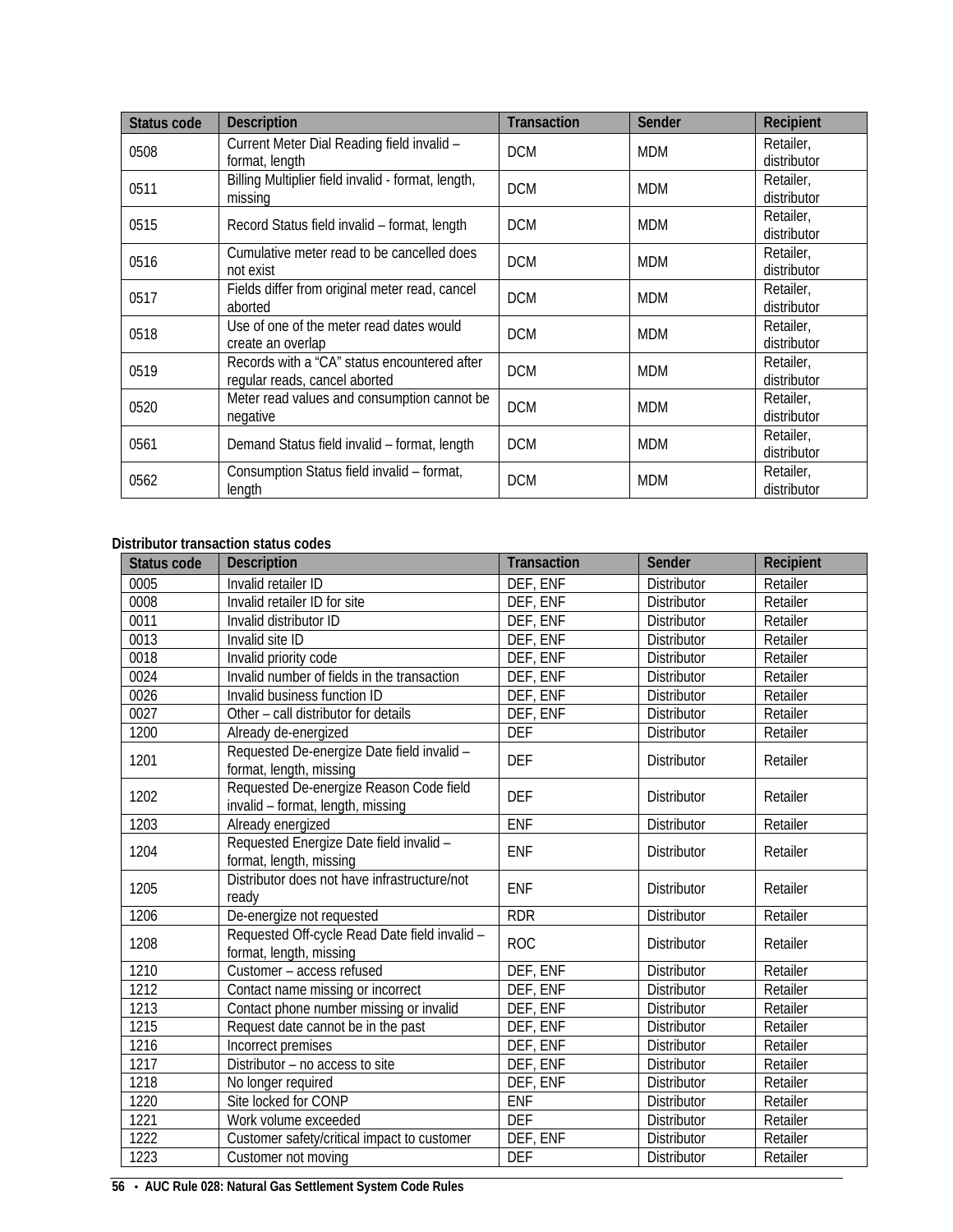| Status code | <b>Description</b>                                 | <b>Transaction</b> | <b>Sender</b>      | Recipient |
|-------------|----------------------------------------------------|--------------------|--------------------|-----------|
| 1225        | More than one customer affected                    | <b>DEF</b>         | <b>Distributor</b> | Retailer  |
| 1226        | New customer                                       | <b>DEF</b>         | <b>Distributor</b> | Retailer  |
| 1304        | Customer construction not completed                | <b>ENF</b>         | <b>Distributor</b> | Retailer  |
| 1306        | Meter base or meter socket issue/damage            | <b>ENF</b>         | <b>Distributor</b> | Retailer  |
| 1317        | Duplicate work order request                       | DEF, ENF           | <b>Distributor</b> | Retailer  |
| 1323        | Seasonal/temperature disconnect policy in<br>place | <b>DEF</b>         | <b>Distributor</b> | Retailer  |
| 1401        | Temperature outside limits                         | <b>DEF</b>         | <b>Distributor</b> | Retailer  |
| 1402        | Disconnect warning notice left at site             | <b>DEF</b>         | <b>Distributor</b> | Retailer  |
| 8701        | Message to distributor is too long                 | DEF, ENF           | <b>Distributor</b> | Retailer  |
| 8755        | Tampering                                          | <b>ENF</b>         | <b>Distributor</b> | Retailer  |
| 8760        | Distributor safety                                 | DEF, ENF           | <b>Distributor</b> | Retailer  |
| 8763        | CONP - paid, receipt shown                         | <b>DEF</b>         | <b>Distributor</b> | Retailer  |
| 8764        | Wrong de-energize reason code received             | <b>DEF</b>         | <b>Distributor</b> | Retailer  |

## **UCI transaction status codes - customer information**

| Status code | <b>Description</b>                                                      | <b>Transaction</b> | Sender   | Recipient          |
|-------------|-------------------------------------------------------------------------|--------------------|----------|--------------------|
| 0061        | Customer first and last names not allowed<br>with customer company name | UCI                | Retailer | <b>Distributor</b> |
| 0062        | Customer Company Name field too long                                    | UCI                | Retailer | <b>Distributor</b> |
| 0063        | Customer first name required                                            | UCI                | Retailer | <b>Distributor</b> |
| 0064        | Customer First Name field too long                                      | UCI                | Retailer | <b>Distributor</b> |
| 0065        | Customer last name required                                             | UCI                | Retailer | <b>Distributor</b> |
| 0066        | Customer Last Name field too long                                       | UCI                | Retailer | Distributor        |
| 0068        | Customer name required                                                  | UCI                | Retailer | Distributor        |
| 0069        | Mailing Address City is required                                        | UCI                | Retailer | Distributor        |
| 0070        | Mailing Address City field too long                                     | UCI                | Retailer | Distributor        |
| 0071        | Invalid mailing address city quadrant                                   | UCI                | Retailer | Distributor        |
| 0072        | Mailing Address Compartment field too long                              | UCI                | Retailer | Distributor        |
| 0073        | Mailing address country is required                                     | UCI                | Retailer | Distributor        |
| 0074        | Invalid mailing address country                                         | UCI                | Retailer | Distributor        |
| 0075        | Customer mailing address required                                       | UCI                | Retailer | Distributor        |
| 0076        | Invalid mailing address combination                                     | UCI                | Retailer | Distributor        |
| 0080        | Foreign Mailing Address field too long                                  | UCI                | Retailer | Distributor        |
| 0084        | Invalid mailing address general delivery<br>indicator                   | UCI                | Retailer | <b>Distributor</b> |
| 0085        | Mailing Address House Number field too long                             | UCI                | Retailer | <b>Distributor</b> |
| 0086        | Mailing address house number required                                   | UCI                | Retailer | <b>Distributor</b> |
| 0087        | Mailing Address Letter Carrier Depot field too<br>long                  | UCI                | Retailer | Distributor        |
| 0088        | Mailing Address Lot ID field too long                                   | <b>UCI</b>         | Retailer | <b>Distributor</b> |
| 0089        | Mailing Address Mobile Route field too long                             | UCI                | Retailer | Distributor        |
| 0090        | Mailing Address Post Office Box field too long                          | UCI                | Retailer | Distributor        |
| 0091        | Mailing Address Post-Road Number field too<br>long                      | UCI                | Retailer | <b>Distributor</b> |
| 0092        | Mailing address post-road number required                               | UCI                | Retailer | <b>Distributor</b> |
| 0093        | Invalid mailing address postal code/ zip code<br>format                 | UCI                | Retailer | <b>Distributor</b> |
| 0094        | Mailing Address Pre-Road Number field too<br>long                       | UCI                | Retailer | <b>Distributor</b> |
| 0095        | Mailing address pre-road number required                                | UCI                | Retailer | Distributor        |
| 0096        | Invalid mailing address Province / State Code                           | UCI                | Retailer | Distributor        |
| 0097        | Mailing address Province / State Code is<br>required                    | UCI                | Retailer | <b>Distributor</b> |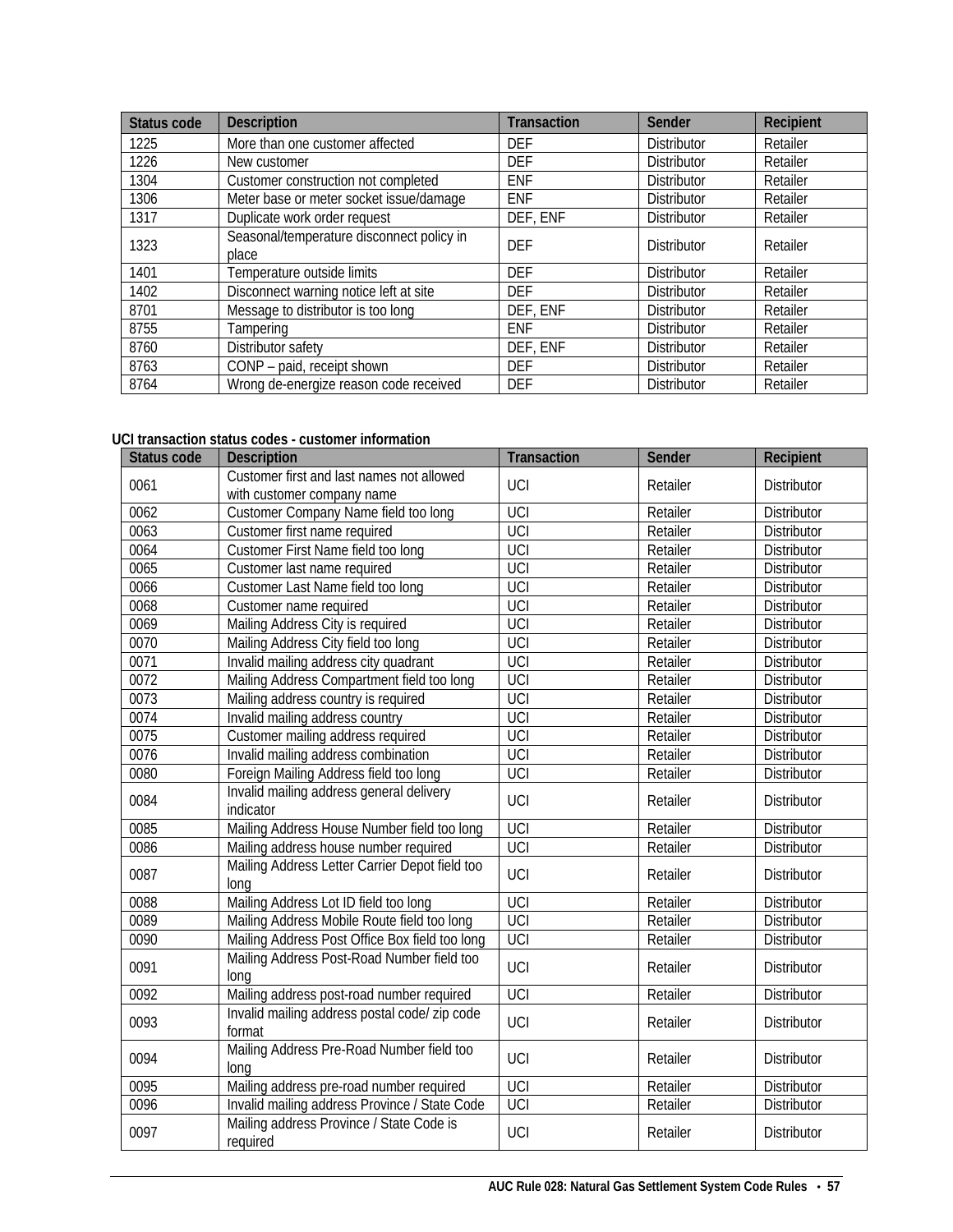| Status code | <b>Description</b>                                                                       | <b>Transaction</b> | Sender   | Recipient          |
|-------------|------------------------------------------------------------------------------------------|--------------------|----------|--------------------|
| 0098        | Mailing Address Retail Postal Outlet field too<br>long                                   | <b>UCI</b>         | Retailer | <b>Distributor</b> |
| 0099        | Invalid mailing address road type                                                        | UCI                | Retailer | <b>Distributor</b> |
| 0100        | Mailing address road type required                                                       | UCI                | Retailer | Distributor        |
| 0101        | Mailing Address Rural Route field too long                                               | UCI                | Retailer | Distributor        |
| 0102        | Mailing Address Site Number field too long                                               | UCI                | Retailer | Distributor        |
| 0103        | Mailing address site number is only valid when<br>used in combination with a rural route | UCI                | Retailer | <b>Distributor</b> |
| 0104        | Mailing Address Station Name field too long                                              | <b>UCI</b>         | Retailer | Distributor        |
| 0105        | Invalid mailing address street direction code                                            | UCI                | Retailer | Distributor        |
| 0106        | Mailing Address Street Name field too long                                               | UCI                | Retailer | Distributor        |
| 0107        | Mailing address street name required                                                     | UCI                | Retailer | Distributor        |
| 0108        | Invalid mailing address street pre-direction<br>code                                     | <b>UCI</b>         | Retailer | <b>Distributor</b> |
| 0109        | Invalid mailing address street type code                                                 | UCI                | Retailer | Distributor        |
| 0110        | Mailing address street type code required                                                | UCI                | Retailer | Distributor        |
| 0111        | Mailing Address Suburban Service field too<br>long                                       | UCI                | Retailer | Distributor        |
| 0112        | Invalid mailing address unit designator                                                  | <b>UCI</b>         | Retailer | <b>Distributor</b> |
| 0113        | Mailing address unit designator not allowed<br>with mailing address unit number          | UCI                | Retailer | <b>Distributor</b> |
| 0114        | Mailing Address Unit Number field too long                                               | UCI                | Retailer | Distributor        |
| 0115        | Customer Email Address field too long                                                    | UCI                | Retailer | Distributor        |
| 0119        | Invalid customer phone number                                                            | UCI                | Retailer | Distributor        |
| 0196        | Operating as field too long                                                              | <b>UCI</b>         | Retailer | Distributor        |
| 0197        | Alternate Customer Last Name field too long                                              | UCI                | Retailer | Distributor        |
| 0198        | Alternate Customer First Name field too long                                             | UCI                | Retailer | Distributor        |
| 0199        | Invalid alternate customer phone number                                                  | UCI                | Retailer | <b>Distributor</b> |
| 0200        | Alternate Customer Email Address field too<br>long                                       | UCI                | Retailer | <b>Distributor</b> |
| 0201        | Mailing Address Unit Designator field too long                                           | UCI                | Retailer | Distributor        |
| 0202        | Mailing Address Street Pre-Direction field too<br>long                                   | UCI                | Retailer | Distributor        |
| 0203        | Mailing Address Street Type Code field too<br>long                                       | UCI                | Retailer | Distributor        |
| 0204        | Mailing Address Street Direction field too long                                          | UCI                | Retailer | Distributor        |
| 0205        | Mailing Address Road Type field too long                                                 | UCI                | Retailer | Distributor        |

## **UCI transaction status codes - site contact information**

| Status code | <b>Description</b>                                     | <b>Transaction</b> | Sender   | Recipient          |
|-------------|--------------------------------------------------------|--------------------|----------|--------------------|
| 0122        | Site Contact First Name field too long                 | UCI                | Retailer | <b>Distributor</b> |
| 0123        | Site contact first name required                       | UCI                | Retailer | <b>Distributor</b> |
| 0124        | Site Contact Last Name field too long                  | UCI                | Retailer | <b>Distributor</b> |
| 0125        | Site contact last name required                        | UCI                | Retailer | <b>Distributor</b> |
| 0127        | Site contact name is required                          | UCI                | Retailer | <b>Distributor</b> |
| 0128        | Site Contact Email Address field too long              | UCI                | Retailer | Distributor        |
| 0132        | Invalid site contact phone number                      | UCI                | Retailer | <b>Distributor</b> |
| 0206        | Site Contact Alternate First Name field too<br>long    | UCI                | Retailer | <b>Distributor</b> |
| 0207        | Site contact alternate first name required             | UCI                | Retailer | <b>Distributor</b> |
| 0208        | Site Contact Alternate Last Name field too<br>long     | UCI                | Retailer | <b>Distributor</b> |
| 0209        | Site contact alternate last name required              | UCI                | Retailer | <b>Distributor</b> |
| 0210        | Site Contact Alternate Email Address field too<br>long | UCI                | Retailer | <b>Distributor</b> |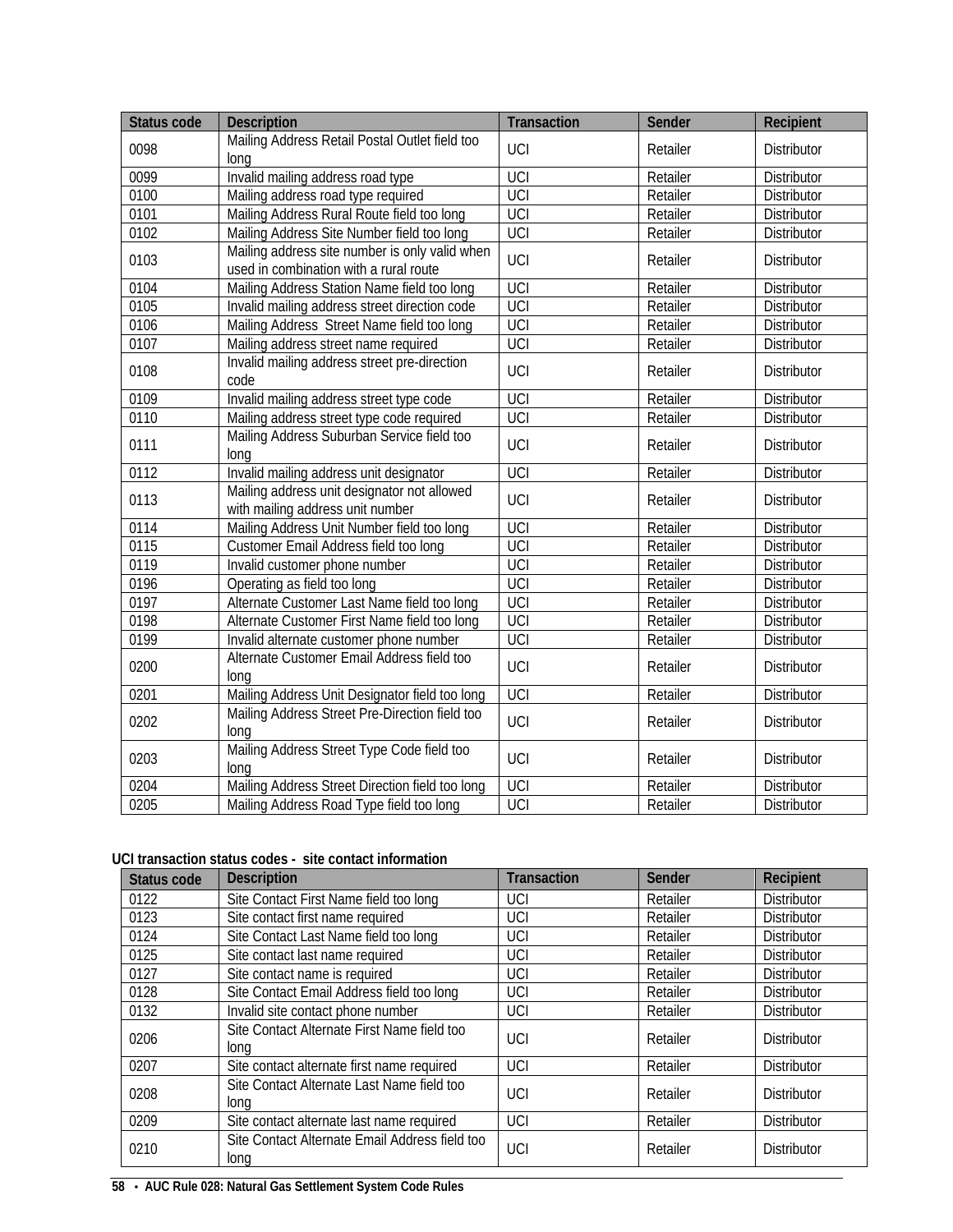| <b>Status</b><br>code | Description                                                 | saction | Sender   | Recipient                                           |
|-----------------------|-------------------------------------------------------------|---------|----------|-----------------------------------------------------|
| 021'                  | acontact alternate :<br>Invalid<br>hone b<br>number<br>site | UCI     | Retailer | $\sim$ $\sim$ $\sim$<br>$\mathbf{u}$<br>Distributor |

## **UCI transaction status codes - general Information**

| Status code | <b>Description</b>                       | <b>Transaction</b> | Sender   | Recipient          |
|-------------|------------------------------------------|--------------------|----------|--------------------|
| 0008        | Invalid retailer ID for site             | UCI                | Retailer | <b>Distributor</b> |
| 0013        | Invalid site ID                          | UCI                | Retailer | <b>Distributor</b> |
| 0053        | Customer c/o or Attention field too long | UCI                | Retailer | <b>Distributor</b> |
| 0212        | Invalid Distributor ID                   | UCI                | Retailer | Distributor        |
|             |                                          |                    |          |                    |
|             |                                          |                    |          |                    |
|             |                                          |                    |          |                    |
|             |                                          |                    |          |                    |

#### <span id="page-64-0"></span>**Transactions timing table** Table A-8

The following table details the timing of the transactions.

| Process (could involve other<br>transactions) | <b>Transaction</b> | Input from<br>(data source) | Output to (i.e. LSA, MDM,<br>retailer, etc.) | Work completion to<br>notification delay<br>(maximum) |
|-----------------------------------------------|--------------------|-----------------------------|----------------------------------------------|-------------------------------------------------------|
| Select Retailer Request                       | <b>SRR</b>         | New retailer                | <b>LSA</b>                                   | Refer to Section 7.3                                  |
| Select Retailer Notification                  | <b>SRN</b>         | <b>LSA</b>                  | New retailer                                 | Refer to Section 7.3                                  |
| Notify Old Retailer                           | <b>SRO</b>         | <b>LSA</b>                  | Old retailer                                 | Refer to Section 7.3                                  |
| <b>Update Customer Information</b>            | UCI                | Retailer                    | <b>Distributor</b>                           | Refer to Section 8.6.4.1                              |
| <b>Request Update Customer</b><br>Information | <b>RUC</b>         | <b>Distributor</b>          | Retailer                                     | Refer to Section 8.6.4.2                              |
| <b>Energize Request</b>                       | <b>ENR</b>         | Retailer                    | <b>Distributor</b>                           |                                                       |
| Energize Failure                              | <b>ENF</b>         | <b>Distributor</b>          | Retailer                                     | 5 business days                                       |
| <b>Energize Completion</b>                    | <b>ENC</b>         | <b>Distributor</b>          | Retailer, MDM, LSA                           | 5 business days                                       |
| De-energize Request                           | <b>DER</b>         | Retailer                    | Distributor                                  |                                                       |
| De-energize Failure                           | DEF                | <b>Distributor</b>          | Retailer                                     | 5 business days                                       |
| De-energize Completion                        | <b>DEC</b>         | <b>Distributor</b>          | Retailer, MDM, LSA                           | 5 business days                                       |
| Request Off-cycle Meter Read                  | <b>ROR</b>         | Retailer                    | <b>Distributor</b>                           |                                                       |
| Request Off-cycle Meter Read<br>Completion    | <b>ROC</b>         | <b>Distributor</b>          | Retailer                                     | 5 business days                                       |
| Revoke De-energize Request                    | <b>RDR</b>         | Retailer                    | <b>Distributor</b>                           |                                                       |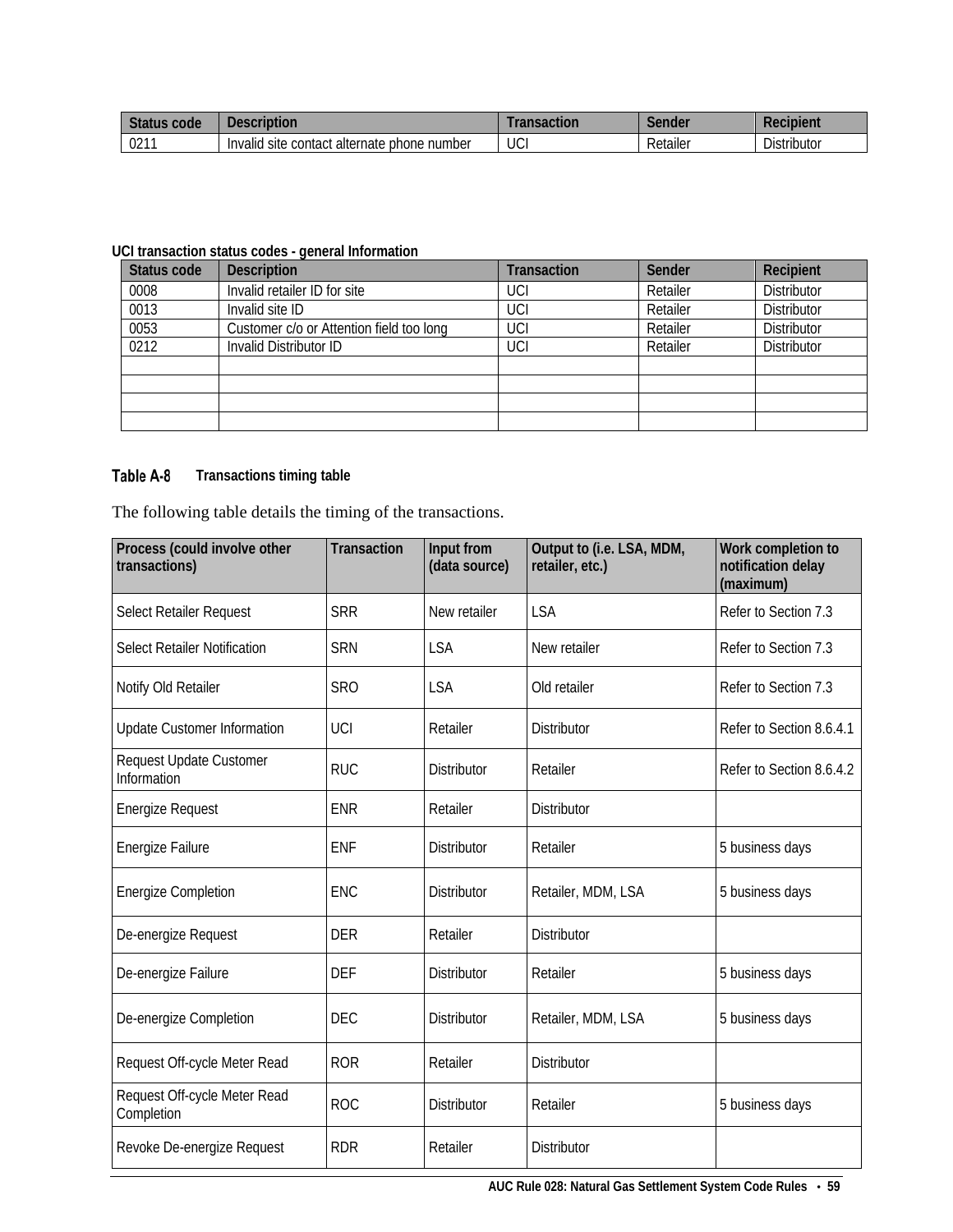| Process (could involve other<br>transactions) | <b>Transaction</b> | Input from<br>(data source) | Output to (i.e. LSA, MDM,<br>retailer, etc.) | Work completion to<br>notification delay<br>(maximum) |
|-----------------------------------------------|--------------------|-----------------------------|----------------------------------------------|-------------------------------------------------------|
| De-select Request                             | <b>DSR</b>         | Retailer                    | <b>Distributor</b>                           | Refer to Section 8.6.7<br>Figure 1                    |
| De-select Notification                        | <b>DSN</b>         | <b>Distributor</b>          | LSA, MDM, retailer                           | Refer to Section 8.6.7<br>Figure 1                    |
| Revoke De-select Request                      | <b>RDS</b>         | Retailer                    | <b>Distributor</b>                           | Refer to Section 8.6.7<br>Figure 1                    |
| Revoke De-select Notification                 | <b>RDN</b>         | <b>Distributor</b>          | Retailer                                     | Refer to Section 8.6.7<br>Figure 1                    |
| Site Metering Characteristics                 | <b>SMC</b>         | <b>Distributor</b>          | Retailer                                     | 5 business days                                       |
| Site Profile Change                           | <b>SPC</b>         | <b>LSA</b>                  | Retailer                                     | 5 business days                                       |
| Daily Cumulative Meter<br>Consumption         | <b>DCM</b>         | <b>MDM</b>                  | LSA, distributor, retailer                   | Refer to Section 9.3.4                                |
| Wholesale Settlement Information              | <b>WSI</b>         | <b>LSA</b>                  | Retailer                                     | Refer to Section 4.2                                  |
| <b>Wholesale Settlement Summary</b>           | <b>WSS</b>         | LSA                         | Retailer                                     | Refer to Section 4.2                                  |
| Wholesale Settlement Details                  | <b>WSD</b>         | <b>LSA</b>                  | Retailer                                     | Refer to Section 4.2                                  |
| Settlement Profile Value                      | <b>SPV</b>         | <b>LSA</b>                  | All retailers                                | Refer to Section 4.2                                  |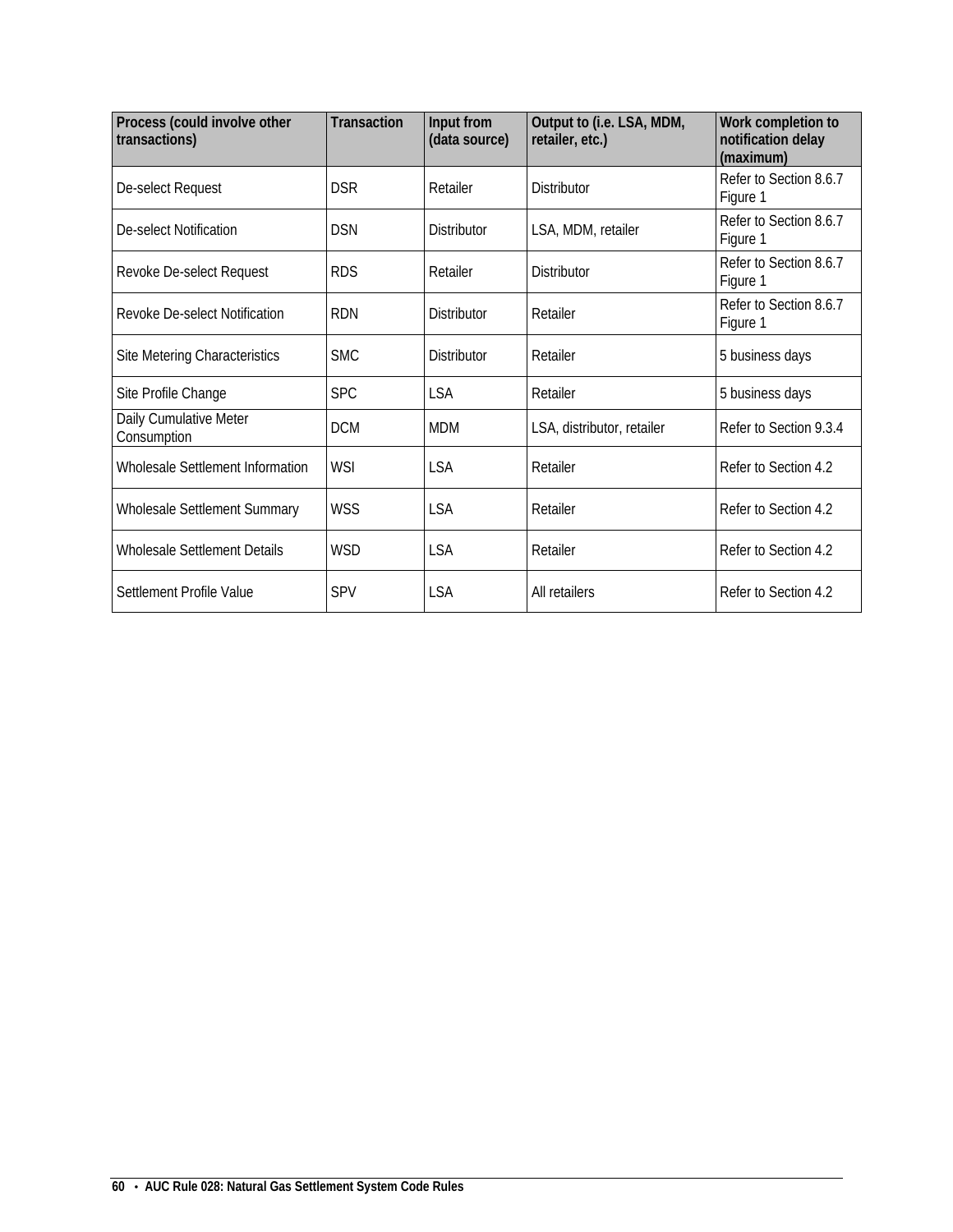# **Appendix B**

# **Transaction Transport Mechanism - VLTrader**